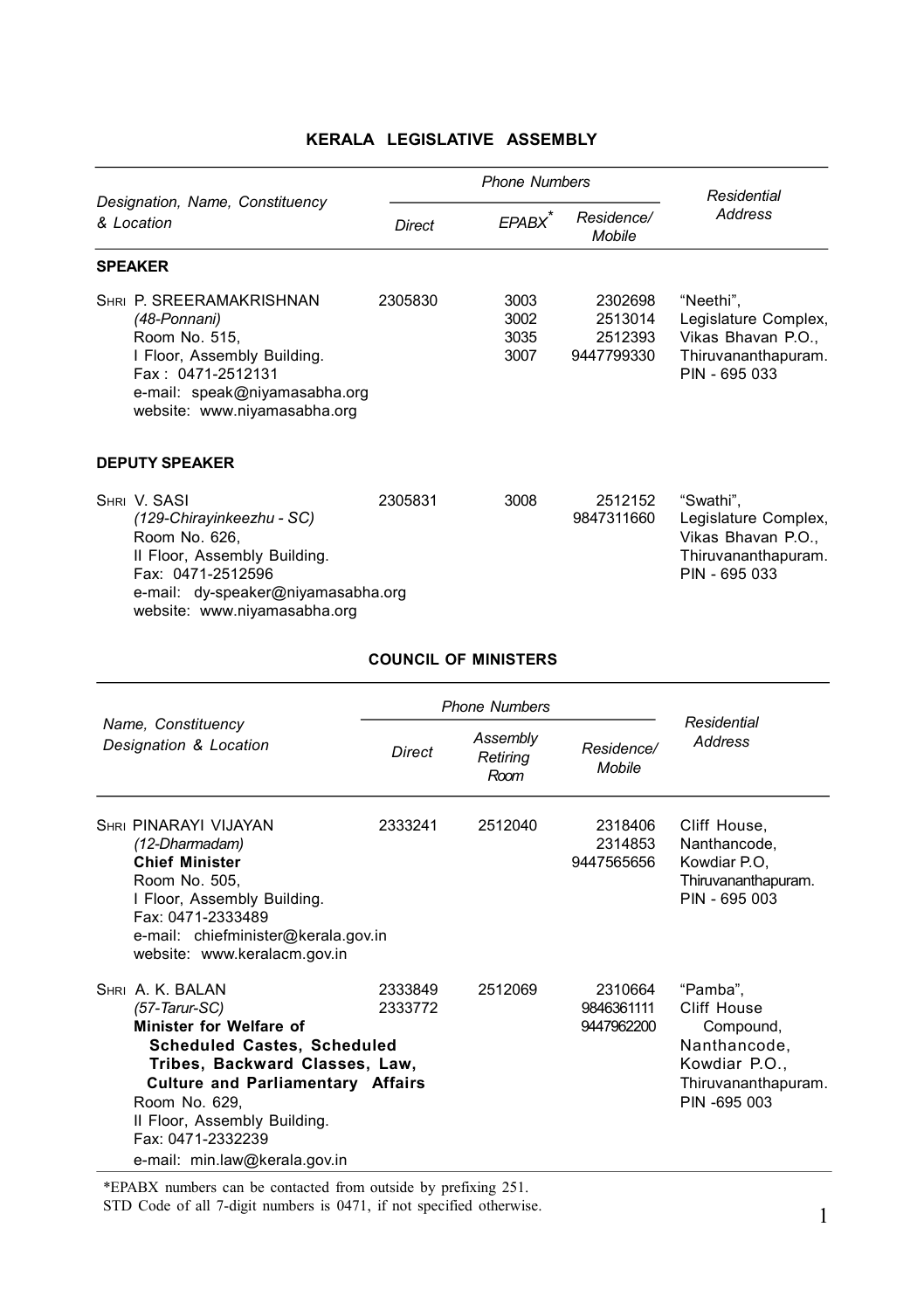| Name, Constituency |                                                                                                                                                                                                                                               |                    | <b>Phone Numbers</b>         |                                  |                                                                                                               |
|--------------------|-----------------------------------------------------------------------------------------------------------------------------------------------------------------------------------------------------------------------------------------------|--------------------|------------------------------|----------------------------------|---------------------------------------------------------------------------------------------------------------|
|                    | Designation & Location                                                                                                                                                                                                                        | Direct             | Assembly<br>Retiring<br>Room | Residence/<br>Mobile             | Residential<br><b>Address</b>                                                                                 |
|                    | SHRI E. CHANDRASEKHARAN<br>(4-Kanhangad)<br>Minister for Revenue &<br>Housing<br>Room No. 601,<br>II Floor, Assembly Building.<br>Fax: 0471-2333350<br>e-mail: min.rev@kerala.gov.in                                                          | 2333670            | 2512125                      | 2314652<br>2318602<br>9447672200 | "Lyndhurst",<br>Devaswom Board Jn.,<br>Nanthancode,<br>Thiruvananthapuram.<br>PIN - 695 003                   |
|                    | DR. K. T. JALEEL<br>(47-Thavanur)<br>Minister for Local Self Governments,<br><b>Welfare of Minorities,</b><br>Wakf & Hajj Pilgrimage<br>Room No. 715,<br>III Floor, Assembly Building.<br>Fax: 0471-2330102<br>e-mail: min.lsgd@kerala.gov.in | 2327895            | 2512077                      | 2720451<br>9447896600            | "Ganga",<br><b>Cantonment House</b><br>Compound,<br>Vikas Bhavan P.O.<br>Thiruvananthapuram.<br>PIN - 695 033 |
|                    | <b>SHRI KADAKAMPALLY SURENDRAN</b><br>(132-Kazhakoottam)<br>Minister for Co-operation,<br><b>Tourism &amp; Devaswom</b><br>Room No. 616,<br>II Floor, Assembly Building.<br>Fax: 0471-2334294<br>e-mail: min.coop@kerala.gov.in               | 2336605            | 2512056                      | 2338002<br>2339002<br>9447048543 | Thycaud House,<br>Thycaud,<br>Thiruvananthapuram.<br>PIN - 695 014                                            |
|                    | SHRI M. M. MANI<br>(89-Udumbanchola)<br><b>Minister for Electricity</b><br>Room No. 720,<br>III Floor, Assembly Building.<br>Fax: 0471-2327669<br>e-mail: min.pwr@kerala.gov.in                                                               | 2333160            | 2512061                      | 9447512082                       | "Xanadu",<br>Vazhuthacaud,<br>Thiruvananthapuram.<br>PIN - 695 014                                            |
|                    | SHRI MATHEW T. THOMAS<br>(111-Thiruvalla)<br><b>Minister for Water Resources</b><br>Room No. 628,<br>II Floor, Assembly Building.<br>Fax: 0471-2327759<br>e-mail: mathewtthomas@kerala.gov.in                                                 | 2327561<br>2321228 | 2512070                      | 2312329<br>2313347<br>9447627700 | "Prasanth",<br>Cliff House Compound,<br>Nanthancode,<br>Kowdiar P.O.,<br>Thiruvananthapuram.<br>PIN - 695 003 |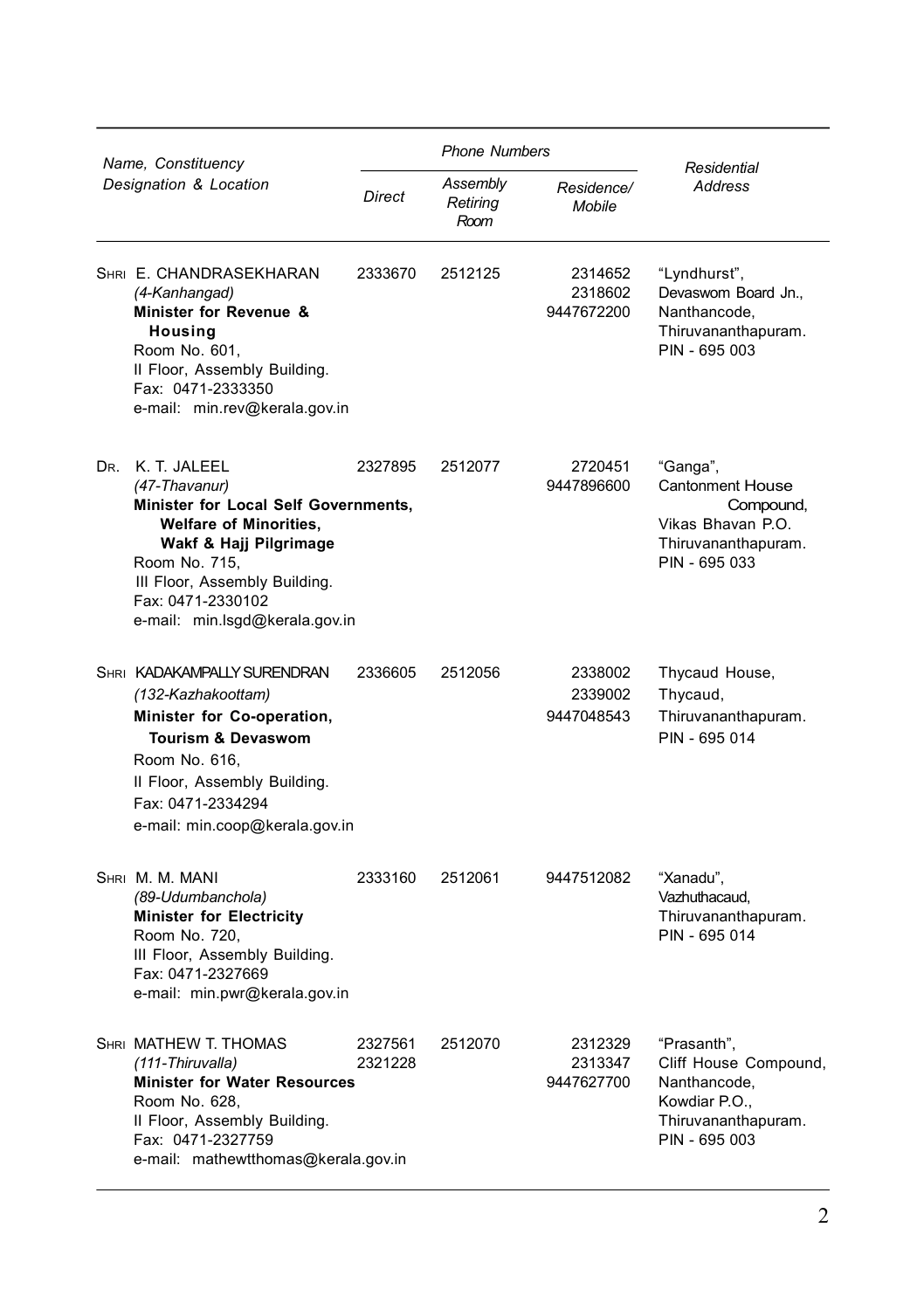| Name, Constituency |                                                                                                                                                                                                                              | <b>Phone Numbers</b> |                                                             |                                  |                                                                                              |
|--------------------|------------------------------------------------------------------------------------------------------------------------------------------------------------------------------------------------------------------------------|----------------------|-------------------------------------------------------------|----------------------------------|----------------------------------------------------------------------------------------------|
|                    | Designation & Location                                                                                                                                                                                                       | Direct               | Assembly<br>Residence/<br>Retiring<br><b>Mobile</b><br>Room |                                  | Residential<br><b>Address</b>                                                                |
|                    | SMT. J. MERCYKUTTY AMMA<br>(123-Kundara)<br>Minister for Fisheries, Harbour<br>Engineering & Cashew Industry<br>Room No. 605,<br>II Floor, Assembly Building.<br>Fax: 0471-2323144<br>e-mail: min.fish@kerala.gov.in         | 2333526<br>2327495   | 2512062                                                     | 2725671<br>2725673<br>9447592200 | "Ushus",<br>Nanthancode,<br>Kowdiar P.O.,<br>Thiruvananthapuram.<br>PIN - 695 003            |
|                    | SHRI A. C. MOIDEEN<br>(62-Kunnamkulam)<br>Minister for Industries,<br><b>Sports &amp; Youth Affairs</b><br>Room No. 621,<br>II Floor, Assembly Building.<br>Fax: 0471-2323732<br>e-mail: min.ind@kerala.gov.in               | 2332700<br>2333059   | 2512073                                                     | 2727711<br>2727713<br>9447978800 | "Periyar",<br>Near Cliff House,<br>Nanthancode.<br>Thiruvananthapuram.<br>PIN - 695 003      |
|                    | <b>SHRI K. RAJU</b><br>$(121$ -Punalur)<br>Minister for Forests, Animal<br><b>Husbandry and Zoos</b><br>Room No. 716,<br>III Floor, Assembly Building.<br>Fax: 0471-2323633<br>e-mail: kraju@kerala.gov.in                   | 2335366              | 2512078                                                     | 2317952<br>9447875500            | "Ajantha",<br>Opposite Raj Bhavan,<br>Vellayambalam,<br>Thiruvananthapuram.<br>PIN - 695 010 |
|                    | SHRI RAMACHANDRAN<br><b>KADANNAPPALLI</b><br>$(11-Kannur)$<br><b>Minister for Ports, Museums</b><br>and Archaeology<br>Room No. 611,<br>II Floor, Assembly Building.<br>Fax: 0471-2330019<br>e-mail: min.ports@kerala.gov.in | 2327135              | 2512055                                                     | 2337088<br>9447628800            | Rose House,<br>Vazhuthacaud,<br>Thiruvananthapuram.<br>PIN - 695 014                         |
|                    | SHRI T. P. RAMAKRISHNAN<br>(24-Perambra)<br>Minister for Labour &<br><b>Excise</b><br>Room No. 721,<br>III Floor, Assembly Building.<br>Fax: 0471-2335266<br>e-mail: min.lbr@kerala.gov.in                                   | 2333833<br>2331685   | 2512075                                                     | 2317651<br>2318601<br>9447913300 | "Essendene",<br>Near Cliff House,<br>Nanthancode.<br>Thiruvananthapuram.<br>PIN - 695 003    |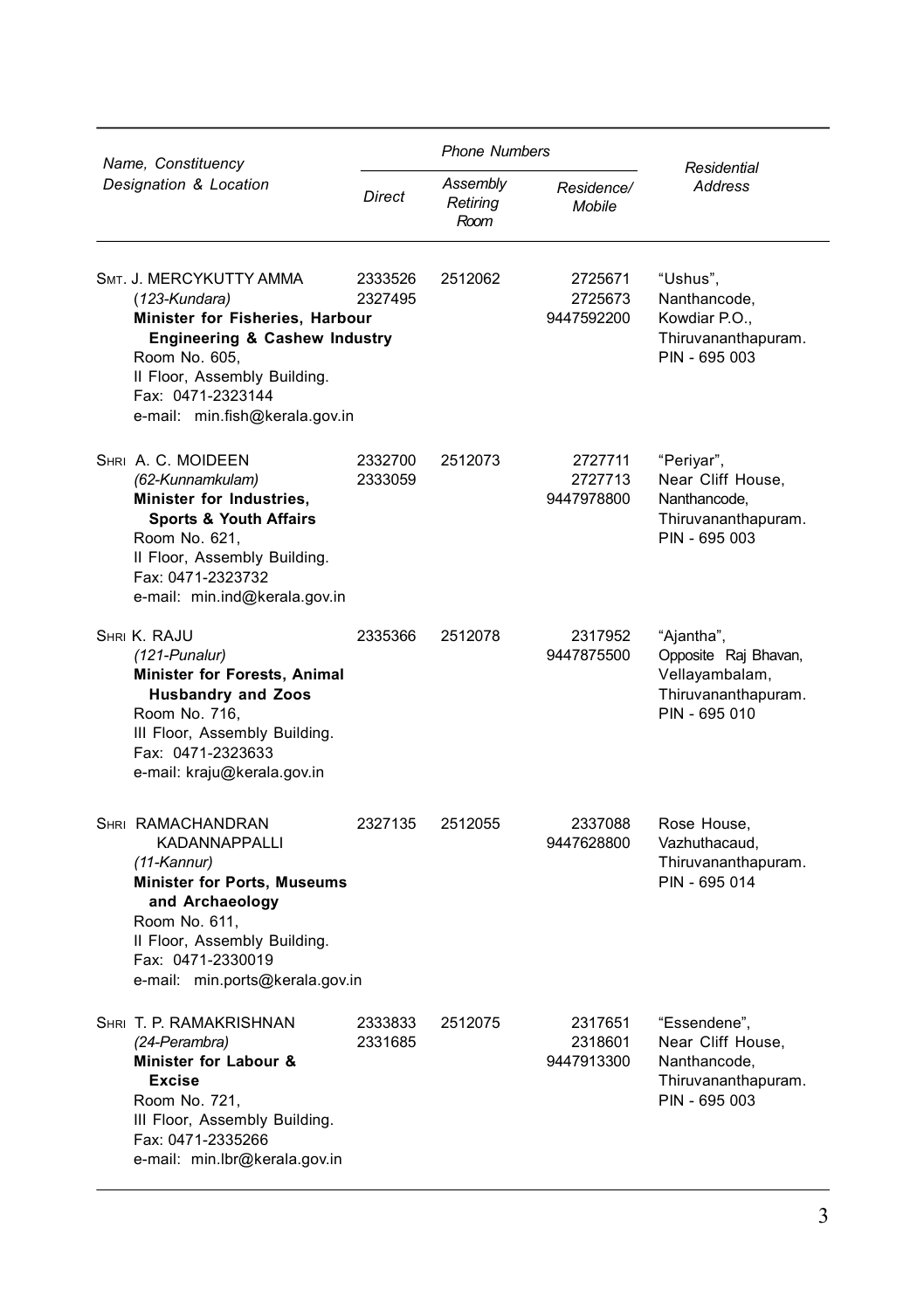| Name, Constituency                                                                                                                                                                                                                         |                    | <b>Phone Numbers</b>         |                                  |                                                                                                                           |
|--------------------------------------------------------------------------------------------------------------------------------------------------------------------------------------------------------------------------------------------|--------------------|------------------------------|----------------------------------|---------------------------------------------------------------------------------------------------------------------------|
| Designation & Location                                                                                                                                                                                                                     | Direct             | Assembly<br>Retiring<br>Room | Residence/<br><b>Mobile</b>      | Residential<br>Address                                                                                                    |
| PROF.C. RAVEENDRANATH<br>(71-Puthukkad)<br><b>Minister for Education</b><br>Room No. 609,<br>II Floor, Assembly Building.<br>Fax: 0471-2332133<br>e-mail: min.edu@kerala.gov.in                                                            | 2327574            | 2512059                      | 2313530<br>9447973300            | "Pournami",<br>Cliff House Compound,<br>Nanthancode.<br>Kowdiar P.O.,<br>Thiruvananthapuram.<br>PIN - 695 003             |
| SHRI A. K. SASEENDRAN<br>$(26-Elathur)$<br><b>Minister for Transport</b><br>Room No. 635,<br>II Floor, Assembly Building.<br>Fax: 0471-2320600<br>e-mail: aksaseendran@kerala.gov.in                                                       | 2333176<br>2332021 | 2512066                      | 2727072<br>2310532<br>9447538800 | "Kaveri".<br>No. 6,<br>Eastern side of<br>Cantonment House.<br>Vikas Bhavan P.O.,<br>Thiruvananthapuram.<br>PIN - 695 033 |
| SMT. K. K. SHAILAJA TEACHER<br>(14-Kuthuparamba)<br>Minister for Health and<br><b>Social Justice</b><br>Room No. 606,<br>II Floor, Assembly Building.<br>Fax: 0471-2327016<br>e-mail: min.hlth@kerala.gov.in                               | 2327876            | 2512076                      | 2721272<br>9447982200            | "Nila",<br><b>Cantonment House</b><br>Compound,<br>Vikas Bhavan P.O.,<br>Thiruvananthapuram.<br>PIN - 695 033             |
| SHRI G. SUDHAKARAN<br>(105-Ambalappuzha)<br><b>Minister for Public Works</b><br>and Registration<br>Room No. 633,<br>II Floor, Assembly Building.<br>Fax: 0471-2333460<br>e-mail: gsministerpwd16@gmail.com<br>website: www.gsudhakaran.in | 2333487            | 2512136                      | 2312330<br>9447755200            | "Nest".<br>Cliff House Compound,<br>Nanthancode,<br>Thiruvananthapuram.<br>PIN-695 003                                    |
| SHRI V. S. SUNIL KUMAR<br>(67-Thrissur)<br><b>Minister for Agriculture</b><br>Room No. 722,<br>III Floor, Assembly Building.<br>Fax: 0471-2333775<br>e-mail: min.agri@kerala.gov.in                                                        | 2333091<br>2335075 | 2512074                      | 2314435<br>2314436<br>9447897700 | "Grace",<br>Near Cantonment House,<br>Vikas Bhavan P.O.,<br>Thiruvananthapuram.<br>PIN - 695 033                          |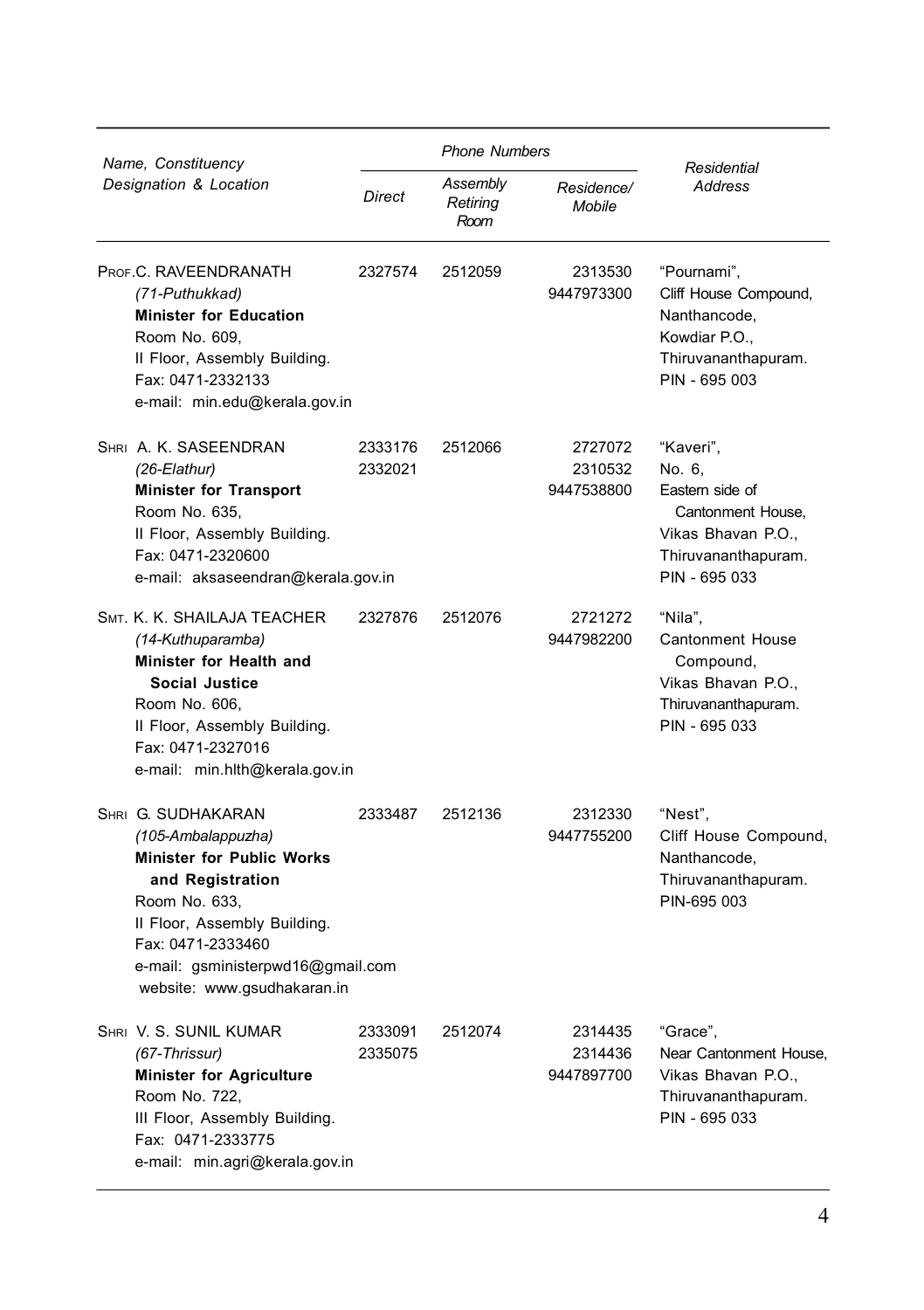| Name, Constituency<br>Designation & Location |                                              |                 | <b>Phone Numbers</b>         |                                             |                                     |
|----------------------------------------------|----------------------------------------------|-----------------|------------------------------|---------------------------------------------|-------------------------------------|
|                                              |                                              | <b>Direct</b>   | Assembly<br>Retiring<br>Room | Residence/<br>Mobile                        | Residential<br><b>Address</b>       |
|                                              | SHRI P. THILOTHAMAN                          | 2333371         | 2512060                      | 2312326                                     | "Ashoka",                           |
|                                              | (103-Cherthala)                              | 2327086         |                              | 9447584400                                  | Cliff House Compound,               |
|                                              | Minister for Food & Civil<br><b>Supplies</b> |                 |                              |                                             | Nanthancode,<br>Thiruvananthapuram. |
|                                              | Room No. 608,                                |                 |                              |                                             | PIN - 695 003                       |
|                                              | II Floor, Assembly Building.                 |                 |                              |                                             |                                     |
|                                              | Fax: 0471-2321022                            |                 |                              |                                             |                                     |
|                                              | e-mail: min.food@kerala.gov.in               |                 |                              |                                             |                                     |
|                                              | DR. T. M. THOMAS ISSAC                       | 2333254         | 2512057                      | 2729117                                     | "Manmohan Bungalow",                |
|                                              | (104-Alappuzha)                              | 2333294         |                              | 2311238                                     | Kowdiar,                            |
|                                              | Minister for Finance & Coir                  |                 |                              | 9447733600                                  | Thiruvananthapuram.                 |
|                                              | Room No. 617.                                |                 |                              |                                             | PIN - 695 003                       |
|                                              | II Floor, Assembly Building.                 |                 |                              |                                             |                                     |
|                                              | Fax: 0471-2334648                            |                 |                              |                                             |                                     |
|                                              | e-mail: min.fin@kerala.gov.in                |                 |                              |                                             |                                     |
|                                              |                                              |                 | <b>LEADER OF OPPOSITION</b>  |                                             |                                     |
|                                              | <b>SHRI RAMESH CHENNITHALA</b>               | 2315625         | 2512050                      | 2318330                                     | Cantonment House,                   |
|                                              | (107-Haripad)                                |                 | 2512034                      | 9447777100                                  | Vikas Bhavan P.O.,                  |
|                                              | Room No. 525,                                |                 |                              |                                             | Thiruvananthapuram.                 |
|                                              | I Floor, Assembly Building.                  |                 |                              |                                             | PIN - 695 033                       |
|                                              | Fax: 0471-2315625                            |                 |                              |                                             |                                     |
|                                              | e-mail: rameshchennithala@gmail.com          |                 |                              |                                             |                                     |
|                                              |                                              |                 |                              | CHAIRMAN, ADMINISTRATIVE REFORMS COMMISSION |                                     |
|                                              | SHRI V. S. ACHUTHANANDAN                     | 2303230<br>Extn | 2512065                      | 2316045                                     | Kowdiar House.                      |
|                                              | (55-Malampuzha)                              | 2305436 326     |                              | 9447711500                                  | Vellayambalam,                      |
|                                              | Room No. 636,                                |                 |                              |                                             | Kowdiar P. O.,                      |
|                                              | II Floor, Assembly Building.                 |                 |                              |                                             | Thiruvananthapuram.                 |
|                                              | e-mail: vsachuthanandanmla@gmail.com.        |                 |                              |                                             | PIN - 695 003                       |
|                                              |                                              |                 |                              |                                             |                                     |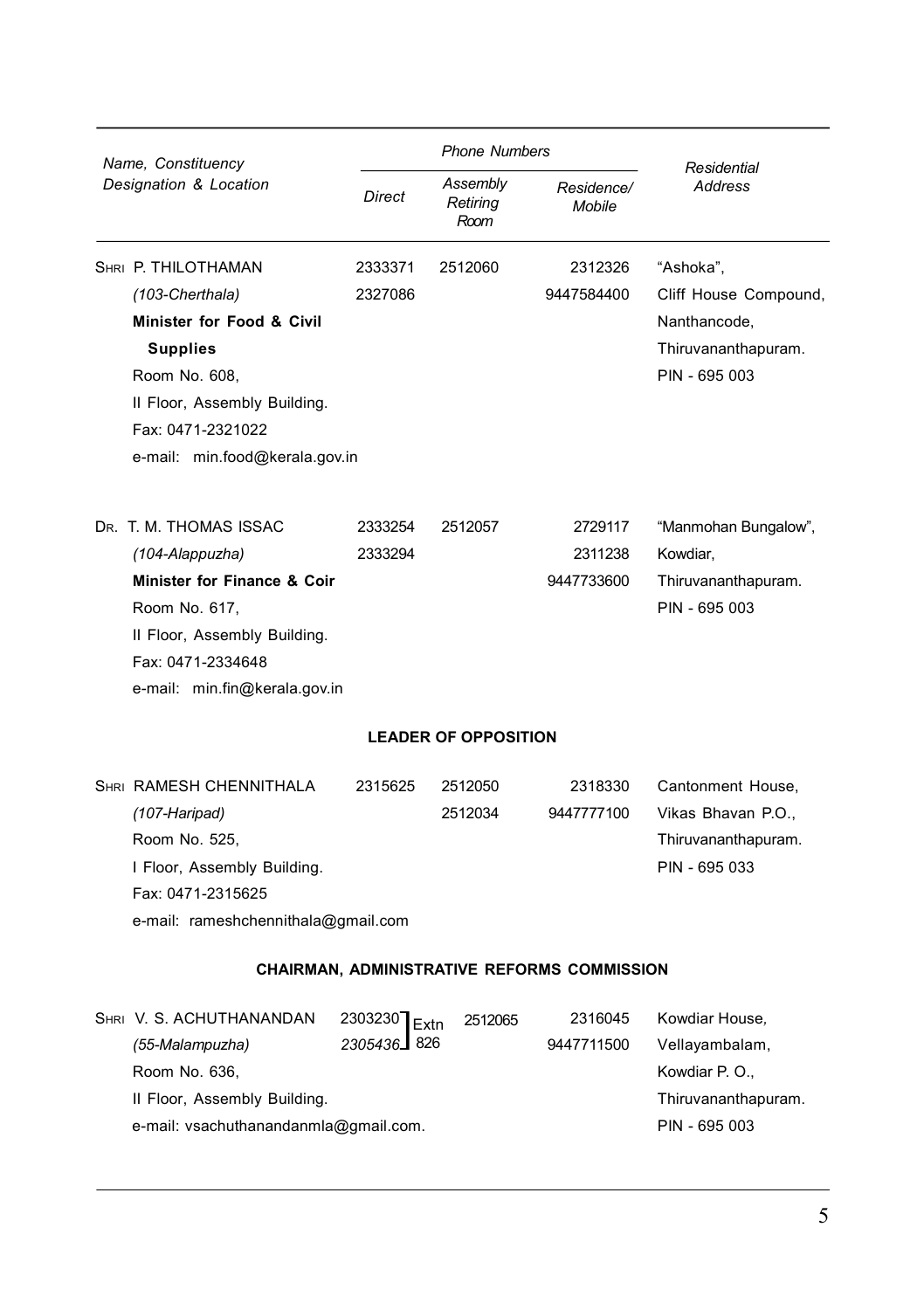| SI.<br>No.    | Name, Constituency and<br>Address at MLA Hostel                                                                                                     | M.L.A.<br>Hostel<br>Phone No.<br><b>EPABX</b> | Residence/<br>Local Office/<br>Mobile<br>Phone No.       | <b>Residential Address</b>                                                   |
|---------------|-----------------------------------------------------------------------------------------------------------------------------------------------------|-----------------------------------------------|----------------------------------------------------------|------------------------------------------------------------------------------|
| $1_{\cdot}$   | SHRI ABDUL HAMEED P.<br>(42-Vallikkunnu)<br>Periyar Block 301.<br>e-mail: vallikkunnu-mla@niyamasabha.org<br>pabdulhameed47@gmail.com               | 2213                                          | 04933-235722<br>9847327102                               | Puliyakuth House,<br>Pattikkad P.O.,<br>Malappuram -679 325                  |
| $\mathcal{P}$ | SHRI K. V. ABDUL KHADER<br>(63-Guruvayoor)<br>Neyyar Block 4-D.<br>e-mail: guruvayoor-mla@niyamasabha.org<br>k.v.abdulkhader@gmail.com              | 2374                                          | 0487-2532900<br>9847640404                               | Karuppamveettil House,<br>Blangad P.O.,<br>Chavakkad,<br>Thrissur -680 506   |
| 3.            | SHRI PARAKKAL ABDULLA<br>(21-Kuttiadi)<br>Nila Block 42 & 43.<br>e-mail: kuttiadi-mla@niyamasabha.org<br>parakkalkabdulla@gmail.com                 | 2205                                          | 0496-2548600<br>9544161616                               | Parakkal House,<br>Eramala P.O.,<br>Orkatteri (Via),<br>Kozhikode - 673 501  |
| 4.            | SHRI P. K. ABDU RABB<br>(43-Tirurangadi)<br>Chandragiri Block 401.<br>e-mail: tirurangadi-mla@niyamasabha.org<br>pkabdurabbmlatirurangadi@gmail.com | 2334                                          | 0494-2410355<br>9447010355                               | "Grace",<br>Beach Road,<br>Parappanangadi,<br>Malappuram - 676 303           |
| 5.            | SHRI V. ABDURAHIMAN<br>$(44-Tanur)$<br>Neyyar Block 5-D.<br>e-mail: tanur-mla@niyamasabha.org<br>mlatanurvar@gmail.com                              | 2360                                          | 0494-2442255<br>9447121485                               | Vellekkat House,<br>Poroor, Pookayil P.O.,<br>Tirur.<br>Malappuram - 676 107 |
| 6.            | SHRI P. B. ABDUL RAZAK<br>(1-Manjeshwar)<br>Periyar Block 103.<br>e-mail: manjeshwar-mla@niyamasabha.org<br>radducha@gmail.com                      | 2359                                          | 04994-280644<br>04998-240300<br>9744004000<br>9633003000 | S.S. Manzil,<br>Taj Nagar,<br>Alampady P.O.,<br>Kasaragod - 671 123          |
|               | 7. PROF. ABID HUSSAIN THANGAL<br>(46-Kottakkal)<br>Pamba Block Suite 203.<br>e-mail: kottakkal-mla@niyamasabha.org<br>ahthangal@gmail.com           | 2388                                          | 04933-282329<br>9447282329                               | Haramine House,<br>Vadakkangara P.O.,<br>Mankada,<br>Malappuram - 679 324    |

## **MEMBERS OF LEGISLATIVE ASSEMBLY**

 $\overline{a}$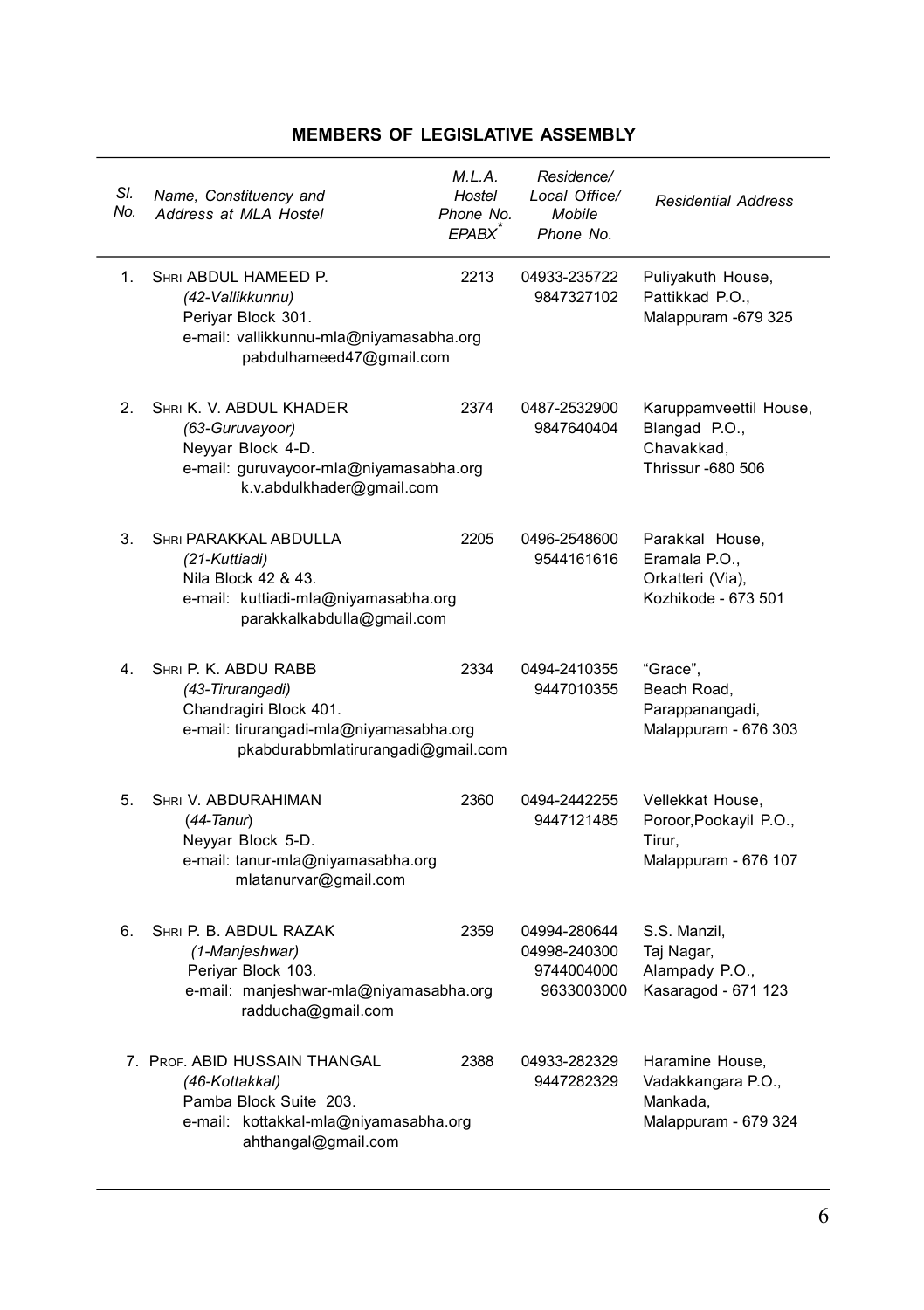| SI.<br>No. | Name, Constituency and<br>Address at MLA Hostel                                                                                                              | M.L.A.<br>Hostel<br>Phone No.<br>EPABX <sup>®</sup> | Residence/<br>Local Office/<br>Mobile<br>Phone No.         | <b>Residential Address</b>                                                                        |
|------------|--------------------------------------------------------------------------------------------------------------------------------------------------------------|-----------------------------------------------------|------------------------------------------------------------|---------------------------------------------------------------------------------------------------|
| 8.         | <b>SHRI ADOOR PRAKASH</b><br>(114-Konni)<br>Chadragiri Block 301.<br>email: konni-mla@niyamasabha.org                                                        | 2368                                                | 04734-228371<br>04734-221371<br>0468-2243391<br>9447008166 | Rama Nilayam,<br>Adoor P.O.,<br>Pathanamthitta - 691 523                                          |
| 9.         | SHRI T. A. AHAMMED KABEER<br>(39-Mankada)<br>Neyyar Block 8-D.<br>e-mail: mankada-mla@niyamasabha.org<br>sargadhara@gmail.com<br>website: www.sargadhara.com | 2379                                                | 0484-2532466<br>9895501192<br>9447153246                   | Thaznim,<br>Thayyakath,<br>57, Unity Road,<br>Changampuzha Nagar,<br>Kochi,<br>Ernakulam- 682 033 |
| 10.        | SMT.P. AISHA POTTY<br>(119-Kottarakkara)<br>Chandragiri Block 802.<br>e-mail: kottarakara-mla@niyamasabha.org<br>aishapotty@yahoo.com                        | 2332                                                | 0474-2454268<br>0474-2452802<br>9447557370                 | "Sreesankaram",<br>Padinjattinkara,<br>Kottarakkara P.O.,<br>Kollam - 691 506                     |
| 11.        | SHRI MANJALAMKUZHI ALI<br>(38-Perinthalmanna)<br>Neyyar Block 5-B.<br>e-mail: perinthalmanna-mla@niyamasabha.org<br>manjalamkuzhi@gmail.com                  | 2224                                                | 04933-281200<br>9846222202                                 | Manjalamkuzhi House,<br>Panangangara,<br>Ramapuram P.O.,<br>Malappuram - 679 350                  |
| 12.        | SHRI ANIL AKKARA<br>(65-Wadakkanchery)<br>Pamba Block 48 & 49.<br>e-mail: wadakkanchery-mla@niyamasabha.org<br>anilakkara100@gmail.com                       | 2369                                                | 04884-235304<br>9387103701                                 | Rose Building,<br>Akkarapattiakkal House,<br>Puranattukara P.O<br>Thrissur- 680 551               |
| 13.        | SHRI A.P. ANIL KUMAR<br>(36-Wandoor-SC)<br>Neyyar Block 3-A.<br>e-mail: wandoor-mla@niyamasabha.org<br>anilk.mlpm@gmail.com                                  | 2217                                                | 9447115677                                                 | Sreelakam,<br>Thazhvaram Road,<br>Malappuram P.O.,<br>Malappuram - 676 505                        |
| 14         | SHRI ANOOP JACOB<br>(85-Piravom)<br>Neyyar Block 7-C.<br>e-mail: piravom-mla@niyamasabha.org<br>anoopjacobpvm@gmail.com<br>website: www.anoopjacob.co.in     | 2245                                                | 0485-2243482<br>9847069671                                 | Thanikunnel,<br>Oliyappuram P.O.,<br>Koothattukulam,<br>Ernakulam - 686 662                       |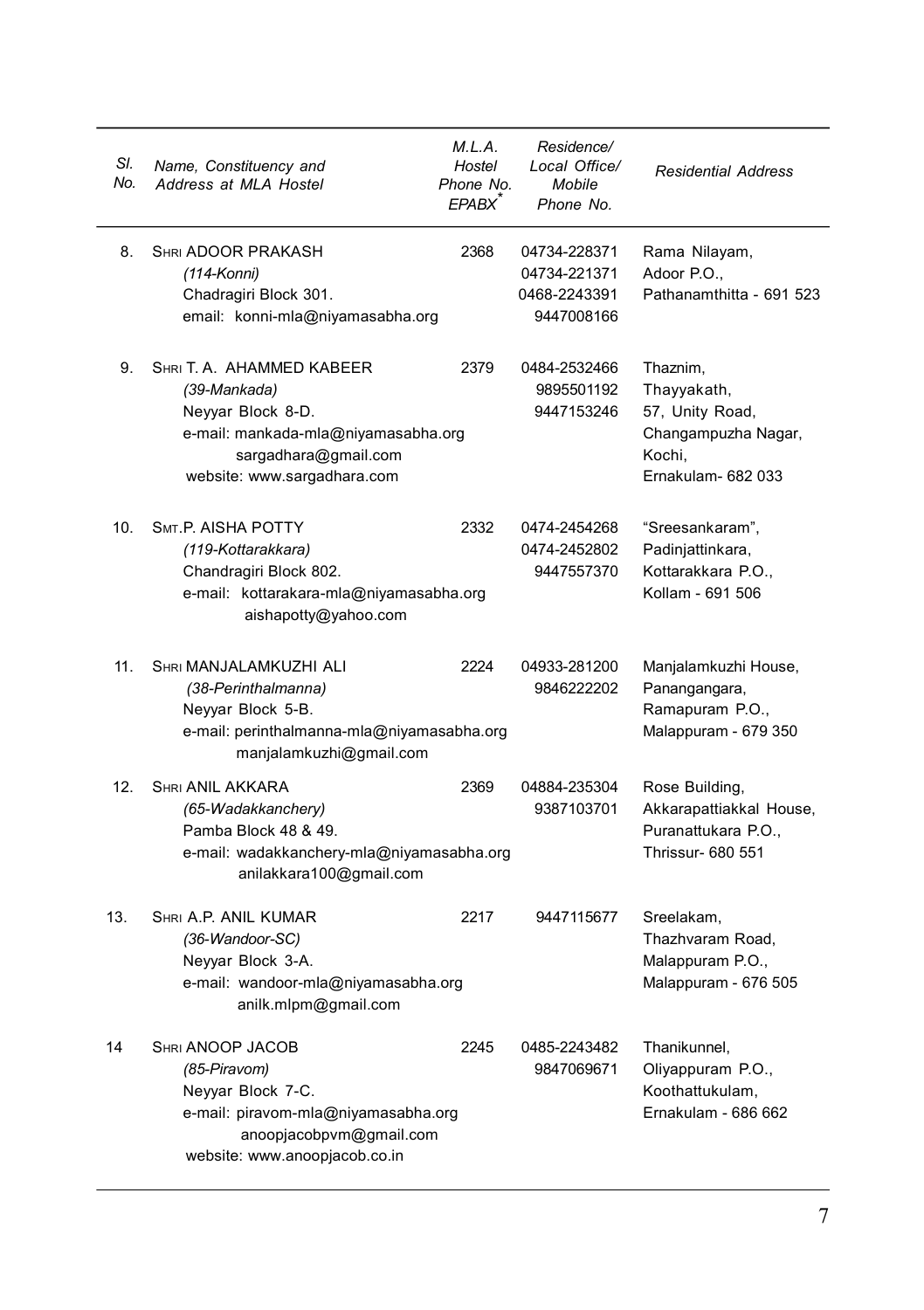| SI.<br>No. | Name, Constituency and<br>Address at MLA Hostel                                                                                                                           | M.L.A.<br>Hostel<br>Phone No.<br>EPABX <sup>®</sup> | Residence/<br>Local Office/<br>Mobile<br>Phone No. | <b>Residential Address</b>                                                                                 |
|------------|---------------------------------------------------------------------------------------------------------------------------------------------------------------------------|-----------------------------------------------------|----------------------------------------------------|------------------------------------------------------------------------------------------------------------|
| 15.        | SHRI K. ANSALAN<br>(140-Neyyattinkara)<br>Pamba Block-34,35 & 36.<br>e-mail: neyyattinkara-mla@niyamasabha.org<br>kansalannta@gmail.com                                   | 2311                                                | 0471-2222221<br>9995191282                         | Vattavila Puthen Veedu,<br>General Hospital Junction,<br>Neyyattinkara P.O.,<br>Thiruvananthapuram-695 121 |
| 16.        | SHRI ANTONY JOHN<br>(87-Kothamangalam)<br>Nila Block 40 & 41.<br>e-mail: kothamangalam-mla@niyamasabha.org<br>antonyjohnmlaklm@gmail.com                                  | 2579                                                | 0485-2861558<br>9946640994                         | Kumbappilly House,<br>Kozhippilly P.O.,<br>Kothamangalam,<br>Ernakulam - 686 691                           |
| 17.        | SHRI P. V. ANVAR<br>(35-Nilambur)<br>Periyar Block 102.<br>e-mail: nilambur-mla@niyamasabha.org<br>pvanvarindia@gmail.com<br>website: www.pvanvar.com                     | 2243                                                | 04931-224466<br>9447060901<br>9947839056           | Rafi Nivas,<br>Perakamanna P.O.,<br>Edavanna.<br>Malappuram- 676 541                                       |
| 18.        | <b>SHRI ANWAR SADATH</b><br>$(76-Aluva)$<br>Pamba Block 50 & 51.<br>e-mail: aluva-mla@niyamasabha.org<br>anwarsadath18@gmail.com                                          | 2337                                                | 0484-2623003<br>9846887886                         | Oolikkara House,<br>Parambayam,<br>Nedumbassery P.O.,<br>Chengamanad,<br>Ernakulam -683 585                |
| 19.        | SHRI A. M. ARIFF<br>$(102-Aroor)$<br>Neyyar Block 6-B.<br>e-mail: aroor-mla@niyamasabha.org<br>ariffmla@gmail.com<br>aroormlaoffice@gmail.com<br>website: www.amariff.com | 2576                                                | 0477-2267949<br>0478-2563995<br>9447260665         | "Arunyam",<br>Iravukadu Ward,<br>Thiruvampady P.O.,<br>Alappuzha-688 002                                   |
|            | 20. PROF. K.U. ARUNAN<br>(70-Irinjalakuda)<br>Periyar Block GO-2.<br>e-mail: irinjalakkuda-mla@niyamasabha.org<br>kuarunan@gmail.com                                      | 2241                                                | 0480-2877557<br>9497560097<br>8281958247           | Kumbalaparambil House,<br>Edathiruthy P.O.,<br>Thrissur - 680 703                                          |
| 21.        | SMT. C. K. ASHA<br>(95-Vaikom-SC)<br>Periyar Block 402.<br>e-mail: vaikom-mla@niyamasabha.org                                                                             | 2247                                                | 9947178605                                         | Kiran Nivas,<br>Kudavechoor P.O.,<br>Vaikom,<br>Kottayam- 686 144                                          |
| 22.        | SHRI.K. BABU<br>(59-Nenmara)<br>Pamba Block 41& 42.<br>e-mail: nenmara-mla@niyamasabha.org<br>babuknemmara123@gmail.com                                                   | 2209                                                | 04923-262254<br>9447514738                         | "Sreedhalam",<br>Pezhumpara,<br>Chathamanagalam P.O.,<br>Nemmara.<br>Palakkad - 678 508                    |

J,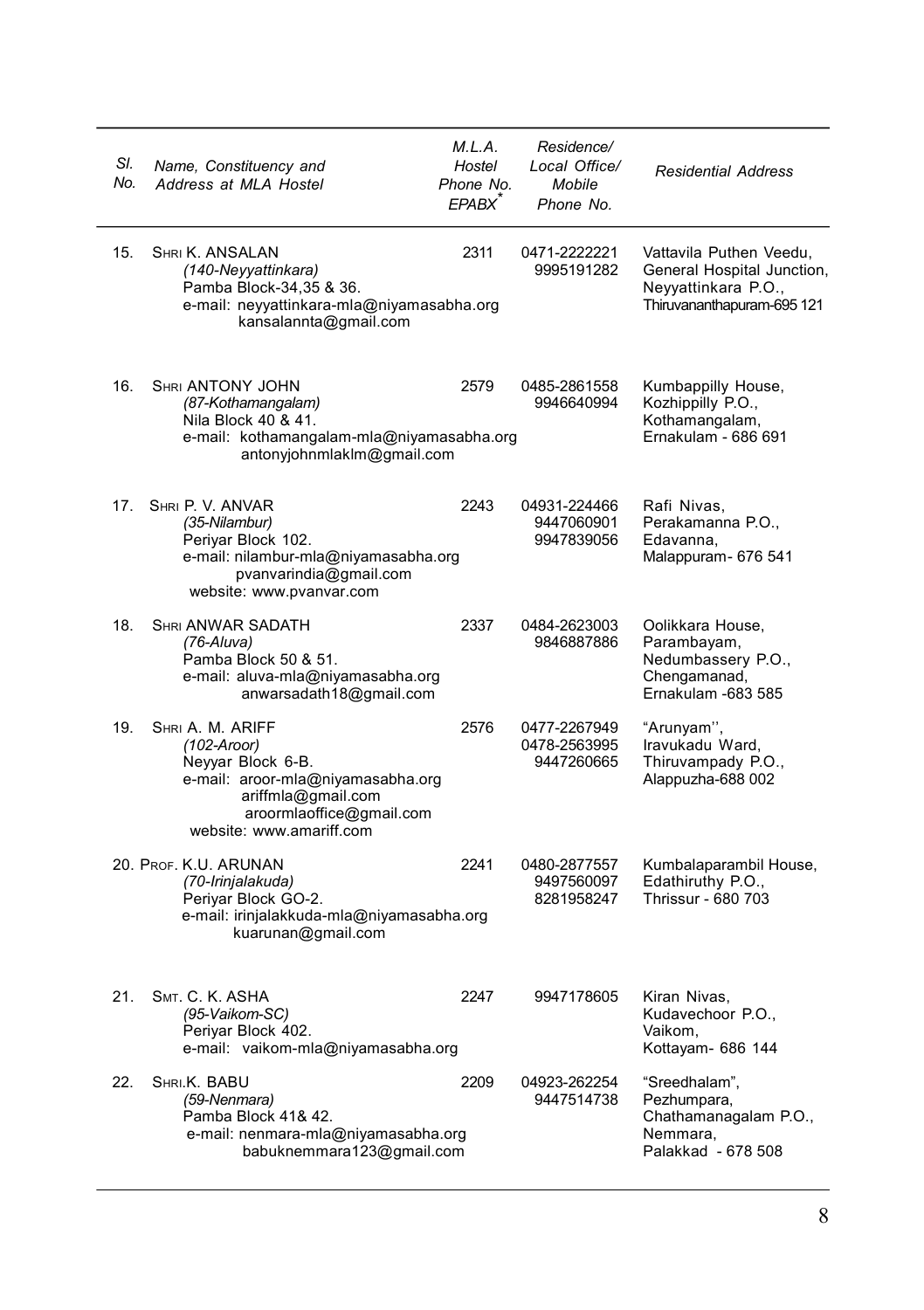| SI.<br>No. | Name, Constituency and<br>Address at MLA Hostel                                                                                                                             | M.L.A.<br>Hostel<br>Phone No.<br>EPABX <sup>*</sup> | Residence/<br>Local Office/<br>Mobile<br>Phone No. | <b>Residential Address</b>                                                                                  |
|------------|-----------------------------------------------------------------------------------------------------------------------------------------------------------------------------|-----------------------------------------------------|----------------------------------------------------|-------------------------------------------------------------------------------------------------------------|
| 23.        | SHRI.I. C. BALAKRISHNAN<br>(18-Sulthanbathery-ST)<br>Periyar Block 503.<br>e-mail: sulthanbathery-mla@niyamasabha.org<br>icbmlaofficesby@gmail.com                          | 2303                                                | 04936-226200<br>9947675080                         | Illathumoola House,<br>Valad P.O., Thalapuzha,<br>Mananthavady,<br>Wayanad - 670 644                        |
| 24.        | SHRI V. T. BALRAM<br>(49-Thrithala)<br>Nila Block 48 & 49.<br>e-mail: thrithala-mla@niyamasabha.org<br>vtbalram@gmail.com<br>office@vtbalram.in<br>website: www.vtbalram.in | 2351                                                | 0466-2272333<br>9895972376                         | "Rathnalayam",<br>Otalur P.O.,<br>Thrithala (Via),<br>Palakkad - 679 534                                    |
| 25.        | SHRI P. K. BASHEER<br>(34-Eranad)<br>Periyar Block 502.<br>e-mail: ernad-mla@niyamasabha.org<br>pkb394@gmail.com                                                            | 2318                                                | 0483-2700394<br>0483-2701394<br>9496606060         | "Firdouse",<br>Pathapirium P.O.,<br>Manjeri,<br>Malappuram - 676 123                                        |
| 26.        | SMT. E. S. BIJIMOL<br>(92-Peerumade)<br>Chandragiri Block 804.<br>e-mail: peerumade-mla@niyamasabha.org<br>esbijimolmla@gmail.com<br>website: www.esbijimol.in              | 2387                                                | 04869-242501<br>9446225273                         | Panthalooparambil,<br>Elappara P.O.,<br>Idukki - 685 501.                                                   |
| 27.        | SHRI K. DASAN<br>(23-Quilandy)<br>Periyar Block 304.<br>e-mail: quilandy-mla@niyamasabha.org                                                                                | 2257                                                | 0496-2621923<br>9447721922                         | "Nikunjam",<br>Muchukunnu P.O.,<br>Koyilandy (Via),<br>Kozhikode - 673 307                                  |
| 28.        | SHRI B. D. DEVASSY<br>(72-Chalakkudy)<br>Neyyar Block 8-A.<br>e-mail: chalakudy-mla@niyamasabha.org                                                                         | 2301                                                | 0480-2733256<br>0480-2712363<br>9446087325         | <b>Brahmakulath</b><br>Kunnikkuru House,<br>Konoor, Palamuri,<br>Nalukettu P.O.,<br>Thrissur - 680 308      |
| 29.        | <b>SHRI C. DIVAKARAN</b><br>(130-Nedumangad)<br>Neyyar Block 1-C.<br>e-mail: nedumangad-mla@niyamasabha.org                                                                 | 2210                                                | 0471-2458966<br>0472-2805999<br>9447777300         | "Deepam",<br>ERA 118,<br>Thottam, Manacaud P.O.,<br>Thiruvananthapuram-695 009                              |
| 30.        | SHRI V. K. EBRAHIM KUNJU<br>(77-Kalamassery)<br>Neyyar Block 1-A.<br>e-mail: kalamassery-mla@niyamasabha.org<br>mlavkebrahimkunju@gmail.com                                 | 2333                                                | 0484-2543663<br>9846099400                         | "Periyar Crescent",<br>Bylane 3,<br>Siva Temple Road,<br>Thottakkattukara,<br>Aluva.<br>Ernakulam - 683 108 |

l,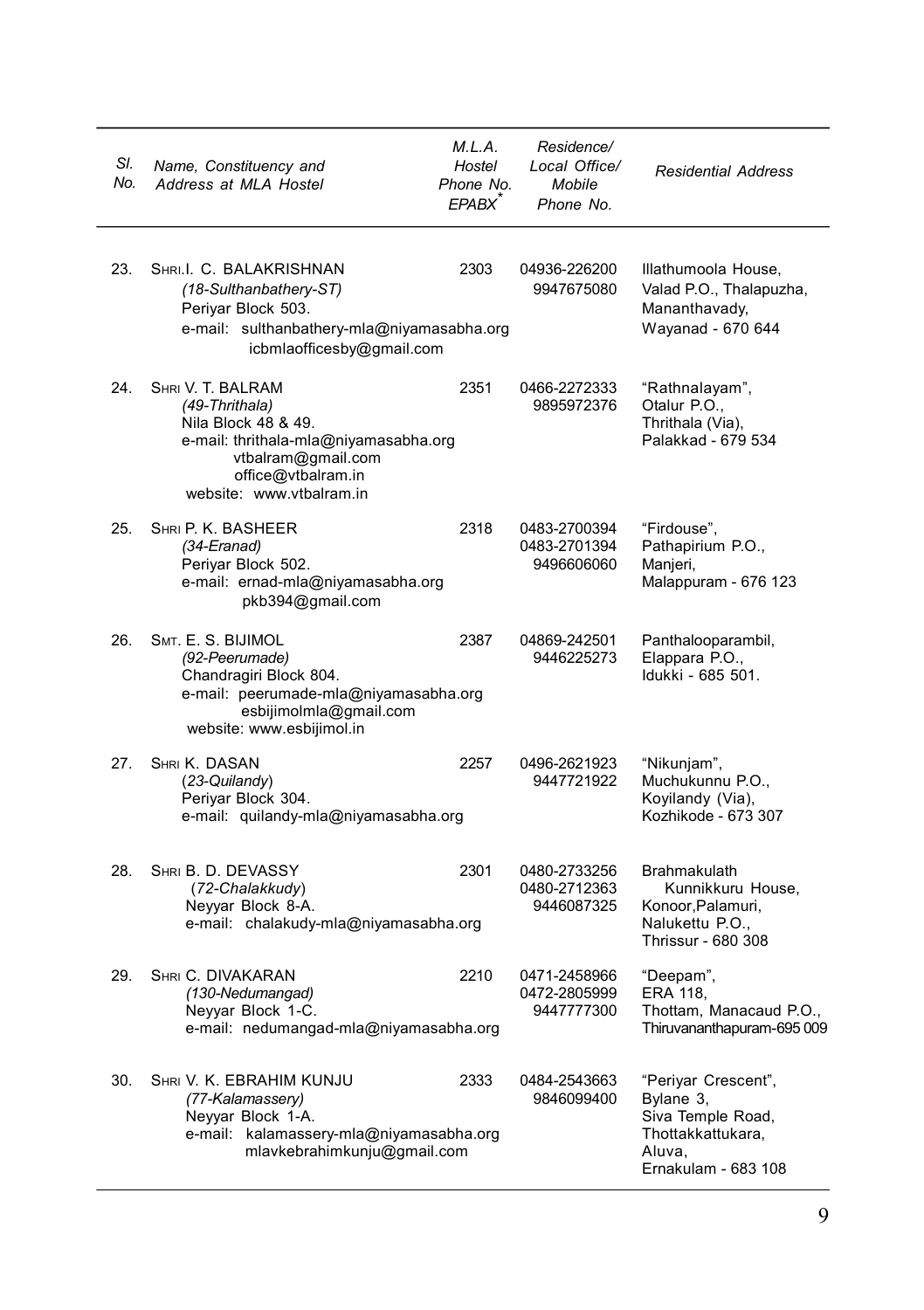| SI.<br>No. | Name, Constituency and<br>Address at MLA Hostel                                                                                                     | M.L.A.<br>Hostel<br>Phone No.<br>EPABX <sup>®</sup> | Residence/<br>Local Office/<br>Mobile<br>Phone No. | <b>Residential Address</b>                                                                                          |
|------------|-----------------------------------------------------------------------------------------------------------------------------------------------------|-----------------------------------------------------|----------------------------------------------------|---------------------------------------------------------------------------------------------------------------------|
| 31.        | <b>SHRI ELDHO ABRAHAM</b><br>(86-Muvattupuzha)<br>Pamba Block Suite 301.<br>e-mail: muvattupuzha-mla@niyamasabha.org<br>eldho.abraham2015@gmail.com | 2398                                                | 0485-2833397<br>9447700958                         | Meppurath House,<br>Thrikkalathoor P.O.,<br>Muvattupuzha,<br>Ernakulam - 683 541                                    |
| 32.        | <b>SHRI ELDHOSE KUNNAPPILLY</b><br>(74-Perumbavoor)<br>Pamba Block Suite 202.<br>e-mail: perumbavoor-mla@niyamasabha.org<br>eldhoseiyc@gmail.com    | 2586                                                |                                                    | 0484-2593481 Perumbavoor House,<br>9446300547 Near K.S.R.T.C Bus Stand,<br>Perumbavoor P.O.,<br>Ernakulam - 683 542 |
| 33.        | SHRI K. B. GANESH KUMAR<br>(120-Pathanapuram)<br>Chandragiri Block 202.<br>e-mail: pathanapuram-mla@niyamasabha.org<br>ganeshkumarkb@gmail.com      | 2625                                                | 0475-2351122 "Sinthagi"                            | 9447417710 K.R.A. -144,<br>9447747274 Kudappanakunnu P.O.,<br>9446489055 Thiruvananthapuram-695 043                 |
| 34.        | SMT. GEETHA GOPI<br>(68-Nattika-SC)<br>Chandragiri Block 404.<br>e-mail: nattika-mla@niyamasabha.org<br>geethagopimlanattika@gmail.com              | 2354                                                |                                                    | 0487-2270050 Kakkatt House,<br>9961264111 Deshabhimani Road,<br>9961228906 Guruvayoor P.O.,<br>Thrissur - 680 101   |
| 35.        | SHRI GEORGE M. THOMAS<br>(32-Thiruvambady)<br>Neyyar Block 4- A.<br>e-mail: thiruvambady-mla@niyamsabha.org<br>mlatmbdy@gmail.com                   | 2373                                                |                                                    | 0483-2759008 Mekattukunnel House,<br>9447159028 Panampilav P.O.,<br>Thriuvambady,<br>Kozhikode- 673 639             |
| 36.        | SHRI P. C. GEORGE<br>(101-Poonjar)<br>Neyyar Block 2-C.<br>e-mail: poonjar-mla@niyamsabha.org<br>pcgeorgepoonjar@gmail.com                          | 2350                                                | 04822-272114 Plathottam,                           | 9447043027 Aruvithura P.O.,<br>Erattupetta,<br>Kottayam - 686 122                                                   |
| 37.        | <b>SHRI CHITTAYAM GOPAKUMAR</b><br>$(115 - Adoor-SC)$<br>Neyyar Block 8-C.<br>e-mail: adoor-mla@niyamsabha.org<br>chittayam@gmail.com               | 2342                                                | 04734-220552<br>9847103731 Adoor P.O.,             | "Shangrila",<br>04734-221600 Konnamankara,<br>Pathanamthitta-691 523                                                |
| 38.        | SHRI C. K. HAREENDRAN<br>(137-Parassala)<br>Nila Block 13 & 13-A.<br>e-mail: parassala-mla@niyamsabha.org<br>ckhparassala@gmail.com                 | 2222                                                | 9447696005                                         | "Sindhooram",<br>Maruthoor,<br>Koottapana,<br>Neyyattinkara P.O.,<br>Thiruvananthapuram - 695 121                   |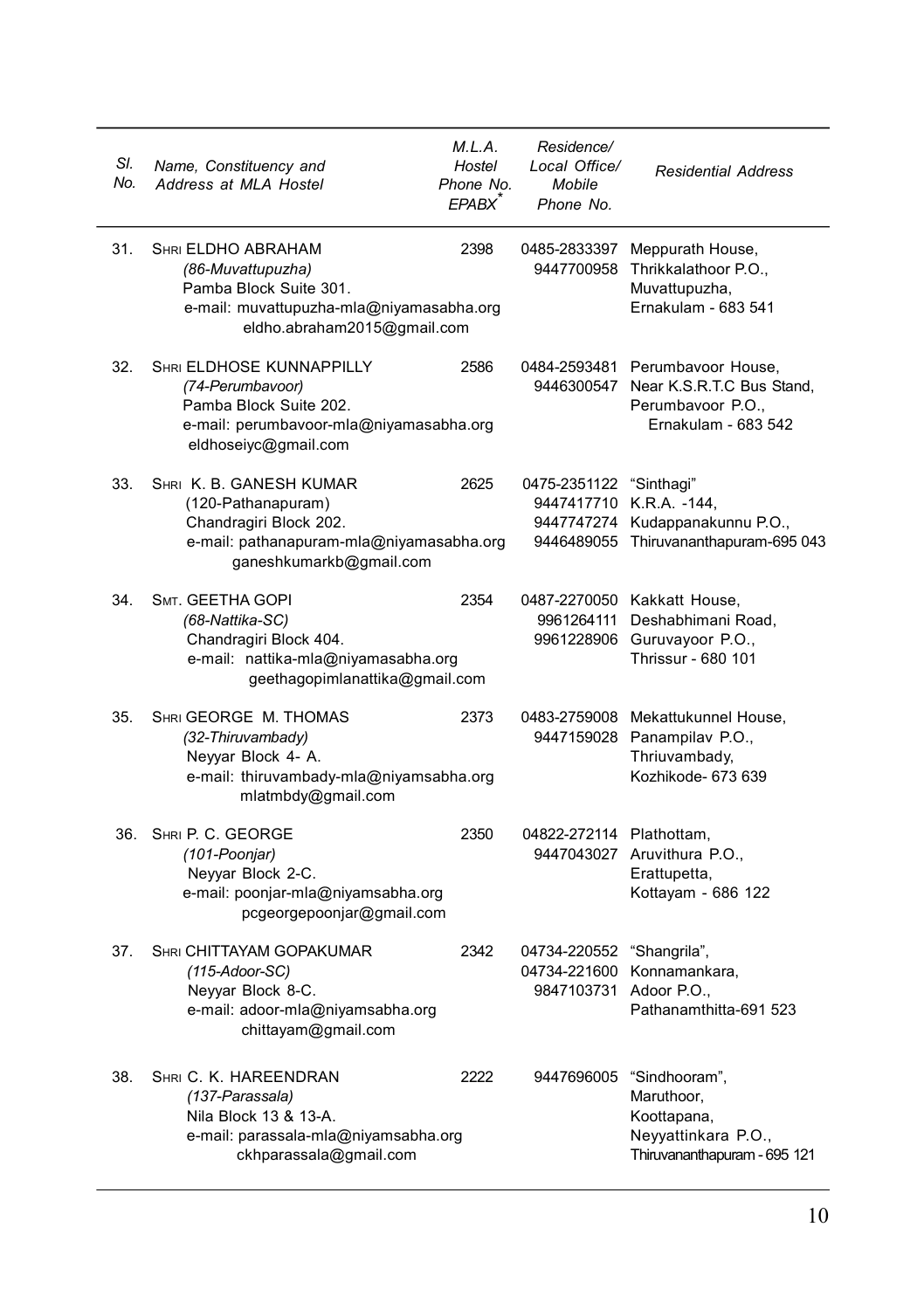| SI.<br>No. | Name, Constituency and<br>Address at MLA Hostel                                                                                                                                | M.L.A.<br>Hostel<br>Phone No.<br>EPABX <sup>*</sup> | Residence/<br>Local Office/<br>Mobile<br>Phone No.   | <b>Residential Address</b>                                                                       |
|------------|--------------------------------------------------------------------------------------------------------------------------------------------------------------------------------|-----------------------------------------------------|------------------------------------------------------|--------------------------------------------------------------------------------------------------|
| 39.        | <b>SHRI HIBI EDEN</b><br>(82-Ernakulam)<br>Nila Block 34 & 35.<br>e-mail: ernakulam-mla@niyamsabha.org<br>hibieden@gmail.com<br>office@hibieden.in<br>website: www.hibieden.in | 2608                                                | 9447147091                                           | 0484-2400567 Ambatt House,<br>Deshabhimani Road,<br>Kaloor P.O.,<br>Kochi.<br>Ernakulam- 682 017 |
| 40.        | SHRI T. V. IBRAHIM<br>(33-Kondotty)<br>Pamba Block 12-A & 14.<br>e-mail: kondotty-mla@niyamsabha.org<br>tvibraheem@gmail.com<br>website: www.tvibrahim.com                     | 2297                                                | 0483-2774400 Athanikkal,<br>9446774400 Vellur P.O.,  | Pookkottur,<br>Malappuram - 676 517                                                              |
| 41.        | <b>SHRI JAMES MATHEW</b><br>(8-Taliparamba)<br>Neyyar Block 1-D.<br>e-mail: taliparamba-mla@niyamasabha.org<br>jamesmathewknr@gmail.com                                        | 2339                                                | 0497-2746782 "Sukrutham",<br>9447706782 Ramatheru,   | Pallikkunnu P.O.,<br>Kannur - 670 004                                                            |
| 42.        | SHRI G. S. JAYALAL<br>(126-Chathannoor)<br>Pamba Block 22 & 23.<br>e-mail: chathannoor-mla@niyamasabha.org<br>gsjayalalmla@gmail.com                                           | 2338                                                |                                                      | 0474-2572323 "Krishnasmruthy",<br>0474-2590000 Chirakkara P.O.,<br>9447092323 Kollam - 691 578   |
| 43.        | DR. N. JAYARAJ<br>(100-Kanjirappally)<br>Pamba Block 43 & 44.<br>e-mail: kanjirappally-mla@niyamasabha.org<br>n.jayaraj.vazhoor@gmail.com                                      | 2295                                                | 0481-2487721                                         | "Indeevaram",<br>9447464451 Champakkara P.O.,<br>Karukachal,<br>Kottayam - 686 540               |
| 44.        | SHRI E. P. JAYARAJAN<br>(15-Mattannur)<br>Neyyar Block 6-C.<br>e-mail: mattannur-mla@niyamasabha.org                                                                           | 2226                                                | 0497-2787633 "Jaisons",<br>0497-2700569 Aroli P. O., | 9447087633 Pappinisseri,<br>Kannur - 670 566                                                     |
| 45.        | SHRI K. C. JOSEPH<br>(9-Irikkur)<br>Chandragiri Block 504.<br>e-mail: irikur-mla@niyamasabha.org<br>mlakcjoseph@gmail.com                                                      | 2345                                                |                                                      | 0481-2570349 Karuvelithara,<br>9447074003 Vadavathoor P.O.,<br>Kottayam -670 631                 |
| 46.        | SHRI P. J. JOSEPH<br>(90-Thodupuzha)<br>Chandragiri Block 501.<br>e-mail: thodupuzha-mla@niyamasabha.org                                                                       | 2331                                                |                                                      | 04862-222780 Palathinal House,<br>9495766600 Purappuzha P.O.,<br>Thodupuzha,<br>Idukki - 685 583 |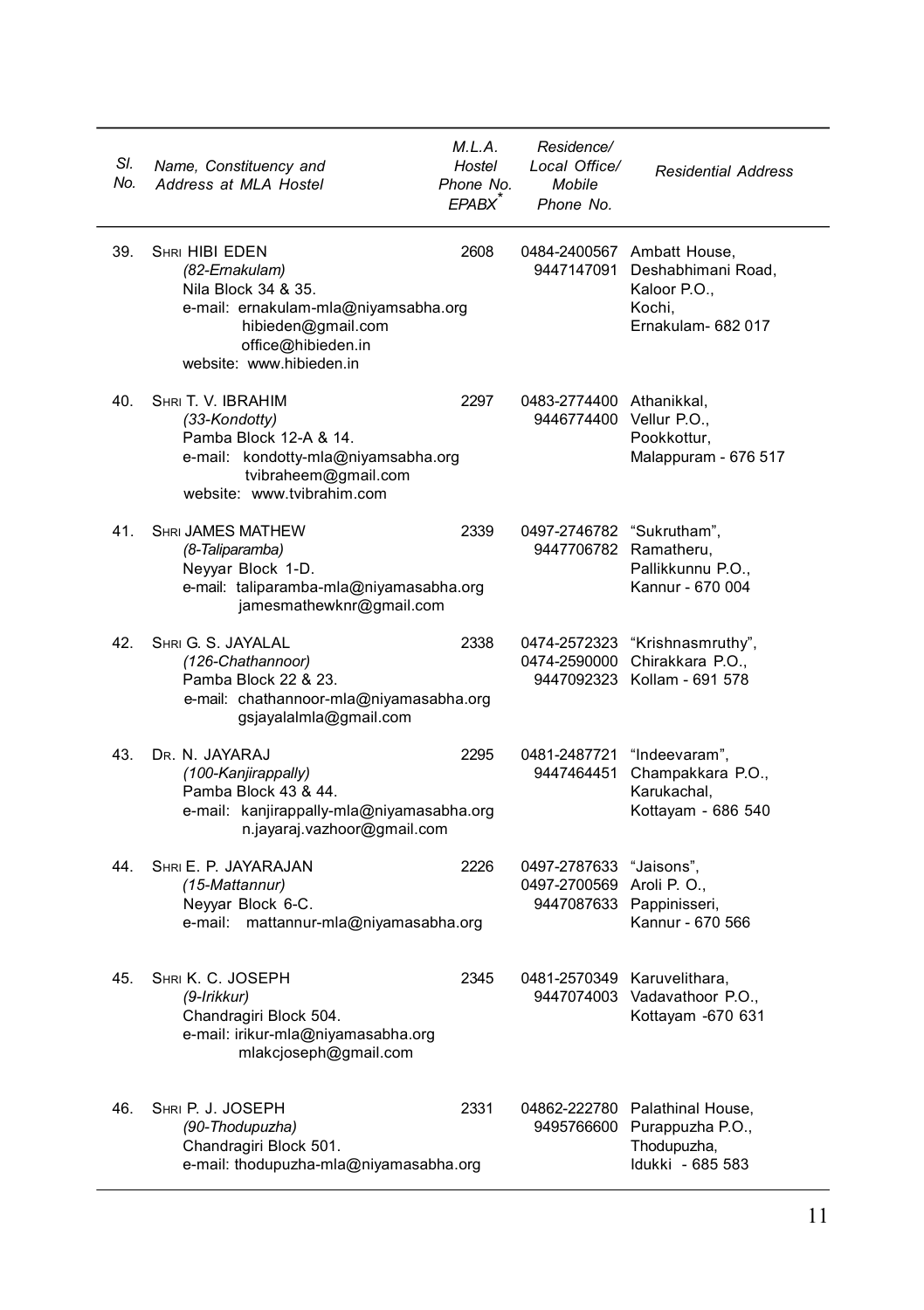| SI.<br>No. | Name, Constituency and<br>Address at MLA Hostel                                                                                                                   | M.L.A.<br>Hostel<br>Phone No.<br>EPABX <sup>*</sup> | Residence/<br>Local Office/<br>Mobile<br>Phone No. | <b>Residential Address</b>                                                                                                            |
|------------|-------------------------------------------------------------------------------------------------------------------------------------------------------------------|-----------------------------------------------------|----------------------------------------------------|---------------------------------------------------------------------------------------------------------------------------------------|
| 47.        | SHRI V. JOY<br>(127-Varkala)<br>Pamba Block 18 & 19.<br>e-mail: varkala-mla@niyamasabha.org<br>joyperunguzhi@gmail.com                                            | 2316                                                |                                                    | 0470-2636262 "Sadhavanam",<br>9447206270 Near SN Mission Hosipital,<br>Puthanchanda,<br>Varkala P.O.,<br>Thiruvananthapuram - 695 141 |
| 48.        | SHRI O.R. KELU<br>$(17-Mananthavady - ST)$<br>Nila Block 31&32.<br>e-mail: mananthavady-mla@niyamasabha.org<br>orkelumla@gmail.com                                | 2582                                                | 9446545146                                         | Olanchery Puthenmittom,<br>Kattikulam P.O.,<br>Wayanad -670 646                                                                       |
| 49.        | SHRI C. KRISHNAN<br>(6-Payyannur)<br>Neyyar Block 7-B.<br>e-mail: payyannur-mla@niyamasabha.org                                                                   | 2231                                                | 04985-208070 Vellur P.O.,<br>9446680930 Payyannur, | 04985-266909 Cherootta House,<br>Kannur - 670 307                                                                                     |
| 50.        | SHRI K. KRISHNANKUTTY<br>$(58$ -Chittur $)$<br>Neyyar Block 2-A.<br>e-mail: chittur-mla@niyamasabha.org<br>kkrishnankutti@gmail.com                               | 2324                                                | 9447441166 Chittur,                                | 04923-222479 Ezhuthanikalam,<br>9447012369 Vilayodi P.O.,<br>Palakkad - 678 103                                                       |
| 51.        | SHRI P. K. KUNHALIKUTTY<br>(41-Vengara)<br>Neyyar Block 2-D.<br>e-mail: vengara-mla@niyamasabha.org<br>pkk@indkerala.com                                          | 2353                                                |                                                    | 0483-2836361 Pandikadavath House,<br>9947020200 Pattarkadavu P.O.,<br>Karathode,<br>Malappuram - 676 519                              |
| 52.        | SHRI K. KUNHIRAMAN<br>$(3-Udma)$<br>Chandragiri Block 302.<br>e-mail: udma-mla@niyamasabha.org<br>kunhiramanmla@gmail.com                                         | 2349                                                | 0467-2234096 Alakode,<br>04994-280318 Pakkam P.O., | 9447439196 Bekal Fort (Via),<br>Kasaragod - 671 316                                                                                   |
| 53.        | <b>SHRI KOVOOR KUNJUMON</b><br>(118-Kunnathur-SC)<br>Neyyar Block 8-B.<br>e-mail: kunnathur-mla@niyamasabha.org<br>kovoorkunjumon@gmail.com                       | 2312                                                | 9961017640 Kovoor,                                 | 9447500371 Charuvilayil Veedu,<br>Arinalloor P.O.,<br>Kollam - 690 538                                                                |
| 54.        | SHRI V. K. C. MAMMED KOYA<br>(29- Beypore)<br>Chandragiri Block 601.<br>e-mail: beypore-mla@niyamasabha.org<br>mlabeypore@gmail.com<br>vkcmammedkoya@vkcgroup.com | 2335                                                | 0495-2432578 "Prabha",                             | 0495-2481187 Kodinattumukku,<br>9847002412 Olavanna P.O.,<br>Kozhikode - 673 019                                                      |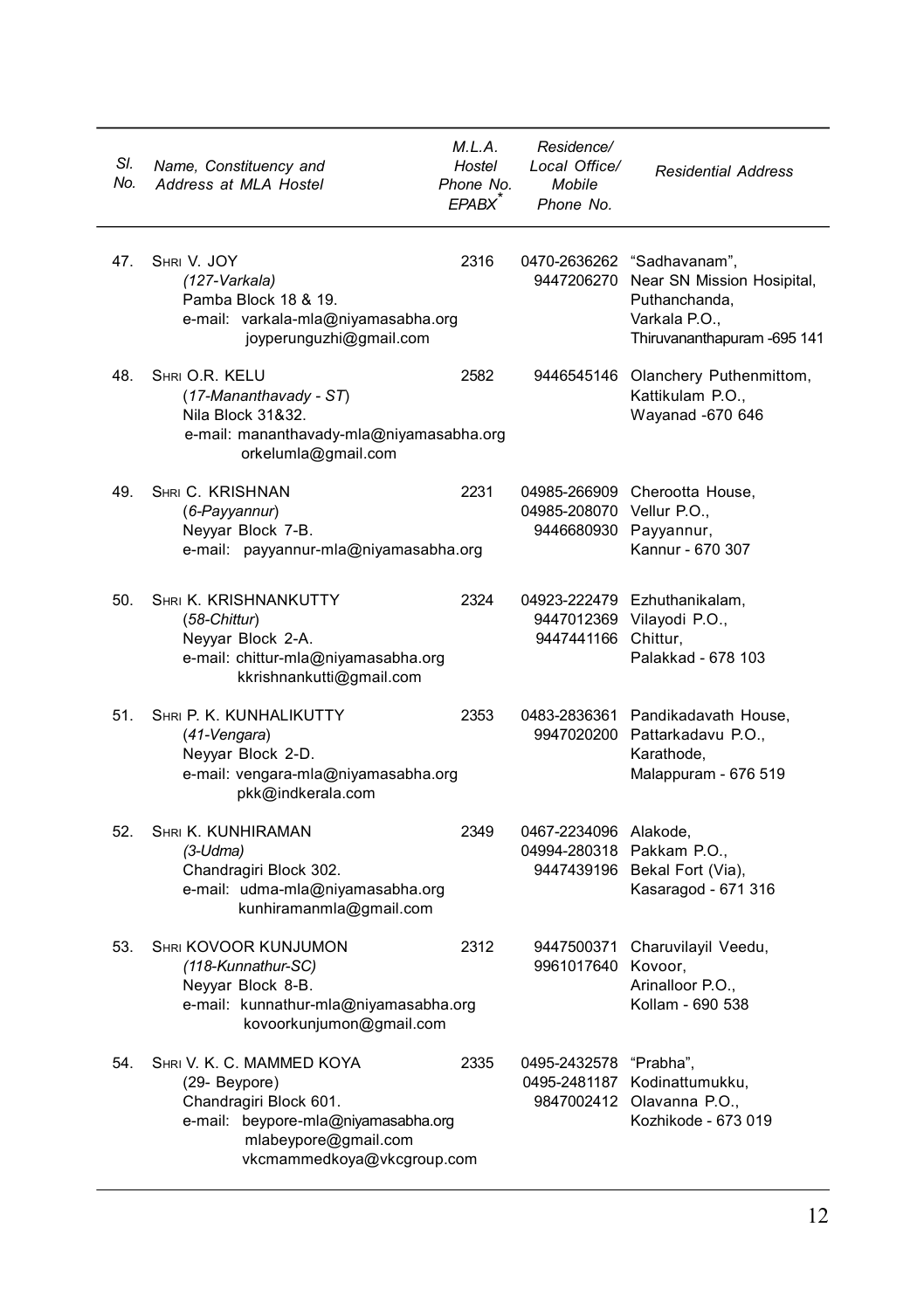| SI.<br>No. | Name, Constituency and<br>Address at MLA Hostel                                                                                                                                                         | M.L.A.<br>Hostel<br>Phone No.<br>EPABX | Residence/<br>Local Office/<br>Mobile<br>Phone No. | <b>Residential Address</b>                                                                                        |
|------------|---------------------------------------------------------------------------------------------------------------------------------------------------------------------------------------------------------|----------------------------------------|----------------------------------------------------|-------------------------------------------------------------------------------------------------------------------|
| 55.        | SHRI C. MAMMUTTY<br>$(45-Tirur)$<br>Neyyar Block 5-A.<br>e-mail: tirur-mla@niyamasabha.org<br>cmammutty6@gmail.com                                                                                      | 2201                                   |                                                    | 04935-227227 Crescent Manzil,<br>9447262319 Karakkamala P.O.,<br>Mananthavady,<br>Wayanad - 670 645               |
| 56.        | SHRI K. M. MANI<br>$(93-Pala)$<br>Chandragiri Block 102.<br>e-mail: pala-mla@niyamasabha.org<br>manikmpala@gmail.com                                                                                    | 2665                                   | 0482-2215471<br>9496155500 Pala P.O.,              | Karingozhackal House,<br>Kottayam- 686 575                                                                        |
| 57.        | SHRI K. J. MAXY<br>$(80-Kochi)$<br>Pamba Block Suite 201.<br>e-mail: kochi-mla@niyamasabha.org<br>kjmaxy@gmail.com                                                                                      | 2322                                   |                                                    | 0484-2236374 C.C.16/1741(9/1043),<br>9447136374 Konnoth House,<br>Thoppumpady,<br>Kochi.<br>Ernakulam- 682 005    |
| 58.        | SHRI MONS JOSEPH<br>(94-Kaduthuruthy)<br>Chandragiri Block 703.<br>e-mail: kaduthuruthy-mla@niyamasabha.org<br>admonsjoseph@gmail.com<br>advocatemonsjoseph@yahoo.com<br>website: www.advmonsjoseph.com | 2599                                   |                                                    | 04829-282666 Narimattom House.<br>04829-285060 Poozhikkol P.O.,<br>9447306270 Kaduthuruthy,<br>Kottayam - 686 404 |
| 59.        | SHRI MUHAMMED MUHASSIN P.<br>(50-Pattambi)<br>Pamba Block 38 & 39.<br>e-mail: pattambi-mla@niyamasabha.org<br>muhassinptb@gmail.com                                                                     | 2485                                   |                                                    | 0466-2970070 Puthenpeedikekkal,<br>9895319684 Kondoorkara P.O.,<br>Pattambi,<br>Palakkad - 679 313                |
| 60.        | SHRI M. MUKESH<br>$(124-Kollam)$<br>Pamba Block 24,25 & 26.<br>e-mail: kollam-mla@niyamasabha.org                                                                                                       | 2343                                   |                                                    | 0474-2797766 "Sree Mangalam",<br>9847072122 Anandavalleswaram<br>Nagar -98,<br>Kollam- 691 012                    |
| 61.        | DR M. K. MUNEER<br>(28-Kozhikode South)<br>Chandragiri Block 602.<br>e-mail: kozhikodesouth-mla@niyamasabha.org<br>mkmuneermla@gmail.com                                                                | 2313                                   | 0495-2771475                                       | "Mehfil",<br>0495-2304757 Jaffarkhan Colony,<br>9947041000 Mavoor Road.<br>9995941000 Kozhikode - 673 006         |
| 62.        | SHRI K. MURALEEDHARAN<br>(133-Vattiyoorkavu)<br>Neyyar Block 1-B.<br>e-mail: vattiyoorkavu-mla@niyamasabha.org<br>kmuraleedharanmla@gmail.com<br>website: www.kmuraleedharan.in                         | 2221                                   | 0471-2434177<br>9495305555                         | "Jyothis",<br><b>BNRA - 171/A,</b><br>Bhagavathi Nagar,<br>Kowdiar P.O.,<br>Thiruvananthapuram-695 003            |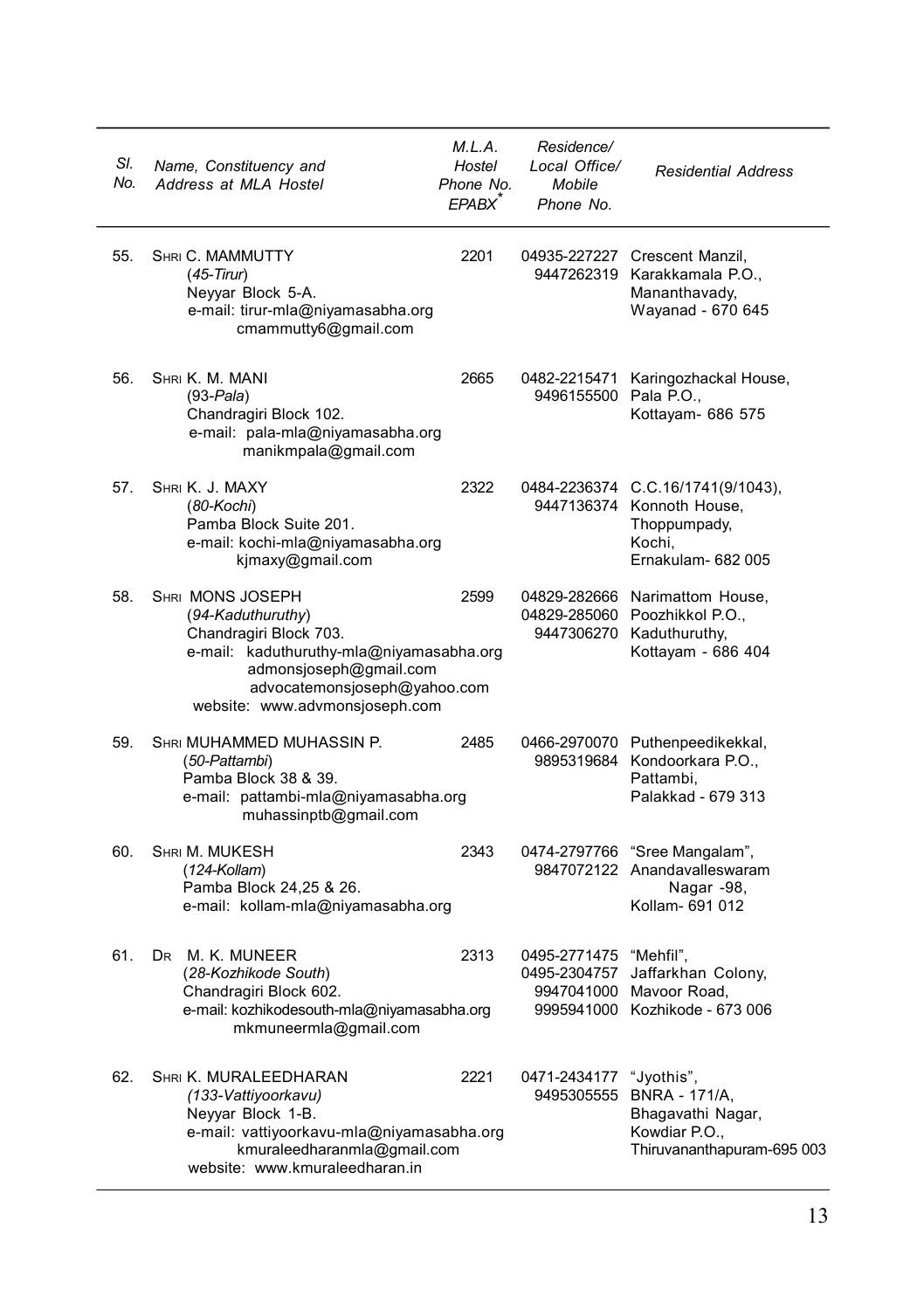| SI.<br>No. | Name, Constituency and<br>Address at MLA Hostel                                                                                                                                     | M.L.A.<br>Hostel<br>Phone No.<br>EPABX <sup>*</sup> | Residence/<br>Local Office/<br>Mobile<br>Phone No.                | <b>Residential Address</b>                                                                                                 |
|------------|-------------------------------------------------------------------------------------------------------------------------------------------------------------------------------------|-----------------------------------------------------|-------------------------------------------------------------------|----------------------------------------------------------------------------------------------------------------------------|
| 63.        | SHRI D. K. MURALI<br>(131-Vamanapuram)<br>Pamba Block 16 & 17.<br>e-mail: vamanapuram-mla@niyamasabha.org<br>website: www.dkmurali.com                                              | 2199                                                | 0472-2872931 Sree Veedu,<br>9447428205                            | 0472-2875050 Attingal Road,<br>Venjaramoodu P.O.,<br>Thiruvananthapuram-695 607                                            |
| 64.        | <b>SHRI MURALI PERUNELLY</b><br>(64-Manalur)<br>Chandragiri Block 603.<br>e-mail: manalur-mla@niyamasabha.org<br>mperunelly@gmail.com                                               | 2327                                                | 0487-2285868<br>0487-2262059 Oorakam,<br>9447015284<br>9605753773 | Perunelly House,<br>Pathiyarkulangara P.O.,<br>Parappur (Via)<br>Thrissur - 680 552                                        |
| 65.        | SHRI C. K. NANU<br>(20-Vadakara)<br>Neyyar Block 5-C.<br>e-mail: vadakara-mla@niyamasabha.org                                                                                       | 2389                                                | 9847002506                                                        | 0496-2522506 Keloth Thazhakuniyil House,<br>"Suchithalayam",<br>Railway Station Road,<br>Vadakara,<br>Kozhikode - 673 101. |
| 66.        | SHRI N. A. NELLIKKUNNU<br>(2-Kasaragod)<br>Periyar Block 403.<br>Fax: 04994-230390<br>e-mail: kasaragod-mla@niyamasabha.org<br>nanellikkunnu@yahoo.com<br>website: www.iamennay.com | 2377                                                | 04994-230638<br>04994-220723 Nellikkunnu,<br>04994-223491         | Bangarakkunnu Road,<br>Kasaragod P.O.,<br>9447010338 Kasaragod - 671 121                                                   |
| 67.        | SHRI M. NOUSHAD<br>(125-Eravipuram)<br>Pamba Block 20 & 21.<br>e-mail: eravipuram-mla@niyamasabha.org<br>eravipuramIdf@gmail.com                                                    | 2249                                                | 0474-2724222<br>9447454097                                        | "Thengazhikam",<br>Manakkad,<br>Vadakkevila P.O.,<br>Kollam - 691 010                                                      |
| 68.        | <b>SHRI OOMMEN CHANDY</b><br>(98-Puthuppally)<br>Chandragiri Block 101.<br>e-mail: puthuppally-mla@niyamasabha.org<br>oomenchandymla@gmail.com                                      | 2200                                                | 0471-2342602<br>0481-2351135                                      | Puthuppally House,<br>Jagathy, Vazhuthacaud P.O.,<br>Thiruvananthapuram-695 014                                            |
| 69.        | SHRI U. R. PRADEEP<br>(61-Chelakkara-SC)<br>Pamba Block Suite 303.<br>e-mail: chelakkara-mla@niyamasabha.org<br>pradeepdsm@gmail.com                                                | 2639                                                | 9947644311 Pallur P.O.,                                           | 04884-252160 Thekkepurakkal House,<br>Desamangalam (Via),<br>Thrissur -679 532                                             |
| 70.        | SHRI A. PRADEEP KUMAR<br>(27-Kozhikode North)<br>Chandragiri Block 701.<br>e-mail: kozhikodenorth-mla@niyamasabha.org<br>pradeepkumara64@gmail.com                                  | 2236                                                | 0495-2380908<br>9447130082                                        | "Neelambari",<br>West Hill P.O.,<br>Kozhikode - 673 005                                                                    |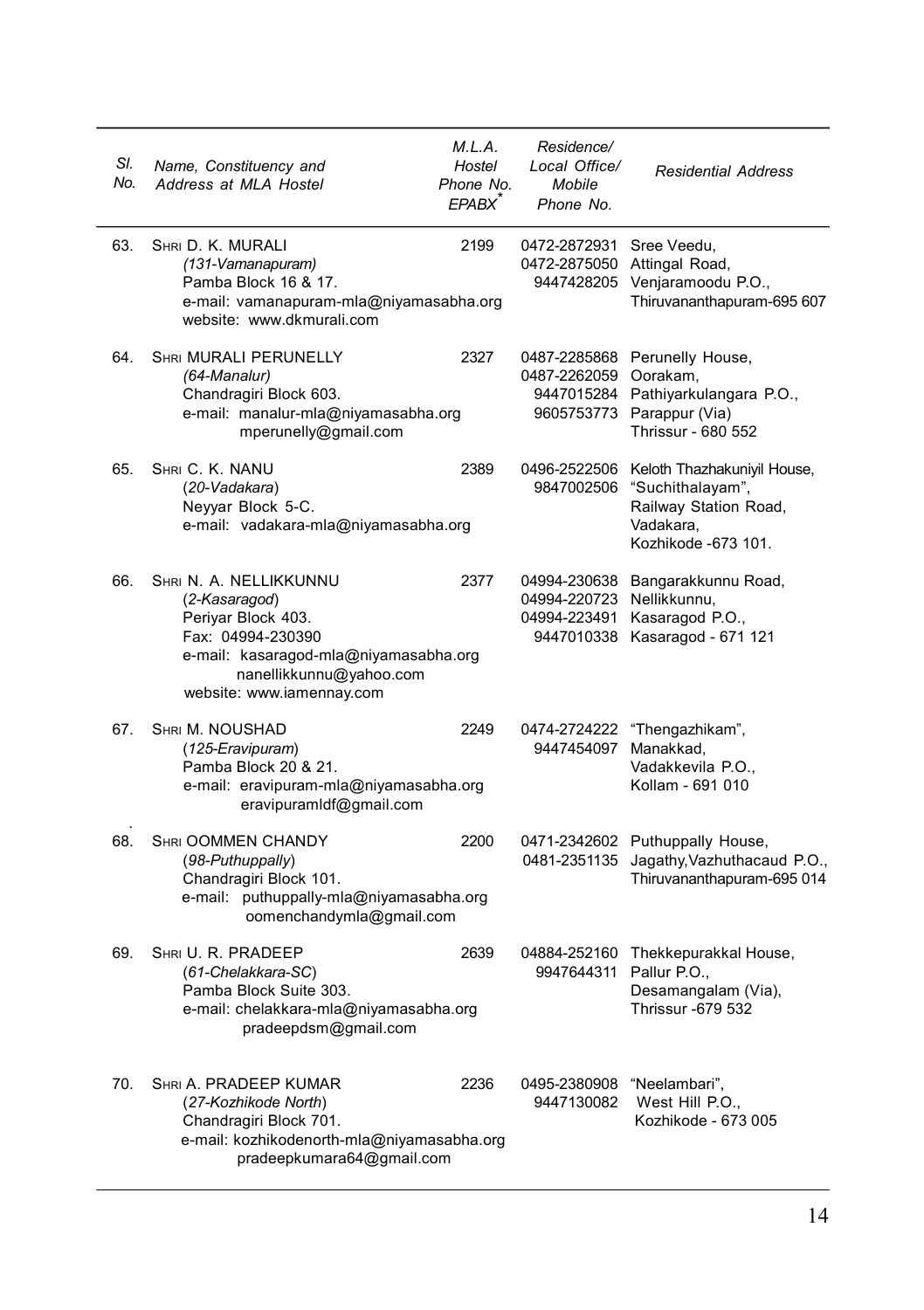| SI.<br>No. | Name, Constituency and<br>Address at MLA Hostel                                                                                                                    | M.L.A.<br>Hostel<br>Phone No.<br>EPABX <sup>®</sup> | Residence/<br>Local Office/<br>Mobile<br>Phone No.       | <b>Residential Address</b>                                                         |
|------------|--------------------------------------------------------------------------------------------------------------------------------------------------------------------|-----------------------------------------------------|----------------------------------------------------------|------------------------------------------------------------------------------------|
| 71.        | SHRI K. D. PRASENAN<br>$(60-Alathur)$<br>Periyar Block 101.<br>e-mail: alathur-mla@niyamasabha.org<br>kdp056@gmail.com                                             | 2232                                                | 0492-2222287<br>9495056056                               | Kizhakkumpuram Veedu,<br>Kattussery P. O.,<br>Alathur.<br>Palakkad - 678 542       |
| 72.        | SMT. U. PRATHIBHA HARI<br>(108-Kayamkulam)<br>Chandragiri Block 803.<br>e-mail: kayamkulam-mla@niyamasabha.org<br>prathibhamlakylm@gmail.com                       | 2291                                                | 0477-2274744<br>0479-2446666<br>9495465666               | Pallinalppada House,<br>Thakazhy P.O.,<br>Alappuzha - 688 562                      |
| 73.        | <b>SHRI PURUSHAN KADALUNDY</b><br>(25-Balusseri-SC)<br>Chandragiri Block 304.<br>e-mail: balusseri-mla@niyamasabha.org<br>purushancpim@gmail.com                   | 2344                                                | 0495-2351127<br>0496-2643415<br>9495677127               | "Thanal",<br>Thondayad,<br>Chevarambalam P.O.,<br>Kozhikode - 673 017              |
| 74.        | SHRI THIRUVANCHOOR RADHAKRISHNAN<br>(97-Kottayam)<br>Chandragiri Block 103.<br>e-mail: kottayam-mla@niyamasabha.org<br>thiruvanchoorradhakrishnan@qmail.com        | 2290                                                | 0481-2568116<br>0481-2301919<br>9447018116               | "Manasa",<br>Kodimatha.<br>Kottayam South P.O.,<br>Kottayam - 686 013              |
| 75.        | SHRI P. T. A. RAHIM<br>(30-Kunnamangalam)<br>Neyyar Block 6-A.<br>e-mail: kunnamangalam-mla@niyamasabha.org<br>ptarahim@gmail.com<br>website: www.ptarahim.com     | 2348                                                | 0495-2211222<br>0495-2801020<br>9847510238<br>9446510238 | "Misfa",<br>Koduvally P.O.,<br>Kozhikode - 673 572                                 |
| 76.        | SHRI O. RAJAGOPAL<br>$(135-Nemom)$<br>Chandragiri Block 203.<br>e-mail: nemom-mla@niyamasabha.org<br>o.rajagopalbjp@gmail.com                                      | 2306                                                | 9447095118                                               | $D-10,$<br>Sivaji Saphire,<br>Jawahar Nagar,<br>Thiruvananthapuram-695 003         |
| 77.        | SHRI M. RAJAGOPALAN<br>(5-Trikaripur)<br>Periyar Block 201.<br>e-mail: trikaripur-mla@niyamasabha.org<br>mrajagopalanmla@gmail.com<br>website: www.mrajagopalan.in | 2242                                                | 9446168577                                               | "Phoenix"<br>Kayyoor,<br>Kayyoor P.O.,<br>Cheruvathur (Via)<br>Kasaragod - 671 313 |
| 78.        | SHRI K. RAJAN<br>$(66$ -Ollur)<br>Periyar Block 401.<br>e-mail: ollur-mla@niyamasabha.org<br>k.rajanaiyf@gmail.com                                                 | 2270                                                | 9961375280                                               | Pulikkal House,<br>Anthikad P.O.,<br><b>Thrissur -680 641</b>                      |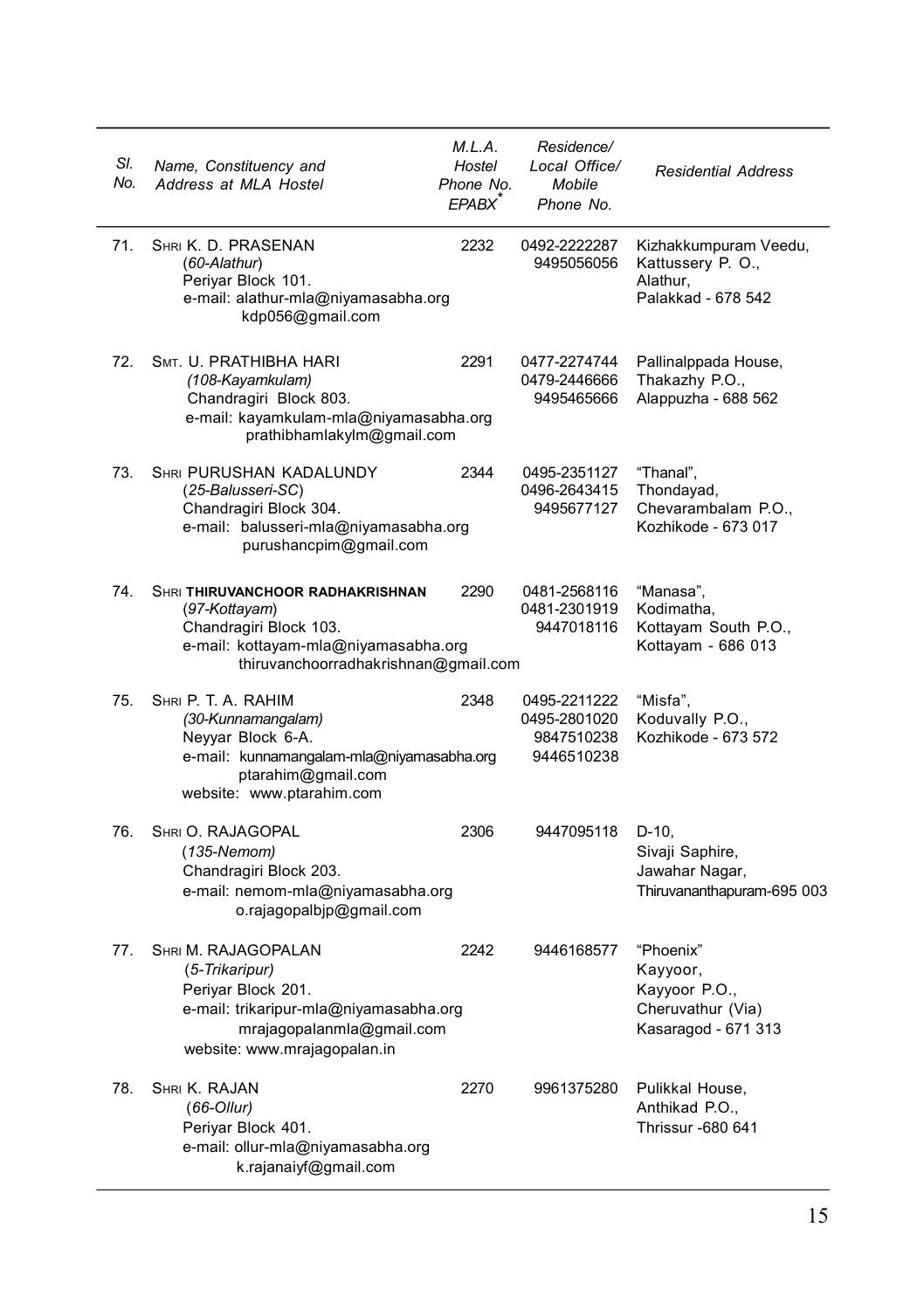| SI.<br>No. | Name, Constituency and<br>Address at MLA Hostel                                                                                                                 | M.L.A.<br>Hostel<br>Phone No.<br>EPABX <sup>^</sup> | Residence/<br>Local Office/<br>Mobile<br>Phone No.         | <b>Residential Address</b>                                                   |
|------------|-----------------------------------------------------------------------------------------------------------------------------------------------------------------|-----------------------------------------------------|------------------------------------------------------------|------------------------------------------------------------------------------|
| 79.        | SHRI S. RAJENDRAN<br>(88-Devikulam-SC)<br>Neyyar Block 7-A.<br>e-mail: devikulam-mla@niyamasabha.org                                                            | 2292                                                | 04865-231410<br>04865-233180<br>04865-231412<br>9447051410 | Ikka Bhavan,<br>Ikka Nagar,<br>Munnar P.O., Devikulam,<br>Idukki - 685 612   |
| 80.        | SHRI R. RAJESH<br>(109-Mavelikara-SC)<br>Periyar Block 204.<br>e-mail: mavelikkara-mla@niyamasabha.org<br>rajeshmvkmla@gmail.com                                | 2223                                                | 0479-2357600<br>9605838180                                 | Nalloorkulathil,<br>Kollakkadavu P.O.,<br>Chengannur,<br>Alappuzha - 690 509 |
| 81.        | SHRI T. V. RAJESH<br>(7-Kalliasseri)<br>Neyyar Block 7-D.<br>e-mail: kalliasseri-mla@niyamasabha.org<br>tvrajeshk@gmail.com                                     | 2240                                                | 0497-2870040<br>9446400828                                 | Kulappuram,<br>Vilayankode P.O.,<br>Kannur - 670 501                         |
| 82.        | SHRI RAJU ABRAHAM<br>$(112-Rann)$<br>Neyyar Block 3-B.<br>e-mail: ranni-mla@niyamasabha.org<br>rajumla7@gmail.com                                               | 2258                                                | 04735-224445<br>9447125090                                 | Kandanattu Veedu,<br>Angadi P.O.,<br>Ranni.<br>Pathanamthitta - 689 674      |
| 83.        | <b>SHRI R. RAMACHANDRAN</b><br>(116-Karunagapally)<br>Neyyar Block 4-C.<br>e-mail: karunagappally-mla@niyamasabha.org                                           | 2328                                                | 0476-2660458<br>9447160458<br>9061060458                   | Kalathil Veedu,<br>Kallelibhagam P.O,<br>Karunagapally,<br>Kollam - 690 519  |
| 84.        | SHRI K. K. RAMACHANDRAN NAIR<br>(110-Chengannur)<br>Periyar Block 501.<br>e-mail: chengannur-mla@niyamasabha.org<br>kkrcgnr@gmail.com                           | 2319                                                | 0479-2452879<br>0479-2450007<br>9447596250<br>9400811119   | Prashanth Bhavan,<br>Ala P.O.,<br>Chengannur,<br>Alappuzha - 689 126         |
| 85.        | SHRI MULLAKKARA RETNAKARAN<br>(122-Chadayamangalam)<br>Neyyar Block 3-D.<br>e-mail: chadayamangalam-mla@niyamasabha.org<br>mullakkararetnakaran@gmail.com       | 2219                                                | 0474-2472888<br>9846347900                                 | "Ragam",<br>Ambalakkara P.O.,<br>Kottarakkara,<br>Kollam - 691 532           |
| 86.        | <b>SHRI KARAT RAZACK</b><br>(31-Koduvally)<br>Nila Block 1 & 2.<br>email: koduvally-mla@niyamasabha.org<br>karatrazack@gmail.com<br>website: www.karatrazack.in | 2383                                                | 9446373743<br>8589010743                                   | Golden Villa,<br>Koduvally P.O.,<br>Kozhikode - 673 572                      |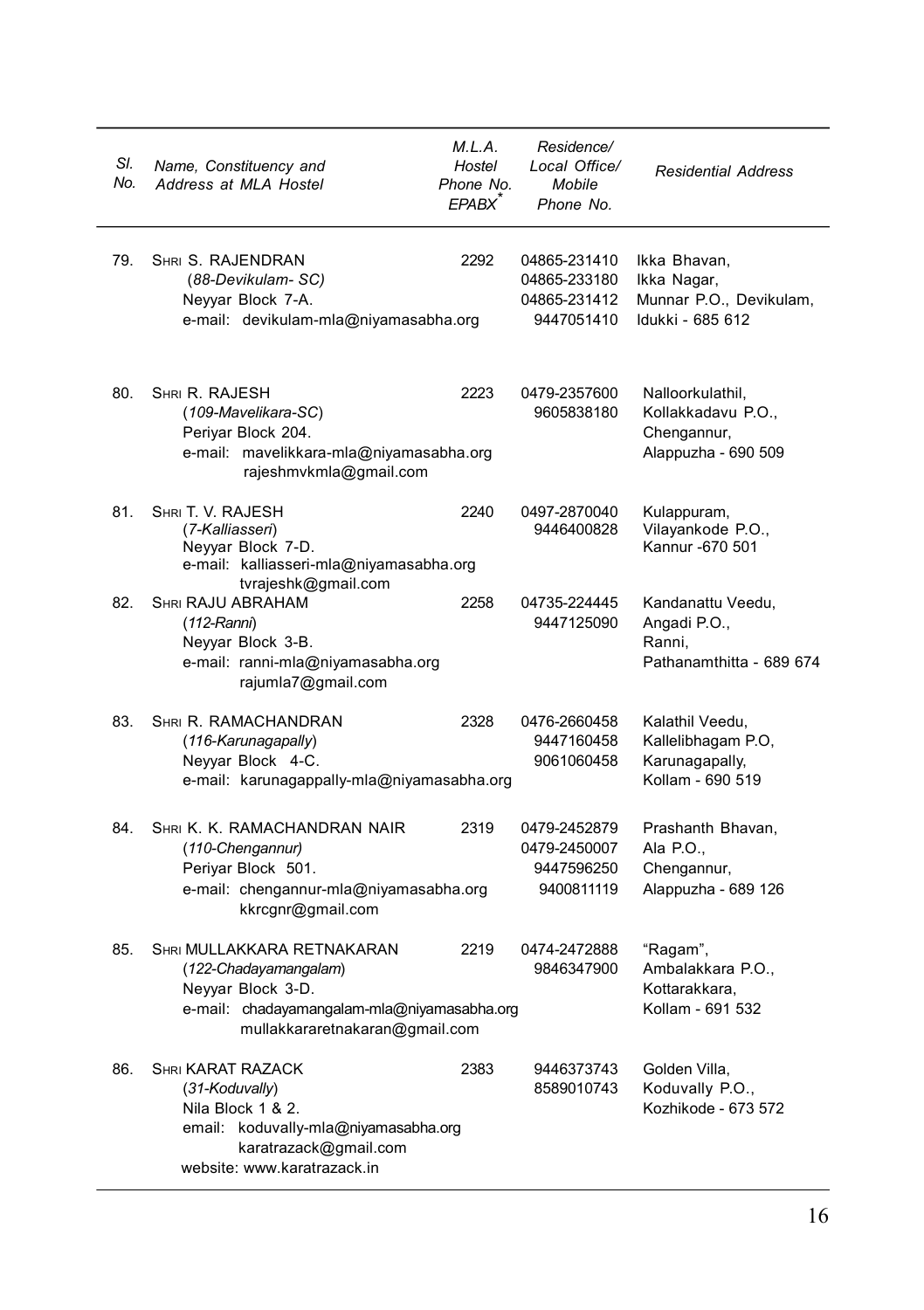| SI.<br>No. | Name, Constituency and<br>Address at MLA Hostel                                                                                                                       | M.L.A.<br>Hostel<br>Phone No.<br>EPABX <sup>^</sup> | Residence/<br>Local Office/<br>Mobile<br>Phone No. | <b>Residential Address</b>                                                              |
|------------|-----------------------------------------------------------------------------------------------------------------------------------------------------------------------|-----------------------------------------------------|----------------------------------------------------|-----------------------------------------------------------------------------------------|
| 87.        | SHRI ROJI M. JOHN<br>(75-Angamaly)<br>Pamba Block Suite 302.<br>e-mail: angamaly-mla@niyamasabha.org<br>rojimjohn@gmail.com                                           | 2238                                                | 9971392134                                         | Mullan Madakkal House,<br>Ayroor P.O.,<br>Kurumassery,<br>Ernakulam - 683 579           |
| 88.        | <b>SHRI ROSHY AUGUSTINE</b><br>(91-Idukki)<br>Chandragiri Block 402.<br>e-mail: idukki-mla@niyamasabha.org<br>roshymla@gmail.com<br>roshyaugustinemlaidukki@gmail.com | 2262                                                | 9447523423<br>9447021314                           | Cherunilathuchalil House,<br>Idukki Colony P.O.,<br>Vazhathope,<br>Idukki - 685 602     |
| 89.        | SHRI K. S. SABARINADHAN<br>(136-Aruvikkara)<br>Periyar Block 203.<br>e-mail: aruvikkara-mla@niyamasabha.org<br>aruvikkaramla@gmail.com                                | 2323                                                | 0471-2315596<br>9447736033                         | Abhayam,<br>B-21, Sreerangam Lane,<br>Sasthamangalam P.O,<br>Thiruvananthapuram-695 010 |
| 90.        | SHRI V. P. SAJEENDRAN<br>(84-Kunnathunad-SC)<br>Periyar Block 404.<br>e-mail: kunnathunad-mla@niyamasabha.org<br>sajeendranvp@gmail.com                               | 2347                                                | 0484-2764438<br>9447065000                         | Valliyothumala,<br>Kolenchery P.O.,<br>Ernakulam - 682 311                              |
| 91.        | <b>SHRI N. SAMSUDHEEN</b><br>(54-Mannarkkad)<br>Periyar Block 504.<br>e-mail: mannarkkad-mla@niyamasabha.org<br>advsamsu@gmail.com                                    | 2214                                                | 0494-2423572<br>9745222044<br>9447340892           | Kolappatt Veedu,<br>Paravanna P.O.,<br>Tirur.<br>Malappuram - 676 502                   |
| 92.        | SHRI S. SARMA<br>(79-Vypeen)<br>Neyyar Block 6-D.<br>e-mail: vypeen-mla@niyamasabha.org<br>s.sarma.mla@gmail.com                                                      | 2234                                                | 0484-2442997<br>0484-2493236<br>9846054054         | "Reshmas",<br>Mannappasseril,<br>Perumbadanna,<br>North Paravur,<br>Ernakulam - 683 513 |
| 93.        | SHRI C. K. SASEENDRAN<br>(19-Kalpetta)<br>Chandragiri Block 201.<br>e-mail: kalpetta-mla@niyamasabha.org<br>cksaseendranmla@gmail.com                                 | 2366                                                | 04936-205729<br>04936-207000<br>9446891227         | "Ushas",<br>Ponnada,<br>Maniyankode P.O,<br>Kalpetta North,<br>Wayanad - 673 122        |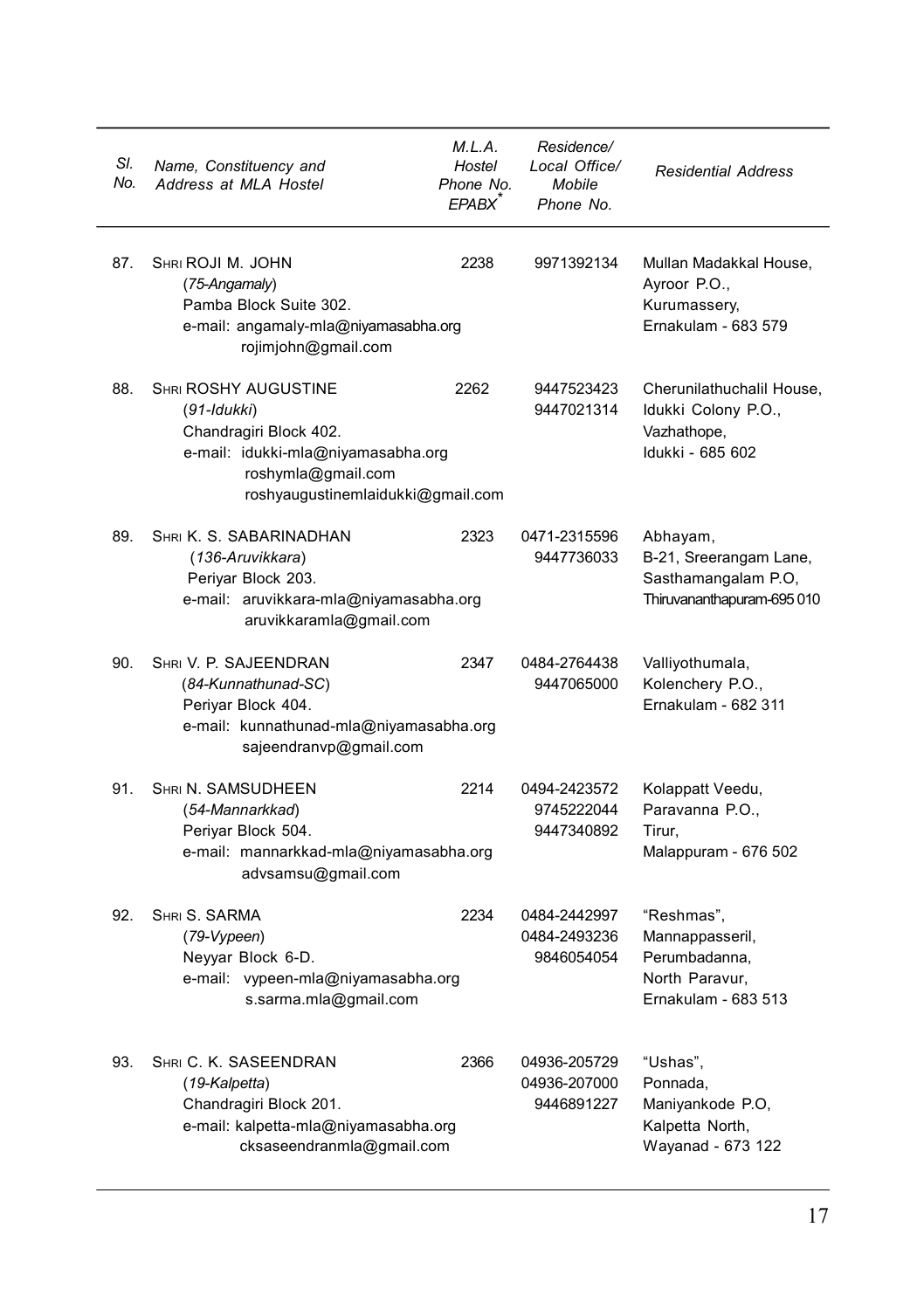| SI.<br>No. | Name, Constituency and<br>Address at MLA Hostel                                                                                                                               | M.L.A.<br>Hostel<br>Phone No.<br>EPABX <sup>®</sup> | Residence/<br>Local Office/<br>Mobile<br>Phone No.       | <b>Residential Address</b>                                                                           |
|------------|-------------------------------------------------------------------------------------------------------------------------------------------------------------------------------|-----------------------------------------------------|----------------------------------------------------------|------------------------------------------------------------------------------------------------------|
| 94.        | SHRI P. K. SASI<br>$(51-Shormur)$<br>Periyar Block 303.<br>e-mail: shornur-mla@niyamasabha.org<br>pksmlashornur@gmail.com<br>website: www.pksasi.in                           | 2296                                                | 0466-2266555<br>0466-2266400<br>9447036295<br>8129488564 | Radhika Nivas,<br>Kulikkiliyad,<br>Kottappuram P.O.,<br>Sreekrishnapuram(Via),<br>Palakkad - 679 518 |
| 95.        | SHRI V. D. SATHEESAN<br>(78-Paravur)<br>Neyyar Block 3-C.<br>e-mail: paravur-mla@niyamasabha.org<br>vdsatheesan@gmail.com<br>website: www.vdsatheesan.in                      | 2275                                                | 0484-2449500<br>9447018183                               | "Devaragam",<br>Kesari Junction,<br>North Paravur,<br>Ernakulam -683 513                             |
| 96.        | SHRI I. B. SATHEESH<br>(138-Kattakkada)<br>Pamba Block 55 & 56.<br>e-mail: kattakkada-mla@niyamasabha.org<br>balaksathish@gmail.com<br>website: www.ibsathish.com             | 2648                                                | 9446558430                                               | "Padmaragam",<br>204, Gandhi Nagar,<br>Vazhuthacaud,<br>Thiruvananthapuram - 695 014                 |
| 97.        | SHRI B. SATYAN<br>$(128-Attingal-SC)$<br>Nila Block 11& 12.<br>e-mail: attingal-mla@niyamasabha.org<br>satyanmla@gmail.com<br>website: www. bsatyancpm.com                    | 2246                                                | 9447142211                                               | "Bobys Land",<br>ANRA -21 A,<br>Anupama Nagar,<br>Muttada P.O.<br>Thiruvananthapuram -695 025        |
| 98.        | <b>SHRI SHAFI PARAMBIL</b><br>(56-Palakkad)<br>Pamba Block Suite 404.<br>e-mail: palakkad-mla@niyamasabha.org<br>shafiparambilpkd@gmail.com<br>website: www.shafiparambil.com | 2252                                                | 9400000006                                               | A-17 -A,<br>New Civil Nagar,<br>Palakkad - 678 001                                                   |
| 99.        | SHRI K. M. SHAJI<br>(10-Azhikode)<br>Chandragiri Block 502.<br>e-mail: azhikode-mla@niyamasabha.org<br>kmshaji111@gmail.com                                                   | 2580                                                | 0497-2707089<br>9447204715<br>9895488888                 | Kalathodika House,<br>Near A. R. Camp,<br>N.G.O. quarters,<br>Vengeri P.O.,<br>Kozhikode - 673 610   |
| 100.       | SHRI A. N. SHAMSEER<br>(13-Thalassery)<br>Periyar Block 302.<br>e-mail: thalassery-mla@niyamasabha.org<br>anshamseer2@gmail.com                                               | 2229                                                | 0490-2356803<br>9447056803                               | "Aminas",<br>Paral P.O.,<br>Thalassery<br>Kannur - 670 671                                           |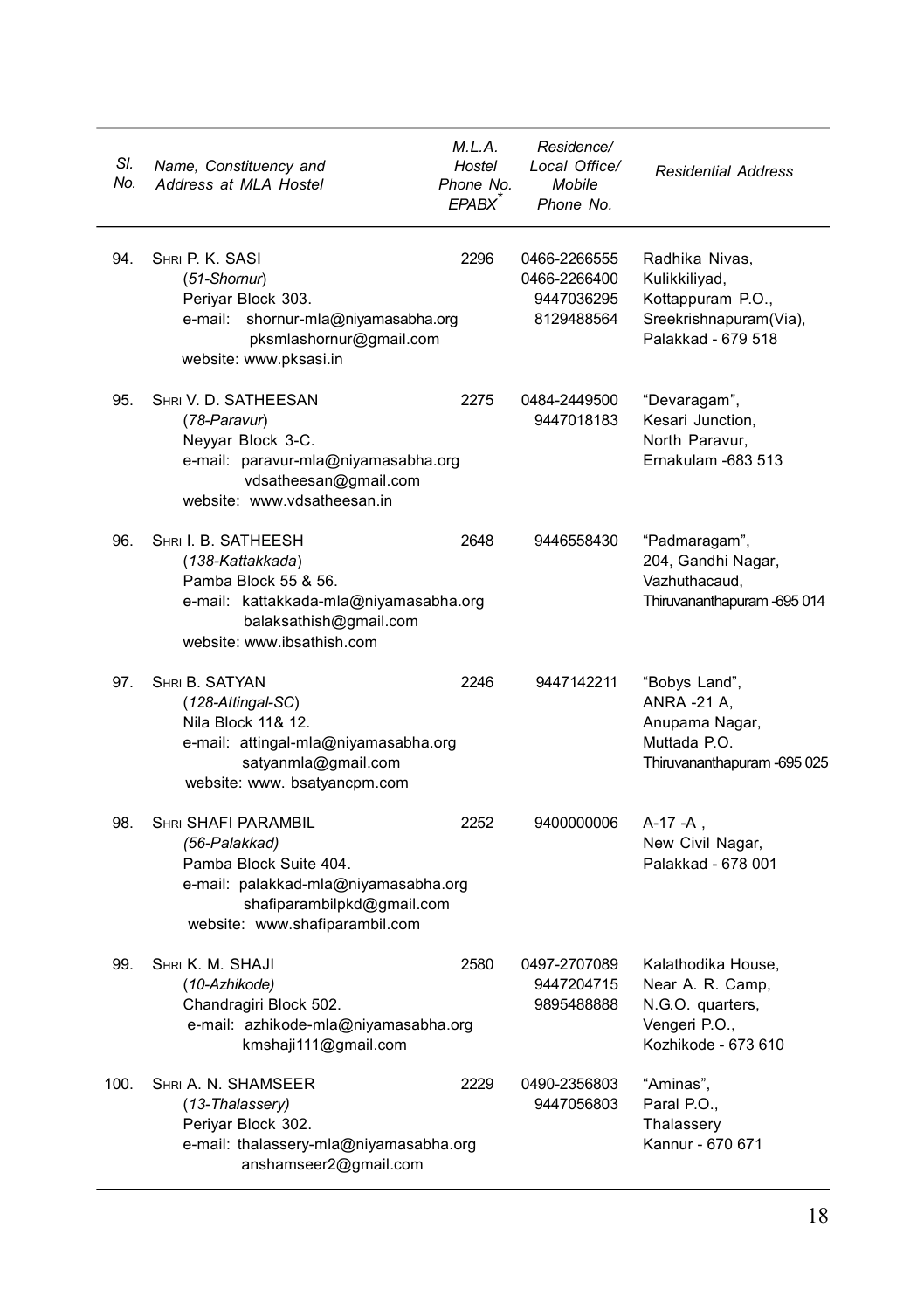| SI.<br>No. | Name, Constituency and<br>Address at MLA Hostel                                                                                                                                                | M.L.A.<br>Hostel<br>Phone No.<br>EPABX <sup>®</sup> | Residence/<br>Local Office/<br>Mobile<br>Phone No. | <b>Residential Address</b>                                                             |
|------------|------------------------------------------------------------------------------------------------------------------------------------------------------------------------------------------------|-----------------------------------------------------|----------------------------------------------------|----------------------------------------------------------------------------------------|
| 101.       | SHRI V. S. SIVAKUMAR<br>(134-Thiruvananthapuram)<br>Neyyar Block 2-B.<br>e-mail: thiruvananthapuram-mla@niyamasabha.org<br>thiruvananthapurammla@gmail.com                                     | 2285                                                | 9846022228                                         | T. C. 9/2376,<br>Sreerangam Lane,<br>Sasthamangalam,<br>Thiruvananthapuram-695 010     |
| 102.       | SHRI V. R. SUNIL KUMAR<br>(73-Kodungallur)<br>Pamba Block 60 & 61.<br>e-mail: kodungallur-mla@niyamasabha.org<br>sunilkumarvr69@gmail.com                                                      | 2381                                                | 0480-2802690<br>9656965759                         | Vattaparambil House,<br>Pullut P.O.,<br>Kodungallur,<br>Thrissur - 680 663             |
| 103.       | <b>SHRI SUNNY JOSEPH</b><br>(16-Peravoor)<br>Chandragiri Block 204.<br>Fax: 0490-2494050<br>e-mail: peravoor-mla@niyamasabha.org<br>sunnyjoseph29@gmail.com<br>website: www.advsunnyjoseph.com | 2609                                                | 0490-2490150<br>0490-2494050<br>9447046694         | "Roses",<br>Iritty $P.O.,$<br>Kannur - 670 703                                         |
| 104.       | SHRI K. SURESH KURUP<br>(96-Ettumanoor)<br>Chandragiri Block 704.<br>e-mail: ettumanoor-mla@niyamasabha.org                                                                                    | 2340                                                | 0481-2538351<br>9446333730                         | Raj Bhavan,<br>Kizhakke Nada,<br>Ettumanoor,<br>Kottayam -686 631                      |
| 105.       | SHRI M. SWARAJ<br>(81-Thripunithura)<br>Periyar Block 202.<br>e-mail: thripunithura-mla@niyamasabha.org                                                                                        | 2578                                                | 9447681581                                         | Flat No. 1D,<br>Royal Sunflower,<br>MKK Nagar,<br>Thripunithura,<br>Ernakulam -682 301 |
| 106.       | SHRI E. T. TAISON MASTER<br>(69-Kaipamangalam)<br>Pamba Block 27& 28.<br>e-mail: kaipamangalam-mla@niyamasabha.org<br>taisonthomas74@gmail.com                                                 | 2396                                                | 0480-2817367<br>0480-2854437<br>9846958317         | Elanjikkal House,<br>Kara P.O<br>Thrissur -680 671                                     |
| 107.       | SHRI C. F. THOMAS<br>(99-Changanassery)<br>Chandragiri Block 104.<br>e-mail: changanassery-mla@niyamasabha.org                                                                                 | 2310                                                | 0481-2420530<br>9447019080                         | Chennickara House,<br>Angadi,<br>Changanassery,<br>Kottayam - 686 101                  |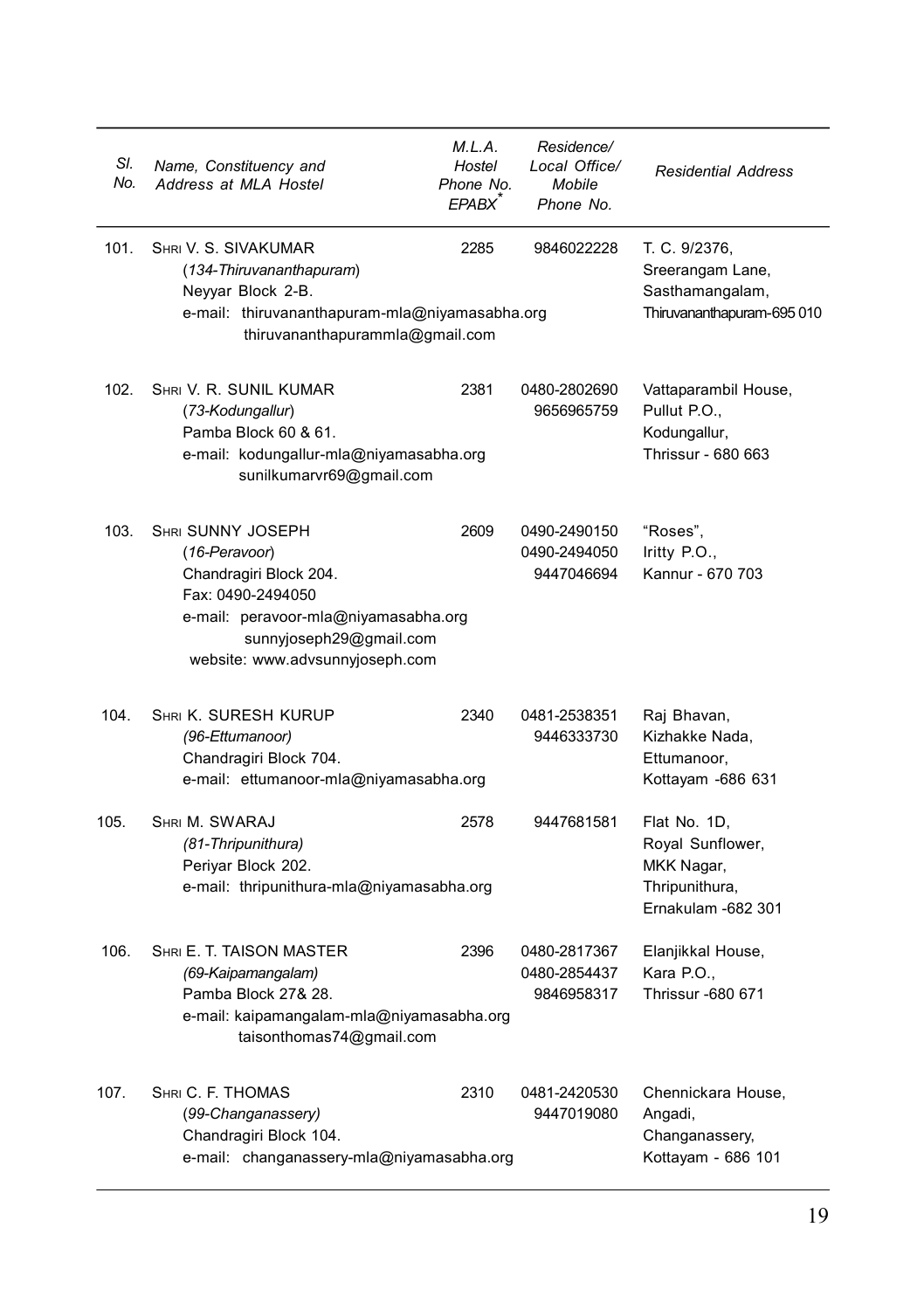| SI.<br>No. | Name, Constituency and<br>Address at MLA Hostel                                                                                                                                                   | M.L.A.<br>Hostel<br>Phone No.<br>EPABX <sup>®</sup> | Residence/<br>Local Office/<br>Mobile<br>Phone No. | <b>Residential Address</b>                                                                                      |
|------------|---------------------------------------------------------------------------------------------------------------------------------------------------------------------------------------------------|-----------------------------------------------------|----------------------------------------------------|-----------------------------------------------------------------------------------------------------------------|
| 108.       | SHRI P. T. THOMAS<br>(83-Thrikkakara)<br>Chandragiri Block 403.<br>e-mail: thrikkakara-mla@niyamasabha.org<br>ptthomasidk@gmail.com<br>website: www.ptthomas.in                                   | 2326                                                | 0484-2346900<br>9447029595                         | Puthiyaparambil House,<br>44/1362,<br>Vayalasserry Road,<br>Palarivattom P.O.,<br>Kochi,<br>Ernakulam - 682 025 |
| 109.       | <b>SHRI THOMAS CHANDY</b><br>(106-Kuttanad)<br>Chandragiri Block 303.<br>Fax: 0471-2302247, 0477-2762335<br>e-mail: kuttanad-mla@niyamasabha.org<br>chandymercy@gmail.com<br>vettikad@hotmail.com | 2235                                                | 0477-2762284<br>0477-2762344<br>9447051333         | Vettikad,<br>Kalathiparambil,<br>Chennamkary P.O.,<br>Alappuzha - 688 501                                       |
| 110.       | SHRI P. UBAIDULLA<br>(40-Malappuram)<br>Periyar Block 104.<br>e-mail: malappuram-mla@niyamasabha.org<br>pubaid.mpm@gmail.com                                                                      | 2302                                                | 0483-2848121<br>9447353079                         | Anakkayam P.O.,<br>Malappuram - 676 509                                                                         |
| 111.       | SHRI M. UMMER<br>(37-Manjeri)<br>Neyyar Block 4-B.<br>e-mail: manjeri-mla@niyamasabha.org<br>mummermanjeri@gmail.com                                                                              | 2367                                                | 0483-2766020<br>9447004515                         | Mampadan House,<br>Cherani.<br>Karuvambram P.O.,<br>Manjeri,<br>Malappuram - 676 123                            |
| 112.       | SHRI P. UNNI<br>(52-Ottapalam)<br>Chandragiri Block 604.<br>e-mail: ottapalam-mla@niyamasabha.org<br>unnicpim@gmail.com                                                                           | 2384                                                | 0491-2506060<br>0466-2244541<br>9447144246         | "Ayilyam",<br>Kadamcode,<br>Karingarapully P.O.,<br>Palakkad - 678 551                                          |
| 113.       | SMT. VEENA GEORGE<br>(113-Aranmula)<br>Chandragiri Block 801.<br>e-mail: aranmula-mla@niyamasabha.org<br>veenageorge03@gmail.com                                                                  | 2320                                                | 0468-2222218<br>8547007032                         | Velasserri Palamuttathu<br>House,<br>Mylapra P.O.,<br>Pathanamthitta -689 671                                   |
| 114.       | SHRI K. V. VIJAYADAS<br>(53-Kongad-SC)<br>Chandragiri Block 503.<br>e-mail: kongad-mla@niyamasabha.org<br>k.v.vijayadasmla@gmail.com                                                              | 2525                                                | 0491-2583343<br>0491-2102221<br>9447183343         | Kakkathodu Veedu,<br>Thenaari P.O.,<br>Elappully,<br>Palakkad - 678 622                                         |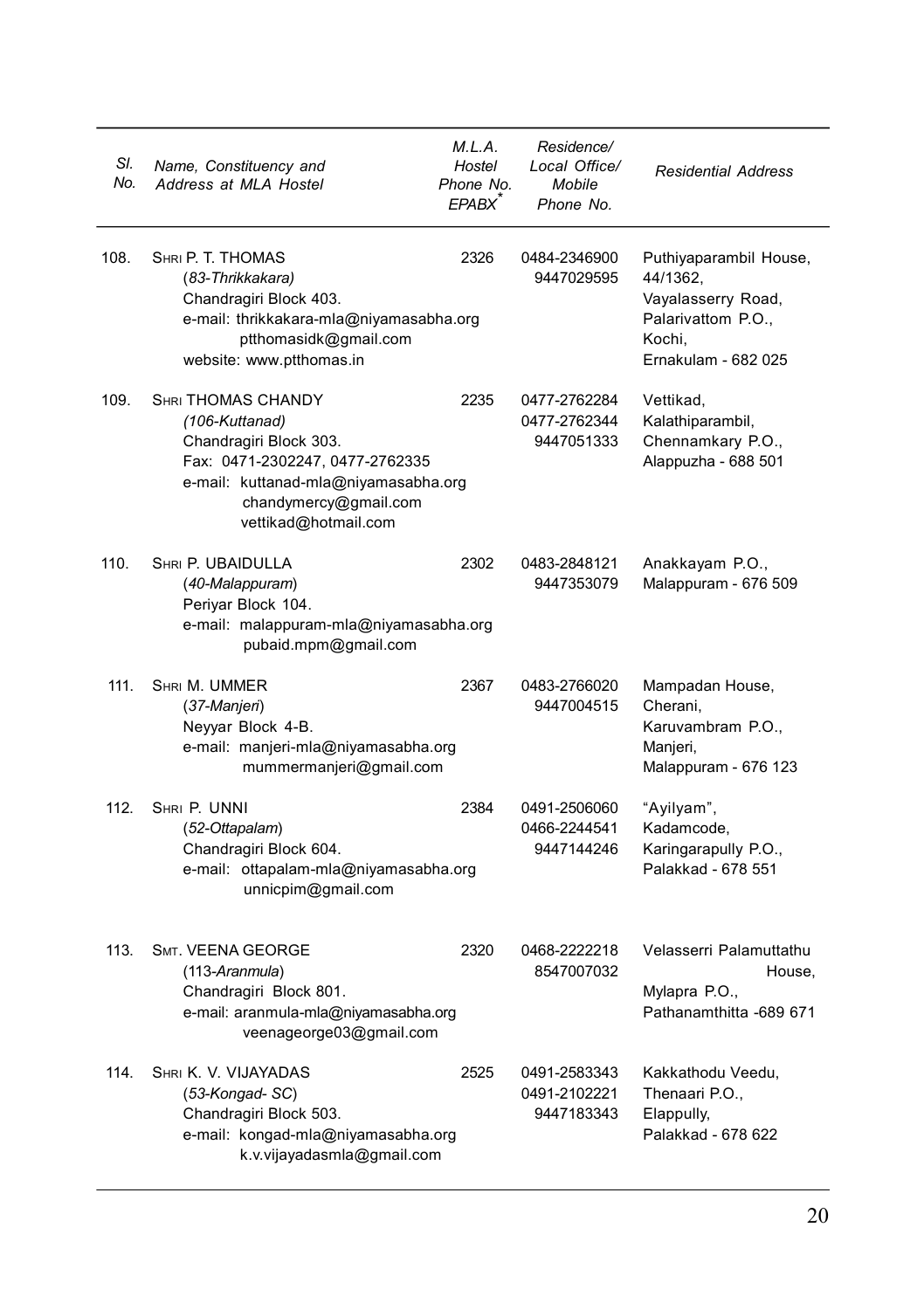| SI.<br>No. | Name, Constituency and<br>Address at MLA Hostel                                                                                              | M.L.A.<br>Hostel<br>Phone No.<br>FPARX <sup>*</sup> | Residence/<br>Local Office/<br>Mobile<br>Phone No                        | <b>Residential Address</b>                                                         |
|------------|----------------------------------------------------------------------------------------------------------------------------------------------|-----------------------------------------------------|--------------------------------------------------------------------------|------------------------------------------------------------------------------------|
| 115.       | SHRI E. K. VIJAYAN<br>(22-Nadapuram)<br>Chandragiri Block 702.<br>e-mail: nadapuram-mla@niyamasabha.org<br>ekvijayan1952@gmail.com           | 2237                                                | 0496-2536389<br>0496-2550684<br>0495-2721027<br>9447426175<br>9495346389 | E. K. House,<br>Muthuvana P.O<br>Payyoli Angadi (Via),<br>Kozhikode - 673 523      |
| 116        | SHRI N. VIJAYAN PILLAI<br>$(117$ -Chavara)<br>Pamba Block Suite 401 & 402.<br>e-mail: chavara-mla@niyamasabha.org<br>vpchavara2016@gmail.com | 2330                                                | 0476-2680060<br>0476-2687700<br>9447074190                               | "Vijayasree",<br>Madappally,<br>Mukundapuram P.O.,<br>Chavara.<br>Kollam - 691 585 |
| 117.       | <b>SHRLM VINCENT</b><br>$(139-Kovalam)$<br>Nila Block 9 & 10.<br>e-mail: kovalam-mla@niyamasabha.org                                         | 2365                                                | 9847346077                                                               | Vattavilakom,<br>R. C. Street.<br>Balaramapuram,<br>Thiruvananthapuram - 695 501   |
| 118.       | <b>SHRI JOHN FERNANDEZ</b><br>(Nominated)<br>Pamba Block Suite 403.<br>e-mail: nominated-mla@niyamasabha.org<br>johnfernandezkochi@gmail.com | 2188                                                | 0484-2327404<br>0484-2530736<br>9446211484                               | "Ninavu",<br>Pavumbai Moola.<br>Edakochi P.O.,<br>Kochi.<br>Ernakulam - 682 010    |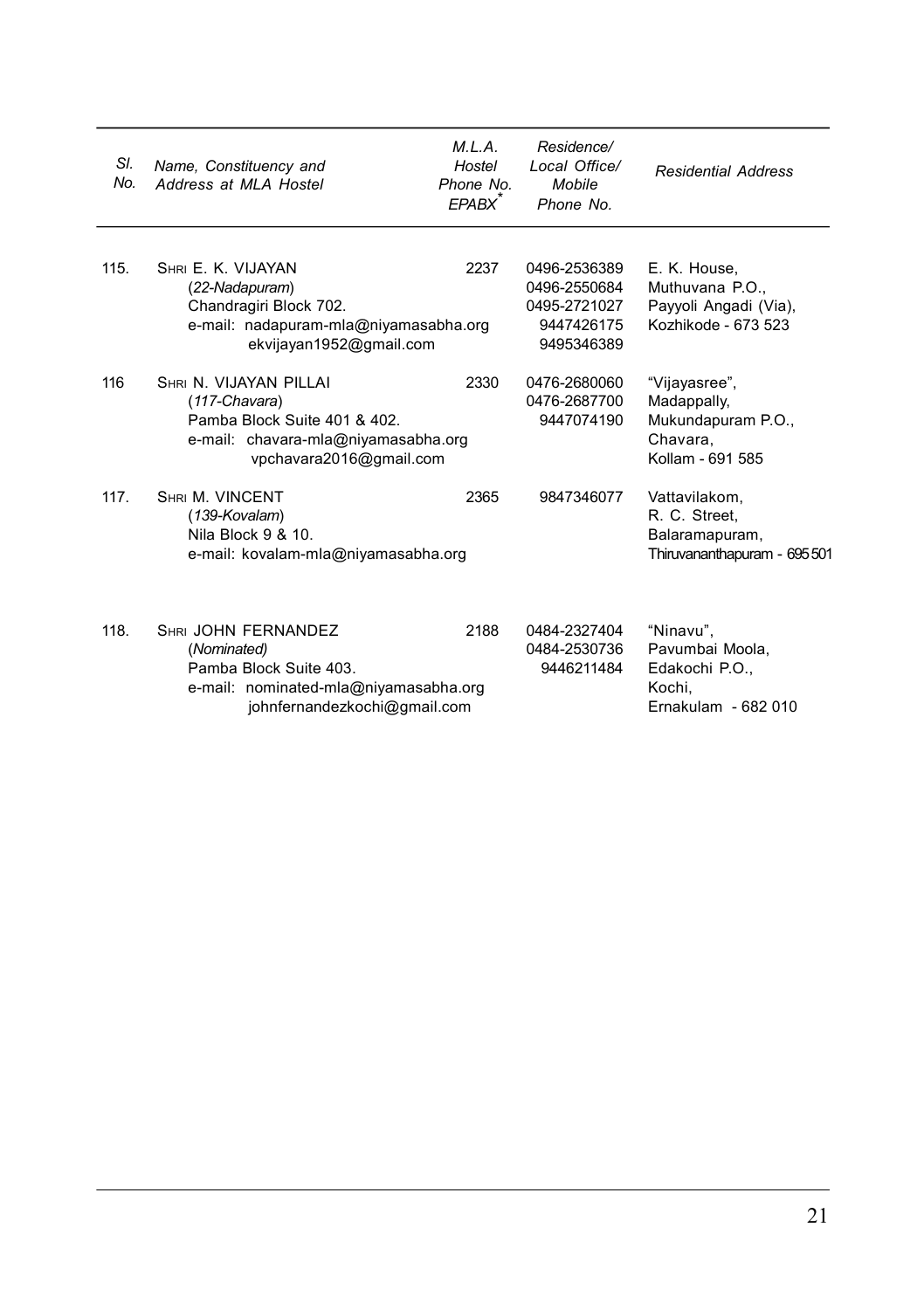## **OFFICE OF THE SPEAKER**

|  |  | (I Floor, Assembly Building) |  |
|--|--|------------------------------|--|
|--|--|------------------------------|--|

|  |                                                                                                                                        | (I FIUUI, ASSEIIIDIY DUIIUIIIY) | <b>Phone Number</b> |                                                              |                                                                                                                           |
|--|----------------------------------------------------------------------------------------------------------------------------------------|---------------------------------|---------------------|--------------------------------------------------------------|---------------------------------------------------------------------------------------------------------------------------|
|  | Name and Designation                                                                                                                   |                                 |                     |                                                              | Residential                                                                                                               |
|  |                                                                                                                                        | <b>Direct</b>                   | EPABX*              | Residence/<br><b>Mobile</b>                                  | Address                                                                                                                   |
|  | SHRI T. MANOHARAN NAIR<br><b>Private Secretary</b><br>e-mail: teemanohar@gmail.com<br>pstospeaker@niyamasabha.org<br>Fax: 0471-2512131 | 2308890                         | 3007                | 2354080<br>2351412<br>9497849643<br>7907686723<br>8281395500 | "Janani",<br>T C 40/843,<br>Mangattukadavu,<br>Thirumala P.O.,<br>Thiruvananthapuram.<br>PIN - 695 006                    |
|  | SMT. SREEKUMARI J.<br><b>Additional Private Secretary</b><br>e-mail: sreekumarij2015@gmail.com<br>aps@niyamasabha.org                  | 2512427                         |                     | 2427 0472-2582108<br>9400682108                              | Parayattukonam,<br>Pirappancode P.O.,<br>Venjaramoodu,<br>Thiruvananthapuram.<br>PIN - 695 607                            |
|  | SHRI S. RAMADASAN POTTY<br><b>Additional Private Secretary</b><br>e-mail: dasramkml@gmail.com<br>aps1@niyamasabha.org                  | 2513002                         | 3002                | 9497171040                                                   | Aayikottu Puthen Madom,<br>Kummil P.O.,<br>Kadakkal.<br>Kollam.<br>PIN - 691 536                                          |
|  | SHRI R. S. SANTHOSHKUMAR<br><b>Additional Private Secretary</b><br>e-mail: aps2@niyamasabha.org<br>santhuleg@gmail.com                 | 2513035                         | 3035                | 9447012079                                                   | "Anargha",<br>Indira Gardens,<br>Ayanimoodu,<br>Vedivachankovil.<br>Thiruvananthapuram.<br>PIN - 695 501                  |
|  | <b>SMT. SABNA SAINUDHEEN</b><br><b>Additional Private Secretary</b>                                                                    | 2513013                         |                     | 3013 0494-2677313<br>9567956764                              | Padathakayil House,<br>Veliyancode P.O.,<br>Malappuram.<br>PIN - 679 579                                                  |
|  | DR. VINCENT P. J.<br><b>Press Secretary</b><br>e-mail: palakuzhiyil@gmail.com                                                          | 2512042                         | 2042                | 9961999622<br>8714817762                                     | $I-5$ .<br>Jeevan Bima Nagar,<br>Karaparamba P.O.,<br>Kozhikode.<br>PIN - 673 010                                         |
|  | SHRI K. P. KRISHNAKUMAR<br><b>Assistant Private Secretary</b><br>e-mail: kpkkumar2011@gmail.com                                        | 2513001                         | 3001                | 2411011<br>9496102501                                        | "Thiruvonam",<br>Motturkonam,<br>Pothencode.<br>Thiruvananthapuram.<br>PIN - 695 584                                      |
|  | SHRI P. RAMACHANDRAN<br><b>Assistant Private Secretary</b><br>e-mail: prramankla@gmail.com                                             | 2512035                         | 2035                | 9495226291                                                   | Government Quarters B-43,<br>Observatory Compound,<br>Museum,<br>Vikas Bhavan P.O<br>Thiruvananthapuram.<br>PIN - 695 033 |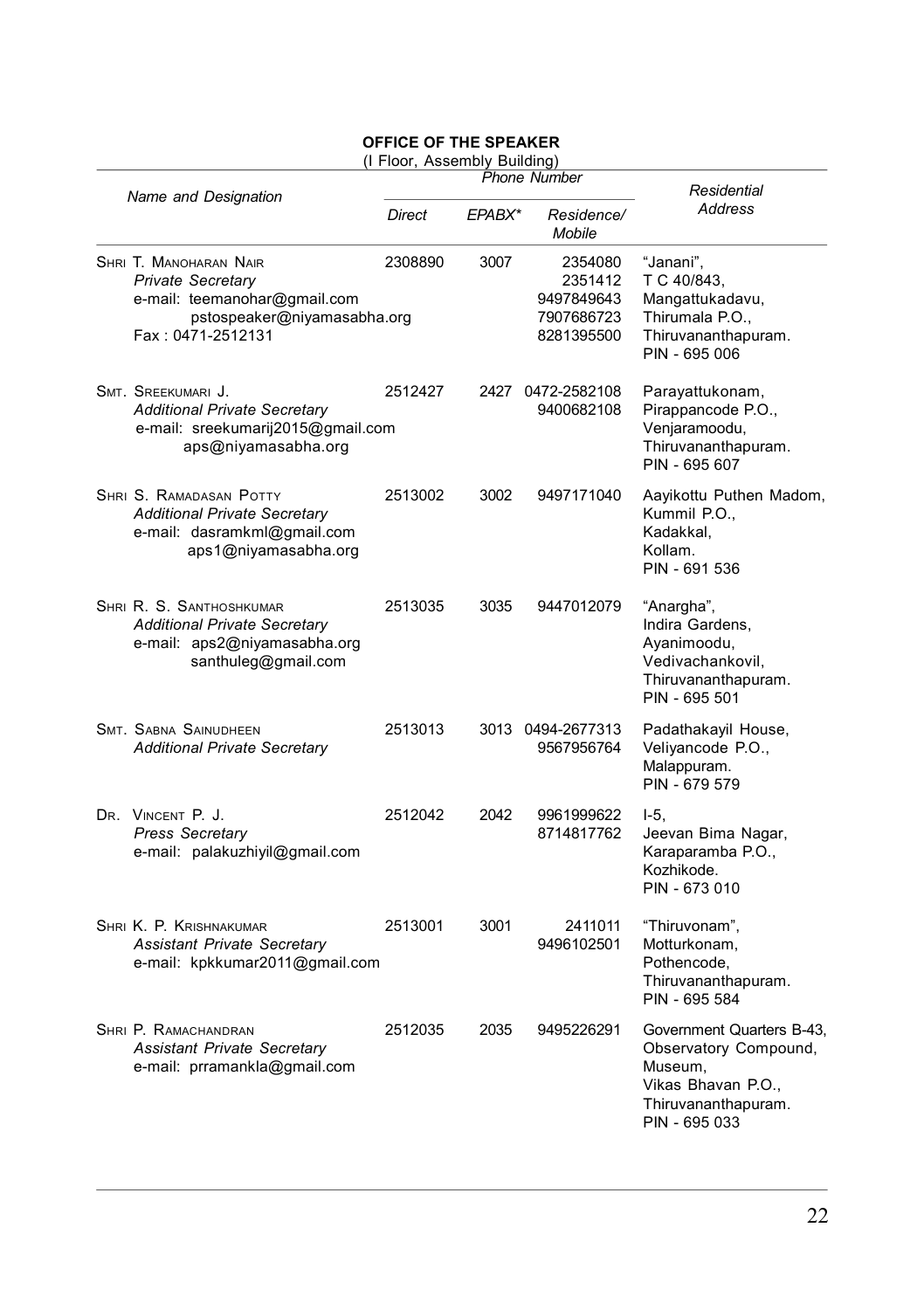|                                                                                                | <b>Phone Number</b>                                           |              |  |                                 |                                                                                                                                |
|------------------------------------------------------------------------------------------------|---------------------------------------------------------------|--------------|--|---------------------------------|--------------------------------------------------------------------------------------------------------------------------------|
| Name and Designation                                                                           | Direct                                                        | EPABX*       |  | Residence/<br>Mobile            | <b>Residential Address</b>                                                                                                     |
| SHRI T. JAMALUDEEN<br><b>Assistant Private Secretary</b><br>e-mail: shavesjamal@gmail.com      | 2513013                                                       | 3013<br>3015 |  | 9846102689                      | "Makatiparampil",<br>Marancheri P.O.,<br>Malappuram.<br>PIN - 679 581                                                          |
| SHRI K. AYYAPPAN<br><b>Assistant Private Secretary</b><br>e-mail: ayyappankohinoor@gmail.com   | 2513021                                                       | 3021         |  | 9895888882                      | Quarters No. A-4,<br>Harihar Nagar, Nalanda,<br>Kowdiar P.O<br>Thiruvananthapuram.<br>PIN-695 003                              |
| SHRI C. VINOD<br><b>Personal Assistant</b><br>e-mail: ceevee1968@gmail.com                     |                                                               | 2494         |  | 9447755741<br>9656074537        | "Nalinalayam"<br>Keezhara P.O.,<br>Cherukunnu (Via),<br>Kannur.<br>PIN-670 301                                                 |
| <b>SHRI K. PADMAKUMAR</b><br>Superintendent<br>e-mail: pkadpapjarj@gmail.com                   |                                                               | 2036         |  | 2363999<br>9400493999           | "Sreejaya",<br>V.P. 8/772 A.<br>V.R.W.A. A-35,<br>Vayalikkada,<br>Vattiyoorkavu P.O.,<br>Thiruvananthapuram.<br>PIN - 695 013  |
|                                                                                                | OFFICE OF THE DEPUTY SPEAKER<br>(II Floor, Assembly Building) |              |  |                                 |                                                                                                                                |
| SHRI SANTHOSH V.<br><b>Private Secretary</b><br>e-mail: ps-dyspeaker@niyamasabha.org           | 2513009                                                       |              |  | 3009 0474-2558208<br>9447905025 | "Poonchola",<br>Mayyanad P.O.,<br>Kollam.<br>PIN - 691 303                                                                     |
| SHRI VINOD V.<br><b>Additional Private Secretary</b><br>e-mail: aps1-dyspeaker@niyamasabha.org |                                                               | 2071         |  | 9447890587<br>9446025391        | "Vrindeyam",<br>House No 77B,<br>TC 2/2150,<br>Adarsh Nagar, Plamoodu,<br>Pattom P.O.,<br>Thiruvananthapuram.<br>PIN - 695 004 |
| SHRI K. A. ZAMEENSHAW<br><b>Additional Private Secretary</b><br>e-mail: zameenshaw@gmail.com   |                                                               | 2598         |  | 9496642383                      | Kizhakke Pulimoodu,<br>Edava P.O.,<br>Thiruvananthapuram.<br>PIN - 695 311                                                     |
| SHRI T. SUBAIR<br><b>Additional Private Secretary</b><br>e-mail: ecostatzuby@gmail.com         |                                                               | 2597         |  | 9495332601                      | Thadikkarente Veedu,<br>Melazhiyam,<br>Aanakkara P.O.,<br>Palakkad.<br>PIN - 676 551                                           |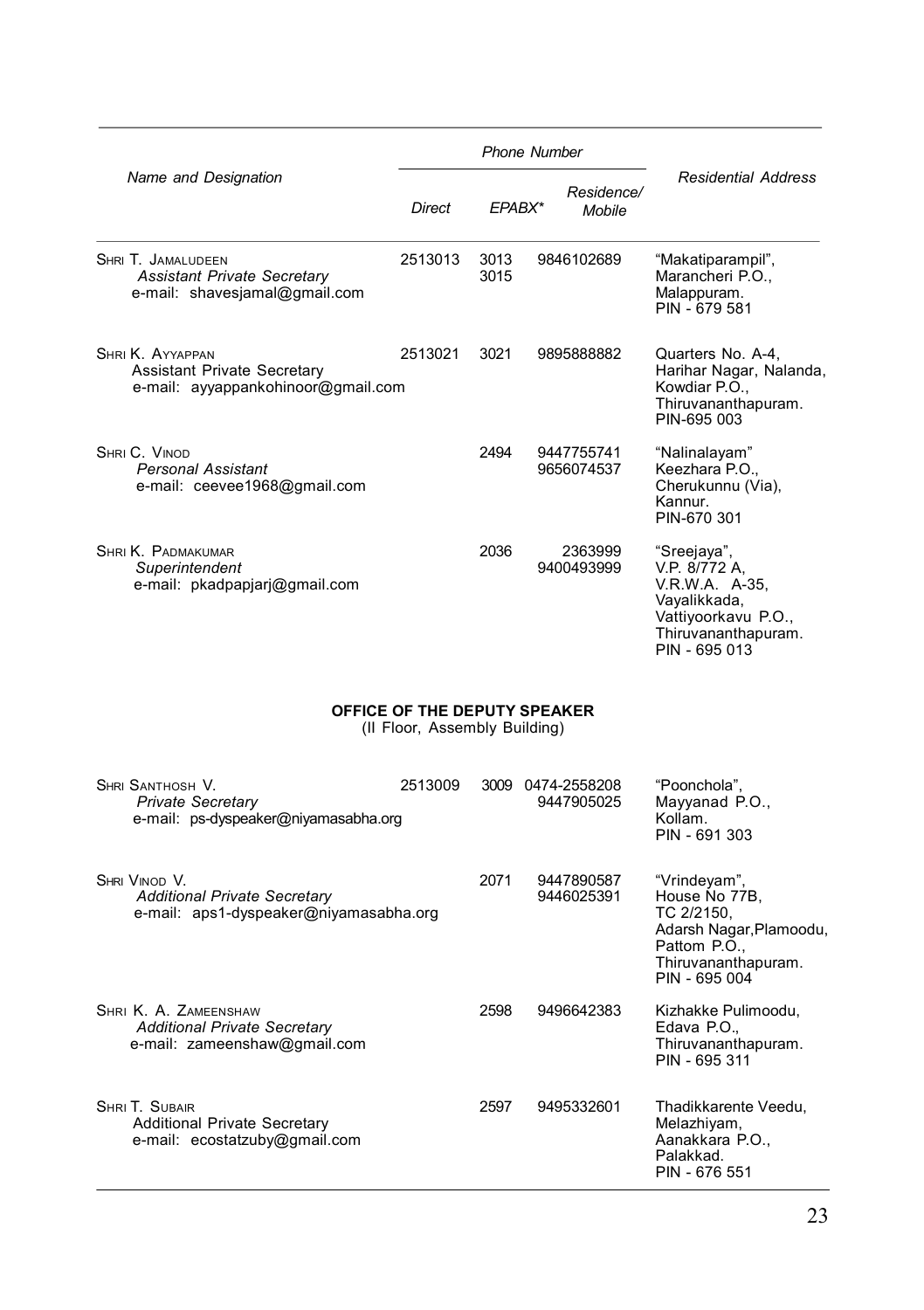|                                                                                               |        | <b>Phone Number</b>             |                                                                                                          |
|-----------------------------------------------------------------------------------------------|--------|---------------------------------|----------------------------------------------------------------------------------------------------------|
| Name and Designation                                                                          | Office | Residence/<br>Mobile            | <b>Residential Address</b>                                                                               |
| SHRI HARILAL V.<br><b>Assistant Private Secretary</b>                                         |        | 2503 0474-2725492<br>9447922721 | "Vishalam",<br>Palathara.<br>Bodhinagar - 196,<br>Thattamala P.O.,<br>Kollam.<br>PIN - 691 020           |
| SHRI J. JYOTHILAL<br><b>Assistant Private Secretary</b><br>e-mail: jyothislal29@gmail.com     | 2503   | 9995763799                      | "Jyothis",<br>P.K. Nagar,<br>Vadakkevila P.O.,<br>Kollam.<br>PIN - 691 010                               |
| SHRI REMJITH C. R.<br><b>Assistant Private Secretary</b><br>e-mail: remjithcr1989@gmail.com   | 2636   | 9605995141                      | Chavathakkattil House,<br>Jellippara P.O.,<br>Agaly,<br>Palakkad.<br>PIN - 678 581                       |
| SHRI MAHESH M. D.<br><b>Assistant Private Secretary</b><br>e-mail: maheshvettichira@gmail.com | 2132   | 9946729718                      | "Prasadam",<br>Vettichira,<br>Punnathala P.O.,<br>Valancherry(Via),<br>Malappuram.<br>PIN - 676 552      |
| SMT. MINI V.<br><b>Personal Assistant</b><br>e-mail: miniviju2002@gmail.com                   | 2308   | 9746418890                      | R.S. Nivas,<br>Edaikkodu P.O.,<br>Korani.<br>Thiruvananthapuram.<br>PIN - 695 104                        |
| SHRI JAYAPRAKASH K. V.<br><b>Additional Personal Assistant</b><br>e-mail: jkv797@gmail.com    | 2315   | 8129100797                      | "Chithralayam", TRA 37,<br>Thamarabhagam,<br>Medical College P.O.,<br>Thiruvananthapuram.<br>PIN-695 011 |
| SHRI WILSON F.<br>Additional Personal Assistant<br>e-mail: wilsonsangeerthanam@gmail.com      | 2315   | 9645765937<br>9495186668        | "Sangeerthanam",<br>Karode P.O.,<br>Thiruvananthapuram.<br>PIN -695 506                                  |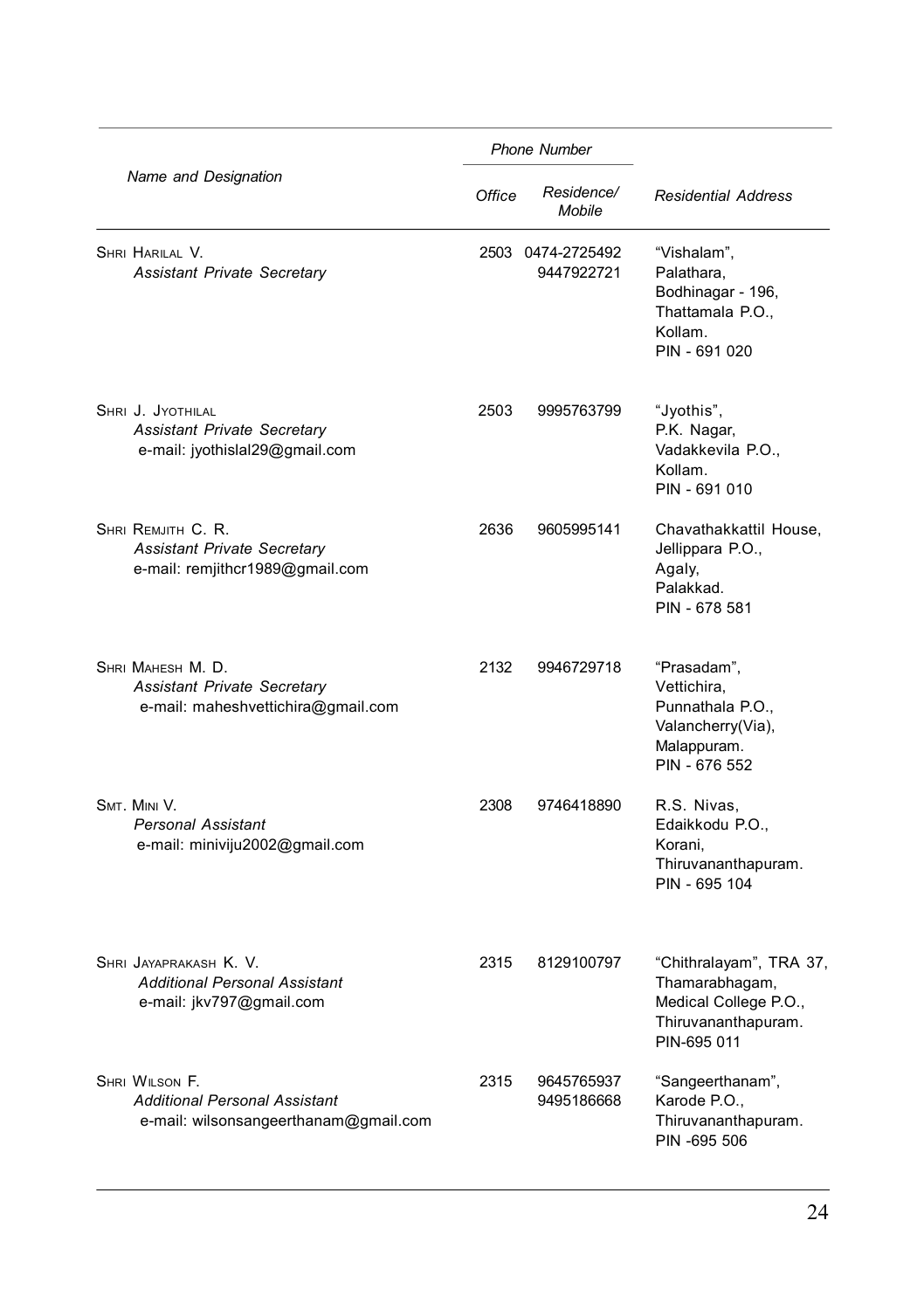## **OFFICE OF THE GOVERNOR**

|     |                                                          | <b>Phone Number</b> |                                  |  |
|-----|----------------------------------------------------------|---------------------|----------------------------------|--|
|     | Name and Designation                                     | Direct              | Residence/<br>Mobile             |  |
|     | DR. DAVENDRA KUMAR DHODAWAT IAS<br>Secretary to Governor | 2721700<br>2728748  | 9447007868                       |  |
| It. | Cdr RAJEEV RANJAN<br>Aide de Camp to Governor            | 2728742             | 2727258<br>9447127258            |  |
|     | SHRI MANJUNATH H. IPS<br>Aide de Camp to Governor        | 2728742             | 2723735<br>9447720400            |  |
|     | SMT I R SUMA<br>Deputy Secretary-I                       | 2729222<br>2721100  | 2330680<br>9495349449            |  |
|     | SHRI R K MADHU<br>Deputy Secretary-II                    | 2728743<br>2721100  | 2431381<br>9846014131            |  |
|     | SMT. JAYA P. NAIR<br>Comptroller                         | 2726321<br>2721100  | 2316799<br>2728750<br>9446700053 |  |
|     | SHRIS D PRINS<br><b>Public Relations Officer</b>         | 2721028             | 9446306565                       |  |

| <b>CHAIRMEN OF LEGISLATURE COMMITTEES</b>                                      | <b>Phone Numbers</b><br>EPABX* |
|--------------------------------------------------------------------------------|--------------------------------|
| SHRI S. SARMA<br>Chairman.<br>Committee on Estimates.                          | 2502                           |
| <b>SHRI K. SURESH KURUP</b><br>Chairman,<br>Committee on Local Fund Accounts.  | 2501                           |
| SHRI V. D. SATHEESAN<br>Chairman.<br>Committée on Public Accounts              | 2500                           |
| SHRI C. DIVAKARAN<br>Chairman.<br>Committee on Public Undertakings.            | 2507                           |
| <b>SHRI MULLAKKARA RETNAKARAN</b><br>Chairman,<br>Committee on Environment.    | 2499                           |
| SHRI V. K. EBRAHIM KUNJU<br>Chairman,<br>Committee on Government Assurances.   | 2504                           |
| SMT. E. S. BIJIMOL<br>Chairperson,<br>Committee on Official Language.          | 2498                           |
| <b>SHRI MONS JOSEPH</b><br>Chairman,<br>Committee on Papers Laid on the Table. | 2489                           |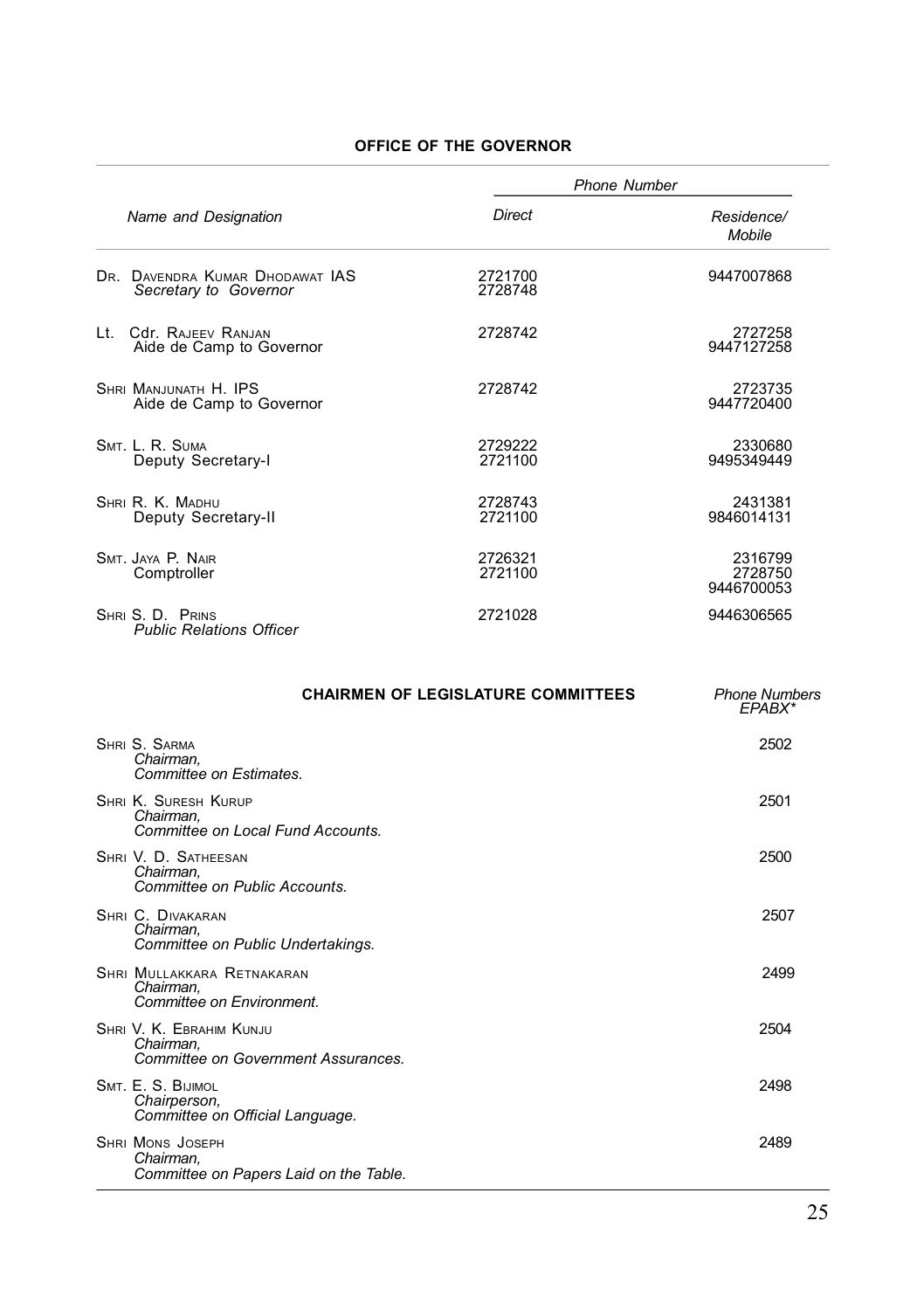|                                                                                                                | <b>Phone Numbers</b><br>EPABX* |
|----------------------------------------------------------------------------------------------------------------|--------------------------------|
| <b>SHRI RAJU ABRAHAM</b><br>Chairman,<br>Committee on Petitions.                                               | 2480                           |
| SHRI A. M. ARIFF<br>Chairman.<br>Committee on Private Members' Bills and Resolutions.                          |                                |
| SHRI A. PRADEEP KUMAR<br>Chairman.<br>Committee on Privileges and Ethics.                                      |                                |
| <b>SHRI MURALI PERUNELLY</b><br>Chairman.<br>Committee on Subordinate Legislation.                             | 2492                           |
| SHRI CHITTAYAM GOPAKUMAR<br>Chairman.<br>Committee on the Welfare of Backward Class Communities.               | 2488                           |
| <b>SHRI C. KRISHNAN</b><br>Chairman.<br>Committee on the Welfare of Fishermen and Allied Workers.              |                                |
| SHRI K. V. ABDUL KHADER<br>Chairman.<br>Committee on the Welfare of Non-Resident Keralites.                    |                                |
| SHRI B. SATYAN<br>Chairman.<br>Committee on the Welfare of Scheduled Castes and Scheduled Tribes.              | 2496                           |
| SHRI C. K. NANU<br>Chairman.<br>Committee on the Welfare of Senior Citizens.                                   |                                |
| SMT. P. AISHA POTTY<br>Chairperson,<br>Committee on the Welfare of Women, Children and Physically Handicapped. | 2490                           |
| SHRI T. V. RAJESH<br>Chairman.<br>Committee on the Welfare of Youth and Youth Affairs.                         |                                |
| <b>SHRI JAMES MATHEW</b><br>Chairman,<br>House Committee.                                                      |                                |
| <b>SHRI THOMAS CHANDY</b><br>Chairman,<br>Library Advisory Committee.                                          | 2491                           |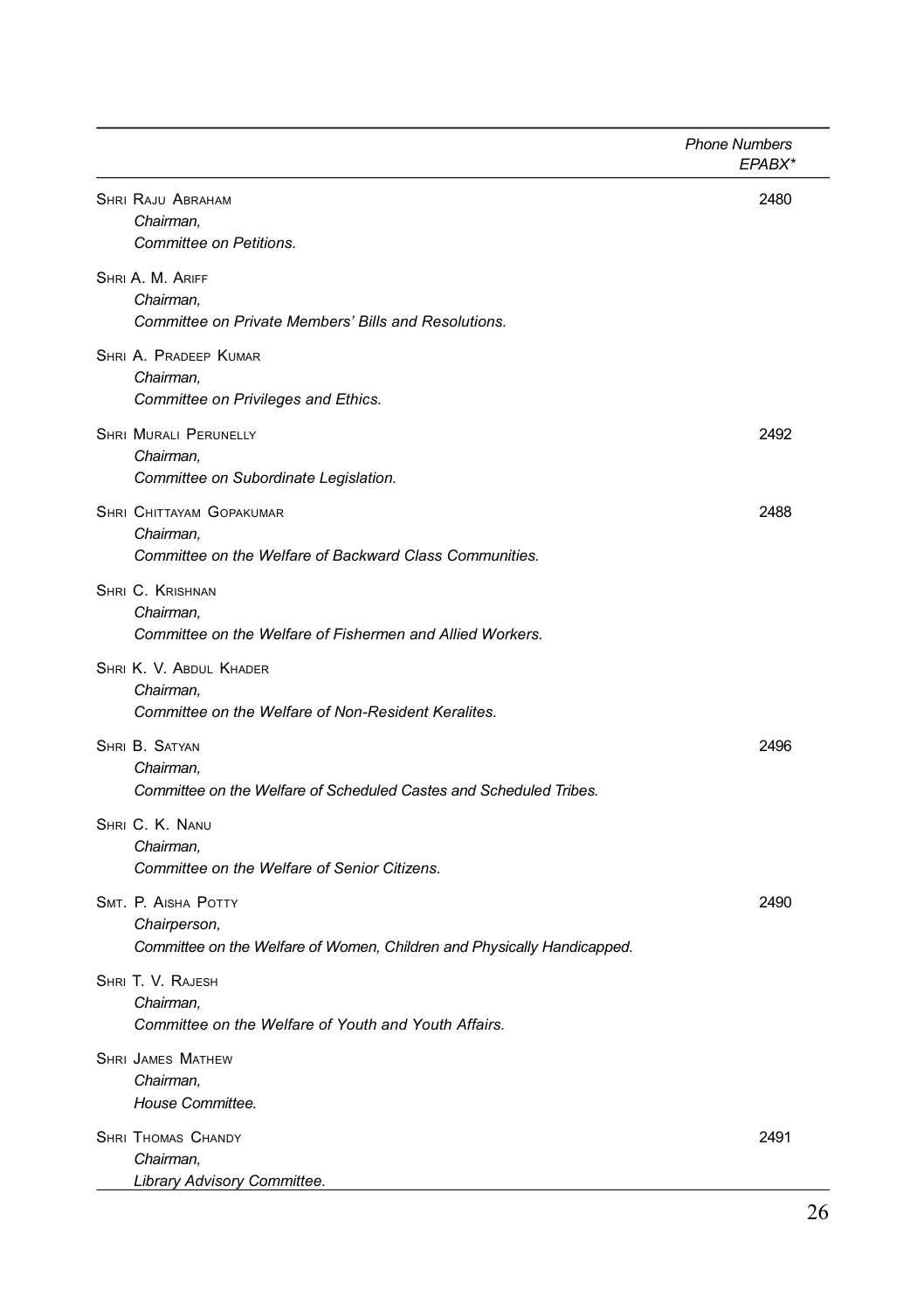|          |                                                                                                                                    | <b>LEGISLATURE SECRETARIAT</b> |                     |                                     |                                                                                                                                             |
|----------|------------------------------------------------------------------------------------------------------------------------------------|--------------------------------|---------------------|-------------------------------------|---------------------------------------------------------------------------------------------------------------------------------------------|
|          |                                                                                                                                    |                                | <b>Phone Number</b> |                                     |                                                                                                                                             |
| Location | Name, Designation and                                                                                                              | Direct                         | EPABX*              | Residence/<br><b>Mobile</b>         | <b>Residential Address</b>                                                                                                                  |
|          | <b>SECRETARY</b>                                                                                                                   |                                |                     |                                     |                                                                                                                                             |
|          | SHRI V. K. BABU PRAKASH<br>Room No. 510,<br>I Floor, Assembly Building.<br>Fax: 0471-2305891<br>e-mail: secretary@niyamasabha.org  | 2305834                        | 3006<br>2002        | 2512156<br>2512157<br>9400667972    | Secretary's Quarters,<br>Legislature Complex,<br>Vikas Bhavan P.O.,<br>Thiruvananthapuram.<br>PIN - 695 033                                 |
|          | <b>SPECIAL SECRETARY</b>                                                                                                           |                                |                     |                                     |                                                                                                                                             |
|          | SMT. P. JAYALEKSHMI<br>Room No. 836,<br>IV Floor, Assembly Building.<br>e-mail: jayatharangam@gmail.com                            | 2305398                        | 2194                | 2544047<br>9447361047<br>9496039819 | Villa Aklamana,<br>T.C. $X/411(1)$ ,<br>Pranavam Nagar,<br>Mannanthala P.O.,<br>Thiruvananthapuram.<br>PIN - 695 015                        |
|          | <b>ADDITIONAL SECRETARIES</b>                                                                                                      |                                |                     |                                     |                                                                                                                                             |
|          | SMT. P. K. GIRIJA<br>Additional Secretary I,<br>Room No. 806,<br>IV Floor, Assembly Building.<br>e-mail: girijapillai9@gmail.com   | 2304902                        | 2401                | 2590763<br>9567514589               | "Kailas",<br>T.C. X/2748,<br>SRA. D.16,<br>Chempazhanthy. P.O.,<br>Thiruvananthapuram.<br>PIN - 695 087                                     |
|          | SHRI K. S. ANAS<br>Additional Secretary II,<br>Room No. 834,<br>IV Floor, Assembly Building.<br>e-mail: kodiveeduanas@gmail.com    | 2301984                        | 2192                | 2310855<br>9447451800               | T. C. 11/ 282,<br>House No. 20,<br>Christ Nagar,<br>Vellayambalam,<br>Kowdiar P.O.,<br>Thiruvananthapuram.<br>PIN - 695 003                 |
|          | SMT. G. SUMAKUMARI<br>Additional Secretary III,<br>Room No. 829,<br>IV Floor, Assembly Building.                                   | 2308260                        | 2195                | 2553533<br>8547188533               | "Krishnapriya",<br>T.C. 13/2439,<br>Medical College P.O.,<br>Murinjapalam,<br>Kunamkulam Lane-A-31,<br>Thiruvananthapuram.<br>PIN - 695 011 |
|          | SHRI A. ABDUL KHARIM<br>Additional Secretary IV,<br>Room No. 801,<br>IV Floor, Assembly Building.<br>e-mail: mail2kharim@gmail.com | 2302442                        | 2191                | 0472-<br>2833288<br>9497759175      | Shiyas Manzil,<br>Kuthirakulam P.O.,<br>Vembayam,<br>Thiruvananthapuram.<br>PIN - 695 615.                                                  |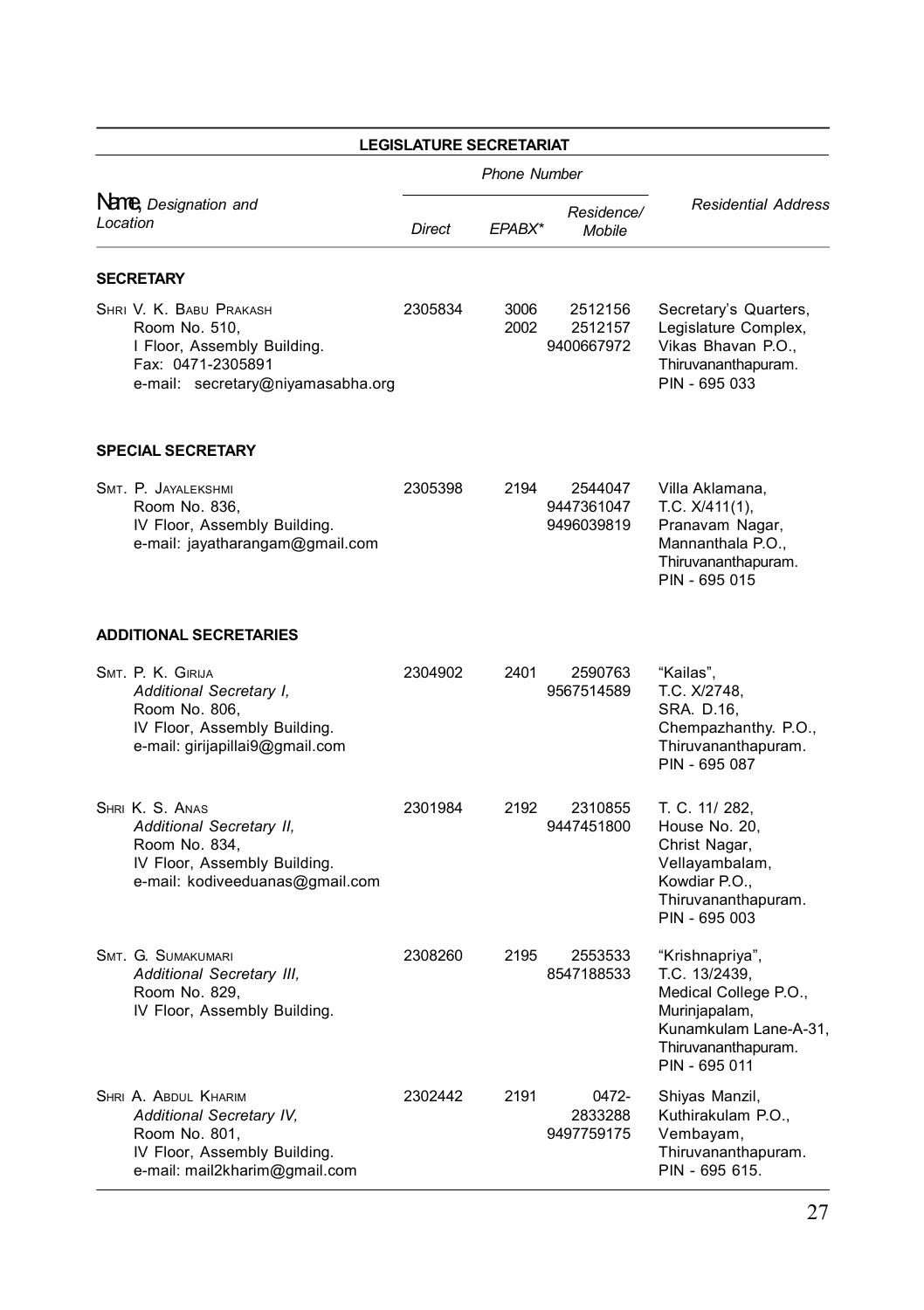|                                                                                                                                                                        |         | <b>Phone Number</b> |                                     |                                                                                                                |
|------------------------------------------------------------------------------------------------------------------------------------------------------------------------|---------|---------------------|-------------------------------------|----------------------------------------------------------------------------------------------------------------|
| Name, Designation and<br>Location                                                                                                                                      | Direct  | EPABX*              | Residence/<br>Mobile                | <b>Residential Address</b>                                                                                     |
| <b>JOINT SECRETARIES</b>                                                                                                                                               |         |                     |                                     |                                                                                                                |
| SHRI S. PRASANNAKUMAR<br>Joint Secretary I<br>Room No. 835,<br>IV Floor, Assembly Building.<br>e-mail: prasannakumarparthan@gmail.com                                  | 2304710 |                     | 2193 9847322799                     | Vilayil Veedu,<br>Maniyar P.O.,<br>Punalur,<br>Kollam.<br>PIN - 691 333                                        |
| SHRI GOPAKUMARAN PILLAI K.<br>Joint Secretary III<br>Room No. 38-A,<br>II Floor.<br>Administrative Building.<br>e-mail: gopanpoojappura19@gmail.com                    | 2304340 | 2423                | 2354408<br>9495304982<br>7034169852 | "Sabarmathi",<br>T.C. 19/2054(6),<br>Mudavanmukal,<br>Poojappura P.O.,<br>Thiruvananthapuram.<br>PIN - 695 012 |
| <b>SHRI THOMAS CHETTUPARAMBIL</b><br>Joint Secretary IV<br>Room No. 815,<br>IV Floor.<br>Assembly Building.                                                            | 2307930 |                     | 2645 9446048419                     | B-15, PKP Lane,<br>Vattiyoorkavu P.O.,<br>Thiruvananthapuram.<br>PIN-695 013                                   |
| SHRI K. G. RADHAKRISHNAN<br>Joint Secretary V/Finance Officer<br>Room No. 23, B Block,<br>I Floor, Administrative Building.<br>e-mail: kgradhakrishnankollam@gmail.com | 2305612 |                     | 2164 9447856699                     | "Neeranjanam",<br>Thekkevila P.O<br>Kollam.<br>PIN-691 016                                                     |
| SMT. SHAHINA S.<br>Joint Secretary VI,<br>Room No. 708,<br>III Floor, Assembly Building.<br>e-mail: madathilsash@gmail.com                                             | 2308930 | 2643                | 2301020<br>8281591308               | "Madathil",<br>T.C. $12/1141(3)$ ,<br>Thekkummoodu,<br>Vanchiyoor P.O.,<br>Thiruvananthapuram.<br>PIN -695 035 |
| SMT. S. BINDU<br>Joint Secretary VII,<br>Room No. 805,<br>IV Floor,<br>Assembly Building.                                                                              | 2304930 | 2190                | 2449158                             | GRA - 272.<br>Kottavattom Madom.<br>Kottara Lane,<br>Goureesapattom,<br>Thiruvananthapuram.<br>PIN -695 004    |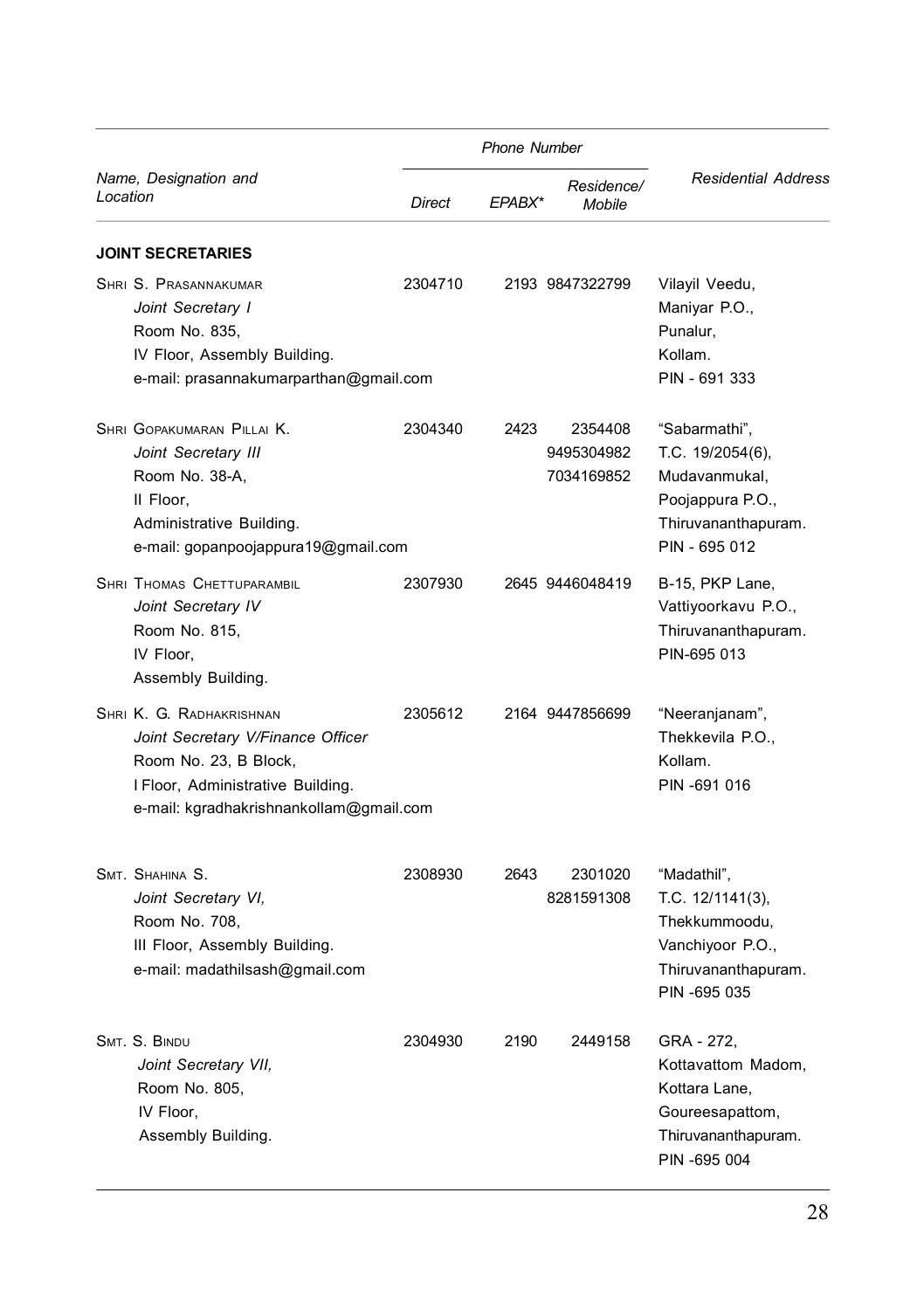|          |                                                                                                                                                                 | <b>Phone Number</b> |        |                                |                                                                                                                               |  |
|----------|-----------------------------------------------------------------------------------------------------------------------------------------------------------------|---------------------|--------|--------------------------------|-------------------------------------------------------------------------------------------------------------------------------|--|
| Location | Name, Designation and                                                                                                                                           | Direct              | EPABX* | Residence/<br>Mobile           | <b>Residential Address</b>                                                                                                    |  |
|          | SHRI SAJEEVAN R.<br>Joint Secretary VIII,<br>Room No. 68-A.<br>IV Floor, Administrative Building.<br>e-mail: sangeetsaj@gmail.com                               | 2302389             | 2588   | 0474-<br>2725899<br>9496149946 | "Sangeeth",<br>Akkaruvila Nagar-140,<br>Vadakkevila P.O.,<br>Kollam.<br>PIN-691 010                                           |  |
|          | SMT. A. SHAILA<br>Joint Secretary IX,<br>Room No. 408 D,<br>IV Floor,<br>Administrative Building.                                                               | 2308881             | 2661   | 2470276                        | "Mahitha",<br>V.R.A. A-56,<br>T.C. 27/1778,<br>Vanchiyoor P.O.,<br>Thiruvananthapuram.<br>PIN-695 035                         |  |
|          | SMT. MAHESWARI M. R.<br>Joint Secretary X,<br>Room No. 12 A,<br>I Floor, Administrative Building.                                                               | 2300125             |        | 2450 9495718148                | "Kavyasree",<br>Kodunganoor P.O.,<br>Vattiyoorkavu,<br>Thiruvananthapuram.<br>PIN - 695 013                                   |  |
|          | SHRI A. SHAJAHAN<br>Joint Secretary XI,<br>Room No. 830,<br>IV Floor, Assembly Building.<br>e-mail: shajahanabdulkarim@gmail.com                                | 2305813             | 2325   | 2349578<br>9497005025          | No. 46/572,<br>Rajiv Nagar<br>Govt. Quarters,<br>Melarannur,<br>Karamana P.O.,<br>Thiruvananthapuram.<br>PIN - 695 002        |  |
|          | SMT. KAVITHA UNNITHAN<br>Joint Secretary XII,<br>Room No. 521,<br>I Floor, Assembly Building.<br>e-mail:unnithan.kavitha@gmail.com<br><b>DEPUTY SECRETARIES</b> | 2307635             |        | 2010 9895013187                | Flat 1A-2,<br>Samrudhi Enclave,<br>T.K.D. Road,<br>Marappalam,<br>Pattom Palace P.O.,<br>Thiruvananthapuram.<br>PIN - 695 004 |  |
|          | SHRI G. MATHEWKUTTY                                                                                                                                             |                     |        | 2644 9048836566                | Thadathivila Bethanya,                                                                                                        |  |
|          | Deputy Secretary,<br>Committee on the Welfare of SC/ST,<br>Room No. 101, D Block,<br>Administrative Building.<br>e-mail: mathewbethanya67@gmail.com             |                     |        | 9349724757                     | Nallila, ESI Junction,<br>Nallila P.O.,<br>Kollam.<br>PIN - 691 515                                                           |  |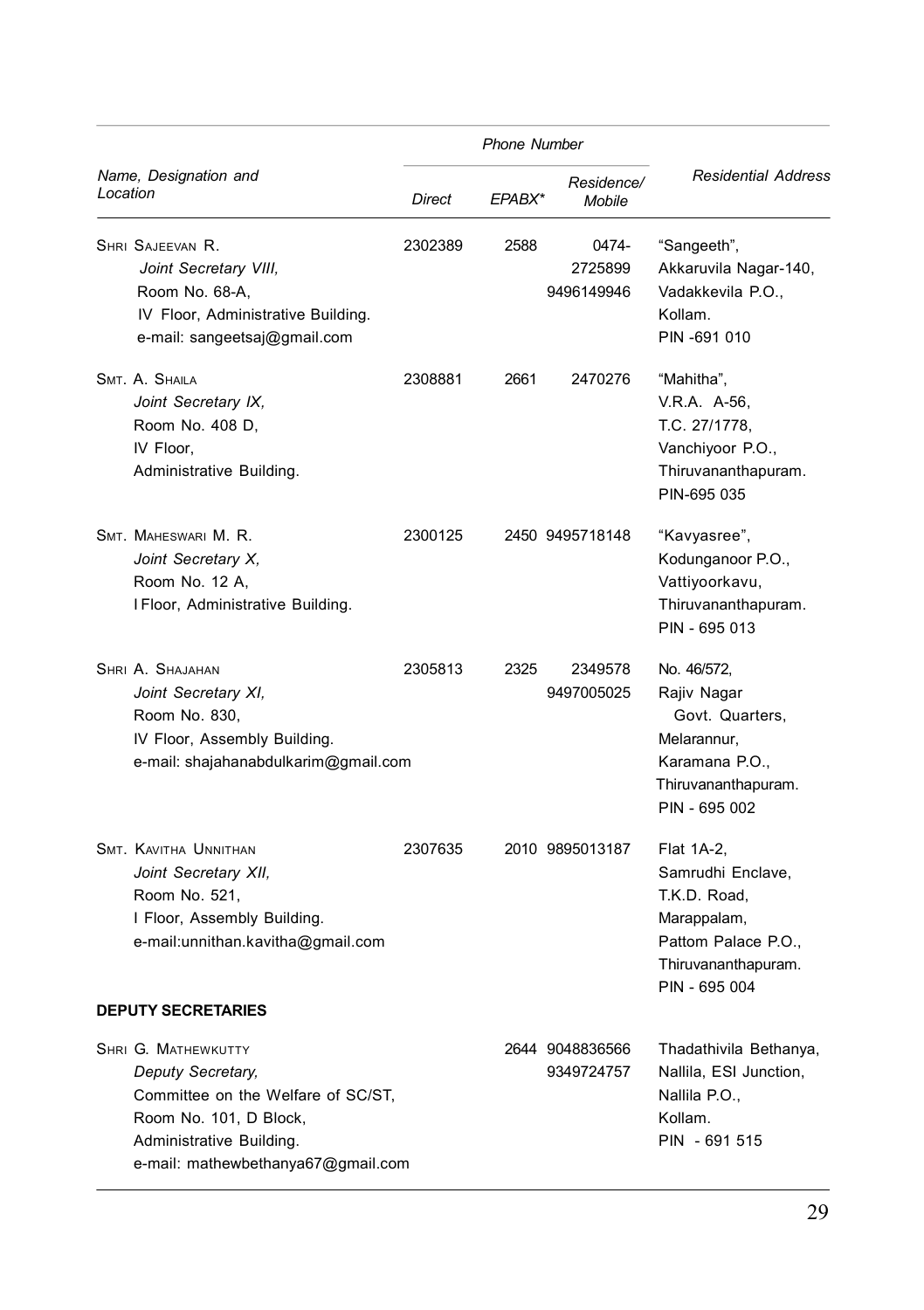|          |                                                                                                                                                                                      |        | <b>Phone Number</b>   |                                                                                                                                             |
|----------|--------------------------------------------------------------------------------------------------------------------------------------------------------------------------------------|--------|-----------------------|---------------------------------------------------------------------------------------------------------------------------------------------|
| Location | Name, Designation and                                                                                                                                                                | Office | Residence/<br>Mobile  | <b>Residential Address</b>                                                                                                                  |
|          | <b>SMT. MANJU VARGHESE</b><br>Deputy Secretary,<br><b>Committee on Petitions</b><br>Room No. 28, B Block,<br>Il Floor, Administrative Building.<br>e-mail: manjuvarghese67@gmail.com | 2431   | 2434775<br>9446014775 | Vazhakunnathu,<br>House No. 14A,<br>N.P.P. Nagar Lane -I,<br>A.K.G. Nagar Road,<br>Peroorkada P.O.,<br>Thiruvananthapuram.<br>PIN - 695 005 |
|          | SHRI K. SURESH KUMAR<br>Deputy Secretary,<br>Legislation,<br>Room No. 408,<br>Ground Floor.<br>Assembly Building.<br>e-mail: sureshparackatt@gmail.com                               | 2133   | 9495871889            | "Parthivam",<br>RLRA. 171-B.<br>Radhakrishna Lane,<br>Vazhayila,<br>Peroorkada P.O.,<br>Thiruvanthapuram.<br>PIN - 695 005                  |
|          | SHRI REJI B.<br>Deputy Secretary,<br>Committee on the Welfare of Women.<br>Children & Physically Handicapped,<br>Room No. 27, B Block,<br>Il Floor, Administrative Building.         | 2432   | 9446044326            | Onavila Veedu,<br>Melila P.O.,<br>Kunnikode (Via),<br>Kottarakkara,<br>Kollam.<br>PIN - 691 508                                             |
|          | SMT. A. K. SHAILA<br>Deputy Secretary,<br>Services,<br>Room No. 14, B Block,<br>I Floor,<br>Administrative Building.                                                                 | 2402   | 8547222799            | T.C. 14/1865(15),<br>Kavuvila Lane,<br>Ayyankali Road,<br>Kannammoola,<br>Medical College P. O.,<br>Thiruvanthapuram.<br>PIN - 695 011      |
|          | SHRI P. P. SHAH NAWAS<br>Deputy Secretary,<br>Committee on Public Accounts,<br>Room No. 54, B Block,<br>III Floor, Administrative Building.                                          | 2451   | 2477370<br>9446017370 | T.C. 40/1707(2),<br>Attakulangara,<br>Manacaud P.O<br>Thiruvananthapuram.<br>PIN - 695 009                                                  |
|          | SMT. S. JAYASREE<br>Deputy Secretary,<br>Committee on Local Fund Accounts,<br>Room No. 416, Ground Floor,<br>Assembly Building.<br>e-mail: jayasreesm66@gmail.com                    | 2159   | 2533144<br>8547183144 | "Sreevisakh",<br>NIRA - 25,<br>Nalanchira P.O.,<br>Thiruvananthapuram.<br>PIN - 695 015                                                     |
|          | SHRI P. B. SURESH KUMAR<br>Deputy Secretary,<br>Committee on Public Undertakings,<br>Room No. 37, B Block,<br>Il Floor, Administrative Building.<br>e-mail: pbsk47@gmail.com         | 2424   | 9447772811            | "Krishna Kripa",<br>Kalladimala,<br>Pamamcode.<br>Industrial Estate P. O.,<br>Pappanamcode,<br>Thiruvananthapuram.<br>PIN - 695 019         |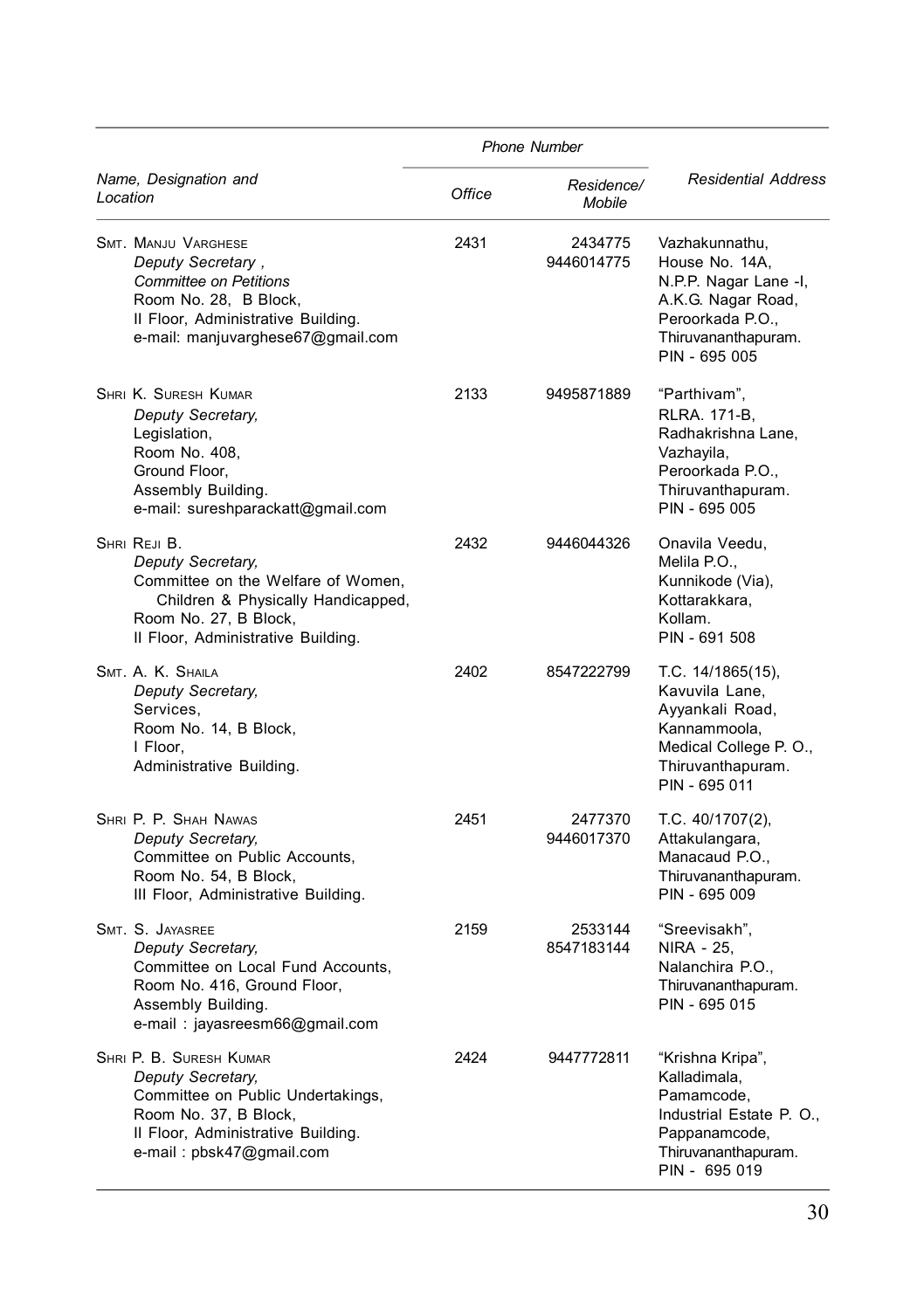|                                                                                                                                                              |        | <b>Phone Number</b>            |                                                                                                                                         |
|--------------------------------------------------------------------------------------------------------------------------------------------------------------|--------|--------------------------------|-----------------------------------------------------------------------------------------------------------------------------------------|
| Name, Designation and<br>Location                                                                                                                            | Office | Residence/<br>Mobile           | <b>Residential Address</b>                                                                                                              |
| SHRI RAJU K. A.<br>Deputy Secretary,<br>Committee on Environment,<br>Room No. 44, B Block,<br>III Floor,<br>Administrative Building.                         | 2459   | 9496177685                     | "Ananda Bhairavi",<br>JRA C - 17.<br>Kunnumpuram Road,<br>Chellamangalam,<br>Chempazhanthi P.O.,<br>Thiruvananthapuram.<br>PIN -695 587 |
| <b>SMT. LIMA FRANCIS</b><br>Deputy Secretary,<br>Subordinate Legislation,<br>Room No. 833, IV Floor,<br>Assembly Building.                                   | 2568   | 2282939                        | V.P. V-183 B.<br>Kaithavila Lane,<br>Perukavu P. O.,<br>Thiruvananthapuram.<br>PIN -695 573                                             |
| SHRI C. AJITH<br>Deputy Secretary,<br>Accounts, Room No. 22,<br>B Block, I Floor,<br>Administrative Building.                                                | 2409   | 9496287903                     | "Thiruvathira",<br>Kudisikhavilakam,<br>Karali, Parassala.P.O.,<br>Thiruvananthapuram.<br>PIN - 695 502                                 |
| SMT S. REMADEVI AMMA<br>Deputy Secretary,<br>Committee on Estimates,<br>Room No. 738, III Floor,<br>Assembly Building.<br>e-mail: remadevivinayaka@gmail.com | 2397   | 9496658472                     | "Vinayaka",<br>TC 43/684(2),<br>Kamaleswaram,<br><b>VVLRA 88(C),</b><br>Manacaud P.O.,<br>Thiruvananthapuram.<br>PIN - 695 009          |
| SHRI S. ANIL<br>Deputy Secretary/Research Officer,<br>Room No. 404.<br>Ground Floor,<br>Assembly Building.<br>e-mail: anils2424@yahoo.com                    | 2015   | 9446300604<br>9846524232       | Quarter No. A24,<br>Observatory,<br>Nandavanam.<br>Thiruvananthapuram.<br>PIN - 695 033                                                 |
| SHRI K. G. THRIDEEP<br>Deputy Secretary,<br>Table,<br>Room No. 416, Ground Floor,<br>Assembly Building.<br>e-mail: thrideep@gmail.com                        | 2012   | 0474-<br>2502917<br>7736022917 | "Kamalalayam",<br>Decent Junction P. O.,<br>Kollam.<br>PIN - 691 577                                                                    |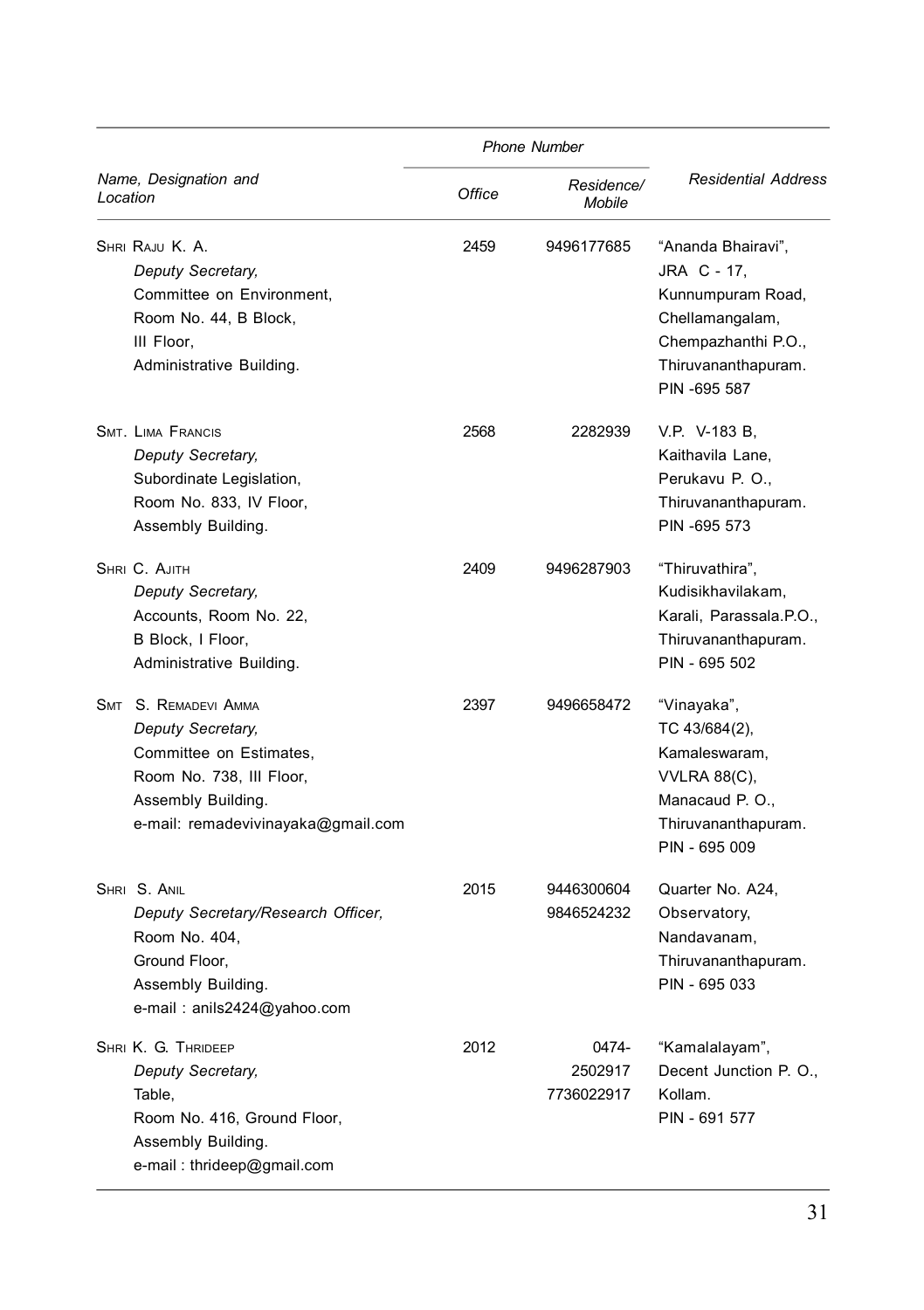| <b>Phone Number</b>                                                                                                                                           |        |                       |                                                                                                                    |
|---------------------------------------------------------------------------------------------------------------------------------------------------------------|--------|-----------------------|--------------------------------------------------------------------------------------------------------------------|
| Name, Designation and<br>Location                                                                                                                             | Office | Residence/<br>Mobile  | <b>Residential Address</b>                                                                                         |
| <b>UNDER SECRETARIES</b>                                                                                                                                      |        |                       |                                                                                                                    |
| SHRI ZACHARIA P. SAMUEL<br><b>Under Secretary.</b><br>House Keeping,<br>Room No. 403, D Block,<br>III Floor,<br>Administrative Building.                      | 2515   | 2539551<br>9496208327 | KR - 55,<br>Pannithuruthel,<br>Peroorkada P.O.,<br>Thiruvananthapuram.<br>PIN - 695 005                            |
| SHRI D. D. GODFREE<br>Under Secretary I,<br>Services,<br>Room No. 16, B Block,<br>I Floor, Administrative Building.                                           | 2404   | 9446354591            | House No. 110A,<br>Sangeeth Nagar,<br>Thycaud P.O.,<br>Thiruvananthapuram.<br>PIN - 695 014                        |
| <b>SMT. SHABANA ANJUM</b><br>Under Secretary II,<br>Services,<br>Room No. 18,<br>I Floor, Administrative Building.                                            | 2469   | 9446578632            | GRA 275.<br>Kottara Lane,<br>Gowreeshapattom,<br>Pattom P. O.,<br>Thiruvananthapuram.<br>PIN - 695 004             |
| SHRI G. HARISH<br><b>Under Secretary,</b><br>Press Relations,<br>Room No. 422,<br>Ground Floor,<br>Assembly Building.                                         | 2635   | 9446440837            | T. C. 37/2227(1),<br>Lekshmi Nivas,<br>West Fort.<br>Thiruvananthapuram.<br>PIN - 695 023                          |
| SMT. REJANI V. R.<br>Under Secretary I,<br>Accounts,<br>Room No. 20, B Block,<br>I Floor, Administrative Building.                                            | 2408   |                       | T. C. 13/604 (2),<br>K. V. 46,<br>Vanchiyoor P. O.,<br>Thiruvananthapuram.<br>PIN - 695 035                        |
| SHRI P. V. CHANDRADAS<br><b>Under Secretary.</b><br>Question,<br>Room No. 403 D,<br>Ground Floor,<br>Assembly Building.<br>e-mail: achyuth.anagha25@gmail.com | 2018   | 2597222<br>9447698285 | Pulickal.<br>Sreenagar,<br>$C-22-D$ ,<br>Venchavodu,<br>Sreekariyam P. O.,<br>Thiruvananthapuram.<br>PIN - 695 017 |
| SHRI G. P. UNNIKRISHNAN<br><b>Under Secretary,</b><br>Table,<br>Room No. 407,<br>Ground Floor, Assembly Building.                                             | 2011   | 9446329048            | T. C. 41/425,<br>Kuriyathi,<br>Manacaud P.O.,<br>Thiruvananthapuram.<br>PIN - 695 009                              |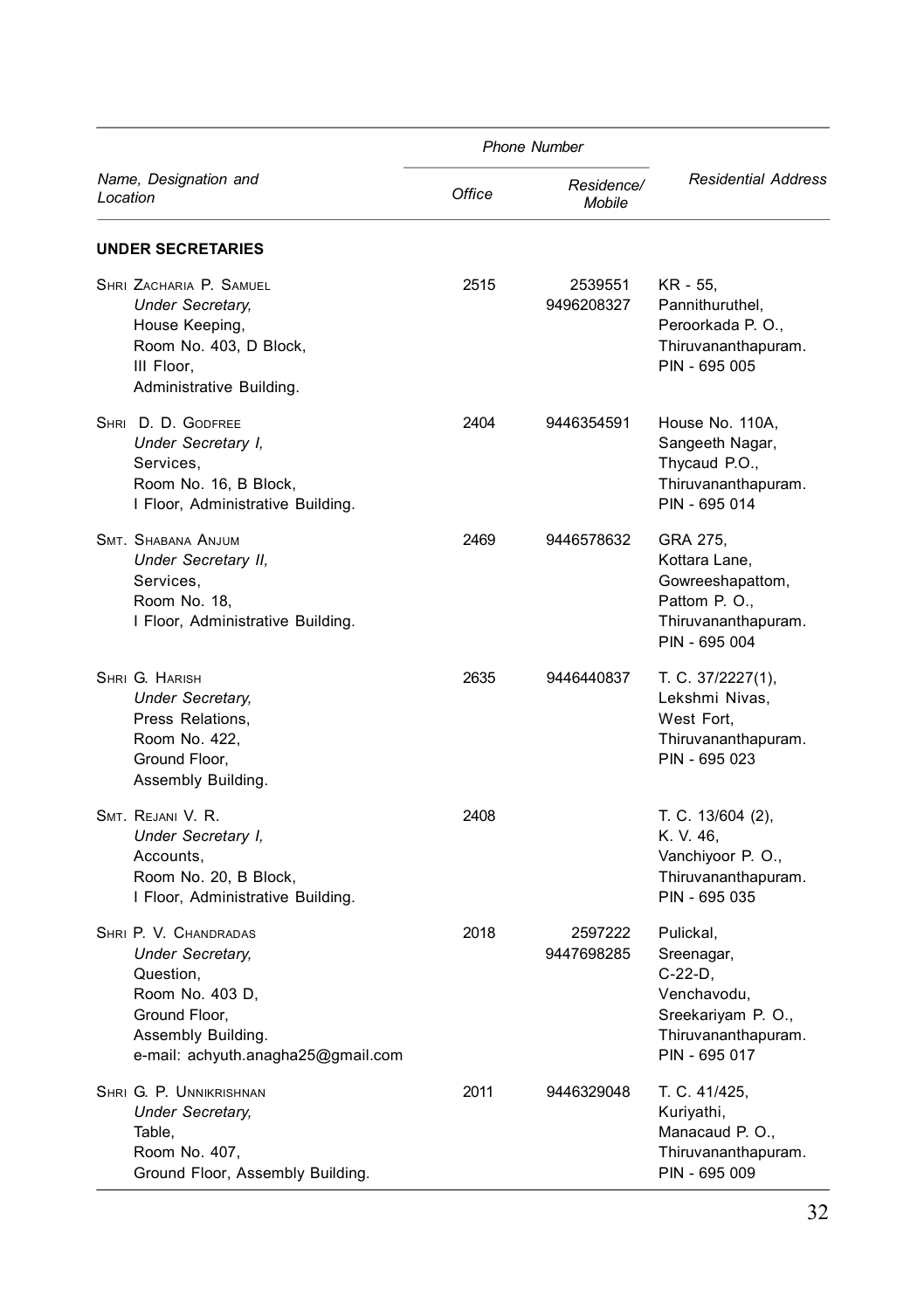|                                                                                                                                                                                                                               |        | <b>Phone Number</b>            |                                                                                                                                            |  |
|-------------------------------------------------------------------------------------------------------------------------------------------------------------------------------------------------------------------------------|--------|--------------------------------|--------------------------------------------------------------------------------------------------------------------------------------------|--|
| Name, Designation and<br>Location                                                                                                                                                                                             | Office | Residence/<br>Mobile           | <b>Residential Address</b>                                                                                                                 |  |
| SHRI R. VENUGOPAL<br><b>Under Secretary.</b><br>Committee on the Welfare of<br>Backward Class Communities,<br>Room No.46, B Block,<br>III Floor, Administrative Building.                                                     | 2186   | 0479-<br>2442695<br>9497676455 | Valiyaveetil,<br>Koyppalli Karanma,<br>Olakettiampalam P. O.,<br>Mavelikkara,<br>Alappuzha.<br>PIN - 690 510                               |  |
| SHRI T. S. PREMANAND<br><b>Under Secretary,</b><br>Committee on the Welfare of Women,<br>Children & Physically Handicapped,<br>Room No. 34, B Block,<br>II Floor, Administrative Building.<br>e-mail: olapremonline@gmail.com | 2426   | 9946940040                     | L F-2, Block-8,<br>House No. 332,<br>Vrindavan Gardens,<br>Pattom.<br>Thiruvananthapuram.<br>PIN - 695 004                                 |  |
| SHRI J. SAMUEL<br>Under Secretary I,<br>Committee on Petitions,<br>Room No. 31,<br>B Block, II Floor,<br>Administrative Building.                                                                                             | 2428   | 9495375145                     | "Sharon",<br>Kizhakke Cheruvila,<br>Vizhavoor,<br>Malayam P.O.,<br>Thiruvananthapuram.<br>PIN - 695 571                                    |  |
| SHRI G. S. SURESH KUMAR<br><b>Under Secretary,</b><br>Committee on Environment,<br>Room No. 728 I,<br>III Floor, Assembly Building.<br>e-mail: chittayi@gmail.com                                                             | 2429   | 0470-<br>2652972<br>9446062119 | "Sreerengam",<br>Ponganadu,<br>Ponganadu P. O.,<br>Thiruvananthapuram.<br>PIN - 695 601                                                    |  |
| SHRI V. G. RIJU<br>Under Secretary IV,<br>Subject Committee,<br>Room No. 728 III,<br>III Floor, Assembly Building.<br>e-mail: rijuvg@gmail.com                                                                                | 2670   | 9447000011                     | "Geethanjali",<br>MNRA 103 B.<br>T. C. 17/1552(2),<br>Maithri Nagar,<br>Chenkalloor,<br>Poojappura,<br>Thiruvananthapuram.<br>PIN -695 012 |  |
| SHRI S. SUNILKUMAR<br><b>Under Secretary,</b><br>Information Technology,<br>Room No. 412, D Block,<br>IV Floor, Administrative Building.                                                                                      | 2468   | 2280172                        | "Pranavanandam",<br>Palottuvila,<br>Malayinkeezhu,<br>Thiruvananthapuram.<br>PIN - 695 571                                                 |  |
| SHRI A. JAFARKHAN<br><b>Under Secretary.</b><br>Committee on Public Accounts,<br>Room No. 32, B Block,<br>II Floor, Administrative Building.<br>e-mail: jafar5566@gmail.com                                                   | 2456   | 9995898106                     | T. C. 5/2143-4,<br>Haadys,<br>Maharaja Gardens-106,<br>Kowdiar P. O.,<br>Thiruvananthapuram.<br>PIN - 695 003                              |  |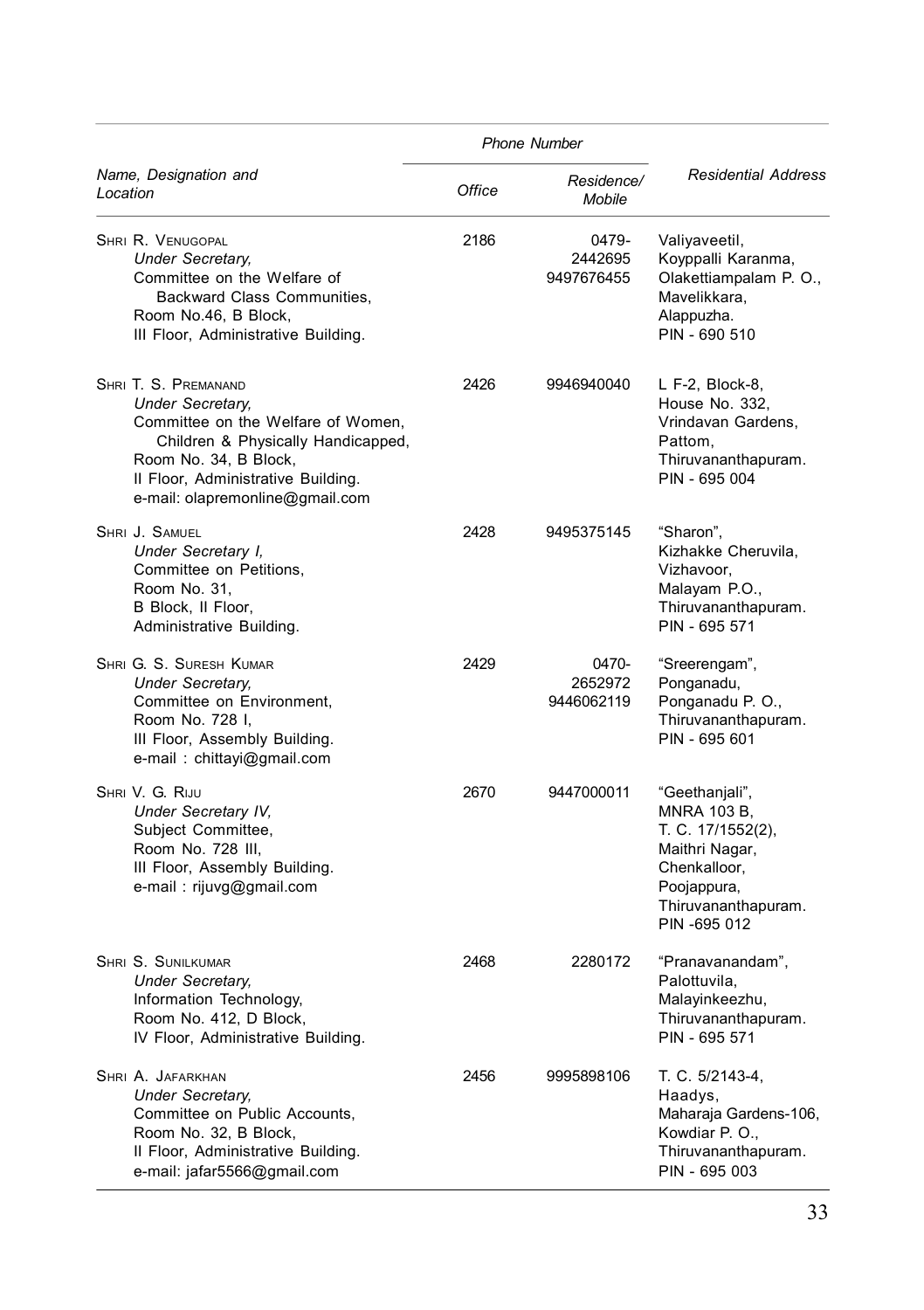|                                                                                                                                                                                                                 | <b>Phone Number</b> |                       |                                                                                                                                                  |
|-----------------------------------------------------------------------------------------------------------------------------------------------------------------------------------------------------------------|---------------------|-----------------------|--------------------------------------------------------------------------------------------------------------------------------------------------|
| Name and Designation                                                                                                                                                                                            | Office              | Residence/<br>Mobile  | Residential<br>Address                                                                                                                           |
| SMT. DEEPA R. KRISHNAN<br>Under Secretary I,<br>Subject Committee,<br>Room No. 728 V, III Floor,<br>Assembly Building.                                                                                          | 2425                | 2167124<br>9447246200 | Tower 6, 6 A,<br>Asset Homes,<br>Menamkulam,<br>Kazhakkuttam,<br>Thiruvananthapuram.<br>PIN - 695 582                                            |
| SHRI M. G. VIJAYAN<br>Under Secretary II,<br>Subject Committee,<br>Room No. 728 IV, III Floor,<br>Assembly Building.                                                                                            | 2454                | 2924048<br>9961850162 | Amal Bhavan,<br>Sangeeth Nagar,<br>SNRA-51,<br>Swamiyar Madom,<br>T. C. XI/2006,<br>Chempazhanthi P. O.,<br>Thiruvananthapuram.<br>PIN - 695 587 |
| SMT. JYOTHI L.<br><b>Under Secretary,</b><br>Legislation,<br>Room No. 408, I Floor,<br>Assembly Building.<br>e-mail: jyothyrajeevkumar@yahoo.com                                                                | 2020                | 2290239<br>9446090740 | "Gokulam",<br>Sreekrishnapuram,<br>Kattakkada,<br>Kattakode P. O.,<br>Thiruvananthapuram.<br>PIN - 695 572                                       |
| SHRI BIJU S.<br><b>Under Secretary.</b><br>Niyamasabha Press,<br>Room No. CC-53, Cellar,<br>Assembly Building.<br>e-mail: bijukalpa@rediffmail.com                                                              | 2595                | 9446054291            | T. C. 86/1265,<br>Kalpakasseri,<br>Manackal Lane,<br>Palkulangara,<br>Thiruvananthapuram.<br>PIN - 695 024                                       |
| SMT. DEEPA V.<br><b>Under Secretary,</b><br>Committee on Public Undertakings,<br>Room No. 32, B Block,<br>Il Floor, Administrative Building.<br>e-mail: deepav@gmail.com                                        | 2467                | 2367608<br>9446050043 | "Sreedeepam",<br>Elangath Nagar,<br><b>ENRA- C-40,</b><br>Valiyavila,<br>Thirumala P.O.,<br>Thiruvananthapuram.<br>PIN - 695 006                 |
| SMT. SUDARSANA K.<br>Under Secretary II,<br>Accounts,<br>Room No. 19, I Floor,<br>Administrative Building.                                                                                                      | 2407                | 9496229643            | Thadatharikathu<br>Puthen Veedu,<br>Panniyottukadavu,<br>Kochuvila P. O.,<br>Peringammala, Palode,<br>Thiruvananthapuram.<br>PIN - 695 563       |
| SMT. WILMET JOHN E.<br><b>Under Secretary,</b><br>Committee on the Welfare of<br>Fishermen and Allied Workers,<br>Room No. 47, B Block,<br>III Floor, Administrative Building.<br>e-mail: wilmetmohan@gmail.com | 2481                | 9496552112            | Jinesh Bhavan,<br>Ramapuram,<br>Thannimoodu P.O.,<br>Balaramapuram,<br>Thiruvananthapuram.<br>PIN - 695 123                                      |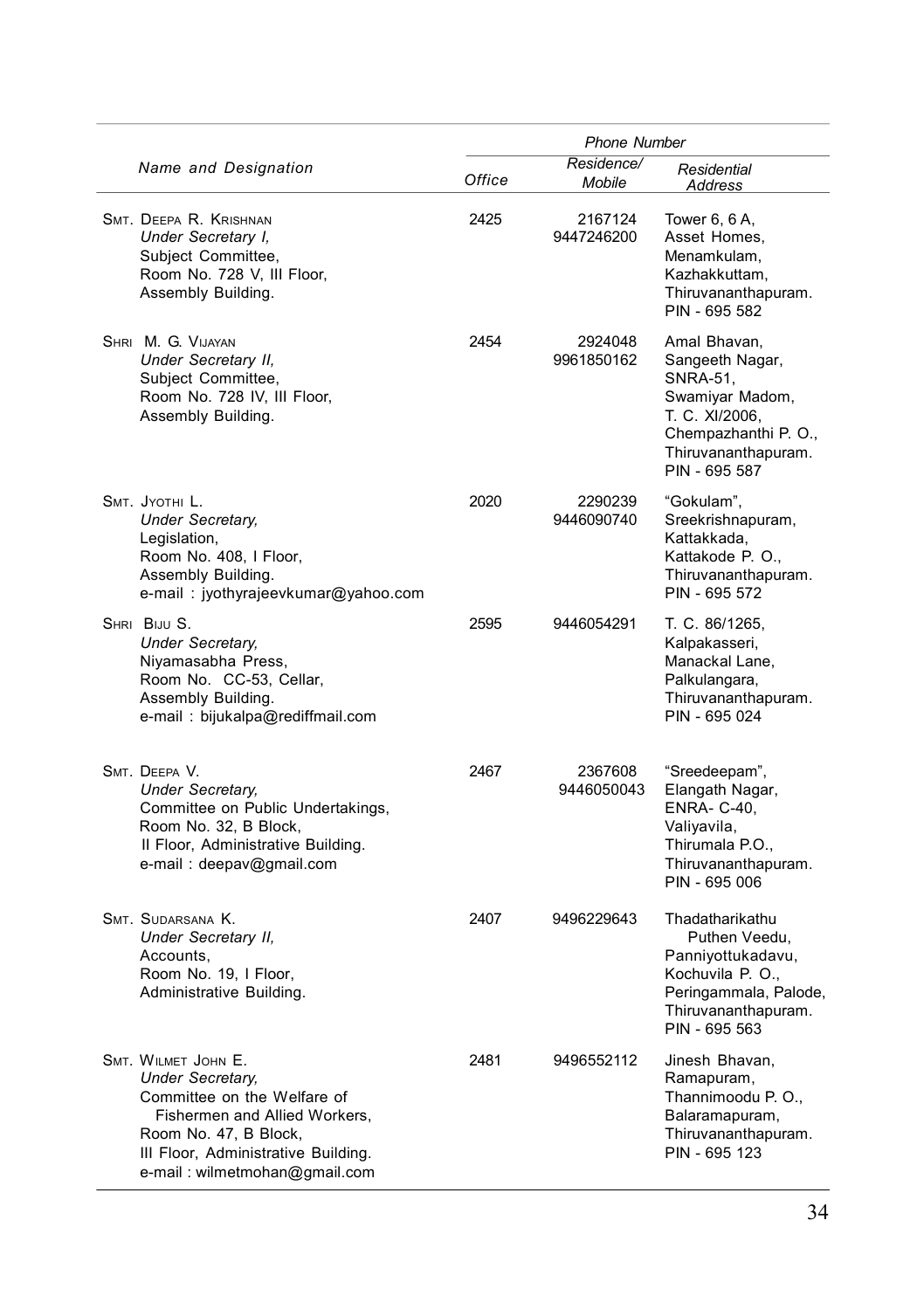|                                                                                                                                                                                  | <b>Phone Number</b> |                             |                                                                                                                 |
|----------------------------------------------------------------------------------------------------------------------------------------------------------------------------------|---------------------|-----------------------------|-----------------------------------------------------------------------------------------------------------------|
| Name and Designation                                                                                                                                                             | Office              | Residence/<br><b>Mobile</b> | Residential<br><b>Address</b>                                                                                   |
| SHRI V. SURESH KUMAR<br>Under Secretary/Protocol Officer,<br>Room No. 403 C, Ground Floor,<br>Assembly Building.                                                                 | 2019                | 9497165396                  | Sheela Vilas,<br>Karikkakom P.O.,<br>Thiruvananthapuram.<br>PIN - 695 021                                       |
| <b>SHRI K. VIJAYAKUMAR</b><br><b>Under Secretary.</b><br>Committee on Estimates,<br>Room No.15, B Block,<br>I Floor, Administrative Building.<br>e-mail: retnasree1964@gmail.com | 2403                | 9446022438                  | "Retnasree",<br>Pachamala,<br>Elavattom P.O.,<br>Nedumangad,<br>Thiruvananthapuram.<br>PIN -695 562             |
| SMT. A. V. JOSEPHINE<br>Under Secretary II,<br>Committee on Petitions.<br>Room No. 30, B Block,<br>II Floor, Administrative Building.                                            | 2430                | 8281557773                  | "Prasadam",<br>Pattathanam,<br>Kollam.<br>PIN - 691 021                                                         |
| SMT. JAYASREE M.<br>Under Secretary III,<br>Subject Committee,<br>Room No. 728 II,<br>III Floor, Assembly Building.                                                              | 2452                | 9446017759                  | "Sankaramangalam",<br>Edakkulam,<br>Peroorkada P.O.,<br>Thiruvananthapuram.<br>PIN - 695 005                    |
| SMT. SHEENA SIVADAS<br><b>Under Secretary,</b><br>Committee on the Welfare of SC/ST<br>Room No. 17, B Block,<br>I Floor, Administrative Building.                                | 2405                | 9446020590                  | "Sri Avittam",<br>T. C. 27/1117,<br>B-5, Ambanagar,<br>Vanchiyoor P.O.,<br>Thiruvananthapuram.<br>PIN - 695 035 |
| SHRI SYAMKUMAR S. P.<br><b>Under Secretary.</b><br>Committee on the Welfare of<br>Non-Resident Keralites,<br>Room No. 35,<br>Il Floor, Administrative Building.                  | 2166                | 2439435<br>9447013480       | "Sopanam",<br><b>CVRA 102,</b><br>Vayalikkada,<br>Mukkolakkal P.O.,<br>Thiruvananthapuram.<br>PIN - 695 043     |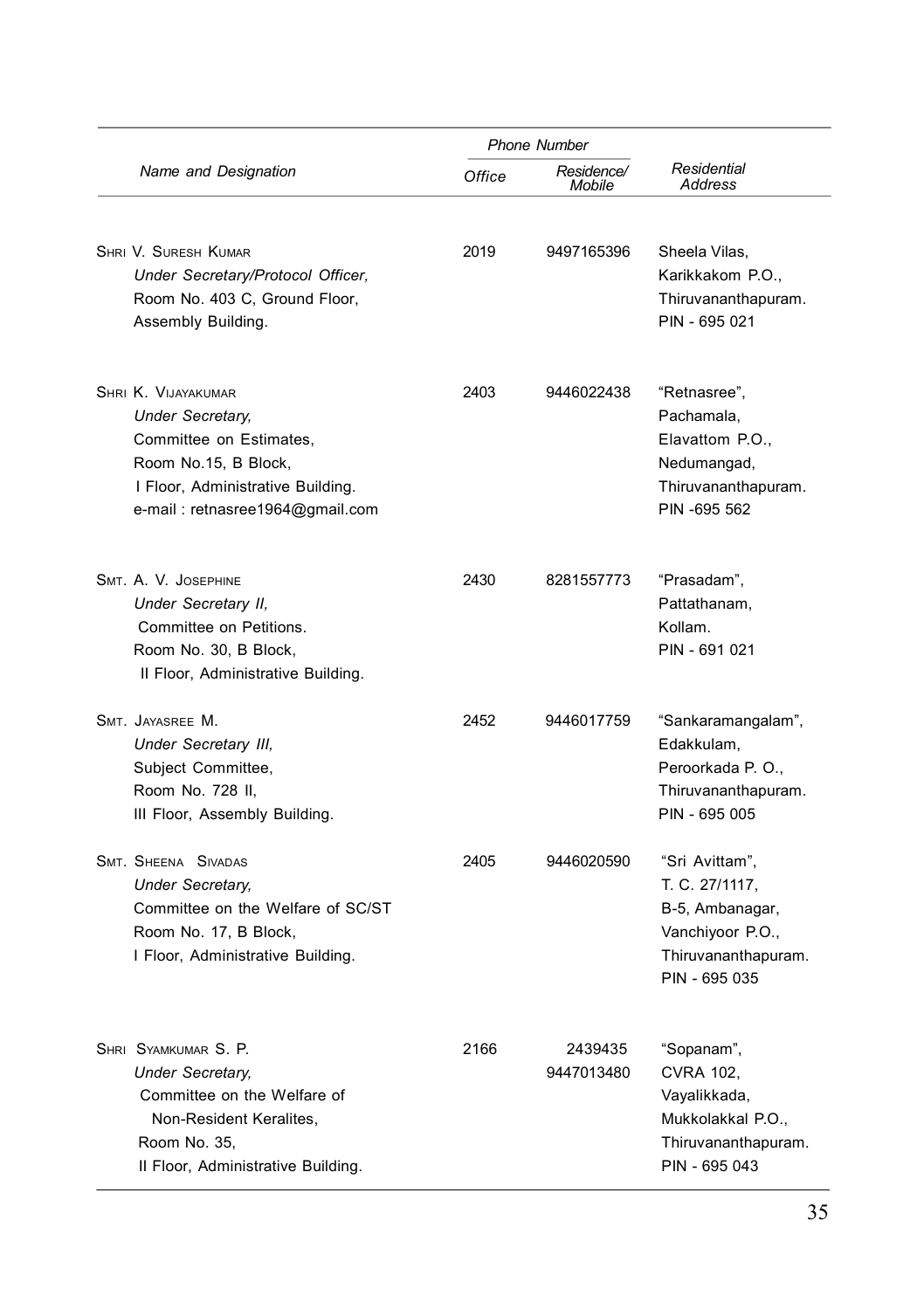|                                                                                                                                                                                                                                                          | <b>Phone Number</b> |                                     |  |
|----------------------------------------------------------------------------------------------------------------------------------------------------------------------------------------------------------------------------------------------------------|---------------------|-------------------------------------|--|
| Name and Designation                                                                                                                                                                                                                                     | Office              | Residence/<br><b>Mobile</b>         |  |
| OFFICERS UNDER THE RIGHT TO INFORMATION ACT, 2005                                                                                                                                                                                                        |                     |                                     |  |
| <b>Appellate Authority</b>                                                                                                                                                                                                                               |                     |                                     |  |
| SMT. P. JAYALEKSHMI<br><b>Special Secretary</b>                                                                                                                                                                                                          | 2305398<br>2194     | 2544047<br>9447361047<br>9496039819 |  |
| <b>State Public Information Officers</b>                                                                                                                                                                                                                 |                     |                                     |  |
| <b>SHRI G. MATHEWKUTTY</b><br>Deputy Secretary,<br>Committee on Subordinate Legislation,<br>Committee on Official Language.                                                                                                                              | 2644                | 9349724757<br>9048836566            |  |
| SMT. MANJU VARGHESE<br>Deputy Secretary,<br>Committee on Petitions,<br>Committee on the Welfare of Backward Class Communities,<br>Committee on the Welfare of Non-Resident Keralites,<br>Committee on the Welfare of Fishermen and Allied Workers.       | 2431                | 2434775<br>9446014775               |  |
| <b>SHRI K. SURESH KUMAR</b><br>Deputy Secretary,<br>Legislation, P.M.B.R., House Keeping.                                                                                                                                                                | 2133                | 9495871889                          |  |
| SHRI REJI B.<br>Deputy Secretary,<br>Committee on the Welfare of Women, Children & Physically Handicapped,<br>Committee on the Welfare of SC/ST,<br>Committee on the Welfare of Senior Citizens,<br>Committee on the Welfare of Youth and Youth Affairs. | 2432                | 9446044326                          |  |
| SMT. A. K. SHAILA<br>Deputy Secretary,<br>Services.                                                                                                                                                                                                      | 2402                | 8547222799                          |  |
| SHRI P. P. SHAH NAWAS<br>Deputy Secretary,<br>Niyamasabha Printing Press, Editing,<br>Subjects not mentioned elsewhere.                                                                                                                                  | 2451                | 2477370<br>9446017370               |  |
| SMT. S. JAYASREE<br>Deputy Secretary,<br>Committee on Local Fund Accounts, Subject Committees.                                                                                                                                                           | 2159                | 2533144<br>8547183144               |  |
| SHRI P. B. SURESH KUMAR<br>Deputy Secretary,<br>Committee on Public Accounts,<br>Committee on Public Undertakings.                                                                                                                                       | 2424                | 9447772811                          |  |
| SHRI SHAJI C. BABY<br>Deputy Secretary,<br>MLA Hostel.                                                                                                                                                                                                   | 2212                | 9446012512                          |  |
| SHRI RAJU K. A.<br>Deputy Secretary,<br>Committee on Environment, Press Relations.                                                                                                                                                                       | 2459                | 9496177685                          |  |
| <b>SMT. LIMA FRANCIS</b><br>Deputy Secretary,<br>Museum, IT, Library.                                                                                                                                                                                    | 2568                | 2282939                             |  |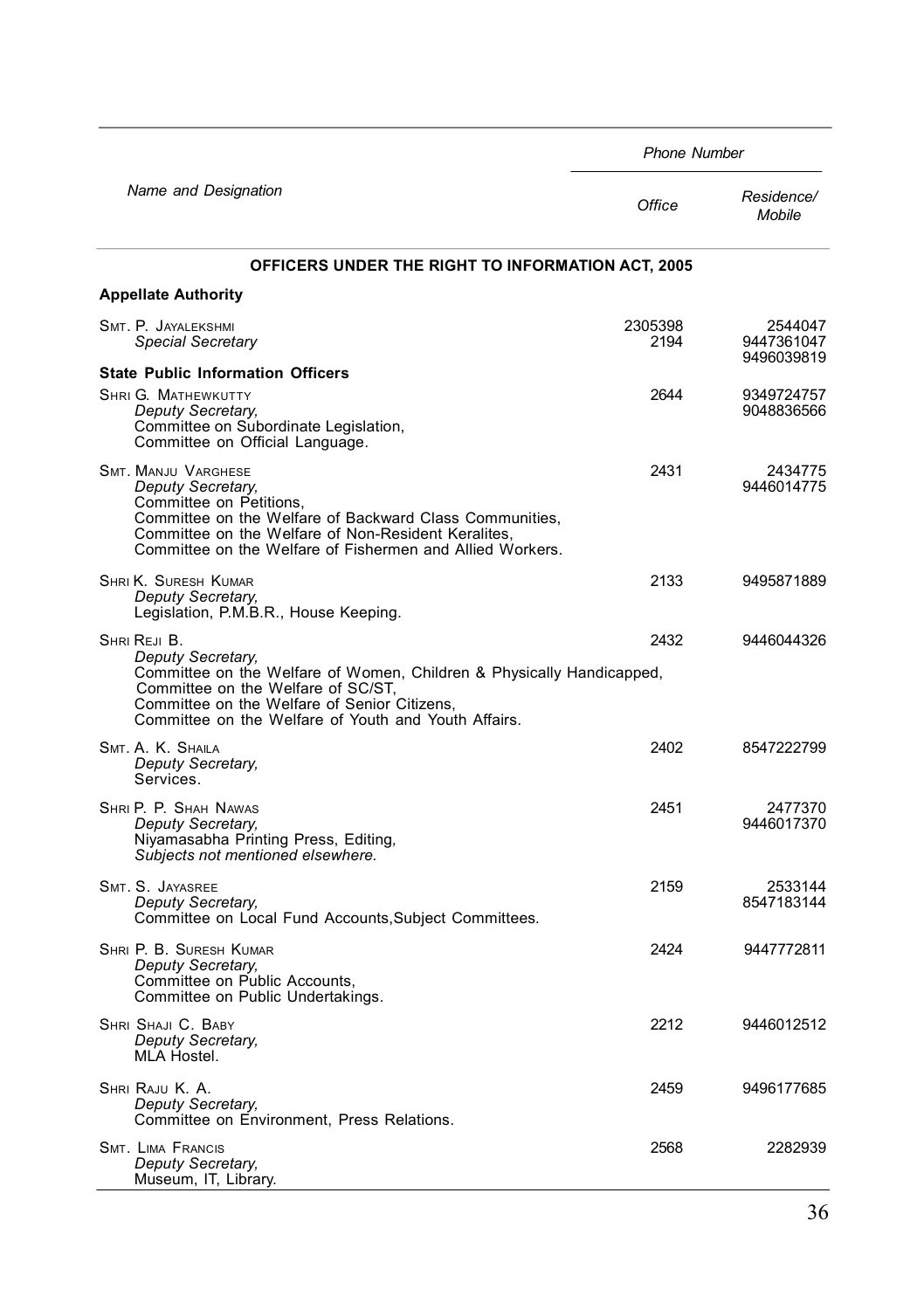|                                                                                                                                                                                                                                                          | <b>Phone Number</b> |                                |  |  |
|----------------------------------------------------------------------------------------------------------------------------------------------------------------------------------------------------------------------------------------------------------|---------------------|--------------------------------|--|--|
| Name and Designation                                                                                                                                                                                                                                     | Office              | Residence/<br>Mobile           |  |  |
| SHRI C. AJITH<br>Deputy Secretary,<br>Accounts.                                                                                                                                                                                                          | 2409                | 9496287903                     |  |  |
| SMT. REMADEVI AMMA S.<br>Deputy Secretary,<br>Estimates, C.P.S.T.                                                                                                                                                                                        | 2397                | 9496658472                     |  |  |
| Shri S. Anil<br>Deputy Secretary,<br>Question, Reception, Research.                                                                                                                                                                                      | 2015                | 9446300604<br>9846524232       |  |  |
| SHRI K. G. THRIDEEP<br>Deputy Secretary,<br>Table, C.P.L.                                                                                                                                                                                                | 2012                | 0474-2502917<br>7736022917     |  |  |
| SHRI P. HARI<br><b>Under Secretary,</b><br>Office of the Secretary.                                                                                                                                                                                      | 2305834<br>3006     | 8714815308                     |  |  |
| <b>State Assistant Public Information Officers</b>                                                                                                                                                                                                       |                     |                                |  |  |
| SHRI ZACHARIA P. SAMUEL<br>Under Secretary, Legislation, P.M.B.R., House Keeping.                                                                                                                                                                        | 2515                | 2539551<br>9496208327          |  |  |
| SHRI G. HARISH<br>Under Secretary, Press Relations, C.P.S.T.                                                                                                                                                                                             | 2635                | 9446440837                     |  |  |
| Shri G. P. Unnikrishnan<br>Under Secretary, Table, C.P.L.                                                                                                                                                                                                | 2011                | 9446329048                     |  |  |
| Shri R. Venugopal<br>Under Secretary, Committee on Local Fund Accounts,<br>Subject Committees.                                                                                                                                                           | 2186                | 0479-<br>2442695<br>9497676455 |  |  |
| SHRI J. SAMUEL<br>Under Secretary, Committee on the Welfare of Women<br>Children & Physically Handicapped,<br>Committee on the Welfare of SC/ST,<br>Committee on the Welfare of Senior Citizens,<br>Committee on the Welfare of Youth and Youth Affairs. | 2428                | 9495375145                     |  |  |
| SHRI G. S. SURESH KUMAR<br>Under Secretary, Subordinate Legislation, Committee on<br>Environment, Committee on Official Language.                                                                                                                        | 2429                | 0470-2652972<br>9446062119     |  |  |
| SHRI A. JAFARKHAN<br>Under Secretary, Committee on Public Accounts,<br>Committee on Public Undertakings, Committee on Estimates.                                                                                                                         | 2456                | 9995898106                     |  |  |
| SHRI S. SUNILKUMAR<br>Under Secretary, Museum, IT, Library.                                                                                                                                                                                              | 2468                | 2280172                        |  |  |
| SHRI M. G. Vijayan<br>Under Secretary, Committee on Petitions,<br>Committee on the Welfare of Backward Class Communities,<br>Committee on the Welfare of Non-Resident Keralites,<br>Committtee on the Welfare of Fishermen and Allied Workers.           | 2454                | 2924048<br>9961850162          |  |  |
| SMT.JYOTHI L.<br>Under Secretary, Services.                                                                                                                                                                                                              | 2020                | 9446090740                     |  |  |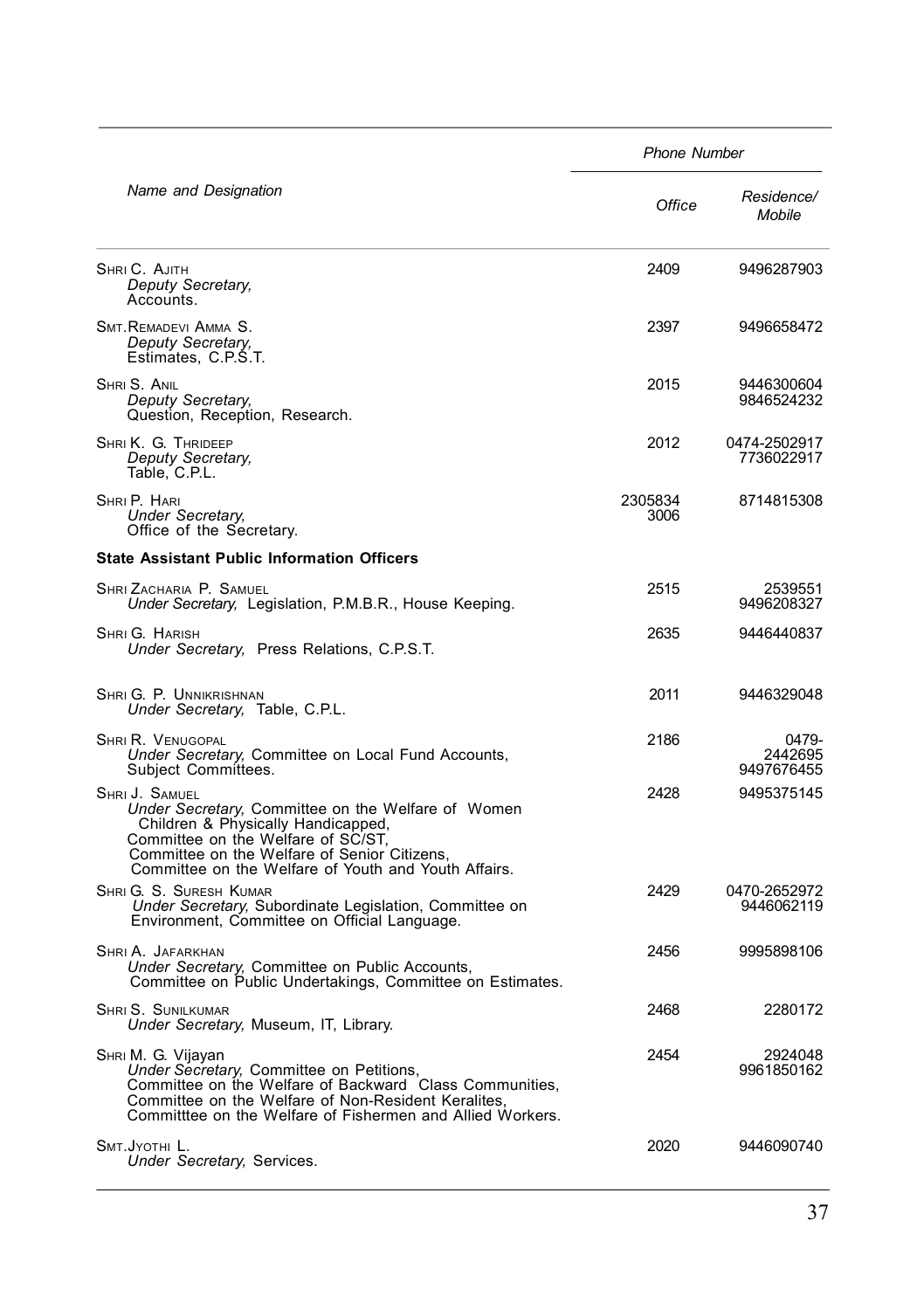|  |                                                                                                        |                 | <b>Phone Number</b>                             |                                                                                                        |
|--|--------------------------------------------------------------------------------------------------------|-----------------|-------------------------------------------------|--------------------------------------------------------------------------------------------------------|
|  | Name and Designation                                                                                   | Office          | Residence/<br>Mobile                            | Residential<br><b>Address</b>                                                                          |
|  | SHRI V. SURESH KUMAR<br>Under Secretary, Printing Press,<br>Editing, Subjects not mentioned elsewhere. | 2019            | 9497165396                                      |                                                                                                        |
|  | SHRI KRISHNAN NAIR C.<br>Under Secretary, MLA Hostel.                                                  | 2267            | 9495747082                                      |                                                                                                        |
|  | <b>SMT. SHEENA SIVADAS</b><br>Under Secretary, Question, Research, Reception.                          | 2405            | 9446020590                                      |                                                                                                        |
|  | <b>OFFICE OF THE SECRETARY</b> (Room No. 509, I Floor, Assembly Building)                              |                 |                                                 |                                                                                                        |
|  | SHRI P. HARI<br><b>Under Secretary</b><br>e-mail:haripunni@gmail.com                                   | 3006<br>2305834 | 8714815308                                      | "Sudarsanam",<br>T.C. 4/1128-1,<br>R.P. Lane,<br>Kowdiar P.O.,<br>Thiruvananthapuram.<br>PIN - 695 003 |
|  | SMT. K.R. USHA<br>P.A. to Secretary<br>e-mail:ushakrprakash@gmail.com                                  | 2002            | 2282213<br>9496366270                           | "Adarsh",<br>TRA-97,<br>Thachottukavu,<br>Peyad P.O.,<br>Thiruvananthapuram.                           |
|  | SMT. KUMARI SHEELA S.<br>CA to Secretary                                                               | 3019            | 9495826534                                      | "Sankeerthanam",<br>KRA - C 15.<br>Karumom P.O.,<br>Thiruvananthapuram.<br>PIN - 695 002               |
|  | <b>OFFICE OF THE SPECIAL SECRETARY</b> (Room No. 836, IV Floor, Assembly Building)                     |                 |                                                 |                                                                                                        |
|  | SMT. THARAKUMARI S.<br>P.A. to Special Secretary                                                       | 2194            | 9495586994                                      | Pallivila Veedu,<br>Kurisumuttam,<br>Peyad P.O.,<br>Thiruvananthapuram.                                |
|  | SMT. PRAMEELA S.<br>Selection Grade Confidential Assistant                                             |                 | 9539079451                                      | "Krishna".<br>Panangode,<br>Venganoor P.O.,<br>Thiruvananthapuram.                                     |
|  |                                                                                                        |                 | <b>SECTIONS (Other than Committee Sections)</b> |                                                                                                        |
|  | Services (B Block, I Floor, Administrative Building)                                                   |                 |                                                 |                                                                                                        |
|  | SHRI DEEPAK S. V.<br>Section Officer.<br>'A' Section.<br>e-mail: deepakayilam123@gmail.com             | 2416            | 9946551091                                      | Vimala Bhavan,<br>Ayilam P.O.,<br>Attingal,<br>Thiruvananthapuram.<br>PIN -695 103                     |
|  | SMT. BINDU S. L.<br>Section Officer,<br>'B' Section.<br>e-mail: slbinduraj@gmail.com                   | 2417            | 0470-2673090<br>9497260906                      | "Thanal",<br>Koduvazhanoor P.O.,<br>Pulimath(via),<br>Thiruvananthapuram.<br>PIN -695 612              |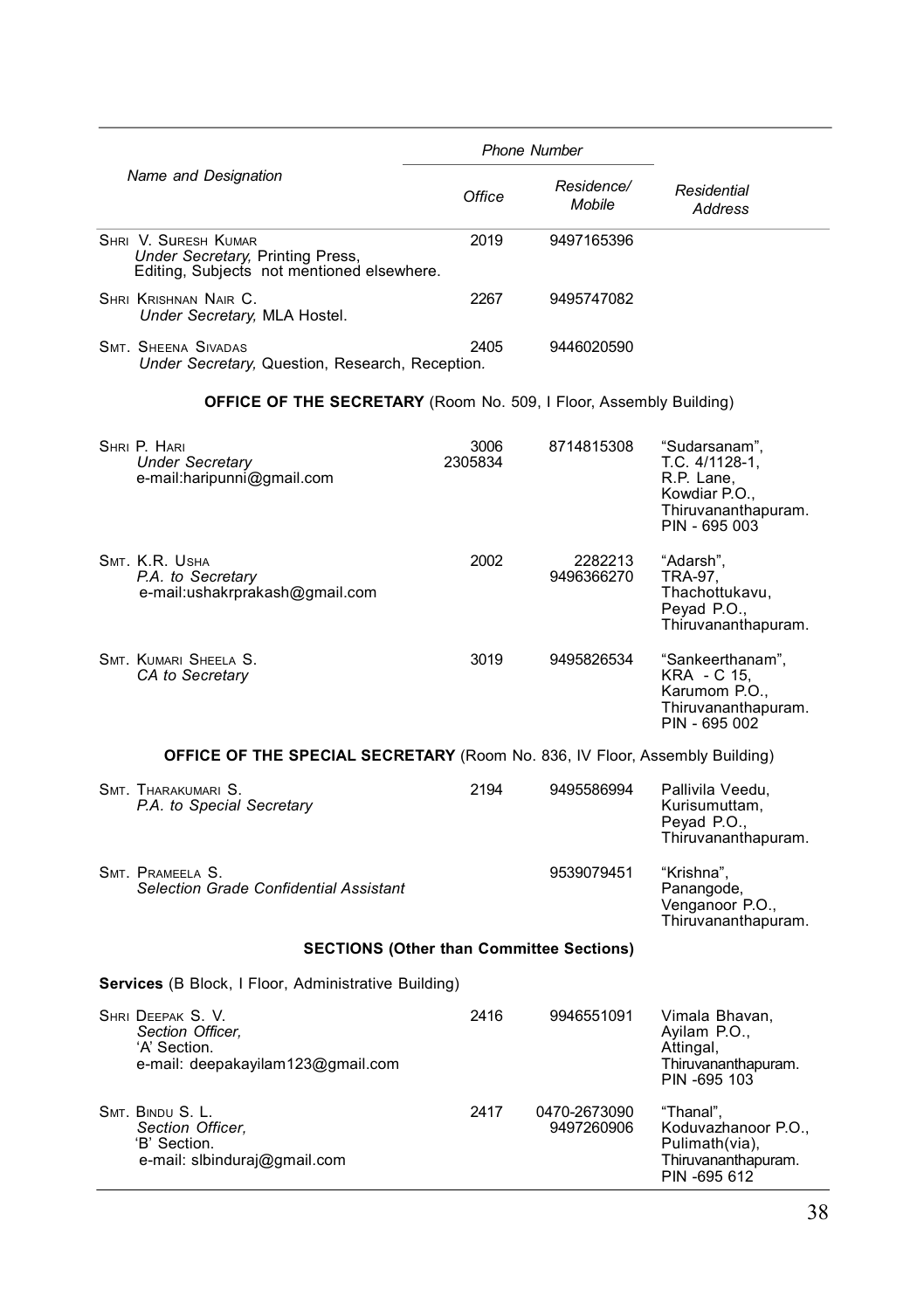|                                                                                   |                              | <b>Phone Number</b>                      |                                                                                                                                      |
|-----------------------------------------------------------------------------------|------------------------------|------------------------------------------|--------------------------------------------------------------------------------------------------------------------------------------|
| Name and Designation                                                              | Office                       | Residence/<br>Mobile                     | <b>Residential Address</b>                                                                                                           |
| SMT. K. VASANTHAKUMARI<br>Section Officer.<br>'C' Section.                        | 2418                         | 2534218<br>9496291681                    | Asha Bhavan,<br>TC.3/1947(1),<br>Jyothi Nagar-129(A),<br>Kesavadasapuram,<br>Pattom P.O.,<br>Thiruvananthapuram.                     |
| <b>Accounts</b> (B Block, I Floor, Administrative Building)                       |                              |                                          |                                                                                                                                      |
| SHRI JACOB V. A.<br><b>Section Officer</b><br>'A' Section.                        | 2419                         | 9446343880                               | C-60.<br>Observatory Quarters,<br>Palavam.<br>Thiruvananthapuram.                                                                    |
| SHRI R.SHAJI<br>Section Officer.<br>'B' Section.<br>e-mail:shajipakal@gmail.com   | 2420                         | 2590122<br>9497015937                    | "Saparya",<br>CRA-F65.<br>Cheruvakkal,<br>Sreekariyam P.O.,<br>Thiruvananthapuram.                                                   |
| SMT. PUSHPALATHA V. C.<br>Section Officer.<br>'C' Section.                        | 2421                         | 9446147188                               | Pranavam(Vattamukal),<br>Perumbayikkad.P.O.,<br>Kottayam.<br>PIN -686 028                                                            |
| SHRI SURESAN C.<br>Section Officer<br>'D' Section.<br>e-mail: csuresan@gmail.com  | 2422                         | 9447228935                               | Cheruvacheri House,<br>Madathingalkkara,<br>Malayinkeezhu,<br>Thiruvananthapuram.<br>PIN -695 571                                    |
| SHRI NANDAKUMAR R.<br>Section Officer<br>'E' Section.                             | 2410                         | 0472-2586234<br>9495586234<br>9495379805 | "Swathi",<br>Kanakkode,<br>Vattappara P.O.,<br>Thiruvananthapuram.<br>PIN-695028                                                     |
| Cash (Room No. 13, B Block, I Floor, Administrative Building)                     |                              |                                          |                                                                                                                                      |
| SHRI SREEKUMAR M. S.<br>Section Officer/Cashier.<br>e-mail: sreepalazhy@gmail.com | 2415                         | 9446910076                               | "Sreenandanam",<br>TC X/1416,<br>Surya Nagar,<br>Powdikonam.P.O.,<br>Maruthoor, Mannanthala,<br>Thiruvananthapuram.<br>PIN - 695 508 |
| CPST'A'(Room No. 739), 'B'(Room No. 711) 3rd Floor, Assembly Building.            |                              |                                          |                                                                                                                                      |
| SMT. RAJESWARI R.<br>Section Officer,<br>'A' Section.                             | 2585<br>2638<br>Fax: 2512375 | 9446500094                               | "Anaklattil",<br>Karuvatta North P.O.,<br>Alappuzha.                                                                                 |
| SMT. JASMIN P.S.<br>Section Officer,<br>'B' Section.                              | 2662                         | 2438735                                  | "Malayalath"<br>B.N.R.A. 115-D.<br>Bhagavathi Nagar,<br>Kowdiar,<br>Thiruvananthapuram.                                              |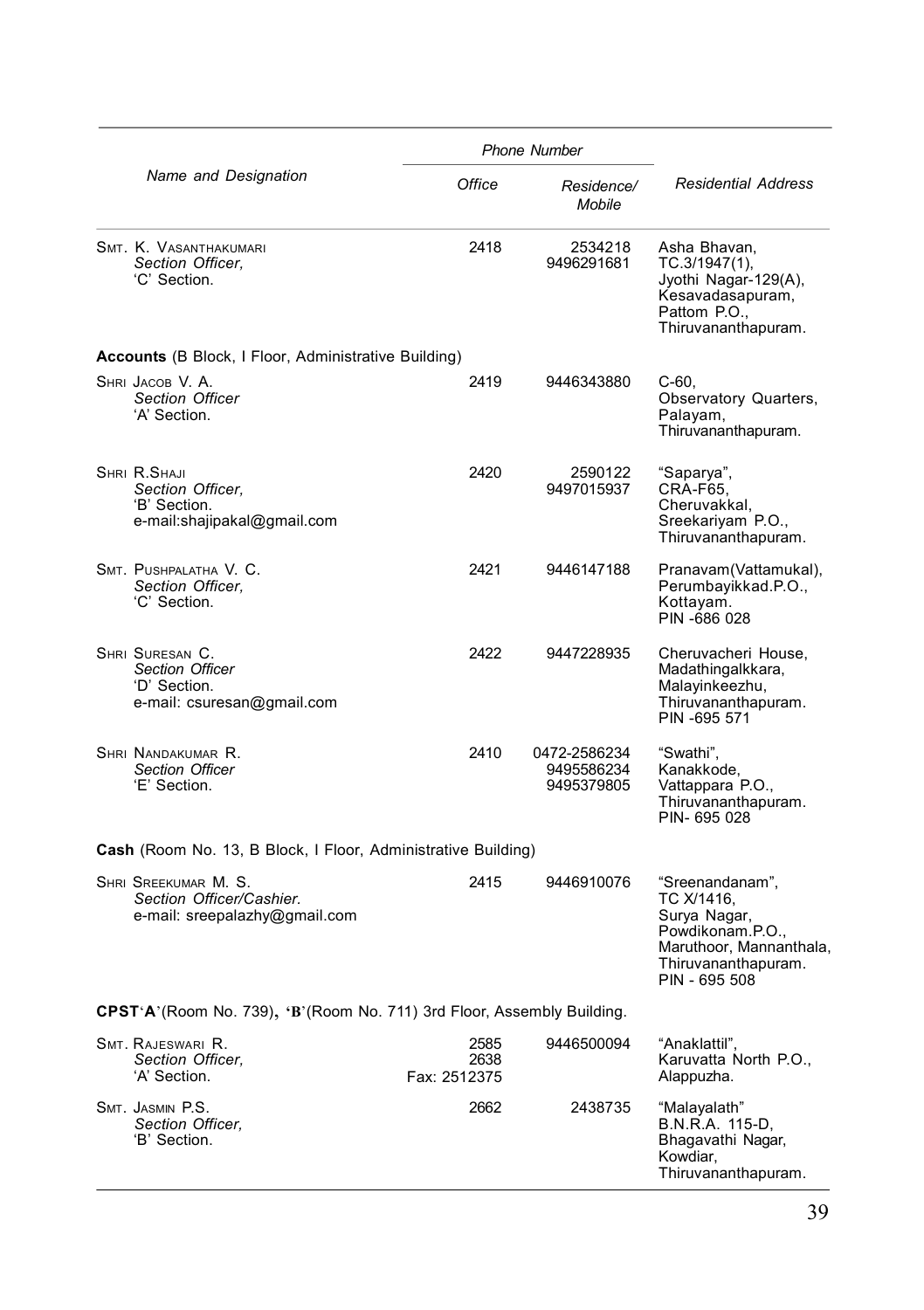|                      |                                                                           |                             | <b>Phone Number</b>        |                                                                                                                                   |
|----------------------|---------------------------------------------------------------------------|-----------------------------|----------------------------|-----------------------------------------------------------------------------------------------------------------------------------|
| Name and Designation | Office                                                                    | Residence/<br><b>Mobile</b> | <b>Residential Address</b> |                                                                                                                                   |
|                      | House Keeping (Room No. 402, D Block, III Floor, Administrative Building) |                             |                            |                                                                                                                                   |
|                      | SHRI MUHAMMADALI P.<br>Section Officer.<br>'A' Section.                   | 2514                        | 9446087187                 | E6B.<br>Harihar Nagar,<br>NGO Quarters,<br>Nalanda,<br>Nanthancode,<br>Thiruvananthapuram.                                        |
|                      | SMT. PREETHA K.<br>Section Officer.<br>'B' Section.                       | 2441                        | 9496747889                 | "Vrindeyam",<br>A. N. 77 B,<br>Adarsh Nagar,<br>Pattom,<br>Thiruvananthapuram.                                                    |
|                      | SMT. R. ZEENATH<br>Office Superintendent.                                 | 2563                        | 9495626526                 | "Muzammil",<br>Kailas Gardens,<br>House No. 25,<br>Sreekariyam,<br>Thiruvananthapuram.                                            |
|                      | <b>Health Inspector</b>                                                   | 2513                        |                            |                                                                                                                                   |
|                      | Internal Audit (Room No. 409, Ground Floor, Assembly Building)            |                             |                            |                                                                                                                                   |
|                      |                                                                           |                             |                            |                                                                                                                                   |
|                      | Section Officer.                                                          | 2008                        |                            |                                                                                                                                   |
|                      | Legislation (Room No. 401, Ground Floor, Assembly Building)               |                             |                            |                                                                                                                                   |
|                      | SHRI D. KRISHNAN KUTTY                                                    | 2021                        | 9495303716                 | "Swathi",                                                                                                                         |
|                      | Section Officer.                                                          |                             |                            | VP XII/814,<br>Perukavu,<br>Perukavu P.O.,<br>Thiruvananthapuram.<br>PIN - 695 573                                                |
| Museum               |                                                                           |                             |                            |                                                                                                                                   |
|                      | SHRI ABBAS P.<br>Section Officer.<br>e-mail: abbasparam@gmail.com         | 2140                        | 9744391915                 | K.P. X/315 C,<br>Parambadan House,<br>Chekkakonam,<br>Yamuna Nagar,<br>Mukkola-Kachani,<br>Karakulam P.O.,<br>Thiruvananthapuram. |
|                      | <b>Press Relations</b> (Room No. 422, Ground Floor, Assembly Building)    |                             |                            |                                                                                                                                   |
|                      | SHRI S. RAJENDRAN<br>Section Officer.                                     | 2600                        | 9497570267                 | Sankaramangalam,<br>Vivekanandapuram,<br>Kudayal P.O,<br>Vellarada,<br>Thiruvananthapuram.                                        |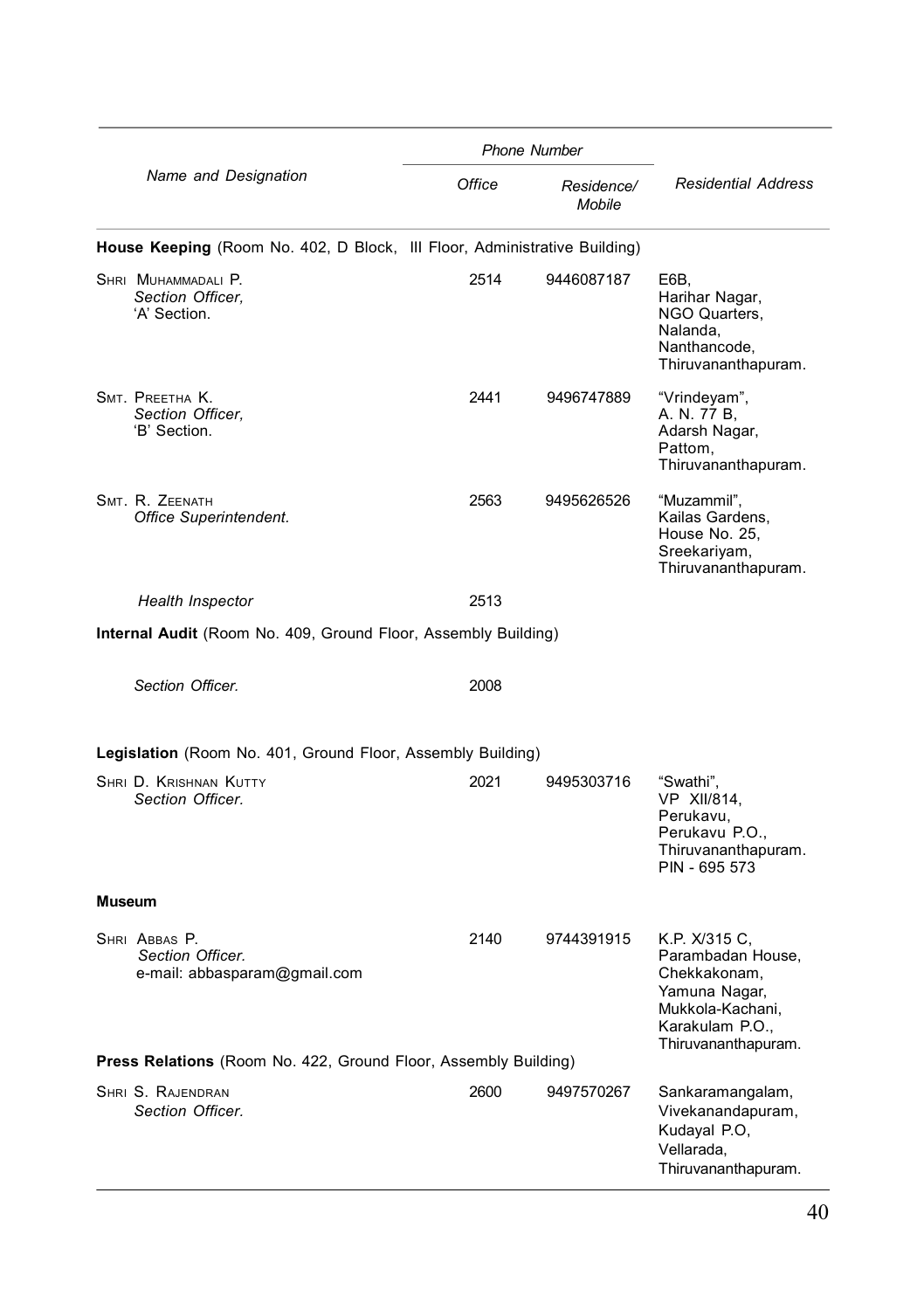|                                                                                           | <b>Phone Number</b> |                             |                                                                                                         |  |
|-------------------------------------------------------------------------------------------|---------------------|-----------------------------|---------------------------------------------------------------------------------------------------------|--|
| Name and Designation                                                                      | Office              | Residence/<br><b>Mobile</b> | <b>Residential Address</b>                                                                              |  |
| Question (Room No. 403, Ground Floor, Assembly Building)                                  |                     |                             |                                                                                                         |  |
| SHRI NANDAN P. G.<br>Section Officer.<br>'A' Section.                                     | 2016                | 9495376591                  | Plavunkal House,<br>Ezhikkara P.O.,<br>North Paravoor.<br>Ernakulam.<br>PIN - 683 513                   |  |
| SHRI SAJEEVAN P. K.<br>Section Officer.<br>'B' Section.<br>e-mail: pksajeevan74@gmail.com | 2017                | 2303032<br>9447922538       | Quarter No. D-10 A.<br>Netaji Nagar<br>Govt Quarters,<br>Law College Junction,<br>Thiruvananthapuram.   |  |
| <b>Reception</b> (Reception Centre, Legislature Complex)                                  |                     |                             |                                                                                                         |  |
| SHRI VINOD KUMAR M. K.<br>Section Officer.                                                | 2028<br>2029        | 9446310341                  | Manappadan Veedu,<br>Malayinkeezhu P.O.,<br>Thiruvananthapuram.<br>PIN - 695 571                        |  |
| <b>Research</b> (Room No. 405, E Block, III Floor, Administrative Building)               |                     |                             |                                                                                                         |  |
| SMT. K. S. VISWALAKSHMI<br>Section Officer.<br>e-mail:viswamohanam@rediffmail.com         | 2079                | 2590926<br>9495746094       | "Viswamohanam",<br>Gaff Hill.<br>Chekkalamukku,<br>Sreekariyam,<br>Thiruvananthapuram.<br>PIN - 695 017 |  |
| Table (Room No. 412, Ground Floor, Assembly Building)                                     |                     |                             |                                                                                                         |  |
| SHRI M. KUNJUMON<br>Section Officer.                                                      | 2004                | 2420173<br>9497758477       | Vilayil,<br>Mangalapuram,<br>Thonnakkal P.O<br>Thiruvananthapuram.<br>PIN - 695 317                     |  |
| Information Technology (Room No. 408, D Block, III Floor, Administrative Building)        |                     |                             |                                                                                                         |  |
| SHRI JIJU C. VARGHESE<br>Section Officer.                                                 | 2244                | 9447014756                  | TC 15/C 782(1),<br>House No. 8,<br>Thoppil Nagar,<br>Muttada P.O.,<br>Thiruvananthapuram.               |  |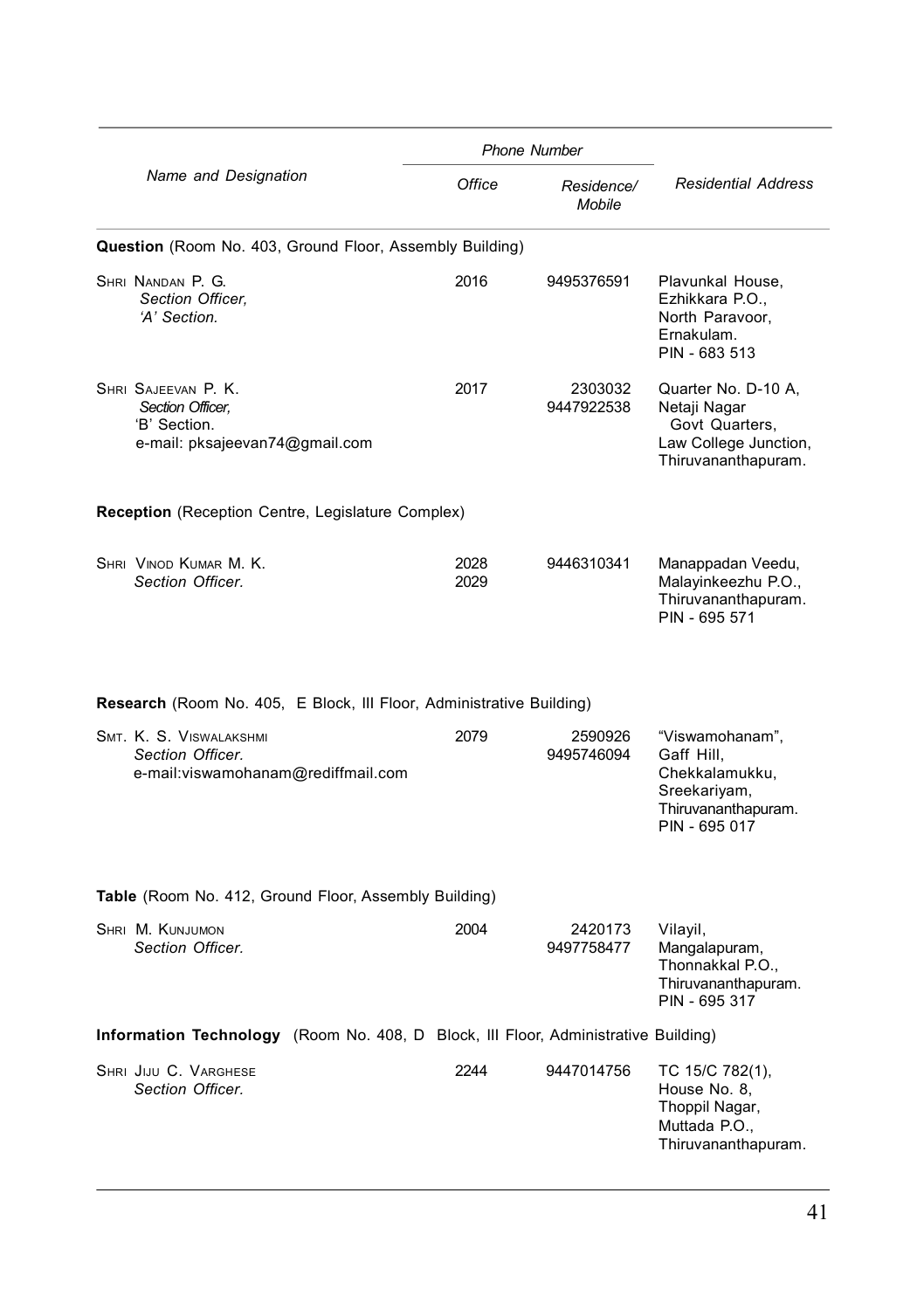|                      |                                                                                                     |        | <b>Phone Number</b>           |                                                                                                                  |
|----------------------|-----------------------------------------------------------------------------------------------------|--------|-------------------------------|------------------------------------------------------------------------------------------------------------------|
| Name and Designation |                                                                                                     | Office | Residence/<br>Mobile          | <b>Residential Address</b>                                                                                       |
|                      | Network Administrator/System Administrator<br>(Room No. 413, D Block, Administrative Building)      | 2516   |                               |                                                                                                                  |
|                      | <b>Computer Room</b><br>(Room No. 413, D Block, Administrative Building)                            | 2560   |                               |                                                                                                                  |
|                      | Info Lab<br>(Room No. 70 A, B Block, Administrative Building)                                       | 2239   |                               |                                                                                                                  |
|                      | Web Studio<br>(Room No. 524, I floor, Assembly Building)                                            | 2633   |                               |                                                                                                                  |
|                      | <b>COMMITTEE SECTIONS</b>                                                                           |        |                               |                                                                                                                  |
|                      | <b>Committee on Estimates (B Block, I Floor, Administrative Building)</b>                           |        |                               |                                                                                                                  |
|                      | Section Officer,<br>'A' Section.                                                                    | 2413   |                               |                                                                                                                  |
|                      | <b>SMT. GRACE MARY THOMAS</b><br>Section Officer,<br>'B' Section.                                   |        | 2414 9388164276               | T. C. XII/3588,<br>Puthuparambil House,<br>Nalanchira P.O.,<br>Thiruvananthapuram.<br>PIN - 695 015              |
|                      | <b>Committee on Local Fund Accounts</b> (Room No. 711, Ill Floor, Assembly Building)                |        |                               |                                                                                                                  |
|                      | <b>SMT. MABLE ANTONY</b><br>Section Officer,<br>'A' Section.<br>e-mail: mableantonymangad@gmail.com |        | 2552 9946839885               | Angel Villa,<br>Mangad P.O.,<br>Kollam.<br>PIN - 691 015                                                         |
|                      | SHRI JAYAKUMAR G.<br>Section Officer.<br>'B' Section.<br>e-mail: jayakumargovind1974@gmail.com      |        | 2589 9447140869<br>9746122594 | "Navaneetham",<br>Panchami Lane,<br>Kodunganoor P.O.,<br>Vattiyoorkavu,<br>Thiruvananthapuram.<br>PIN - 695 013  |
|                      | Committee on Public Accounts (B Block, Il Floor, Administrative Building)                           |        |                               |                                                                                                                  |
|                      | SMT. DEEPA N.G.<br>Section Officer,<br>'A' Section.                                                 |        | 2433 9400923665               | "Tharani",<br>KRA-130,<br>Near Kunnathu Temple,<br>Kudappanakkunnu P.O.,<br>Thiruvananthapuram.<br>PIN - 695 043 |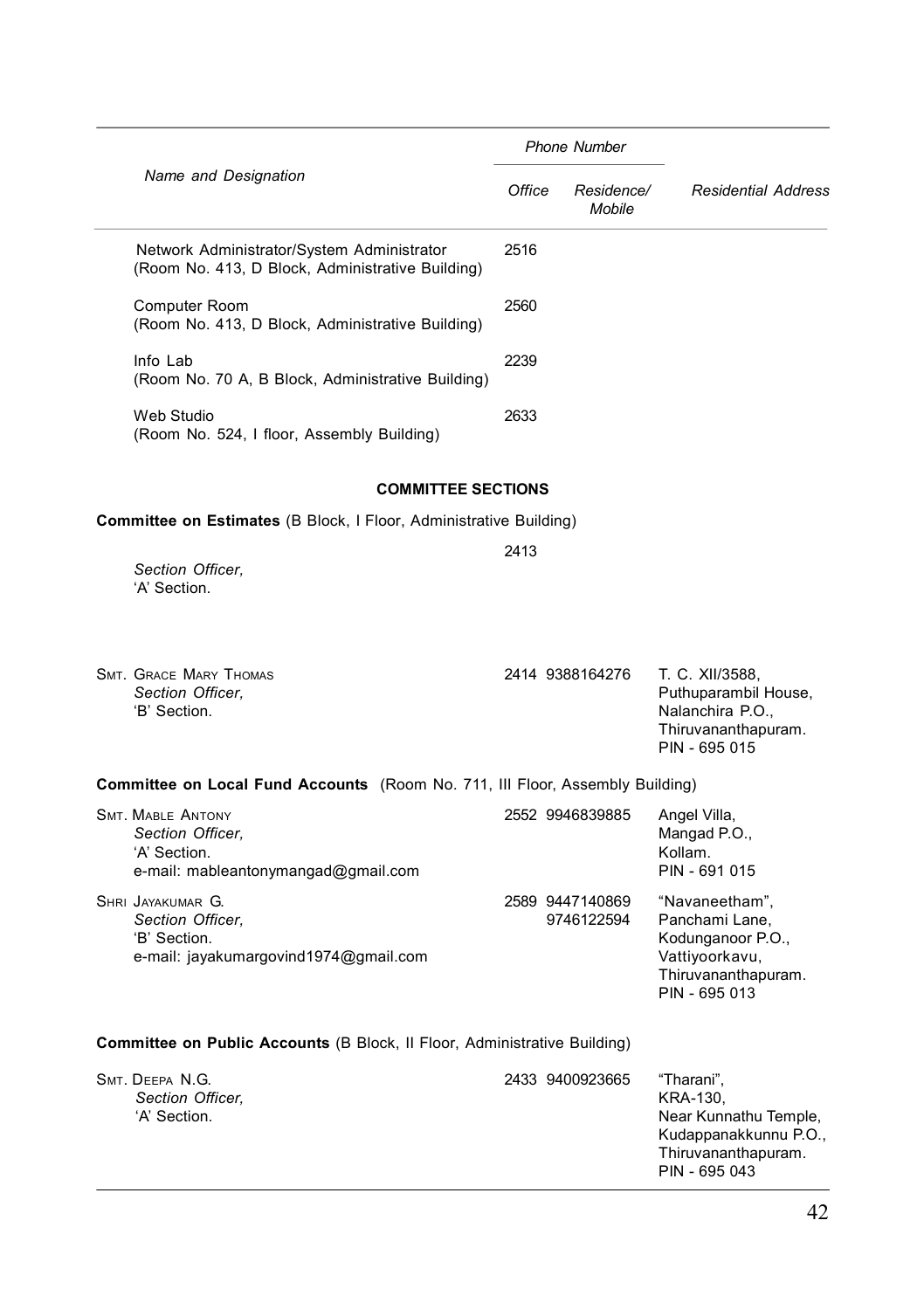|                                                                                                 | <b>Phone Number</b> |                       |                                                                                                 |  |
|-------------------------------------------------------------------------------------------------|---------------------|-----------------------|-------------------------------------------------------------------------------------------------|--|
| Name and Designation                                                                            | Office              | Residence/<br>Mobile  | <b>Residential Address</b>                                                                      |  |
| SHRI MATHEW A. G.<br>Section Officer,<br>'B' Section.<br>e-mail: heavenhomefour@gmail.com       | 2434                | 2303505<br>9400253505 | Govt. Quarters B 5,<br>Netaji Nagar,<br>Vikas Bhavan P.O.,<br>Thiruvananthapuram.               |  |
| Committee on Public Undertakings (B Block, Il Floor, Administrative Building)                   |                     |                       |                                                                                                 |  |
| SMT. Manoj Sara Varghese<br>Section Officer,<br>'A' Section.<br>e-mail: manojsara1965@gmail.com | 2435                | 2731023<br>9497633161 | Thaiparambil Benaiah,<br>Breeze Gardens,<br>Kudappanakunnu P.O.,<br>Thiruvananthapuram.         |  |
| SHRI BINU R.<br>Section Officer.<br>'B' Section.<br>e-mail: binurkallara@gmail.com              | 2436                | 9446175643            | "Thejas",<br><b>URA 10/A,</b><br>Nalanchira P.O.,<br>Thiruvananthapuram.<br>PIN - 695 015       |  |
| Committee on Environment (Room No. 409, Ground Floor, Assembly Building)                        |                     |                       |                                                                                                 |  |
| SHRI T. PUSHPANGADAN<br>Section Officer.<br>e-mail: tpushpangadanthiruvonam@gmail.com           | 2007                | 9497162855            | Naveen Mandir,<br>Vayyet,<br>Venjaramoodu P.O.,<br>Thiruvananthapuram,<br>PIN - 695 607         |  |
| Committee on Official Language (Room No. 409, Ground Floor, Assembly Building)                  |                     |                       |                                                                                                 |  |
| SMT. BEENA O. M.<br>Section Officer.                                                            | 2551                | 9495310810            | "Rohini",<br>Venganoor Street,<br>Pallichal P.O.,<br>Thiruvananthapuram.<br>PIN - 695 020       |  |
| <b>Committee on Papers Laid on the Table</b> (Room No. 409, Ground Floor, Assembly Building)    |                     |                       |                                                                                                 |  |
| <b>SMT. MERCY ANTONY</b><br>Section Officer.<br>e-mail: mercyantony21@gmail.com                 | 2006                | 2591251<br>9447401783 | "Koottumkal",<br>TC 98/1285,<br>Monvila, Kulathur P.O.,<br>Thiruvananthapuram.<br>PIN - 695 583 |  |
| Committee on Petitions (B Block, Il Floor, Administrative Building)                             |                     |                       |                                                                                                 |  |
| SMT. ANITHA E.<br>Section Officer.<br>'A' Section.                                              | 2444                | 9446539178            | "Sreevalsam",<br>Haritha Nagar,<br>Vayalikada,<br>Vattiyoorkavu P.O.,<br>Thiruvananthapuram.    |  |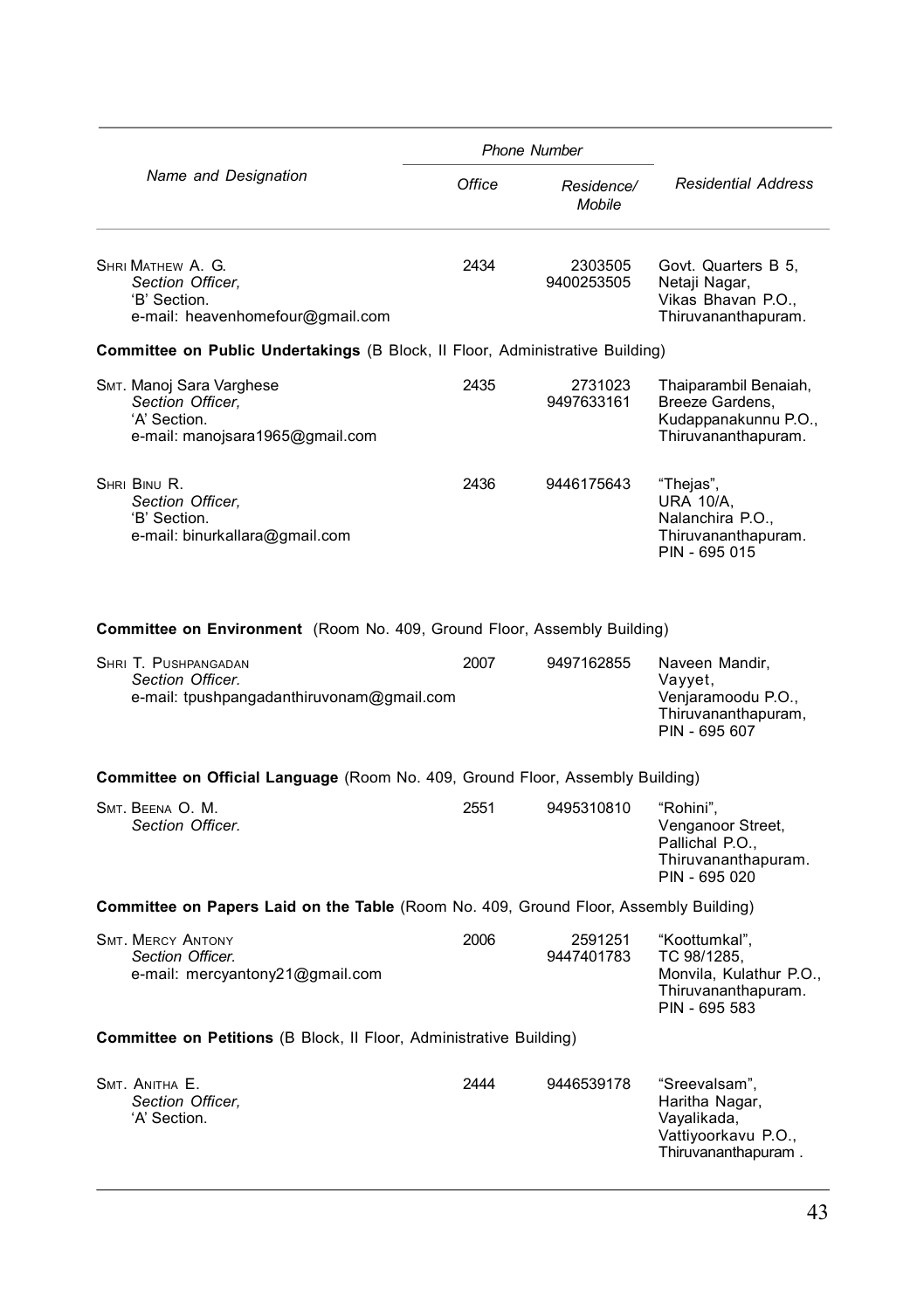|                                                                                                                       | <b>Phone Number</b> |                             |                                                                                                                                                   |
|-----------------------------------------------------------------------------------------------------------------------|---------------------|-----------------------------|---------------------------------------------------------------------------------------------------------------------------------------------------|
| Name and Designation                                                                                                  | Office              | Residence/<br><b>Mobile</b> | <b>Residential Address</b>                                                                                                                        |
| SMT. BINDU S.<br>Section Officer,<br>'B' Section.<br>e-mail: rambadi4@gmail.com                                       | 2445                | 9446068837                  | "Ambadi",<br>Mevarkal,<br>Alamkode P.O.,<br>Attingal,<br>Thiruvananthapuram.<br>PIN - 695 102                                                     |
| SHRI M. S. ANVAR SULTHAN<br>Section Officer,<br>'C' Section.<br>e-mail: msanvarsulthan@gmail.com                      | 2446                | 8281217541                  | Kolasseril,<br>Peroor,<br>Kuttichira,<br>T.K.M.C. P.O.,<br>Kollam.<br>PIN - 691 005                                                               |
| Committee on Private Members' Bills and Resolutions (Room No. 401-A, Ground Floor,<br>Assembly Building)              |                     |                             |                                                                                                                                                   |
| SHRI VIJESH T.<br>Section Officer.                                                                                    | 2022                | 9567206465                  | "Jyothir Gamaya",<br>T.C. No. 58/976(1),<br>Sea Royal Villa No.6,<br>Near C.G.O. Complex,<br>Poonkulam.<br>Vellayani P.O.,<br>Thiruvananthapuram. |
| Committee on Subordinate Legislation (Room No. 711, Ill Floor, Assembly Building)                                     |                     |                             |                                                                                                                                                   |
| SMT. REJI D. O.<br>Section Officer.                                                                                   | 2460                | 9446795374                  | A. M. House,<br>T. C. 66/1360(1),<br>Poonkulam,<br>Vellayani P.O.,<br>Thiruvananthapuram.<br>PIN - 695 522                                        |
| Committee on the Welfare of Backward Class Communities (Room No. 409, Ground Floor,<br>Assembly Building)             |                     |                             |                                                                                                                                                   |
| SMT. SHEEJA P. K.<br>Section Officer.                                                                                 | 2009                | 9446334859                  | "Kamal",<br>Janatha Road,<br>Chempazhanthi P.O.,<br>Thiruvananthapuram.<br>PIN - 695 587                                                          |
| Committee on the Welfare of Fishermen and Allied Workers (Room No. 36, B Block, Il Floor,<br>Administrative Building) |                     |                             |                                                                                                                                                   |
| SHRI SWAMINATHAN K.<br>Section Officer.                                                                               | 2064                | 9744175373                  | Quarter No. A.42/505,<br>RHS.<br>Melaranoor,<br>Karamana P.O.,<br>Thiruvananthapuram.                                                             |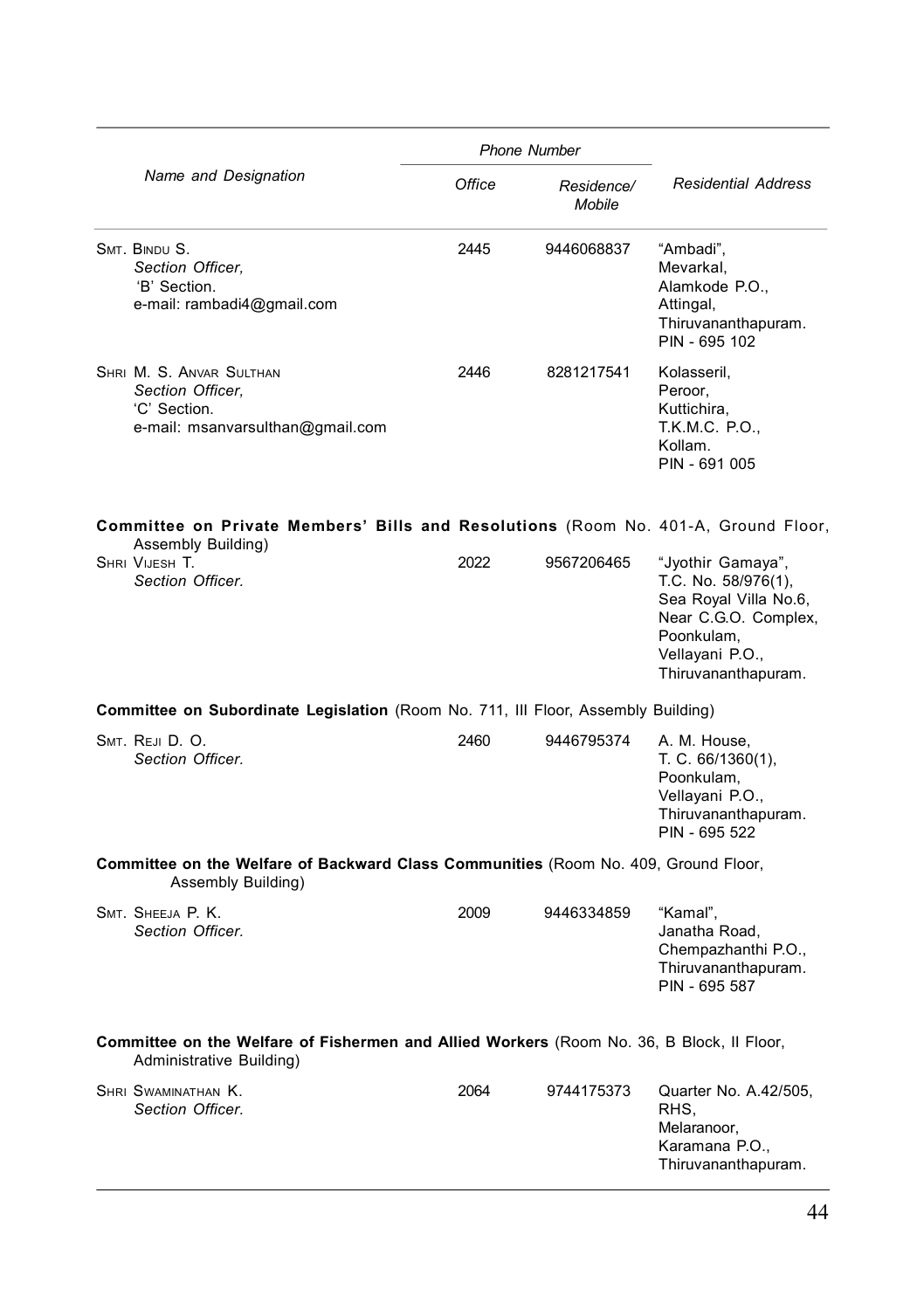|                      |                                                                                                                                |        | <b>Phone Number</b>                 |                                                                                                                 |
|----------------------|--------------------------------------------------------------------------------------------------------------------------------|--------|-------------------------------------|-----------------------------------------------------------------------------------------------------------------|
| Name and Designation |                                                                                                                                | Office | Residence/<br>Mobile                | <b>Residential Address</b>                                                                                      |
|                      | Committee on the Welfare of Scheduled Castes and Scheduled Tribes<br>(Room No. 711, B Block, I Floor, Administrative Building) |        |                                     |                                                                                                                 |
|                      | SMT. K. I. CHITHRA<br>Section Officer.<br>'A' Section.                                                                         | 2466   | 2345588                             | "Sangamam",<br>T. C. 20/1572,<br>Shastri Nagar,<br>E-29, Karamana P.O.,<br>Thiruvananthapuram.<br>PIN - 695 002 |
|                      | Section Officer,<br>'B' Section.                                                                                               | 2412   |                                     |                                                                                                                 |
|                      | <b>Committee on the Welfare of Senior Citizens</b> (Room No. 36, B Block, Il Floor, Administrative                             |        |                                     |                                                                                                                 |
|                      | Building)                                                                                                                      |        |                                     |                                                                                                                 |
|                      | SHRI SAM K. THOMAS<br>Section Officer.                                                                                         | 2038   | 8547607054                          | NBRA -D3,<br>Netaji Boss Road,<br>Kuravankonam,<br>Kowdiar P.O.,<br>Thiruvananthapuram.<br>PIN - 695 003        |
|                      | Committee on the Welfare of Women, Children and Physically Handicapped (B Block, Il Floor,<br>Administrative Building)         |        |                                     |                                                                                                                 |
|                      | SMT. AMBILY P.<br>Section Officer.<br>'A' Section<br>e-mail: ambilysuresh555@gmail.com                                         | 2437   | 9496746763                          | "Visakh",<br>Vettikonam,<br>Manikandeswaram P.O.,<br>Thiruvananthapuram.<br>PIN - 695 013                       |
|                      | SHRI VIJAY AMRTHARAJ A.<br>Section Officer.<br>'B' Section<br>e-mail: vijay.amrtharaj@gmail.com                                | 2438   | 9496644063                          | "Adrina",<br>116-B, Kesava Nagar,<br>Valathungal,<br>Kollam.<br>PIN - 691 011                                   |
|                      | SHRI V. A. BINU<br>Section Officer.<br>'C' Section<br>e-mail:venattubinu@gmail.com                                             | 2545   | 2281909<br>9946577738<br>9446501909 | Venattu House,<br>Madathingalkara,<br>Malayinkeezhu P.O.,<br>Thiruvananthapuram.<br>PIN - 695 571               |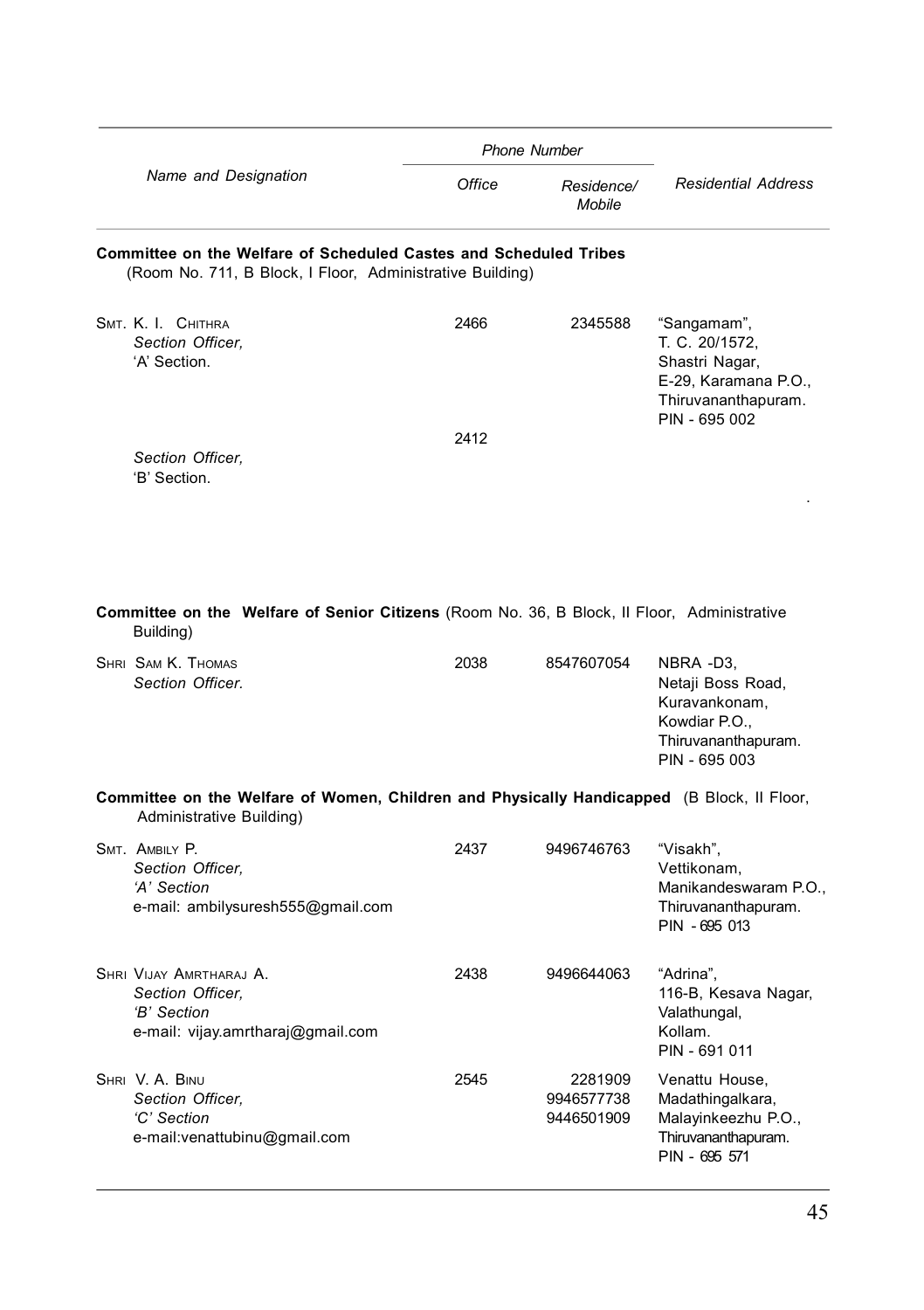|                                                                                                                  |        | <b>Phone Number</b>         |                                                                                                                              |
|------------------------------------------------------------------------------------------------------------------|--------|-----------------------------|------------------------------------------------------------------------------------------------------------------------------|
| Name and Designation                                                                                             | Office | Residence/<br><b>Mobile</b> | <b>Residential Address</b>                                                                                                   |
| Committee on the Welfare of Youth and Youth Affairs (Room No. 36, B Block, Il Floor,<br>Administrative Building) |        |                             |                                                                                                                              |
| <b>SHRI HARI VISWAN</b><br>Section Officer.                                                                      | 2151   | 9037004835                  | "Sreepadmam",<br>T.C. 12/1146(1),<br>Vanchiyoor P.O.,<br>Poochedivila,<br>Thiruvananthapuram.<br>PIN - 695 035               |
| Committee on the Welfare of Non-Resident Keralites (Room No. 36, B Block, Il Floor,<br>Administrative Building)  |        |                             |                                                                                                                              |
| SHRI P. R. MURALEEDHARAN<br>Section Officer.                                                                     | 2063   | 9447455528                  | Pandaran Veedu,<br>Palazhi.<br>Manaloor P.O<br>Thrissur.                                                                     |
| Subject Committees (Room No. 736, III Floor, Assembly Building)                                                  |        |                             |                                                                                                                              |
| SMT. LALI V. S.<br>Section Officer,<br>'A' Section (III & V)                                                     | 2439   | 9497700230                  | "Elkana",<br>NMC XIII 375(B),<br>Near Indian Oil Petrol Pump,<br>Neyyattinkara P.O.,<br>Thiruvananthapuram.<br>PIN - 695 121 |
| SHRI P. HARI SANKAR,<br>Section Officer,<br>'B' Section (II & IV)                                                | 2440   | 9446013232                  | "Sarang",<br>T.C. 13/529,<br>Aruviyodu,<br>Mannanthala P.O.,<br>Thiruvananthapuram.<br>PIN - 695 015                         |
| SMT. T. G. SINDHU<br>Section Officer.<br>'C' Section (I & VII)                                                   | 2441   | 9447790692                  | "Zenora",<br>T.C. No. 25/2602-1.<br>Keerthi Lane,<br>Nanthancode,<br>Kowdiar P.O.,<br>Thiruvananthapuram.<br>PIN - 695 003   |
| SMT. REENA V. R.<br>Section Officer,<br>'D' Section (IX & XIV)                                                   | 2442   | 9446044047                  | Govt. Quarter No.B1,<br>Netaji Nagar,<br>Vikas Bhavan P.O.,<br>Thiruvananthapuram.                                           |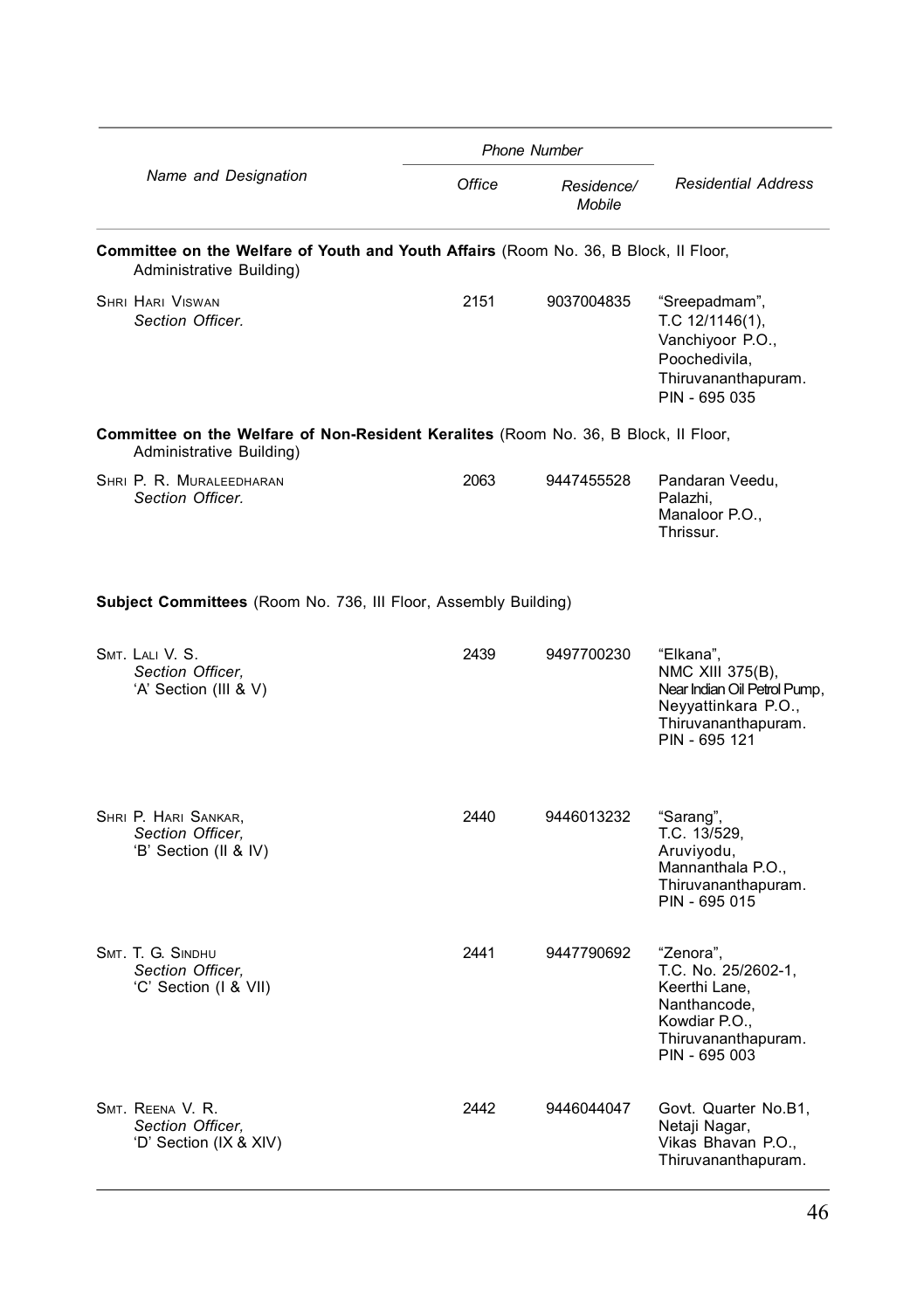|                                                                                                                                                                         | <b>Phone Number</b>       |                             |                                                                                                                  |
|-------------------------------------------------------------------------------------------------------------------------------------------------------------------------|---------------------------|-----------------------------|------------------------------------------------------------------------------------------------------------------|
| Name and Designation                                                                                                                                                    | Office                    | Residence/<br><b>Mobile</b> | <b>Residential Address</b>                                                                                       |
| <b>SMT. SHEEBA VARGHESE</b><br>Section Officer,<br>'E' Section.( VI & VIII)                                                                                             | 2443                      | 2530313<br>9446122660       | Panamthundil,<br>Benedict Nagar,<br>Nalanchira P.O.,<br>Thiruvananthapuram.                                      |
| SMT. ZEENATHBI P. S.<br>Section Officer,<br>'F' Section (X & XII)<br>e-mail: zeenathbi2000@yahoo.com                                                                    | 2184                      | 9847560019                  | $C.R.A - 60,$<br>Chencheri.<br>Nalanchira P.O.,<br>Thiruvananthapuram.                                           |
| SHRI K. S. KIRAN BOSE<br>Section Officer.<br>'G' Section (XI & XIII)<br>e-mail: kskbose@gmail.com                                                                       | 2183                      | 2275358<br>9446015358       | Bose Bhavan.<br>Perunkadavila P.O.,<br>Neyyattinkara,<br>Thiruvananthapuram.<br>PIN - 695 124                    |
| Grandharachana Cell                                                                                                                                                     |                           |                             |                                                                                                                  |
| <b>SMT. SHEELA TITUS</b><br>Section Officer.<br>e-mail: sheelatitusshreya@gmail.com                                                                                     | 2667                      | 9497772656                  | "Shreya",<br>Arikkadamukku,<br>Pravachambalam,<br>Nemom P.O.,<br>Thiruvananthapuram.<br>PIN - 695 020            |
| SHRI DINESH KUMAR K.<br>Section Officer.<br>e-mail: dineshsangeetham@gmail.com                                                                                          | 2667                      | 9605354784                  | N-12,<br>Harihar Nagar<br>Govt.Quarters,<br>Nalanda.<br>Kowdiar P.O.,<br>Thiruvananthapuram.<br>PIN - 695 003    |
|                                                                                                                                                                         | <b>FAIR COPY SECTIONS</b> |                             |                                                                                                                  |
| SHRI GIREESH KUMAR K. B.<br>Office Superintendent.<br>Fair Copying Branch I,<br>Room No. 425,<br>Ground Floor, Assembly Building.<br>e-mail: gireeshkumar1964@gmail.com | 2024                      | 2280354<br>9446310862       | "Hamsadhwani".<br>T. R.A III A.<br>Thachottukavu,<br>Malayinkeezhu P.O.,<br>Thiruvananthapuram.<br>PIN - 695 571 |
| Sмт. Beena C.<br>Office Superintendent,<br>Fair Copying Branch II,<br>Room No. 29,<br>B Block, Il Floor,<br>Administrative Building.<br>e-mail: cbeena2015@gmail.com    | 2447                      | 9497325044                  | "Saphalyam",<br>Kolla.<br>Panavoor P.O.,<br>Nedumangad,<br>Thiruvananthapuram.<br>PIN - 695 568                  |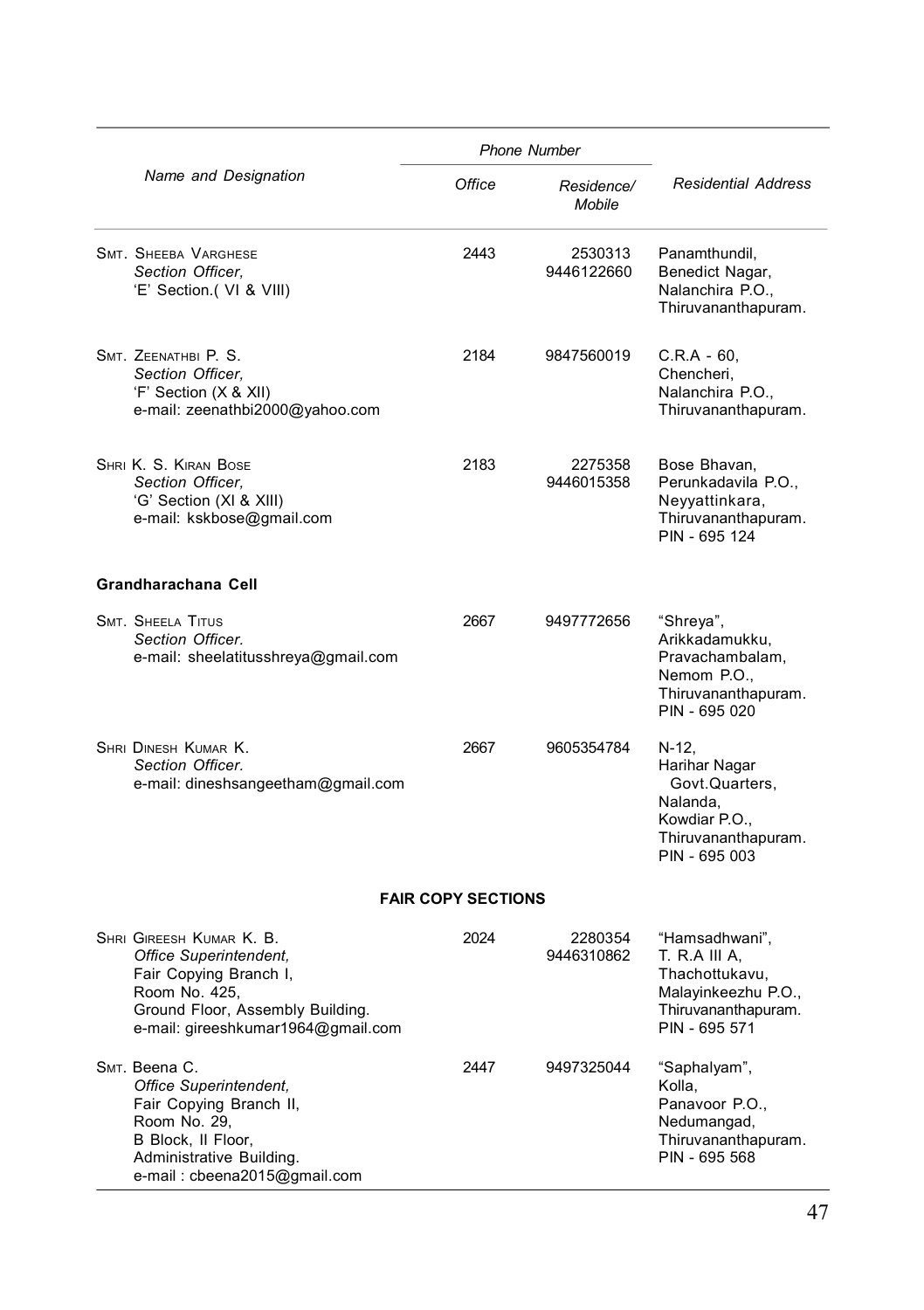|                                                                                                                                                                      | <b>Phone Number</b>    |                          |                                                                                                                                      |
|----------------------------------------------------------------------------------------------------------------------------------------------------------------------|------------------------|--------------------------|--------------------------------------------------------------------------------------------------------------------------------------|
| Name and Designation                                                                                                                                                 | Office                 | Residence/<br>Mobile     | <b>Residential Address</b>                                                                                                           |
| SMT. K. BHARGAVI<br>Office Superintendent.<br>Fair Copying Branch III,<br>Room No. 24-A,<br>B Block, I Floor, Administrative Building.                               | 2233                   | 9495688975               | "Ragam",<br>Santhi Gardens II street,<br>Kamaleswaram.<br>Manacaud P.O.,<br>Thiruvananthapuram.                                      |
| SHRI R. HARIKUMAR<br>Office Superintendent,<br>Fair Copying Branch IV,<br>Room No. 12-B,<br>Administrative Building.<br>e-mail: manuram7419@gmail.com                | 2411                   | 9447124087               | Lekshmi Nivas,<br>Pattakulam,<br>Veeranakavu P.O<br>Kattakkada,<br>Thiruvananthapuram.<br>PIN - 695 572                              |
| SMT. INDIRA P. K.<br>Office Superintendent,<br>Fair Copying Branch V,<br>Room No. 804,<br>IV Floor, Assembly Building.<br>e-mail: pkindra119@gmail.com               | 2461                   | 9447125119               | "Vrindavan",<br>T.C.38/675(1),<br><b>MMRA - 152,</b><br>Thozhuvancodu,<br>Kanjirampara P.O.,<br>Thiruvananthapuram.<br>PIN - 695 030 |
| SMT. NISSA R.<br>Office Superintendent,<br>Fair Copying Branch VII,<br>Room No. 804,<br>IV Floor, Assembly Building.                                                 | 2177                   | 9497425321<br>9447303909 | S.S. Manzil,<br>Thaikappalli Lane,<br>Kaithamukku,<br>Pettah P.O.,<br>Thiruvananthapuram.                                            |
| SMT. SUJATHAMIBKA K.<br>Office Superintendent,<br>Fair Copying Branch VIII,<br>Room No. 804,<br>IV Floor, Assembly Building.<br>e-mail: sujathamalakkadu62@gmail.com | 2631                   | 2712723<br>9495833110    | 'Krishnakripa'<br>Thundathil P.O.,<br>Kariyavatttom Via,<br>Thiruvananthapuram.<br>PIN - 695 581                                     |
|                                                                                                                                                                      | <b>OFFICE SECTIONS</b> |                          |                                                                                                                                      |
| SHRI B. SURESH KUMAR<br>Office Superintendent.                                                                                                                       | 2025                   | 2285554<br>9446552505    | "Kalabham",<br>Near Pazhaveedu Devi temple.                                                                                          |

| Office Superintendent,           | 9446552505 | Near Pazhaveedu Devi temple, |
|----------------------------------|------------|------------------------------|
| Office Section I.                |            | Perukavu P.O                 |
| Room No. 427.                    |            | Thiruvananthapuram.          |
| Ground Floor, Assembly Building. |            | PIN - 695 573                |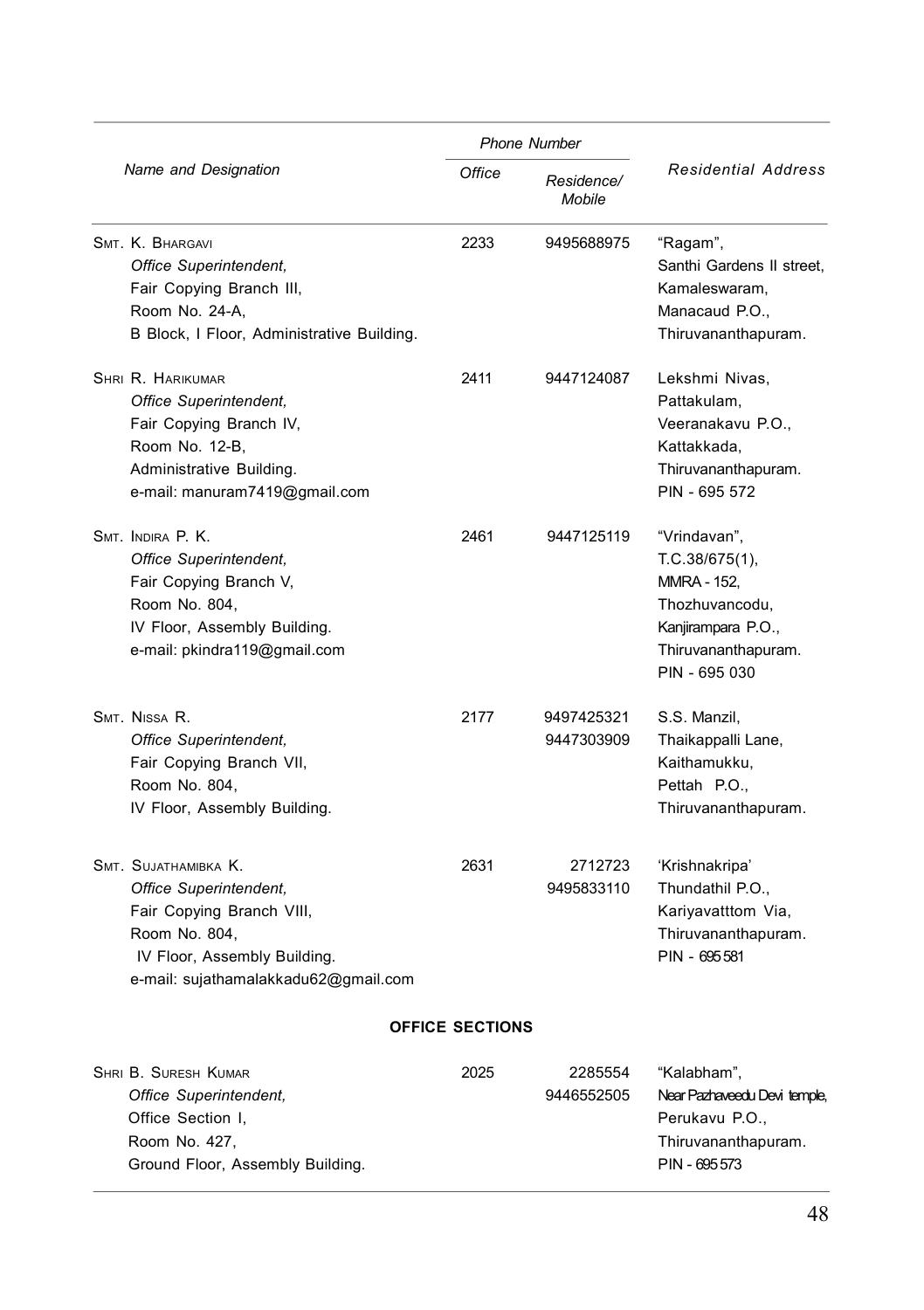|                                                                                                                                                                                    | <b>Phone Number</b>    |                                |                                                                                                                  |
|------------------------------------------------------------------------------------------------------------------------------------------------------------------------------------|------------------------|--------------------------------|------------------------------------------------------------------------------------------------------------------|
| Name and Designation                                                                                                                                                               | Office                 | Residence/<br><b>Mobile</b>    | <b>Residential Address</b>                                                                                       |
| SHRI S. VIJAYAKUMARAN NAIR<br>Office Superintendent,<br>Office Section (Inward),<br>Room No. 26, B Block,<br>II Floor, Administrative Building.                                    | 2448                   | 9497429891                     | "Sreekrishna",<br>Chandramangalam,<br>Anad P.O.,<br>Nedumangad,<br>Thiruvananthapuram.                           |
| SMT. PREETHAKUMARI S.<br>Office Superintendent.<br>Office Section (Despatch),<br>Room No. 26,<br>B Block, Il Floor, Administrative Building.<br>email: preethakumari2113@gmail.com | 2449                   | 9567610774                     | Sai Nivas,<br>Vettamukku,<br>Thirumala P.O.,<br>Thiruvananthapuram.<br>PIN - 695 006                             |
|                                                                                                                                                                                    | <b>RECORDS SECTION</b> |                                |                                                                                                                  |
| SHRI B. ANIL KUMAR<br>Office Superintendent.<br>Office Section,<br>Room No. 427,<br>Ground Floor, Assembly Building.<br>e-mail: aniltheerthamvarkala@gmail.com                     | 2537                   | 0470-<br>2603883<br>9446371936 | "Theertham",<br>Kilithattumuku.<br>Varkala P.O.,<br>Thiruvananthapuram.<br>PIN - 695 141                         |
|                                                                                                                                                                                    | <b>EDITING BRANCH</b>  |                                |                                                                                                                  |
| SMT. CHANDINI RANI K.<br>Chief Editor,<br>Room No. 818,<br>IV Floor, Assembly Building.                                                                                            | 2101<br>2305894        | 9446355941                     | "Ambadi", T.C. 4/1168,<br>Kizhakkumkara,<br>Monvila,<br>Kulathoor P. O.,<br>Thiruvananthapuram.<br>PIN -695 583. |
| SMT. V. CHERUPUSHPAM<br>Joint Chief Editor,<br>Editing Branch,<br>Room No. 812,<br>IV Floor, Assembly Building.                                                                    | 2090                   | 3260068<br>9446329358          | Little Villa,<br>Oonnanpara,<br>Nettayam P. O.,<br>Thiruvananthapuram.<br>PIN-695 013                            |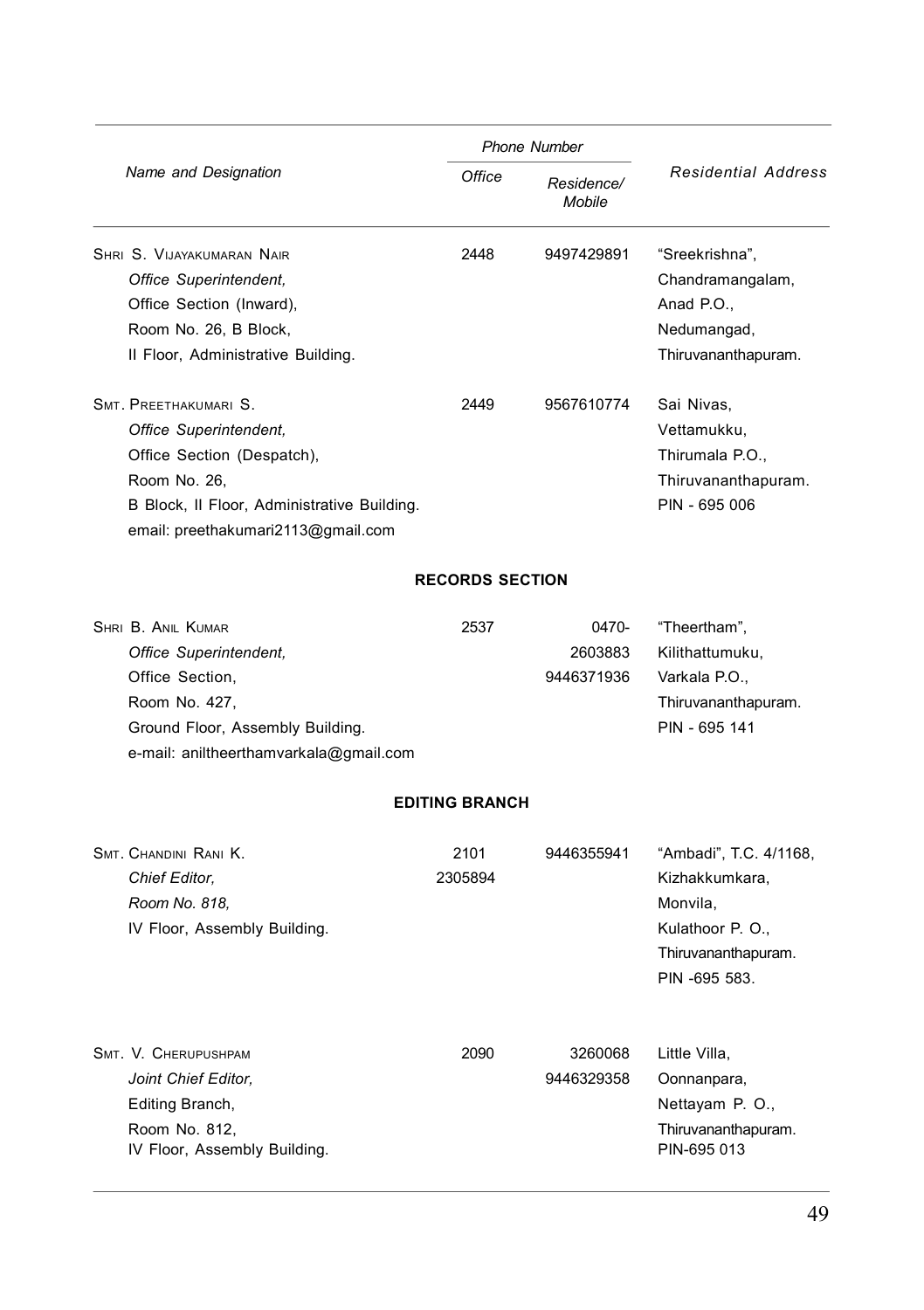|                                                                                                                                | <b>Phone Number</b> |                                |                                                                                                                       |  |
|--------------------------------------------------------------------------------------------------------------------------------|---------------------|--------------------------------|-----------------------------------------------------------------------------------------------------------------------|--|
| Name and Designation                                                                                                           | Office              | Residence/<br>Mobile           | <b>Residential Address</b>                                                                                            |  |
| SMT. B. S. SARALA<br>Deputy Chief Editor,<br>Room No. 819,<br>IV Floor, Assembly Building.                                     | 2099                | 2343474<br>9447888724          | "Prince Dale",<br>Thamalam,<br>Poojappura P.O.,<br>Thiruvananthapuram.<br>PIN - 695 012                               |  |
| SMT. JAMEELA BEEVI S.<br>Deputy Chief Editor,<br>Room No. 811,<br>IV Floor, Assembly Building.<br>e-mail: Jamikla.10@gmail.com | 2102                | 2459833<br>9495631055          | Kulamvilakom,<br>T.C. 22/681(2), IARA-84,<br>Iranimuttom,<br>Manacaud P. O.,<br>Thiruvananthapuram.<br>PIN - 695 009  |  |
| SMT. JAYASREE S.<br>Deputy Chief Editor,<br>Room No. 824,<br>IV Floor, Assembly Building.<br>e-mail: sreekla.25@gmail.com      | 2198                | 2282617<br>9446010519          | "Vijayasree",<br>Vilavoorkal,<br>Malayinkeezhu P. O.,<br>Thiruvananthapuram.<br>PIN - 695 571                         |  |
| SMT. OMANA T.<br>Deputy Chief Editor,<br>Room No. 812,<br>IV Floor, Assembly Building.<br>e-mail: tomana9846@gmail.com         | 2089                | 9846987235                     | "Suramana",<br>SPRA - 405 (F),<br>Sreepadmam Lane,<br>Mukkola, Nettayam P.O.,<br>Thiruvananthapuram.<br>PIN - 695 013 |  |
| SMT. GIRIJAKUMARI R.<br>Deputy Chief Editor,<br>Room No. 819,<br>IV Floor, Assembly Building.                                  | 2590                | 8590112548                     | "Aayilliam",<br>Thundathil P. O.,<br>Thiruvananthapuram.<br>PIN -695 581                                              |  |
| SMT. S. SHEELA<br>Deputy Chief Editor,<br>Room No. 824,<br>IV Floor, Assembly Building.                                        | 2091                | 9567169668                     | "Amritha",<br><b>BSRA D-20,</b><br>Pettah P.O.,<br>Thiruvananthapuram.<br>PIN - 695 024                               |  |
| SMT. SHEEJA S.<br>Deputy Chief Editor,<br>Room No. 811,<br>IV Floor, Assembly Building.                                        | 2100                | 9446459332                     | NGO Quarters No. C-54,<br>Observatory Compound,<br>Vikas Bhavan P. O.,<br>Thiruvananthapuram.<br>PIN - 695 033        |  |
| SHRI L. RADHAKRISHNAN<br>Editor of Debates,<br>Room No. 817,<br>IV Floor, Assembly Building.                                   | 2103                | 0477-<br>2253449<br>9447030418 | Puthen Madom,<br>West Gate.<br>Old Thirumala,<br>Iron Bridge P.O.,<br>Alappuzha.<br>PIN-688 011.                      |  |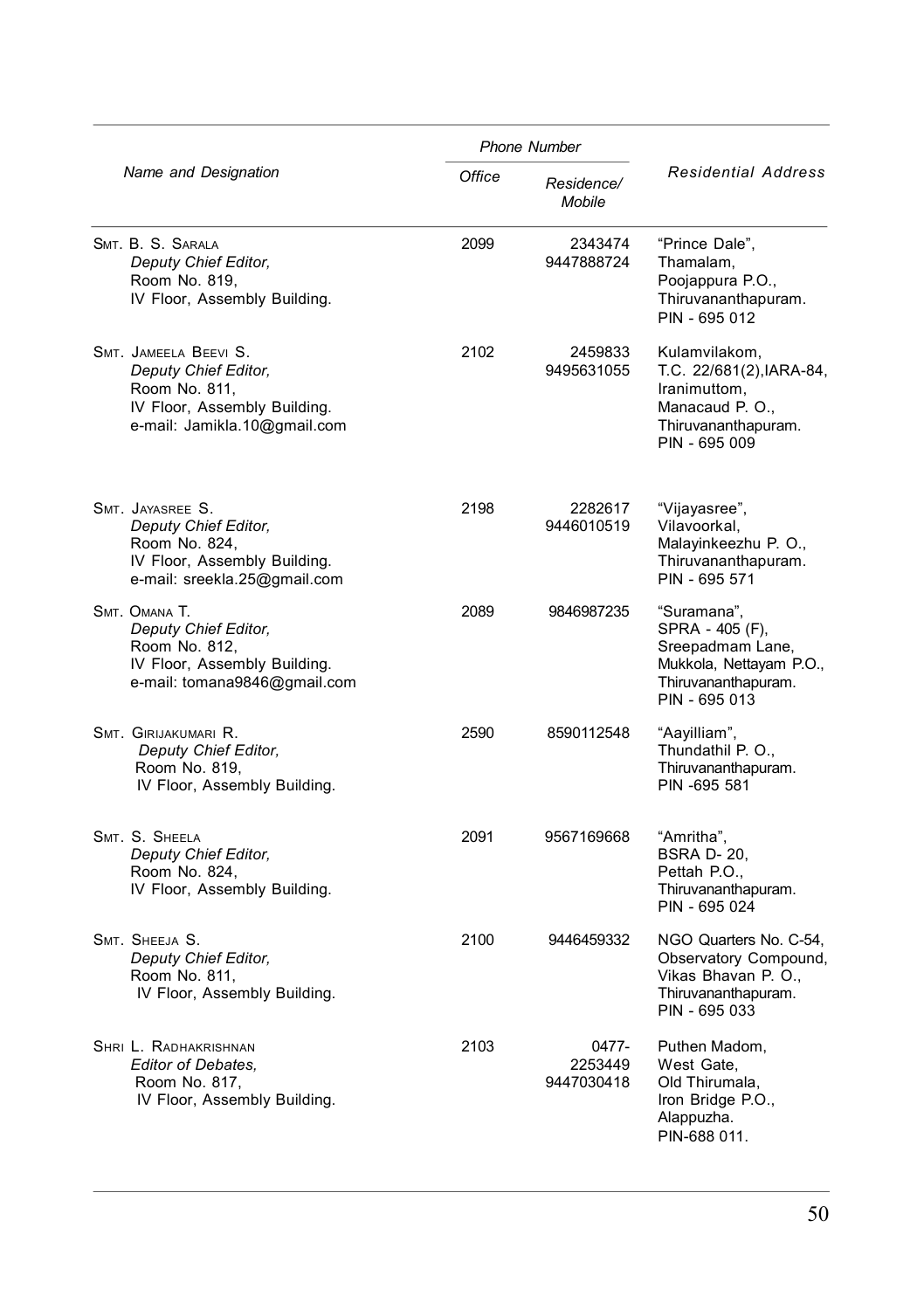|                                                                                                                                             | <b>Phone Number</b> |                          |                                                                                                                                                      |  |
|---------------------------------------------------------------------------------------------------------------------------------------------|---------------------|--------------------------|------------------------------------------------------------------------------------------------------------------------------------------------------|--|
| Name and Designation                                                                                                                        | Office              | Residence/<br>Mobile     | <b>Residential Address</b>                                                                                                                           |  |
| SMT. RAJASREE S.<br><b>Editor of Debates.</b><br>Room No. 819,<br>IV Floor, Assembly Building.<br>email: rajasreekla.1967@gmail.com         | 2098                | 9605327588<br>8281976996 | NGO Quarters No. 5/50,<br>Melarannoor,<br>Karamana P.O.,<br>Thiruvananthapuram.<br>PIN - 695 002                                                     |  |
| SMT. R. HEMALATHA<br><b>Editor of Debates.</b><br>Room No. 823,<br>IV Floor, Assembly Building.<br>email: hemakla.1973@gmail.com            | 2083                | 9497012521               | Kallumukku Puthen Veedu,<br>Avanakuzhi,<br>Kottukal.<br>Nellimoodu P. O.,<br>Thiruvananthapuram.<br>PIN-695 524                                      |  |
| SMT. J. VALSALAKUMARI<br>Editor of Debates,<br>Room No. 824,<br>IV Floor, Assembly Building.<br>email: valsalageetha@gmail.com              | 2197                | 9037351700               | Prasobh Nivas,<br><b>PKRA-16,</b><br>Opp. B.V.B. School,<br>Kodunganoor P.O.,<br>Vattiyoorkavu,<br>Thiruvananthapuram.<br>PIN - 695 013              |  |
| SMT. SUJA M.<br>Editor of Debates,<br>Room No. 811,<br>IV Floor, Assembly Building.<br>email: sujakla1970@gmail.com                         | 2097                | 2468095<br>8289878727    | T.C. 39/1452(2),<br>"Rohini",<br>Arya Nagar,<br>Manacaud P.O.,<br>Thiruvananthapuram.<br>PIN - 695 009                                               |  |
| <b>SHRI F. ZAKKIR HUSSAIN</b><br><b>Editor of Debates,</b><br>Room No. 823,<br>IV Floor, Assembly Building.<br>email: amaranaswar@gmail.com | 2082                | 9567214070               | "Avittom",<br>Chinthakudi Lane,<br>Old Karakkamandapam,<br>Nemom P. O.,<br>Thiruvananthapuram.<br>PIN -695 020                                       |  |
| SMT. S. SATHYA<br>Editor of Debates,<br>Room No. 812,<br>IV Floor, Assembly Building.<br>email: sathyaharikumar@gmail.com                   | 2096                | 9846969300               | T.C. 50/1353,<br>"Hari Ganesh",<br>Sathya Nagar,<br>Karamana P.O.,<br>Thiruvananthapuram.<br>PIN - 695 002                                           |  |
| SHRI K. PADMAKUMAR<br><b>Editor of Debates.</b><br>IV Floor, Assembly Building.<br>email: kpadmakumar62@gmail.com                           | 2641                | 2345770<br>9446045570    | Nellivila Puthuval<br>Puthen Veedu,<br>K.R.R.A.- 23,<br>Kesavadev Road,<br>Mudavanmukal,<br>Poojappura P.O.,<br>Thiruvananthapuram.<br>PIN - 695 012 |  |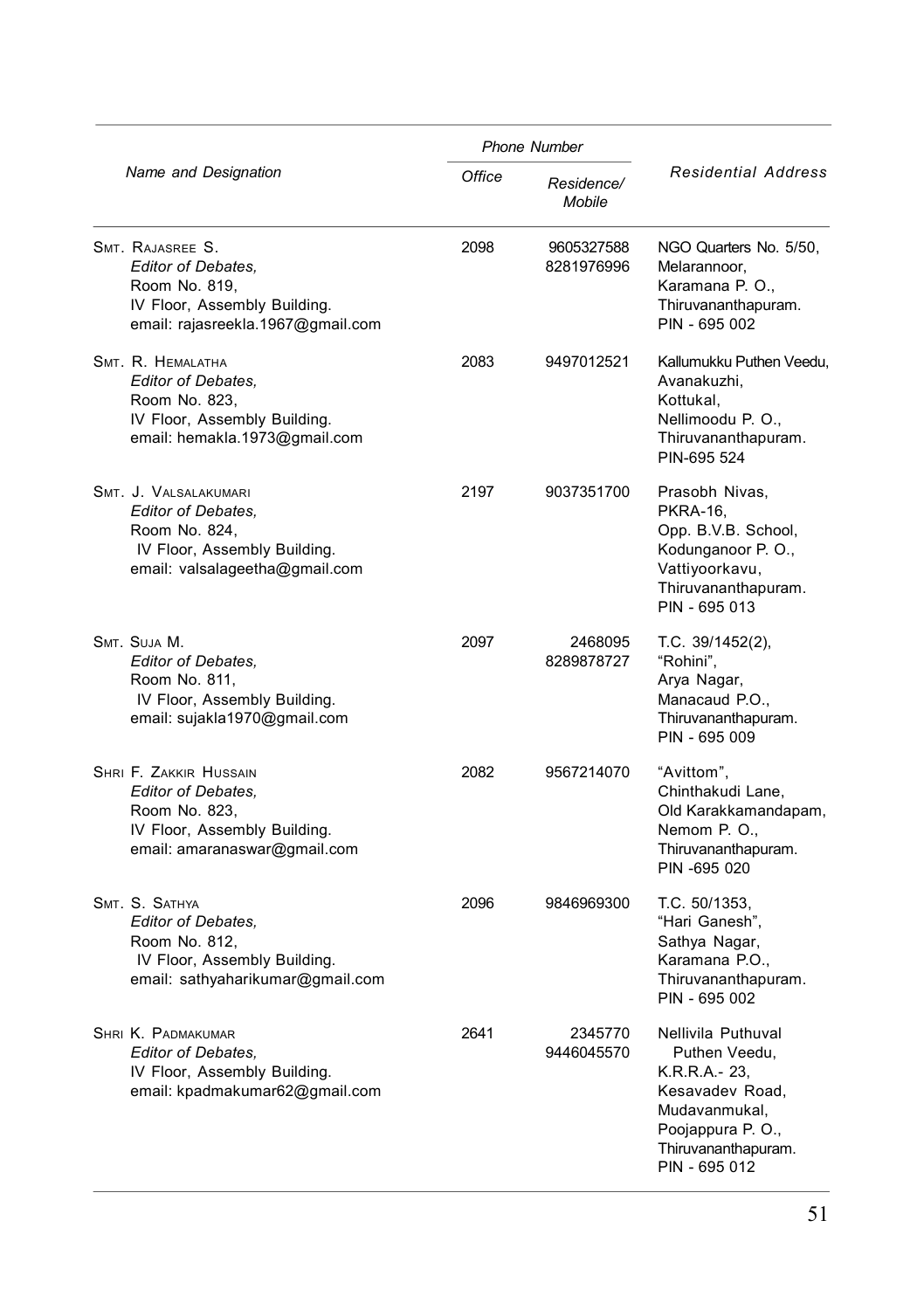|                                                                                               |        | <b>Phone Number</b>      |                                                                                                             |  |
|-----------------------------------------------------------------------------------------------|--------|--------------------------|-------------------------------------------------------------------------------------------------------------|--|
| Name and Designation                                                                          | Office | Residence/<br>Mobile     | <b>Residential Address</b>                                                                                  |  |
| SMT. C. S. LEKHA<br><b>Editor of Debates</b><br>Room No. 823,<br>IV Floor, Assembly Building. | 2084   | 9447893046               | Aann Villa,<br>TC-34/2168,<br>Moonnammoodu,<br>Vattiyoorkavu P. O.,<br>Thiruvananthapuram.<br>PIN - 695 013 |  |
| SMT. SUNITHA L.<br>Selection Grade Reporter                                                   | 2086   | 9446357196               | "Thiruvathira",<br>Ambancode,<br>Peyad P. O.,<br>Thiruvananthapuram.<br>PIN-695 573                         |  |
| SMT. KAVITHA VILBER R.<br>Selection Grade Reporter<br>email: kavithavilber@gmail.com          | 2642   | 9496252134               | "Lebenon",<br>Krishna Nagar,<br>PRWA-187.<br>Puliyarakonam P. O<br>Thiruvananthapuram                       |  |
| SMT. SALIKUTTY SKARIA<br>Selection Grade Reporter                                             | 2095   | 9447853288               | NGO Quarters 7/74,<br>Rajiv Nagar,<br>Melarannoor,<br>Karamana,<br>Thiruvanathapuram.                       |  |
| SMT. JYOTHI LEKSHMI S.<br>Selection Grade Reporter                                            | 2094   | 8547505147               | "Devika",<br>Kattuvila.<br>Peyad P. O.,<br>Thiruvananthapuram.<br>Pin-695 573                               |  |
| SMT. SUJATHA K. A.<br>Selection Grade Reporter,                                               | 2087   | 9447806020               | Kunjiparambil House,<br>Palayamparambu P.O,<br>Vynthala,<br>Thrissur.                                       |  |
| SMT. SANGEETHA T. V.<br>Selection Grade Reporter.<br>email: sangeethaanil01@gmail.com         | 2196   | 9349364882<br>9633101053 | 'Saparya',<br>T.V.R.C. - 44,<br>TV Nagar,<br>Thirumala P.O.,<br>Thiruvananthapuram<br>PIN - 695 006.        |  |
| SMT. FAHIDHA S.<br>Selection Grade Reporter,<br>email: s.fahidha@yahoo.com                    | 2085   | 2459809<br>9495519229    | T.C. 41/1070-1,<br>Manacaud P.O.,<br>Thiruvananthapuram.<br>PIN - 695 009                                   |  |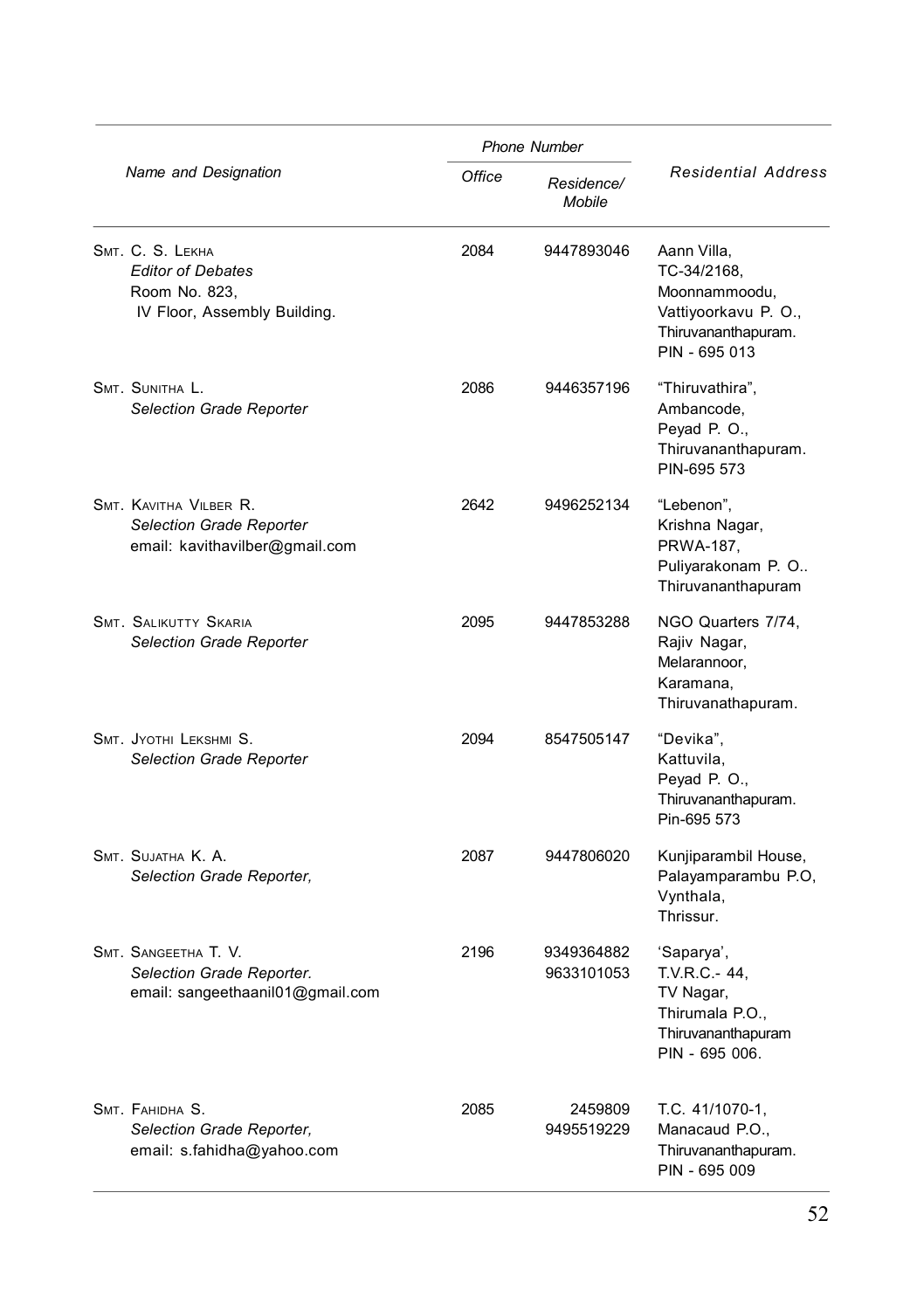|                                                                                                                              |                            | <b>Phone Number</b>  |                                                                                                                          |
|------------------------------------------------------------------------------------------------------------------------------|----------------------------|----------------------|--------------------------------------------------------------------------------------------------------------------------|
| Name and Designation                                                                                                         | Office                     | Residence/<br>Mobile | <b>Residential Address</b>                                                                                               |
| SMT. DEEPA R. C. NAIR<br>Selection Grade Reporter.                                                                           | 2086                       | 9400685896           | 'Sapthami',<br>Kollakkara,<br>Perukavu P. O.,<br>Peyad,<br>Thiruvananthapuram.<br>PIN - 695 573.                         |
| SHRI SURESH BABU C.<br>Selection Grade Reporter.<br>e-mail: sureshplrtvm@gmail.com                                           | 2087                       | 9495830351           | 'Chithira'.<br>Thirunelliyoor Lane,<br>Pallimukku,<br>Peyad P. O.,<br>Thiruvananthapuram.                                |
| SMT. RADHIKA V. I<br>Selection Grade Reporter.<br>e-mail: radhiksaratvi@gmail.com                                            | 2093                       | 9495011992           | HSRA E1.<br>Poovalli,<br>Kalady Junction,<br>Karamana P.O.,<br>Thiruvananthapuram.<br>PIN - 695 002.                     |
| SMT. SINDHU S.<br>Selection Grade Reporter.                                                                                  | 2093                       | 9895287571           | <b>Thottinkara Puthen</b><br>Veedu.<br>Aaroor,<br>Ponganad P.O.,<br>Kilimanoor,<br>Thiruvananthapuram.<br>PIN - 695 601. |
| SMT. JAYALEKSHMI G.<br>Selection Grade Reporter.                                                                             | 2642                       | 9447855708           | NGO Quarters 6/61,<br>Rajiv Nagar,<br>Melarannoor,<br>Karamana.<br>Thiruvananthapuram.                                   |
| SMT. SHINY MATHEW.<br>Selection Grade Reporter.                                                                              | 2087                       | 9446360806           | Mandumpal House,<br>ARA C-67,<br>Aramada P.O.,<br>Thrikkannapuram,<br>Thiruvananthapuram.                                |
| SMT. SEENA N. RAJAN<br>Selection Grade Reporter.                                                                             | 2196                       | 9446422678           | Chellampazhanji Veedu<br>Sivodayam Road,<br>Vellayani, Nemom P.O.,<br>Thiruvananthapuram.<br>PIN-695 020                 |
|                                                                                                                              | <b>LEGISLATURE LIBRARY</b> |                      |                                                                                                                          |
| SMT. G. MARY LEELA<br>Chief Librarian,<br>E-Block, III Floor,<br>Administrative Building.<br>email:marypayattuvila@gmail.com | 23034252522                | 9496205468           | Leeja Bhavan,<br>KRA - B-212,<br>Near Marygiri School,<br>Kudappanakunnu P. O.,<br>Thiruvananthapuram.                   |
| SHRI R. GIRIKUMAR<br>Librarian.<br>E-Block, III Floor,<br>Administrative Building.                                           | 2523                       | 9446066862           | "Theertham".<br>Mukkolakkal.<br>Kazhakkuttom P. O.,<br>Thiruvananthapuram.                                               |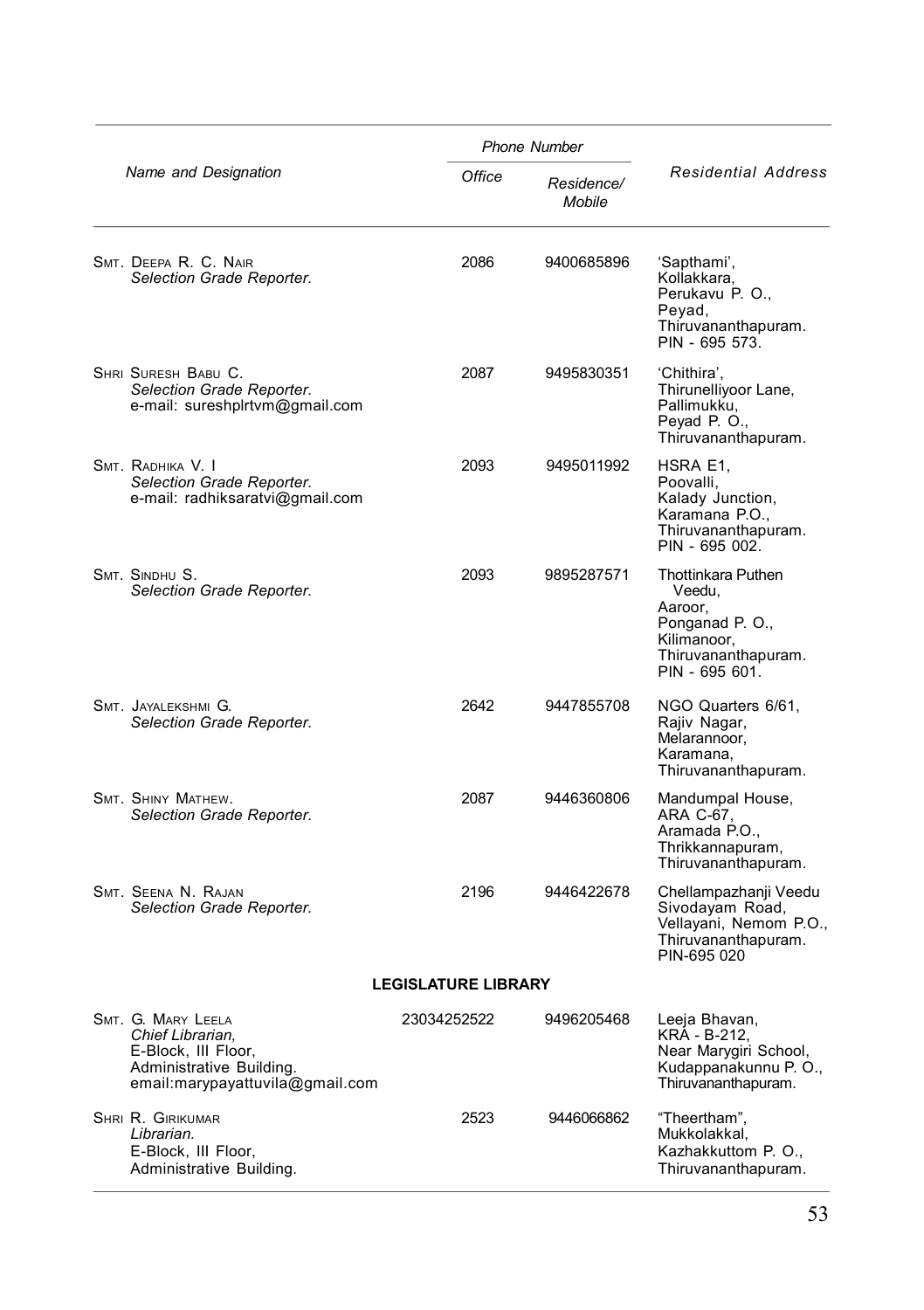| <b>Phone Number</b>                                                                                                                              |        |                       |                                                                                                                       |
|--------------------------------------------------------------------------------------------------------------------------------------------------|--------|-----------------------|-----------------------------------------------------------------------------------------------------------------------|
| Name and Designation                                                                                                                             | Office | Residence/<br>Mobile  | <b>Residential Address</b>                                                                                            |
| SMT. V. LEKHA<br>Librarian.<br>Room No. 504,<br>I Floor, Assembly Building.<br>email: lekhavasu 75@gmail.com                                     | 2039   | 2446012<br>9497812601 | "Dharithri",<br>CRA No. 244.<br>Chenthi-Pulikkal Lane,<br>Pongumoodu,<br>Medical College P.O.,<br>Thiruvananthapuram. |
| SHRI G. HARILAL<br>Librarian,<br>E-Block, III Floor (Reference),<br>Administrative Building.<br>email: harilalg2002@gmail.com                    | 2519   | 2436943<br>9446016943 | T.C. 4/1167(5),<br>"Krishnakarthika"<br>Teachers' Lane - 34A,<br>Kowdiar P. O.,<br>Thiruvananthapuram.                |
| SHRI B. K. PADMAKUMAR<br>Deputy Librarian,<br>Technical Section,<br>III Floor, Administrative Building.<br>email: bkpadmakumar@gmail.com         | 2520   | 2741983<br>9495828084 | "Deepam"<br>T.C. 76/1462(1),<br>Kampikkakom,<br>Anayara. P. O.,<br>Thiruvananthapuram.<br>PIN-695 029                 |
| SMT. LAILA A. S.<br>Deputy Librarian,<br>Library (Maintenance&Bindng),<br>Il Floor, Administrative Building.                                     | 2138   | 9497772301            | NGO Qtr. C-64<br>Observatory Compound,<br>Palayam,<br>Thiruvananthapuram.                                             |
| SMT. K. R. PREETHA RANI<br>Deputy Librarian,<br>E-Block, III Floor(Documentation),<br>Administrative Building.<br>email: krpreetharani@gmail.com | 2521   | 2495706<br>9446395258 | No. 10, "Theeram",<br>Lal Lane,<br>Indusrial Estate P. O.,<br>Thiruvananthapuram.<br>PIN-695 019                      |
| Smt. Indu M. R.<br>Deputy Librarian,<br>Members Reference Branch,<br>Room No. 504, I Floor,<br>Assembly Building.                                | 2593   | 2404476<br>9446094476 | "Uthradam",<br>Krishnapuram,<br>Ooruttambalam P. O.,<br>Thiruvananthapuram.                                           |
| Smt. Lali S. L.<br>Deputy Librarian,<br>Il Floor, Administrative Building.                                                                       | 2630   | 9446176571            | " Soorya",<br>KRA-61A,<br>Kariyam,<br>Sreekariyam P. O.,<br>Thiruvananthapuram.                                       |
| Binding                                                                                                                                          | 2517   |                       |                                                                                                                       |
| <b>Circulation Counter</b>                                                                                                                       | 2135   |                       |                                                                                                                       |
| Main Library                                                                                                                                     | 2519   |                       |                                                                                                                       |
| Library (Reference) - Assembly Building                                                                                                          | 2039   |                       |                                                                                                                       |
| Library (Extension Counter) - M.L.A Hostel                                                                                                       | 2259   |                       |                                                                                                                       |
| Archives                                                                                                                                         | 2134   |                       |                                                                                                                       |
| Documentation                                                                                                                                    | 2521   |                       |                                                                                                                       |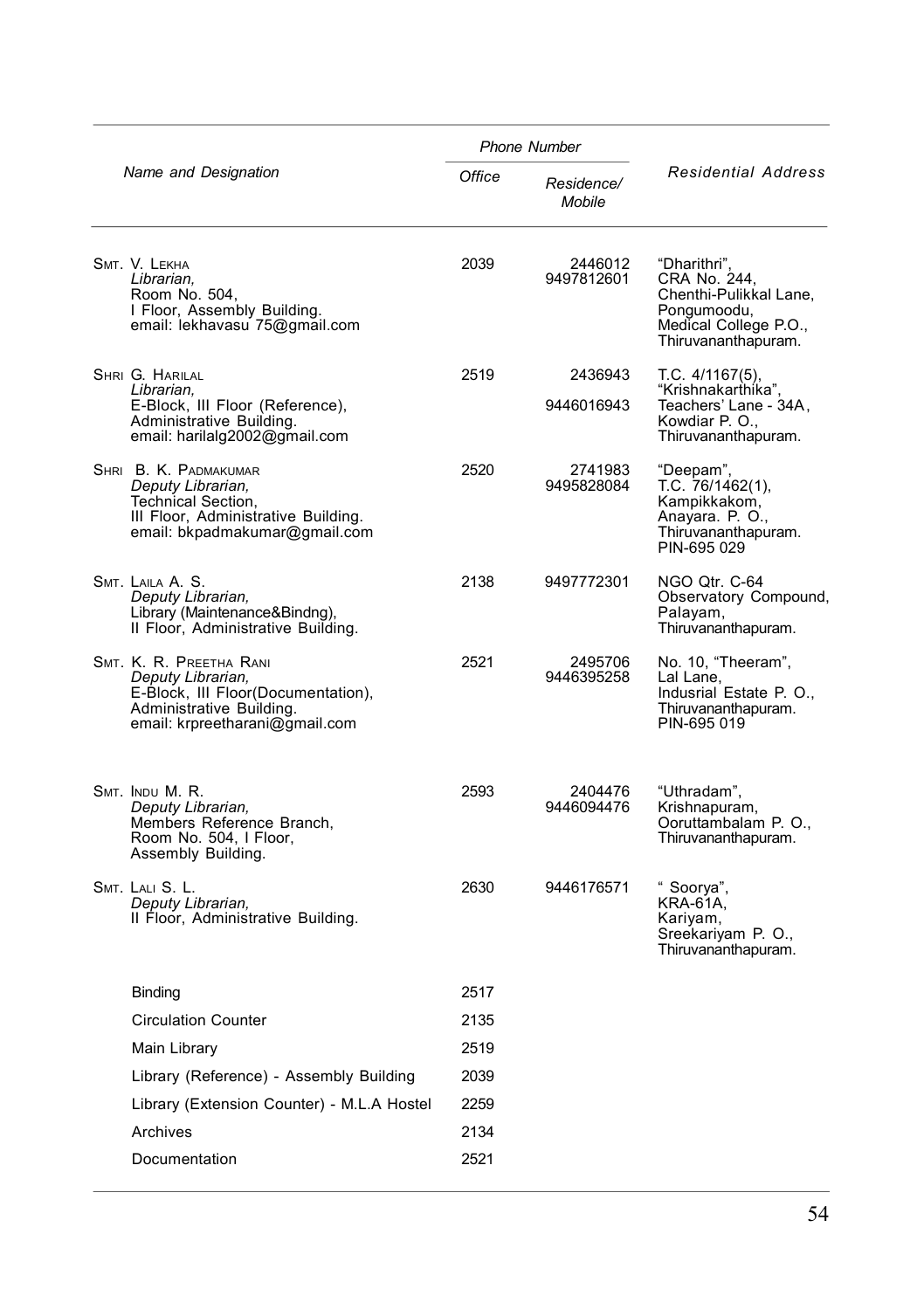|                                                                                                                                                                         |                            | <b>Phone Number</b>            |                                                                                                                                                       |  |
|-------------------------------------------------------------------------------------------------------------------------------------------------------------------------|----------------------------|--------------------------------|-------------------------------------------------------------------------------------------------------------------------------------------------------|--|
| Name and Designation                                                                                                                                                    | Office                     | Residence/<br>Mobile           | <b>Residential Address</b>                                                                                                                            |  |
| NIYAMASABHA PRESS                                                                                                                                                       |                            |                                |                                                                                                                                                       |  |
| <b>Controller of Printing</b>                                                                                                                                           | 2482                       |                                |                                                                                                                                                       |  |
| SHRI GIRISH G. NATH<br>Foreman<br>e-mail: girishnath62@gmail.com                                                                                                        | 2483                       | 9447021262                     | Giri Nivas,<br>P.N.P. Road,<br>Ponkunnam P.O.<br>Kottayam.<br>PIN - 686 506                                                                           |  |
| <b>Sections</b>                                                                                                                                                         |                            |                                |                                                                                                                                                       |  |
| D.T.P.                                                                                                                                                                  | 2457                       |                                |                                                                                                                                                       |  |
| Proof Reading                                                                                                                                                           | 2458                       |                                |                                                                                                                                                       |  |
|                                                                                                                                                                         | <b>LEGISLATORS' HOSTEL</b> |                                |                                                                                                                                                       |  |
| <b>ESTATE OFFICER</b>                                                                                                                                                   |                            |                                |                                                                                                                                                       |  |
| Shri M. K. Surendralal<br>Joint Secretary II/Estate Officer,<br>Room No. 6,<br>Ground Floor, Nila Block, MLA Hostel.<br>email: surendralalmk@yahoo.com                  | 2206<br>2302189            | 9446047113                     | " Amritha Kripa",<br>T. C. 55/443(7),<br>House No. G-23,<br>Amritha Nagar,<br>Kaimanam,<br>Pappanamcode P.O.,<br>Thiruvananthapuram.<br>PIN - 695 018 |  |
| <b>DEPUTY SECRETARY</b>                                                                                                                                                 |                            |                                |                                                                                                                                                       |  |
| SHRI SHAJI. C. BABY<br>Deputy Secretary,<br>M.L.A. Hostel,<br>Room No. 18,<br>I Floor, Nila Block, MLA Hostel<br>email: shajibaby99@gmail.com                           | 2212                       | 9446012512                     | "Karunya"<br>Olakettiampalam P.O.,<br>Mavelikkara,<br>Alappuzha.                                                                                      |  |
| <b>UNDER SECRETARIES</b>                                                                                                                                                |                            |                                |                                                                                                                                                       |  |
| SHRI SANTHAKUMAR S.<br><b>Under Secretary III</b><br>Room No. 22 A, 1 Floor<br>Nila Block, M.L.A Hostel                                                                 | 2273                       | 0470-<br>2644821<br>9446179684 | "Sarovaram"<br>Kottappuram,<br>Manchadimoodu,<br>Chirayinkeezhu P.O.,<br>Thiruvananthapuram.<br>PIN - 695 304                                         |  |
| SHRI P. S. SELVARAJAN<br>Under Secretary II<br>M.L.A. Hostel,<br>Room 28 A, I Floor,<br>Nila Block, Legislators Hostel.<br>email: selvarajanassembly@gmail.com          | 2274                       | 8547985579                     | Puthenpurackal House<br>EKRA 96-D.<br>Soorya Gardens,<br>Kannanikonam,<br>Enikkara,<br>Karakulam P. O.,<br>Thiruvananthapuram<br>PIN-695 564.         |  |
| SHRI KRISHNAN NAIR C.<br><b>Under Secretary I</b><br>M.L.A. Hostel,<br>Room No. 35-A, Il Floor,<br>Nila Block, MLA Hostel<br>e-mail: krishnannairkrishnavilas@gmail.com | 2267                       | 9495747082                     | Krishna Vilas,<br>Koliyakkode,<br>Vettampally,<br>Irinchayam P.O.,<br>Nedumangad,<br>Thiruvananthapuram.<br>PIN - 695 561                             |  |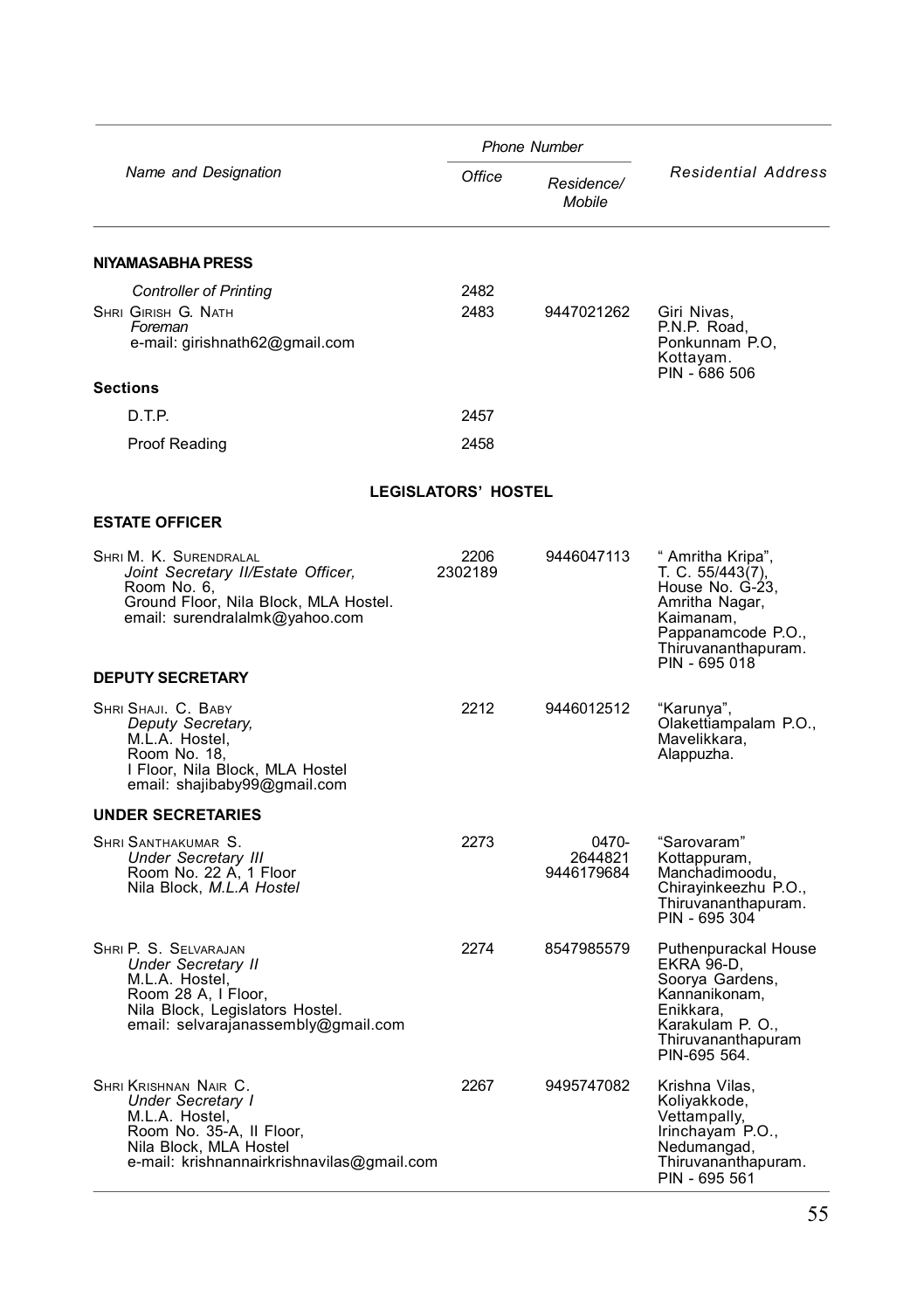|                                                                                      |        | <b>Phone Number</b>         |                                                                                                                                                |  |
|--------------------------------------------------------------------------------------|--------|-----------------------------|------------------------------------------------------------------------------------------------------------------------------------------------|--|
| Name and Designation                                                                 | Office | Residence/<br><b>Mobile</b> | <b>Residential Address</b>                                                                                                                     |  |
| <b>SECTIONS</b>                                                                      |        |                             |                                                                                                                                                |  |
| Members' Amenities 'A' Section (Room No. 4, Ground Floor, Nila Block, MLA Hostel)    |        |                             |                                                                                                                                                |  |
| SHRI MOHANAN O.<br>Section Officer.<br>email: mohananottakkandathil@gmail.com        | 2204   | 8301085320                  | "Krishnakripa",<br>House No. 38/745,<br>Vattiyoorkavu P.O.,<br>Thiruvananthapuram.                                                             |  |
| Members' Amenities 'B' Section (Room No. 14, Ground Floor, Nila Block, MLA Hostel)   |        |                             |                                                                                                                                                |  |
| SHRI M. ABDUL LATHEEF<br>Section Officer.                                            | 2211   | 0474-2409869<br>9495831670  | Kunnuvila Melathil,<br>Kokkadu. P.O.,<br>Kottarakkara,<br>Kollam.                                                                              |  |
| Members' Amenities 'C' Section (Room No. 36A, Il Floor, Nila Block, MLA Hostel)      |        |                             |                                                                                                                                                |  |
| SHRI ABDUL NAZAR M.<br>Section Officer.<br>email: nasarsabeeda@gmail.com             | 2254   | 9946688980                  | Quarter No. C4,<br>Netaji Nagar<br>Government Quarters,<br>Law College Junction,<br>Vikas Bhavan P.O.,<br>Thiruvananthapuram.<br>PIN - 695 033 |  |
| Members' Amenities 'D' Section (Room No. 8, Ground Floor, Nila Block, MLA Hostel)    |        |                             |                                                                                                                                                |  |
| SHRI JOMY K. JOSEPH<br>Section Officer.<br>email: jomytrv9@gmail.com                 | 2268   | 9447276926                  | "Doris Cottage",<br>SRA - 101.<br>Kariyil,<br>Kazhakuttom P.O.,<br>Thiruvananthapuram.<br>PIN - 695 582                                        |  |
| Members' Amenities 'E' Section (Room No. 7, Ground Floor, Nila Block, MLA Hostel)    |        |                             |                                                                                                                                                |  |
| SHRI ANIL KUMAR B.<br>Section Officer.<br>email: anilpreetha@gmail.com               | 2207   | 9446340912                  | T.C. 10/1601(1),<br>"Narayaneeyam",<br>Mannanthala,<br>Thiruvananthapuram.<br>PIN - 695 015                                                    |  |
| Members' Amenities 'F' Section (Room No. 14-A, Ground Floor, Nila Block, MLA Hostel) |        |                             |                                                                                                                                                |  |
| SHRI JAYAKUMAR M.<br>Section Officer.<br>email: madathiljk227@gmail.com              | 2278   | 2279109<br>8156914427       | Madathil,<br>Thachotukavu,<br>Peyad P.O.,<br>Thiruvananthapuram.<br>PIN - 695 573                                                              |  |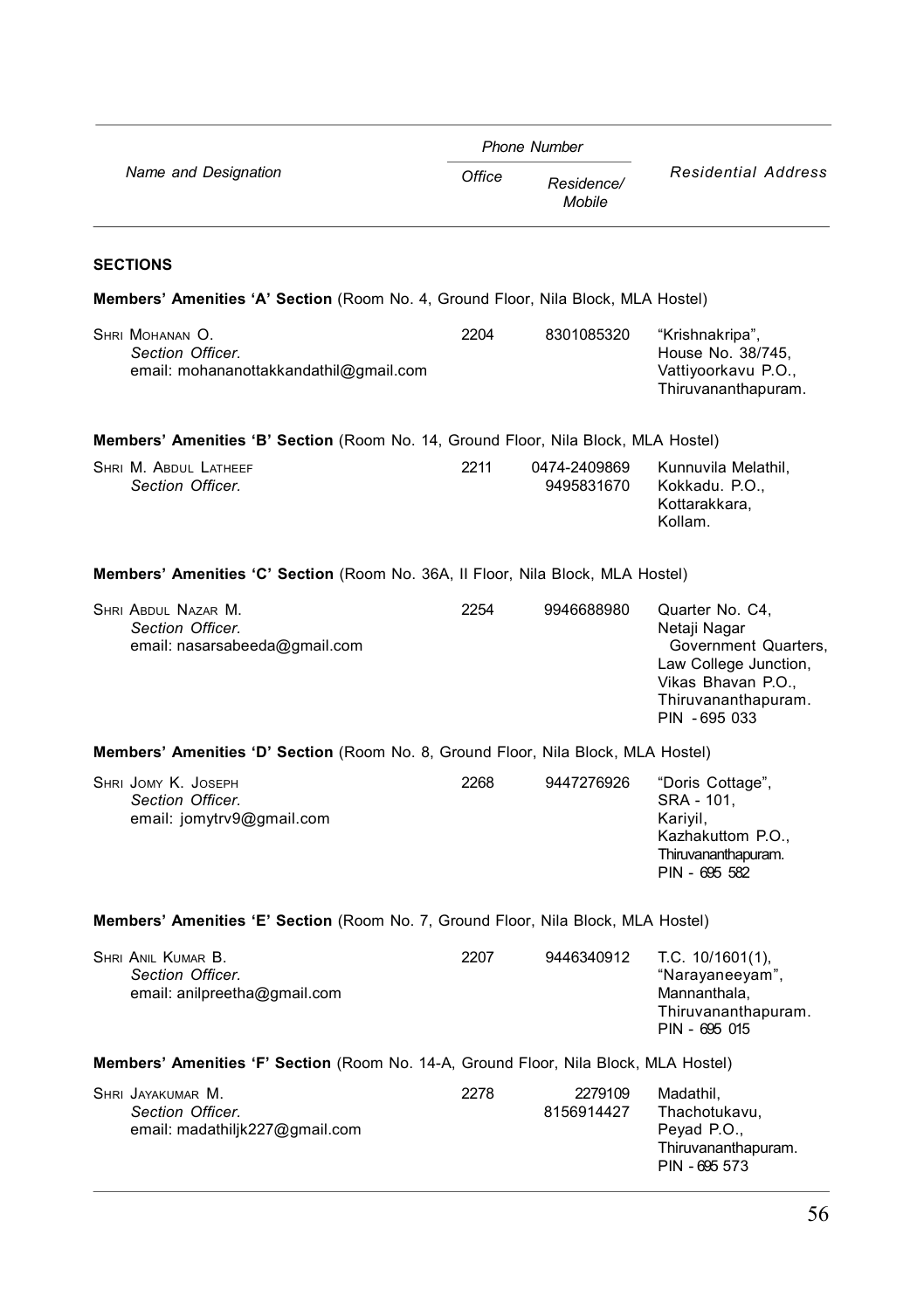|                                                                                                                     |      | <b>Phone Number</b>  |                                                                                                       |
|---------------------------------------------------------------------------------------------------------------------|------|----------------------|-------------------------------------------------------------------------------------------------------|
| Name and Designation                                                                                                |      | Residence/<br>Mobile | <b>Residential Address</b>                                                                            |
| Members' Assistance & Fair Copying Branch VI (Room No. 41-B, II Floor, Nila Block, MLA Hostel)                      |      |                      |                                                                                                       |
| SMT. SUJATHA N. P.<br>Office Superintendent.<br>e-mail: sujathanp2014@gmail.com                                     | 2203 | 9495538525           | N.GO Quarters No. 36/410<br>Melarannoor.<br>Karamana P.O.,<br>Thiruvananthapuram.                     |
| <b>Office Section</b> (Room No. 18, I Floor, Nila Block, MLA Hostel)                                                |      |                      |                                                                                                       |
| SMT PRAMEELA THANKACHI<br>Office Superintendent.                                                                    | 2269 | 9633632330           | Kurumiyil Veedu,<br>Ponnumangalam,<br>Santhivila,<br>Nemom.<br>Thiruvananthapuram.<br>PIN - 695 020   |
|                                                                                                                     |      |                      |                                                                                                       |
| Assistant Manager / Enquiry 2261                                                                                    |      |                      |                                                                                                       |
| Clinics                                                                                                             |      |                      |                                                                                                       |
|                                                                                                                     |      |                      |                                                                                                       |
|                                                                                                                     |      |                      |                                                                                                       |
|                                                                                                                     |      |                      |                                                                                                       |
| Health Clinic Doctor 2216                                                                                           |      |                      |                                                                                                       |
|                                                                                                                     |      |                      |                                                                                                       |
|                                                                                                                     |      |                      |                                                                                                       |
|                                                                                                                     |      |                      |                                                                                                       |
|                                                                                                                     |      |                      |                                                                                                       |
|                                                                                                                     |      |                      |                                                                                                       |
|                                                                                                                     |      |                      |                                                                                                       |
| Counter - Chandragiri Block 2299                                                                                    |      |                      |                                                                                                       |
|                                                                                                                     |      |                      |                                                                                                       |
| Counter - Watch and Ward2263                                                                                        |      |                      |                                                                                                       |
| Library (Room No. 100, Nila Block) 2259                                                                             |      |                      |                                                                                                       |
| Railway Counter (Room No. 24, Nila Block) 2392                                                                      |      |                      |                                                                                                       |
| Assistant Manager/Enguiry 2261                                                                                      |      |                      |                                                                                                       |
|                                                                                                                     |      |                      |                                                                                                       |
| OTHER ESTABLISHMENTS IN LEGISLATURE COMPLEX                                                                         |      |                      |                                                                                                       |
| <b>WATCH AND WARD</b><br>SHRI P. P. THOBIYAS<br><b>Chief Marshal</b><br>Room No. 516,<br>I Floor, Assembly Building | 2052 | 9447053995           | Pothadivil,<br>KP-1/31A.<br>Kudappanakkunnu,<br>Mukkola P.O.,<br>Thiruvananthapuram.<br>PIN - 695 043 |

SHRI V. PUSHPAKUMAR 2053 9447210278 "Kausthubham", *Additional Chief Marshal* T.C-14/1585(3), Room No. 516, New York 1999, Noom No. 516, New York 112(A), New York 112(A), New York 112(A), New York 112(A),<br>1 Floor, Assembly Building 1999, New York 112(A), New York 112(A), New York 112(A), New York 112(A), New York 1 I Floor, Assembly Building and the state of the Kumarapuram, Kumarapuram, Communist College P.O., and the State of the State of the Medical College P.O., and the State of the State of the State of the Medical College P.O., email: vilayilkumar@gmail.com Thiruvananthapuram.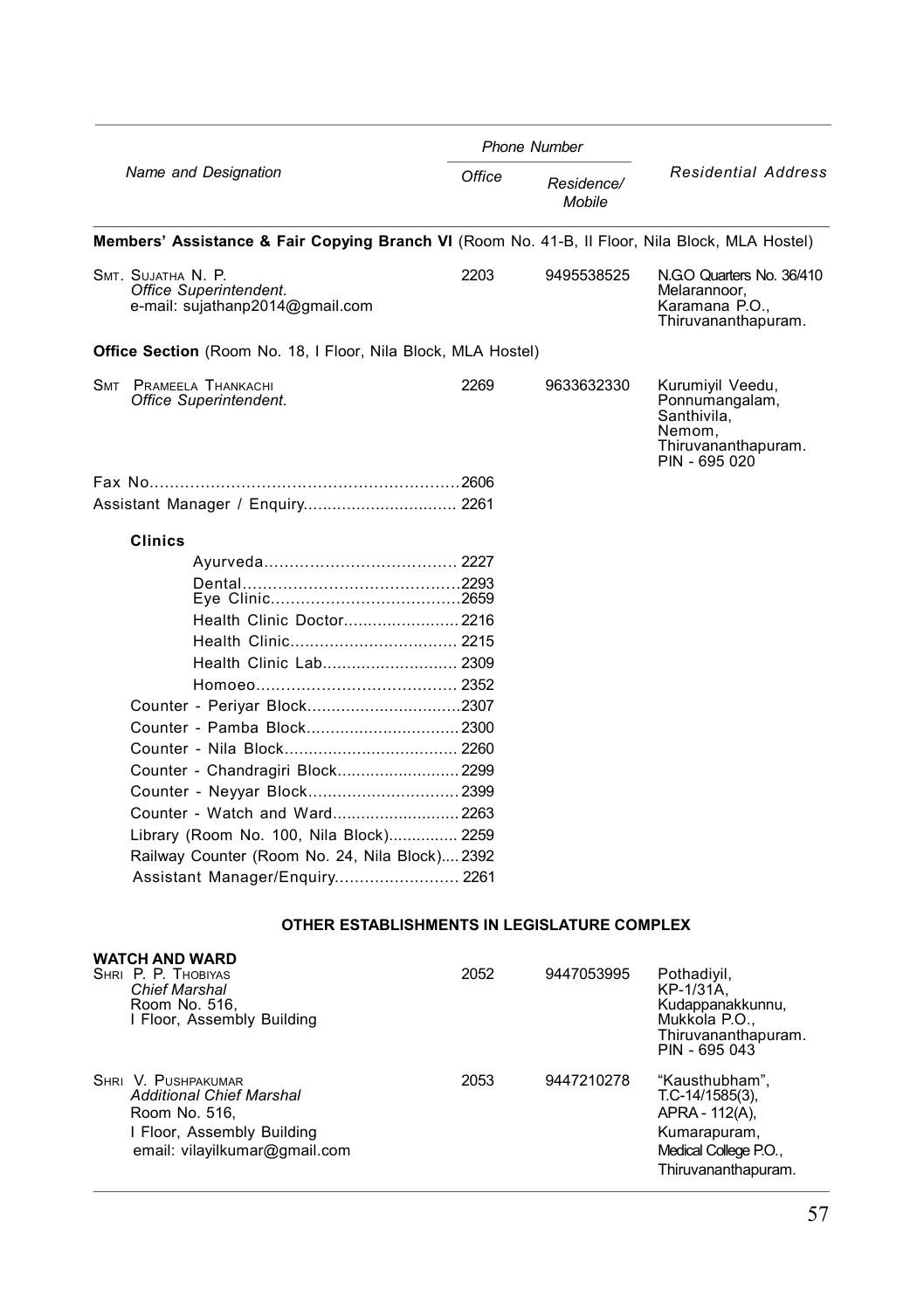|                                                           |               | <b>Phone Number</b> |                            |                                                                                                           |
|-----------------------------------------------------------|---------------|---------------------|----------------------------|-----------------------------------------------------------------------------------------------------------|
| Name and Designation                                      | Office        |                     | Residence/                 | <b>Residential Address</b>                                                                                |
|                                                           | <b>Direct</b> | EPABX*              | Mobile                     |                                                                                                           |
| SHRI I. BINNU<br>Marshal                                  |               | 2304                | 2756563<br>2054 9447553620 | Ange Manakkattil<br>Thodiyil Veedu,<br>Karichara,<br>Pallippuram,<br>Thiruvananthapuram.<br>PIN - 695 316 |
| SHRI MOIDEEN HUSSAIN H.<br>Marshal                        |               | 2054                | 2304 9946551882            | Vilayil Veedu,<br>Neerazhi Lane,<br>Ulloor.<br>Medical College P.O.,<br>Thiruvananthapuram.               |
| SHRI JAYACHANDRAN K.<br>Marshal                           |               | 2054                | 2304 9447658265            | Cholayil,<br>Muthiyavila,<br>Kattakada,<br>Thiruvananthapuram.                                            |
| <b>SHRI SUDHEER KHAN</b><br>Marshal                       |               | 2054                | 2304 9447240895            | Elavingal Puthenveedu,<br>Near SBT,<br>Vembayam,<br>Thiruvananthapuram.                                   |
| Watch & Ward Office                                       |               | 2054                |                            |                                                                                                           |
| Entrance Back(Assembly Building)                          |               | 2033                |                            |                                                                                                           |
| Security Frisking (Reception Centre, Legislature Complex) |               | 2478                |                            |                                                                                                           |
| Main Gate                                                 |               | 2182                |                            |                                                                                                           |
| Speaker Gate                                              |               | 2181                |                            |                                                                                                           |
| <b>Brigade Gate</b>                                       |               | 2048                |                            |                                                                                                           |
| Stadium Gate                                              |               | 2180                |                            |                                                                                                           |
| <b>Complex Entrance Back</b>                              |               | 2033                |                            |                                                                                                           |
| Press Gate                                                |               | 2601                |                            |                                                                                                           |
| Sergeant Room                                             |               | 2558                |                            |                                                                                                           |
| Fire & Rescue                                             |               | 2607                |                            |                                                                                                           |
| Main Gate (MLA Hostel)                                    |               | 2280                |                            |                                                                                                           |
| Rear Gate (MLA Hostel)                                    |               | 2581                |                            |                                                                                                           |
| New Block (MLA Hostel)                                    |               | 2266                |                            |                                                                                                           |
| Sergeant (MLA Hostel)                                     |               | 2378                |                            |                                                                                                           |
| Marshal (MLA Hostel)                                      |               | 2304                |                            |                                                                                                           |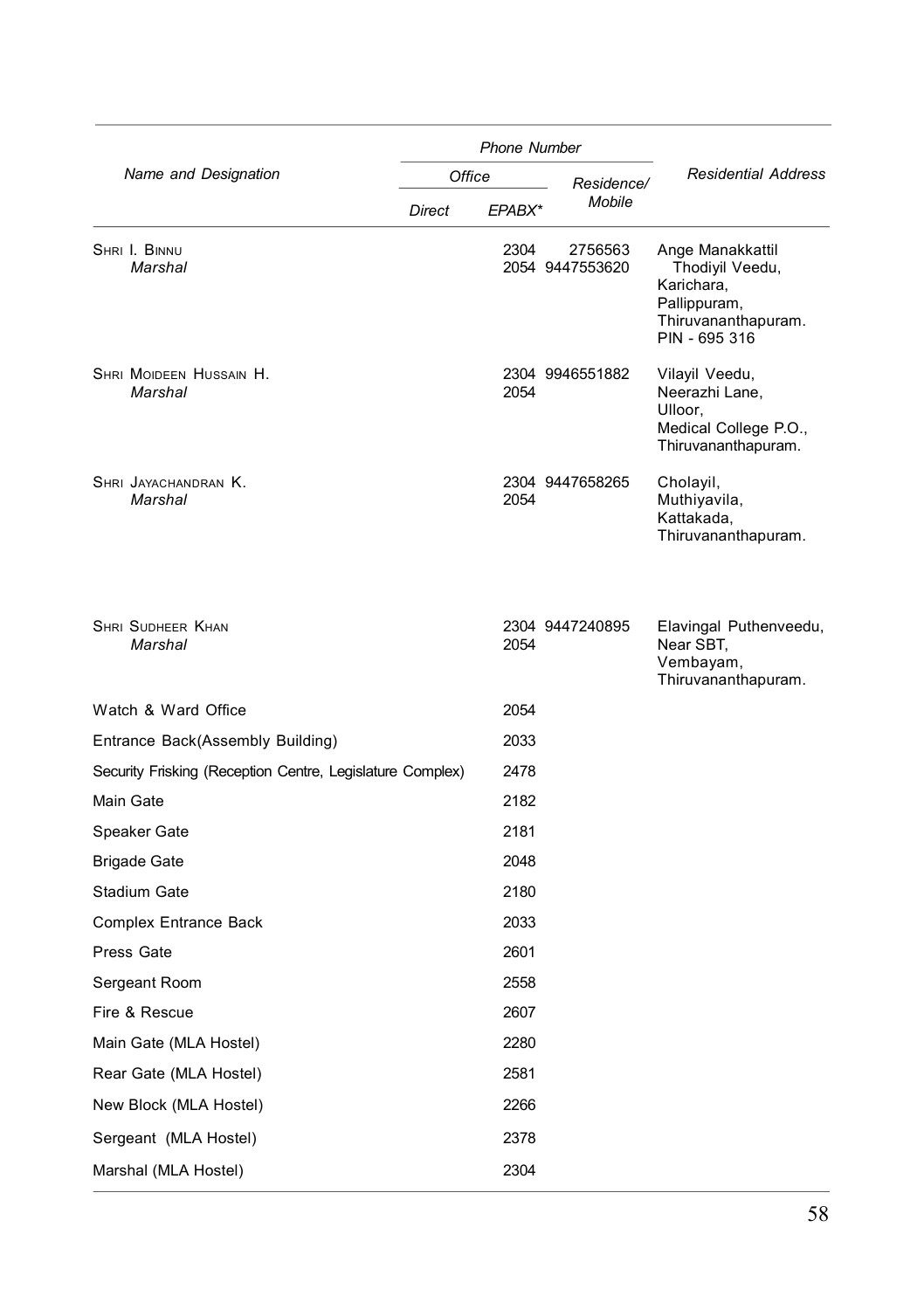|       |                                                                                                                                                                     |         | <b>Phone Number</b> |                          |                                                                                                                |
|-------|---------------------------------------------------------------------------------------------------------------------------------------------------------------------|---------|---------------------|--------------------------|----------------------------------------------------------------------------------------------------------------|
|       | Name and Designation                                                                                                                                                | Office  |                     | Residence/               | Residential Address                                                                                            |
|       |                                                                                                                                                                     | Direct  | EPABX*              | Mobile                   |                                                                                                                |
|       | P.W.D. WING                                                                                                                                                         |         |                     |                          |                                                                                                                |
|       | <b>SMT SHIRLY T. DAS</b><br><b>Executive Engineer</b><br>KLC Construction Division,<br>PWD, Vikas Bhavan,<br>Thiruvananthapuram.<br>email: ecbllc.pwd@kerala.gov.in | 2306281 | 2555                | 9447462155               | "Saketham",<br>Sastha Nagar,<br>Near Koichkal Temple,<br>Kilikelloor P.O.<br>Kollam.<br>PIN - 691 004          |
| Civil |                                                                                                                                                                     |         |                     |                          |                                                                                                                |
|       | SHRI AJITHKUMAR V. S.<br>Assistant Executive Engineer,<br>KLC Sub Division No.1.,<br>email: ajithponnara@gmail.com                                                  | 2303307 | 2472                | 9447013306               | "Sopanam",<br>Kunnuvaram,<br>Attingal,<br>Thiruvananthapuram.                                                  |
|       | SMT. THUSHARA V.S.,<br>Assistant Engineer II.<br>email: thusharasanthosh10@gmail.com                                                                                | 2302380 | 2471                |                          | 8289886948 Shalom Villa<br>Swagath Lane No.52,<br>Puliyanapuram,<br>Vattiyoorkavu P.O.,<br>Thiruvananthapuram. |
|       | SMT. SAJITHA, S<br>Assistant Engineer III.                                                                                                                          | 2305280 | 2474                | 8547243227               | C-6 PNV<br>Kesavadasapuram,<br>Pattom P.O.,<br>Thiruvananthapuram.                                             |
|       | KLC SUB-DIVISION OFFICE No. I                                                                                                                                       |         | 2602                |                          |                                                                                                                |
|       | <b>Electrical</b>                                                                                                                                                   |         |                     |                          |                                                                                                                |
|       | SHRI K. MOHAMMED KUNJU<br>Assistant Executive Engineer.<br>email: mohammedkkutty@gmail.com                                                                          | 2303680 | 2455<br>2462        | 8086395247<br>9947139997 | "Al- Falah",<br>Naduvilakara,<br>Kollam.<br>PIN - 690 524                                                      |
|       | SHRI SAMSON C.<br><b>Assistant Engineer -II</b>                                                                                                                     |         |                     | 9446559605               | "Thejas"<br>Pallimukku,<br>Peyad P.O.,<br>Thiruvananthapuram.<br>PIN - 695 573                                 |
|       | ELECTRICAL SUB-DIVISION (ELECTRICAL)                                                                                                                                |         | 2462                |                          |                                                                                                                |
|       | PLANT ROOM (ELECTRICAL)<br>CONTROL ROOM (ELECTRICAL)                                                                                                                |         | 2540<br>2003        |                          |                                                                                                                |
|       | <b>Electronics</b>                                                                                                                                                  |         |                     |                          |                                                                                                                |
|       | SHRI SANIL KUMAR S.<br>Assistant Executive Engineer.<br>email: sanilkumars@outlook.com                                                                              |         | 3011                | 9446024120               |                                                                                                                |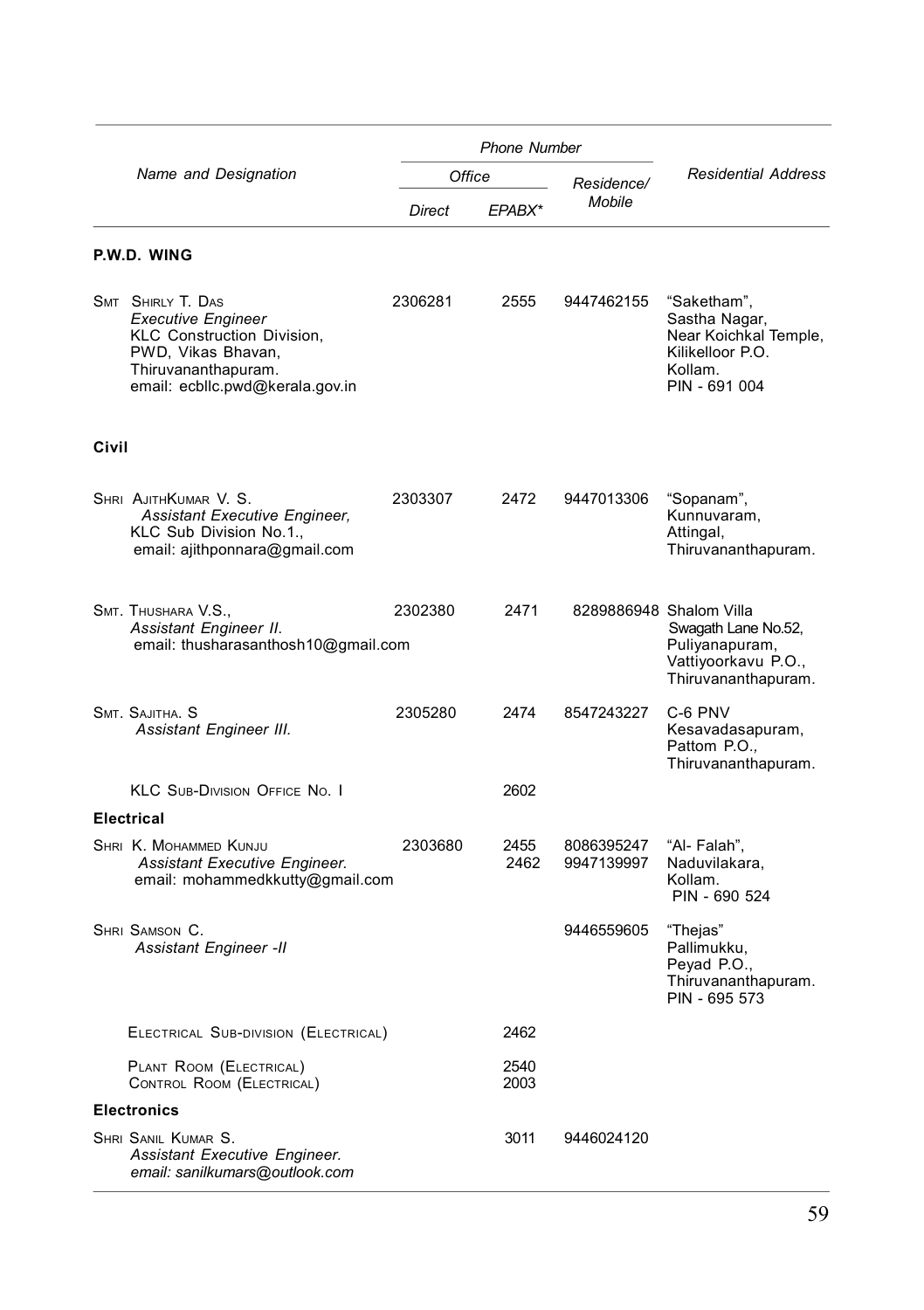|                                                                                  |        | <b>Phone Number</b> |            |                                                                                                        |
|----------------------------------------------------------------------------------|--------|---------------------|------------|--------------------------------------------------------------------------------------------------------|
| Name and Designation                                                             |        | Office              | Residence/ | <b>Residential Address</b>                                                                             |
|                                                                                  | Direct | EPABX*              | Mobile     |                                                                                                        |
| SHRI SYAM V S.<br>Assistant Engineer I<br>e-mail: syamsreenivasan@yahoo.co.in    |        | 3012                | 9495011993 |                                                                                                        |
| SMT. BINU P.R.<br><b>Assistant Engineer II</b><br>e-mail: binprabhakar@gmail.com |        | 3010                | 9446377930 |                                                                                                        |
| SHRI JAYAKRISHNAN K.<br><b>Assistant Engineer III</b>                            |        | 2473                | 9446150753 |                                                                                                        |
| ELECTRONICS SUB-DIVISION                                                         |        | 2032                |            |                                                                                                        |
| ELECTRONICS CONTROL ROOM                                                         |        | 2049                |            |                                                                                                        |
| Telephone Exchange                                                               |        | 3000                |            |                                                                                                        |
| KI A                                                                             |        | 2000                |            |                                                                                                        |
| Mechanical<br>SHRI RAJAN BABU D.<br>Assistant Executive Engineer (Mechanical)    |        | 2567                | 9447224873 | Rohan Villa,<br>TC-18/483(10),<br>TVRA - 358.<br>Aramada P.O.,<br>Thiruvananthapuram.<br>PIN - 695 032 |
| SHRI GOPAKUMARAN S.<br>Assistant Engineer (Mechanical)                           |        | 2550                | 9446553978 | Adyatma Vidyalayam,<br>N.P.P Nagar Lane - 1,<br>Peroorkada,<br>Thiruvananthapuram.                     |

PLANT ROOM (MECHANICAL) 2541

### **SECTIONS AND OFFICERS AT A GLANCE**

|                       |             | <b>Phone Number</b> |                     |         |
|-----------------------|-------------|---------------------|---------------------|---------|
| Section               | Section     | Under<br>secretary  | Deputy<br>Secretary | A.S/J.S |
| Services A            | 2416        | 2404                | 2402                | 2450    |
| Services B            | 2417        | 2469                | 2402                | 2450    |
| Services C            | 2418        | 2404, 2469          | 2402                | 2450    |
| Accounts A            | 2419        | 2408                | 2409                | 2164    |
| Accounts B            | 2420        | 2408, 2407          | 2409                | 2164    |
| Accounts C            | 2421        | 2408                | 2409                | 2164    |
| Accounts D            | 2422        | 2407                | 2409                | 2164    |
| Accounts E            | 2410        | 2407                | 2409                | 2164    |
| Cash                  | 2415        | 2407                | 2409                | 2164    |
| <b>Editing Branch</b> | 2092, 2093, |                     |                     |         |
|                       | 2094, 2095, |                     |                     |         |
|                       | 2085, 2086, |                     |                     |         |
|                       | 2087, 2196, |                     |                     |         |
|                       | 2103, 2497  |                     |                     |         |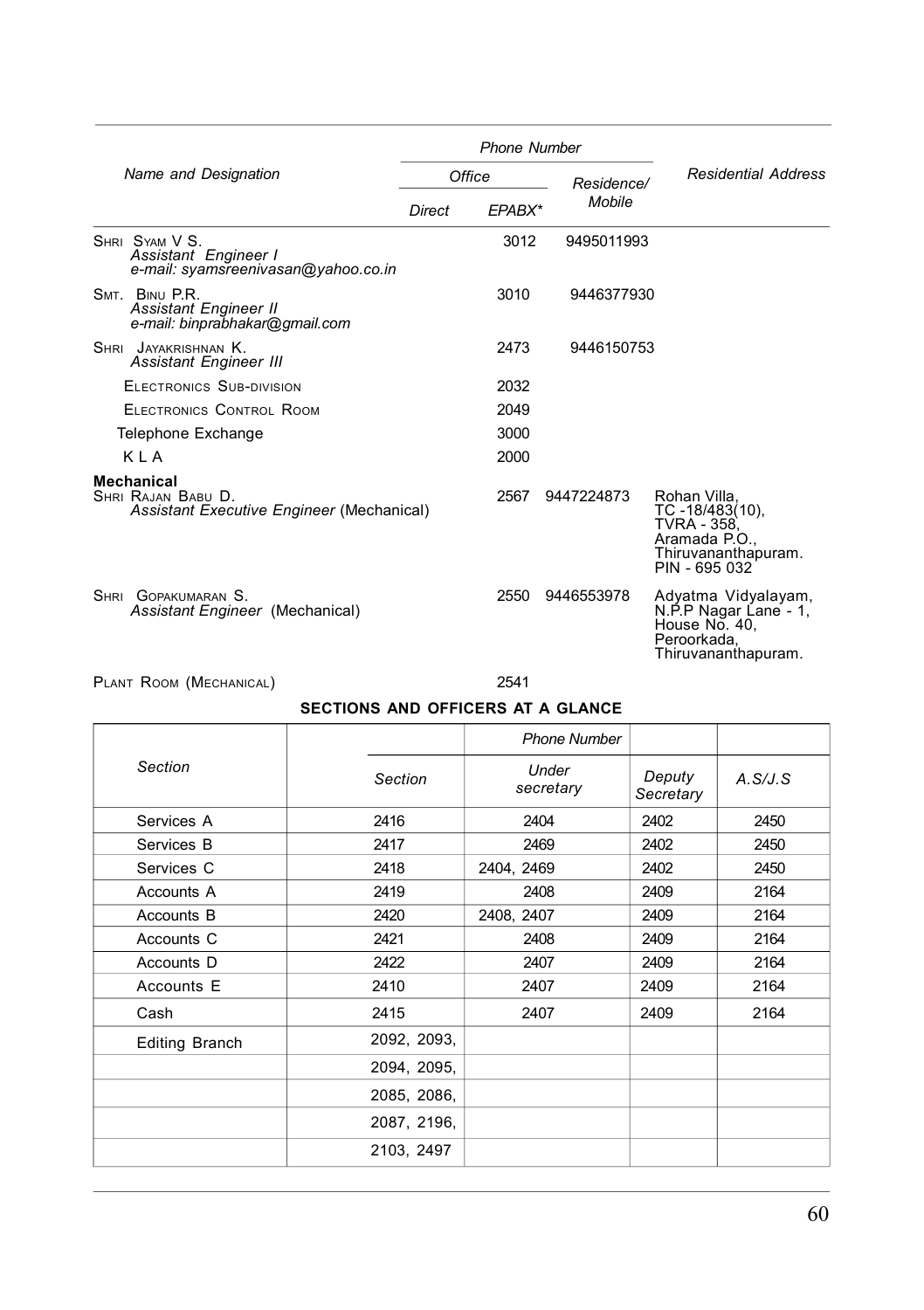|                           |                  | <b>Phone Number</b> |                    |                     |         |
|---------------------------|------------------|---------------------|--------------------|---------------------|---------|
| Section                   |                  | Section             | Under<br>secretary | Deputy<br>Secretary | A.S/J.S |
| Fair Copy I               |                  | 2024                | 2018               | 2015                | 2191    |
| Fair Copy II              |                  | 2447                | 2428               | 2431                | 2423    |
| Fair Copy III             |                  | 2233                | 2404               | 2402                | 2450    |
| Fair Copy IV              |                  | 2411                | 2405               | 2644                |         |
| Fair Copy V               |                  | 2461                | 2454               | 2133                |         |
| Fair Copy VII             |                  | 2177                | 2425               | 2568                |         |
| Fair Copy VIII            |                  | 2631                | 2429               | 2459                |         |
| House Keeping A           |                  | 2514                | 2515               |                     | 2325    |
| House Keeping B           |                  | 2632                | 2515               |                     | 2325    |
| Information Technology    | 2516, 2560, 2244 |                     | 2468               |                     | 2010    |
| <b>Internal Audit</b>     |                  | 2008                | 2454               | 2568                | 2661    |
| Legislation               |                  | 2021                | 2020               | 2133                | 2661    |
| Library                   | 2135, 2519, 2039 |                     |                    |                     | 2195    |
| Museum                    |                  | 2140                | 2429               |                     | 2401    |
| Niyamasabha Press         | 2482, 2483, 2457 |                     | 2595               |                     |         |
|                           |                  | 2458                |                    |                     |         |
| <b>Office Sections</b>    | 2025, 2448, 2449 |                     |                    |                     |         |
| <b>Press Relations</b>    |                  | 2600                | 2635               |                     | 2195    |
| Protocol                  |                  | 2019                | 2019               | 2015                | 2191    |
| Question A                |                  | 2016                | 2018               | 2015                | 2191    |
| Question B                |                  | 2017                | 2018               | 2015                | 2191    |
| Reception                 | 2028, 2029       |                     | 2635               |                     | 2195    |
| Records                   |                  | 2537                | 2407               | 2409                |         |
| Research                  |                  | 2079                | 2019               | 2015                | 2191    |
| Table                     | 2004, 2005       |                     | 2012               | 2011                | 2010    |
| CPST A,                   | 2585, 2638       |                     | 2670               | 2133                | 2190    |
| CPST <sub>B</sub>         |                  | 2662                | 2670               | 2133                | 2190    |
| <b>Committee Sections</b> |                  |                     |                    |                     |         |
| Assurance A               |                  | 2016                | 2018               | 2015                | 2191    |
| Assurance B               |                  | 2017                | 2018               | 2015                | 2191    |
| Environment               |                  | 2007                | 2429               | 2459                | 2192    |
| Estimates A               |                  | 2413                | 2403               | 2397                | 2192    |
| Estimates B               |                  | 2414                | 2403               | 2397                | 2192    |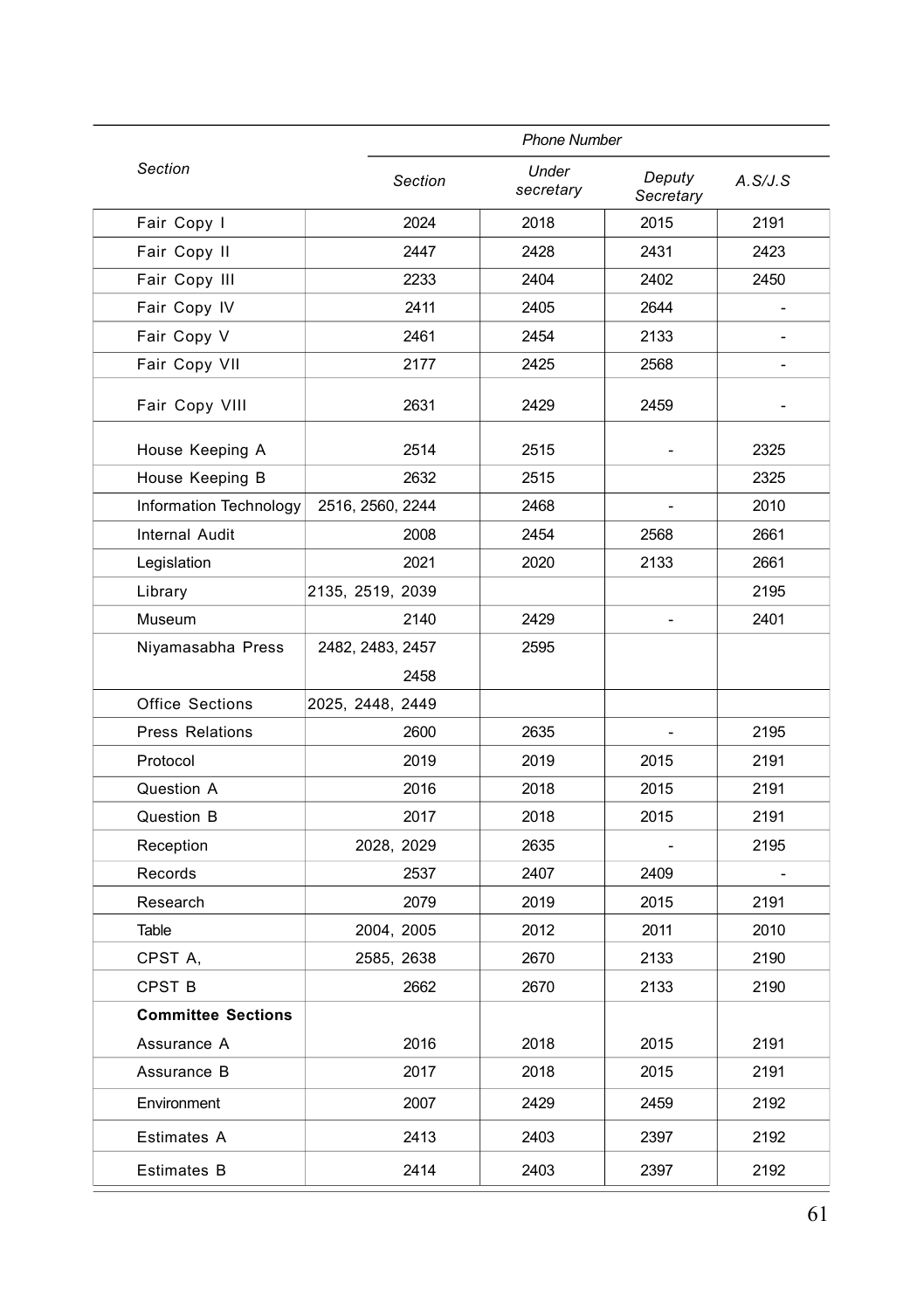|                                                            |         | <b>Phone Number</b> |                     |            |
|------------------------------------------------------------|---------|---------------------|---------------------|------------|
| Section                                                    | Section | Under<br>secretary  | Deputy<br>Secretary | A.S/J.S    |
| Local Fund Accounts A                                      | 2552    | 2452                | 2159                | 2193       |
| Local Fund Accounts B                                      | 2589    | 2452                | 2159                | 2193       |
| Official Language                                          | 2551    | 2186                | 2644                | 2194 (S.S) |
| Papers Laid on the Table                                   | 2006    | 2468                |                     | 2192       |
| Petitions A                                                | 2444    | 2428                | 2431                | 2423       |
| Petitions B                                                | 2445    | 2428                | 2431                | 2423       |
| Petitions C                                                | 2446    | 2430                | 2431                | 2423       |
| Private Members Bills and<br><b>Resolutions</b>            | 2022    | 2020                | 2133                | 2661       |
| Public Accounts A                                          | 2433    | 2456                | 2451                | 2643       |
| Public Accounts B                                          | 2434    | 2456                | 2451                | 2643       |
| Public Undertakings A                                      | 2435    | 2467                | 2424                | 2401       |
| Public Undertakings B                                      | 2436    | 2467                | 2424                | 2401       |
| Subordinate Legislation                                    | 2460    | 2425                | 2568                | 2401       |
| Welfare of Backward Class<br>Communities                   | 2009    | 2186                | 2644                | 2645       |
| Welfare of Fishermen and<br>Allied workers                 | 2064    | 2481                | 2432                | 2588       |
| Welfare of Non-Resident<br>Keralites                       | 2063    | 2166                | 2459                | 2195       |
| Welfare of SC/ST A                                         | 2466    | 2405                | 2644                | 2645       |
| Welfare of SC/ST B                                         | 2412    | 2405                | 2644                | 2645       |
| Welfare of Senior Citizens                                 | 2038    | 2166                | 2459                | 2645       |
| Welfare of Women, Children                                 |         |                     |                     |            |
| and Physically handicapped A                               | 2437    | 2166                | 2432                | 2588       |
| Welfare of Women, Children                                 | 2438    | 2426                | 2432                | 2588       |
| and Physically Handicapped B<br>Welfare of Women, Children |         |                     |                     |            |
| and Physically Handicapped C                               | 2545    | 2481                | 2432                | 2588       |
| Welfare of Youth and<br>Youth Affairs                      | 2151    | 2430                | 2431                | 2423       |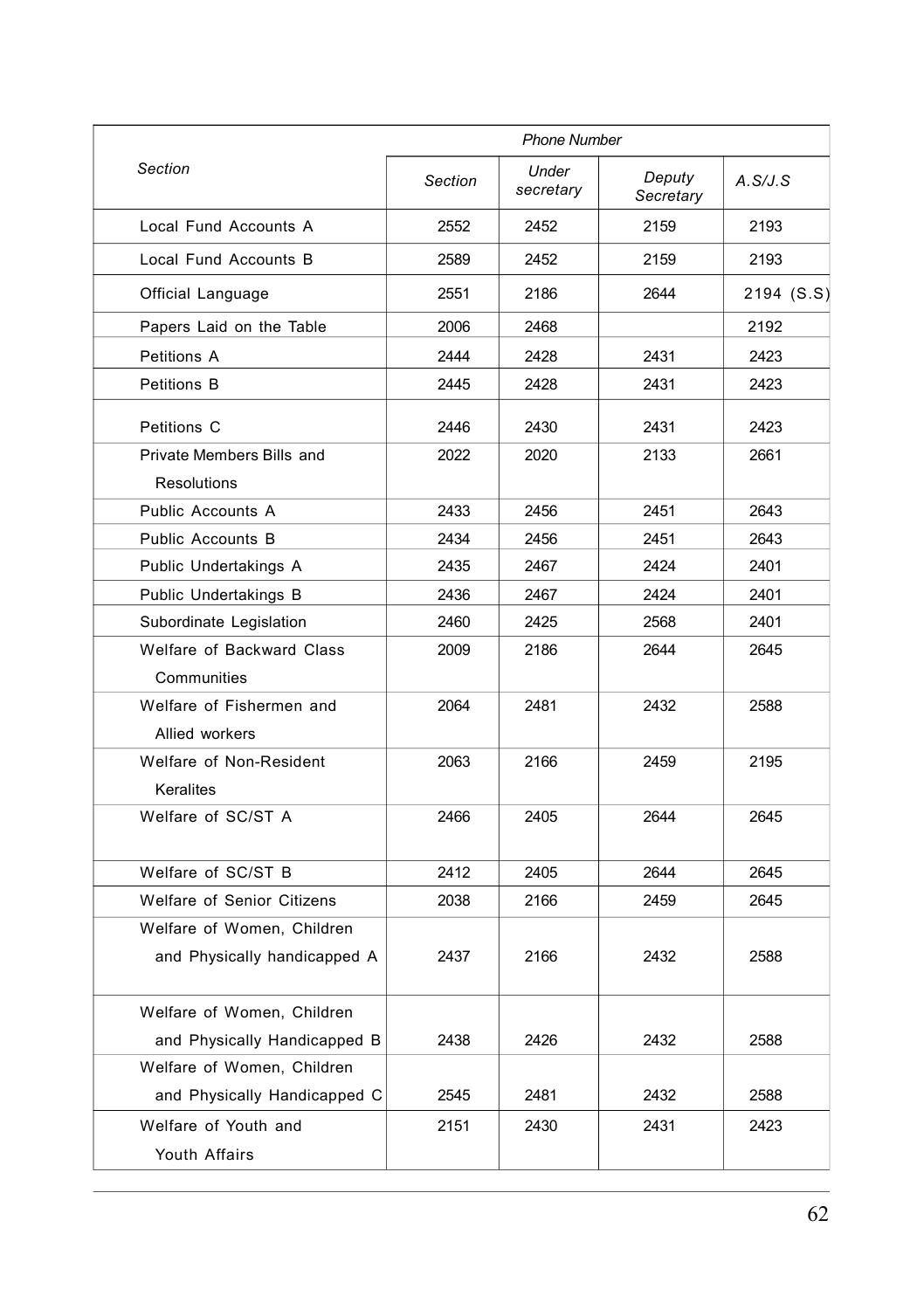| <b>Phone Number</b>                            |         |                    |                     |         |
|------------------------------------------------|---------|--------------------|---------------------|---------|
| Section                                        | Section | Under<br>secretary | Deputy<br>Secretary | A.S/J.S |
| Subject Committee III, V (A Section)           | 2439    | 2403               | 2397                | 2661    |
| Subject Committee II, IV (B Section)           | 2440    | 2166               | 2424                | 2401    |
| Subject Committee I, VII (C Section)           | 2441    | 2452               | 2159                | 2193    |
| Subject Committee IX, XIV(D Section)           | 2442    | 2429               | 2459                | 2325    |
| Subject Committee VI, VIII(E Section)          | 2443    | 2425               | 2568                | 2423    |
| Subject Committee X, XII (F Section)           | 2184    | 2452               | 2451                | 2643    |
| Subject Committee XI, XIII(G Section)          | 2183    | 2670               | 2133                | 2190    |
| <b>LEGISLATORS' HOSTEL</b>                     |         |                    |                     |         |
| Library                                        | 2259    | 2273               | 2212                | 2206    |
| Members Amenities A                            | 2204    | 2267               | 2212                | 2206    |
| Members Amenities B                            | 2211    | 2274               | 2212                | 2206    |
| Members Amenities C                            | 2254    | 2273               | 2212                | 2206    |
| Members Amenities D                            | 2268    | 2267               | 2212                | 2206    |
| Members Amenities E                            | 2207    | 2274               | 2212                | 2206    |
| Members Amenities F                            | 2278    | 2273               | 2212                | 2206    |
| Members Assistance &<br>Fair Copying Branch IV | 2203    | 2273               | 2212                | 2206    |
| Office Section                                 | 2269    | 2273               | 2212                | 2206    |

#### **OTHER IMPORTANT NUMBERS IN THE LEGISLATURE SECRETARIAT**

#### *EPABX*

| 2538 |
|------|
|      |
|      |
|      |
|      |
|      |
|      |
|      |
|      |
|      |
|      |
|      |
|      |
|      |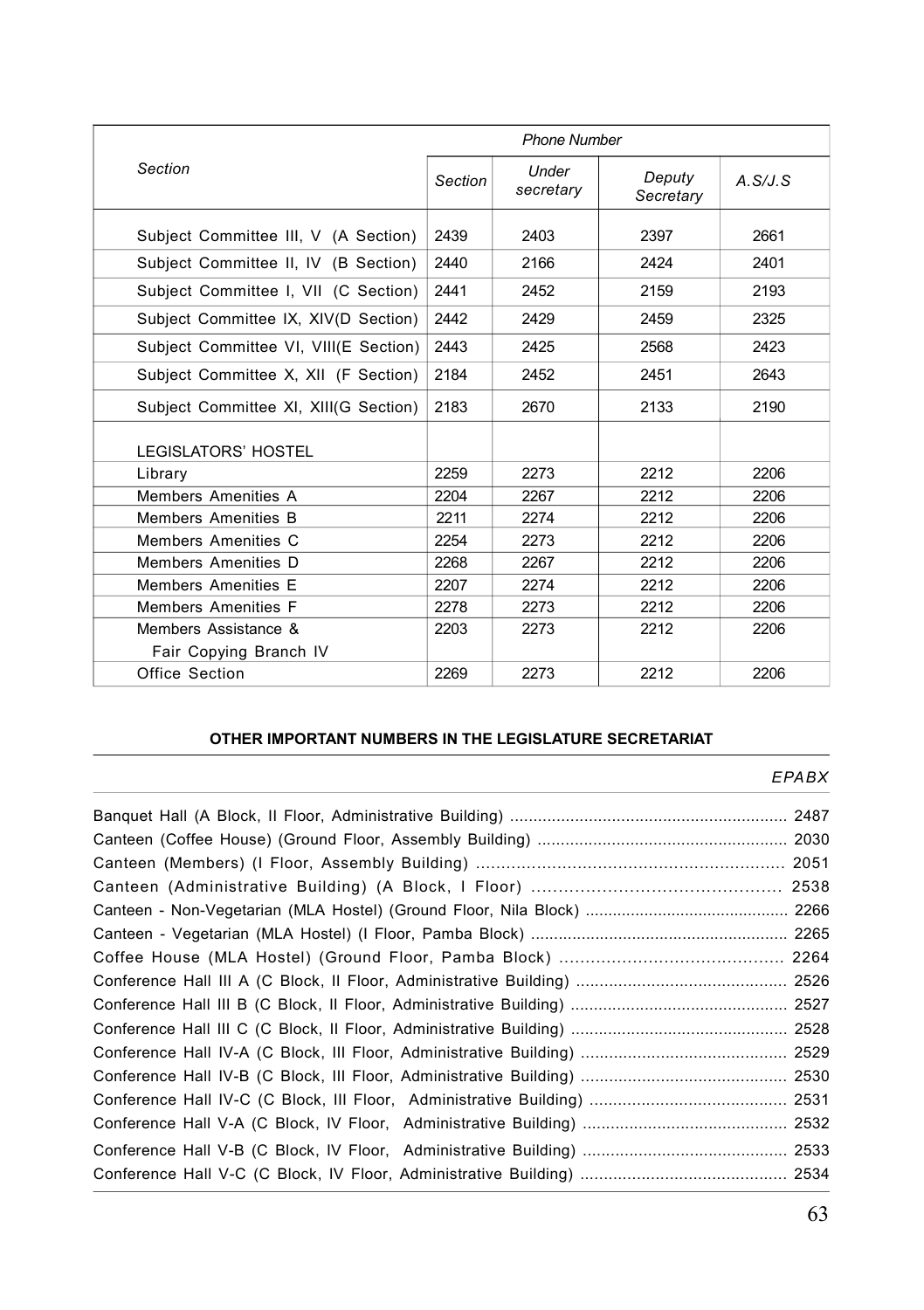#### *EPABX*

| Deputy Leader (Opposition) (Room No. 730, III Floor, Assembly Building)  2080           |  |
|-----------------------------------------------------------------------------------------|--|
|                                                                                         |  |
|                                                                                         |  |
|                                                                                         |  |
|                                                                                         |  |
|                                                                                         |  |
|                                                                                         |  |
|                                                                                         |  |
|                                                                                         |  |
|                                                                                         |  |
|                                                                                         |  |
|                                                                                         |  |
|                                                                                         |  |
|                                                                                         |  |
| Members' Retiring Room (Room No. 526, I Floor, Assembly Building)  2045, 2046           |  |
|                                                                                         |  |
|                                                                                         |  |
|                                                                                         |  |
|                                                                                         |  |
|                                                                                         |  |
|                                                                                         |  |
|                                                                                         |  |
|                                                                                         |  |
|                                                                                         |  |
|                                                                                         |  |
|                                                                                         |  |
|                                                                                         |  |
|                                                                                         |  |
| Photostat Room (Assembly Building) (Room No. 405, Ground Floor, Assembly Building) 2127 |  |
| Press Reporters Room (Room No. 630, Il Floor, Assembly Building)  2067, 2068            |  |
|                                                                                         |  |
|                                                                                         |  |
|                                                                                         |  |
|                                                                                         |  |
|                                                                                         |  |
|                                                                                         |  |
|                                                                                         |  |
|                                                                                         |  |
|                                                                                         |  |
|                                                                                         |  |
|                                                                                         |  |
|                                                                                         |  |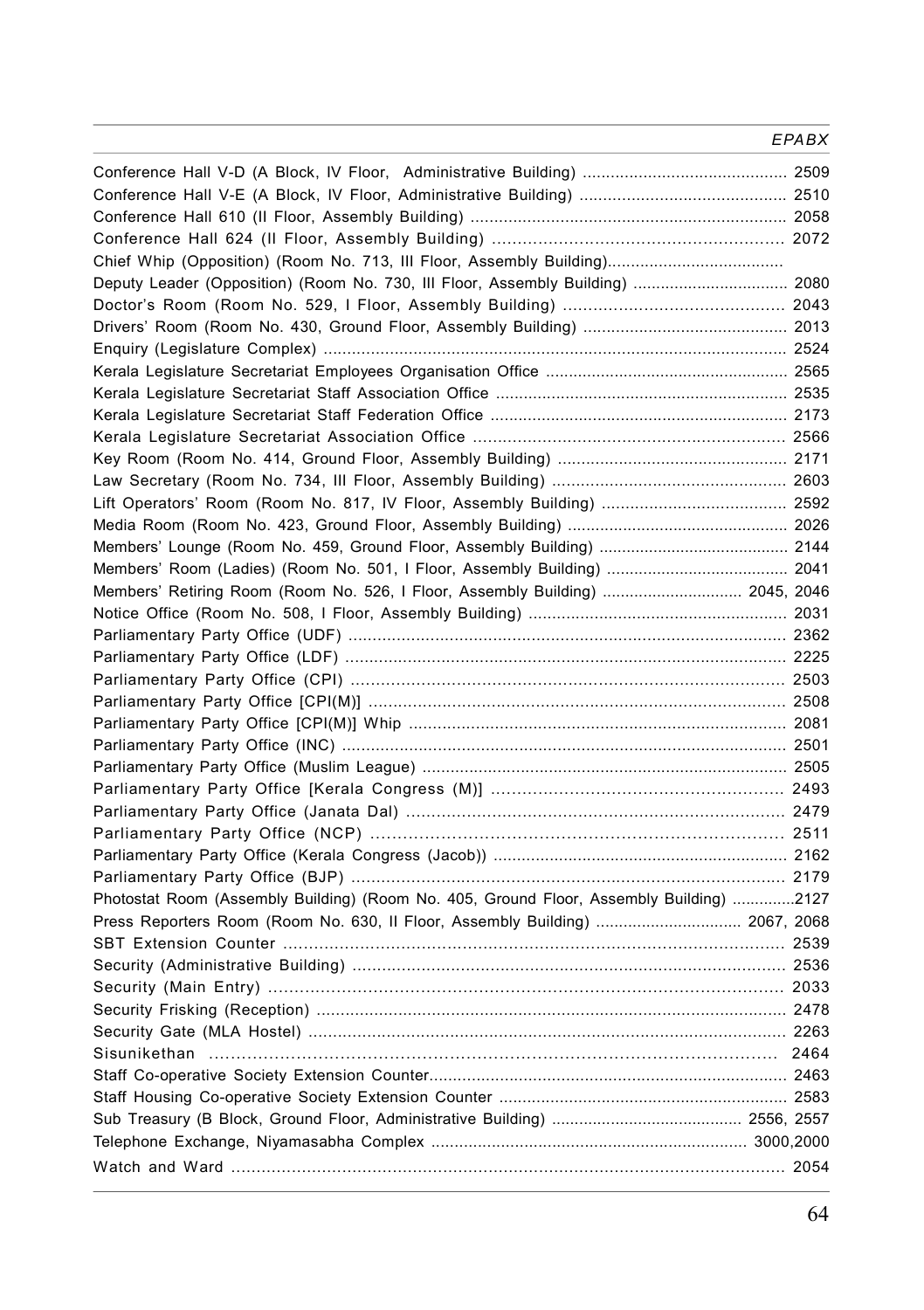*(STD Code-011)*

# **MEMBERS OF PARLIAMENT REPRESENTING KERALA**

## **RAJYA SABHA**

| 1. SHRI P. V. ABDUL WAHAB<br>Peevees Mirage,<br>Nilambur P.O.<br>Malappuram - 679 329<br>email: wahab.pv@sansad.nic.in<br>2. SHRI A. K. ANTONY                                                                        | No. 402,<br>Swarna Jayanti<br>Sadan Deluxe,<br>Dr. B. D. Marq.<br>New Delhi - 110 001<br>No.2, | 04931-220542<br>04931-221988(F)<br>9847020911<br>0471-2329303 | 23319163<br>09013181677<br>23738626                |
|-----------------------------------------------------------------------------------------------------------------------------------------------------------------------------------------------------------------------|------------------------------------------------------------------------------------------------|---------------------------------------------------------------|----------------------------------------------------|
| "Anjanam",<br>Easwara Vilasam Road,<br>Thiruvananthapuram - 695 014<br>email: ak.antony@sansad.nic.in                                                                                                                 | Jantar Mantar Road,<br>New Delhi - 110 011.                                                    | 0471-2723455                                                  | 23013612<br>09868181181                            |
| 3. SHRI JOY ABRAHAM<br>Mazhuvannor House,<br>Melampara P.O.,<br>Bharananganam,<br>Kottayam - 686 578<br>email: joyabraham.mp@sansad.nic.in<br>joyabrahammp@gmail.com                                                  | No.404,<br>Brahmaputra Apartments, 9447036471<br>Dr. B. D. Marq.<br>New Delhi - 110 001        | 04822-238571                                                  | 23314303<br>09013181471                            |
| 4. PROF. P. J. KURIEN<br>Deputy Chairman of Rajya Sabha,<br>Pallathu House,<br>Paduthodu P.O.,<br>Vennikulam,<br>Thiruvalla,<br>Pathanamthitta - 689 544<br>email: pj.kurien@sansad.nic.in<br>prof pjkurien@yahoo.com | No.14,<br>Akbar Road,<br>New Delhi.                                                            | 0469-2750588                                                  | 23015375<br>23015377<br>23015345(F)<br>09868181143 |
| 5. SHRI C.P. NARAYANAN<br>B-10, Akshaya, Chitra Nagar,<br>Vattiyoorkavu,<br>Thiruvananthapuram- 695 013<br>email: narayanan.cp@sansad.nic.in<br>narayanancp2010@gmail.com                                             | No.415, V.P. House,<br>Rafi Marg,<br>New Delhi - 110 001.                                      | 0471-2360502<br>9447160502                                    | 23744565<br>09013181502                            |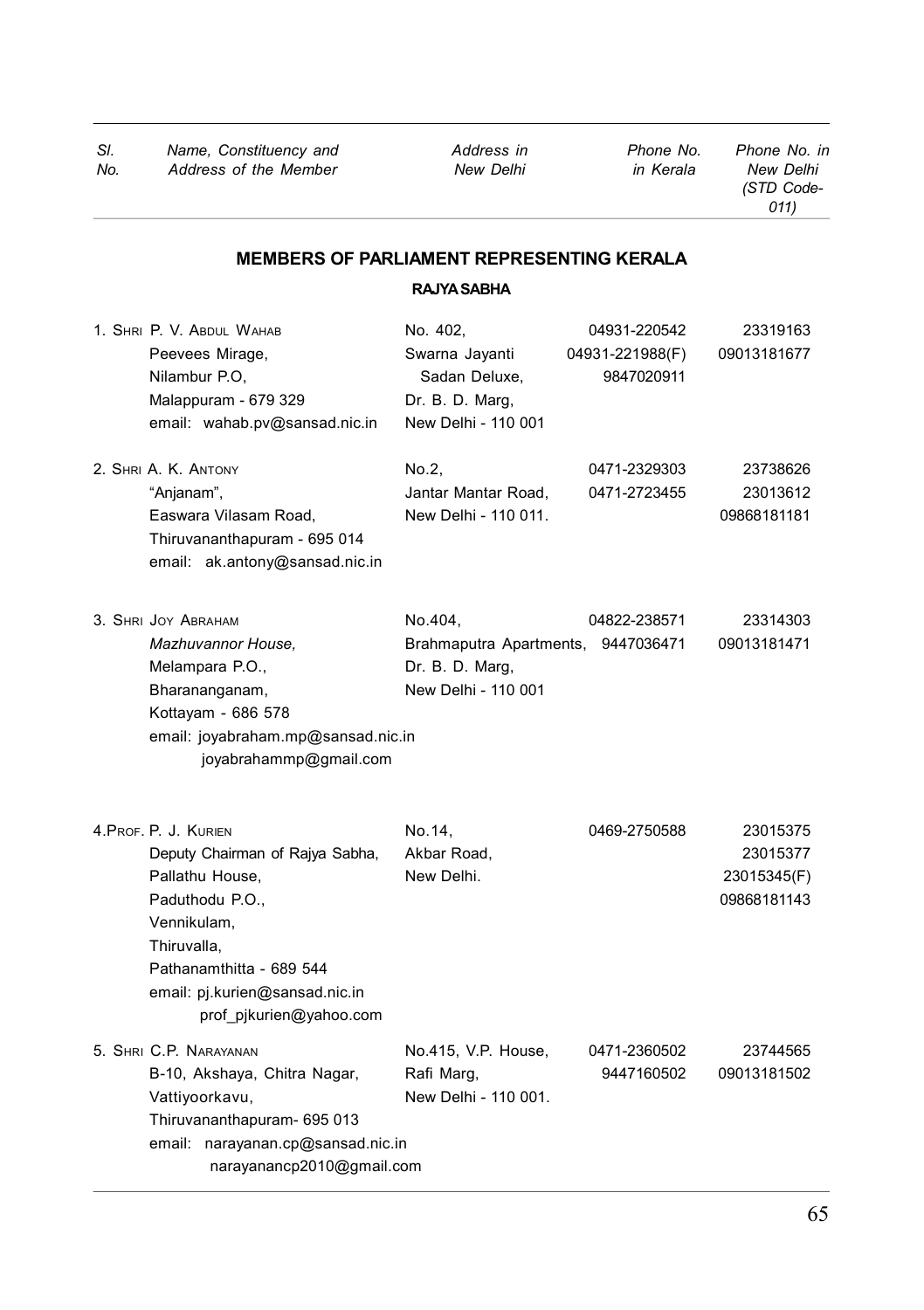| SI.<br>No. | Name, Constituency and<br>Address of the Member                                                                                                                                  | Address in<br>New Delhi                                                                                  | Phone No.<br>in Kerala     | Phone No. in<br>New Delhi<br>(STD Code-<br>011) |
|------------|----------------------------------------------------------------------------------------------------------------------------------------------------------------------------------|----------------------------------------------------------------------------------------------------------|----------------------------|-------------------------------------------------|
|            | 6. SHRI K. K. RAGESH<br>Praxis,<br>Kanhirode,<br>Koodali P.O.,<br>Kannur - 670 592<br>email: kk.ragesh@sansad.nic.in                                                             | No.223, V.P. House,<br>Rafi Marg,<br>New Delhi - 110 001.                                                | 0497-2857801<br>9496190885 | 23322213<br>09013181600                         |
|            | 7. SHRI VAYALAR RAVI<br>Devaki Krishna Bhavan,<br>Vayalar P.O.,<br>Cherthala,<br>Alappuzha - 688 536<br>email: vayalar@sansad.nic.in<br>vayalarravimp@gmail.com                  | No.60.<br>Lodhi Estate,<br>New Delhi - 110 003                                                           | 0478-2813162               | 24652148<br>24652149<br>09868181711             |
|            | 8. SHRI K. SOMAPRASAD<br>Vaishnavam,<br>Muthupilakkadu West,<br>Poruvazhi P.O.,<br>Sasthamkotta, Kollam - 690 520<br>email: k. somaprasad@sansad.nic.in<br>ksomaprasad@gmail.com | No. 401,<br>VP House,<br>Rafi Marg,<br>New Delhi - 110 001.                                              | 0474-2763322<br>9447792213 | $011 -$<br>23720555                             |
|            | 9. SHRI SURESH GOPI<br>(Nominated)<br>Lakshmi, D-9,<br>Temple Road,<br>Sasthamangalam,<br>Thiruvananthapuram - 695 010<br>email: sureshgopi.mp@sansad.nic.in                     | No. 501,<br>Swarna Jayanthi<br>Sadan Deluxe,<br>Dr. B. D. Marg.<br>New Delhi - 110 001                   | 0471-2724888<br>9495999777 | 23722177<br>09013181618                         |
|            | 10. SHRI M. P. VEERENDRA KUMAR<br>Ananda Mandiram.<br>Puliyarmala Estate,<br>Kalpetta North P.O.,<br>Wayanad - 673 122<br>email: mp.veerendra@sansad.nic.in                      | No. 504,<br>Tower - 33,<br>Commonwealth Games Village,<br>Near Akshardham Mandir,<br>New Delhi - 110 092 | 04936-202344               | 49067910<br>09013181323                         |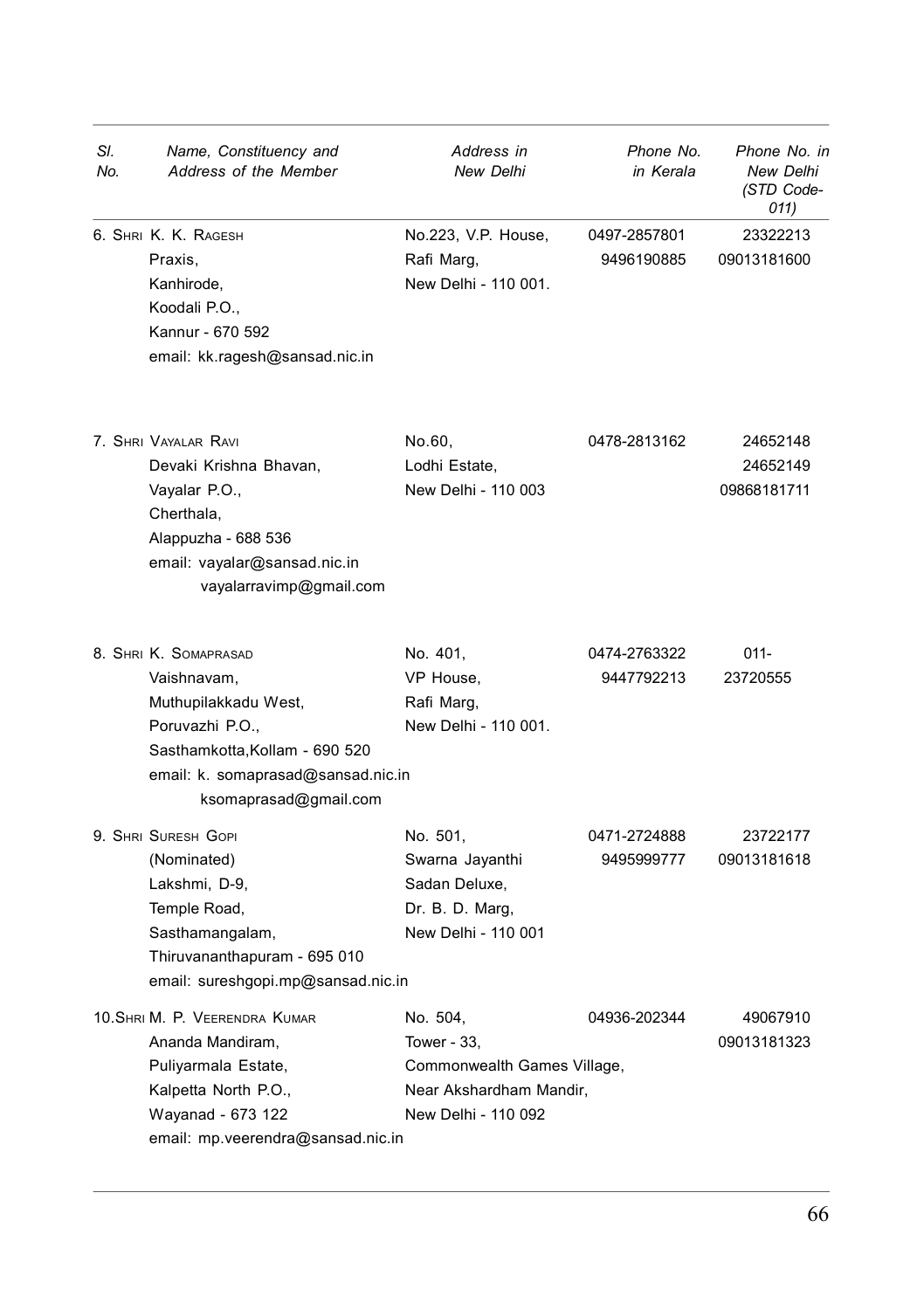| SI.<br>No. | Name, Constituency and<br>Address of the Member                                                                                                                                         | Address in<br>New Delhi                                     | Phone No.<br>in Kerala                        | Phone No. in<br>New Delhi<br>(STD Code-<br>011) |
|------------|-----------------------------------------------------------------------------------------------------------------------------------------------------------------------------------------|-------------------------------------------------------------|-----------------------------------------------|-------------------------------------------------|
|            |                                                                                                                                                                                         | <b>LOK SABHA</b>                                            |                                               |                                                 |
|            | 1. SHRI P. KARUNAKARAN<br>(Kasaragod)<br>Amaravathi House,<br>Pallikkara, Neeleswaram P.O.,<br>Kasaragod - 671 314<br>email: pkarunakaranmp@gmail.com<br>karunakaran.p@sansad.nic.in    | No.422, V.P. House,<br>Rafi Marg,<br>New Delhi - 110 001    | 0467-2280990<br>9868180357                    | 09446340081                                     |
|            | 2. SMT. P. K. SREEMATHI TEACHER<br>(Kannur)<br>Edathil, Athiyadam,<br>Pazhayangadi P.O.,<br>Kannur - 670 303<br>email: pk.sreemathi@sansad.nic.in<br>pksreemathi@gmail.com              | No. 421<br>V.P. House,<br>Rafi Marg,<br>New Delhi - 110 001 | 0497-2875150<br>9946166661                    | 23731399<br>09013869201                         |
|            | 3. SHRI MULLAPPALLY RAMACHANDRAN<br>(Vadakara)<br>"Ravi",<br>Chombala,<br>Vadakara,<br>Kozhikode. - 673 308<br>email: mullappally.r@sansad.nic.in<br>mullappally.ramachandran@gmail.com | No.1-A, Sunehri<br>Bagh Lane,<br>New Delhi - 110 001        | 0496-2502345<br>9968691122                    | 23063102                                        |
|            | 4. SHRI M. I. SHANAVAS<br>(Wayanad)<br>Puthooran House,<br>Munderi Road,<br>Kalpetta P.O.,<br>Wayanad - 673 121<br>email: mi.shanavas@sansad.nic.in<br>shanavaskpcc@yahoo.co.in         | No.77, South Avenue,<br>New Delhi - 110 011                 | 0484-2391130<br>9447122311                    | 23016400<br>09013180109                         |
|            | 5. SHRI M. K. RAGHAVAN<br>(Kozhikode)<br>"Ashoka",<br>Madhuravanam Road,<br>Civil Station P.O<br>Kozhikode - 673 020.<br>email: mk.raghavan@sansad.nic.in<br>calicutmp@yahoo.co.in      | No.74, South Avenue,<br>New Delhi - 110 011                 | 0495-2376622<br>0495-2376611(F)<br>9446063011 | 23795391<br>09013180178                         |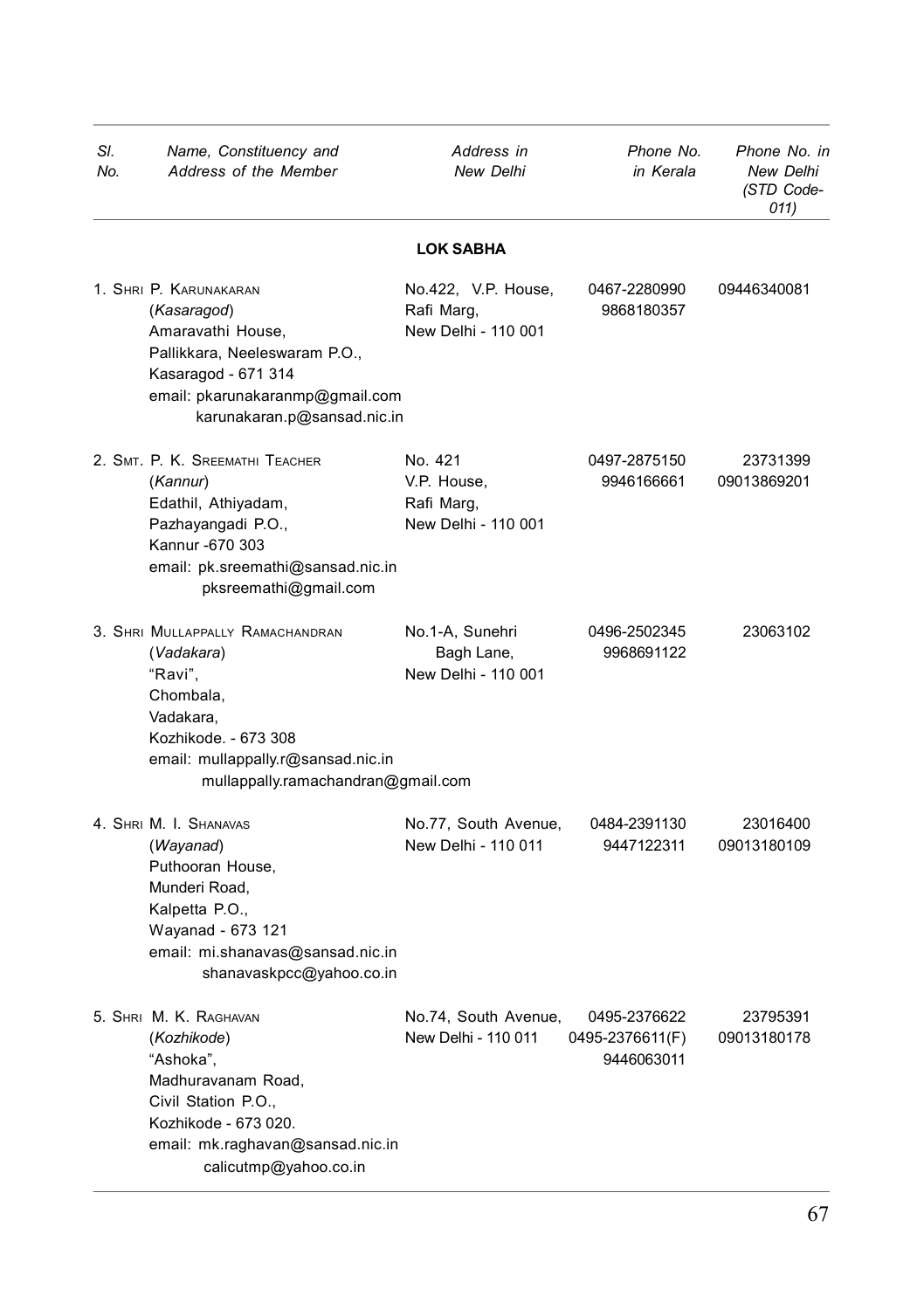| SI.<br>No. | Name, Constituency and<br>Address of the Member                                                                                                                                    | Address in<br><b>New Delhi</b>                                                   | Phone No.<br>in Kerala     | Phone No. in<br>New Delhi<br>(STD Code-<br>011) |
|------------|------------------------------------------------------------------------------------------------------------------------------------------------------------------------------------|----------------------------------------------------------------------------------|----------------------------|-------------------------------------------------|
|            | 6. SHRI E. T. MUHAMMED BASHEER<br>(Ponnani)<br>"Soumyam", Mapram,<br>Cheruvayoor P.O.,<br>Malappuram - 673 645<br>email: basheeret@gmail.com                                       | No.703, Narmada,<br>New M.S. Flats,<br>Dr. B. D. Marg.<br>New Delhi - 110 001    | 0483-2743636<br>9447125278 | 23752428<br>09013180206                         |
|            | 7. SHRI M. B. RAJESH<br>(Palakkad)<br>"Nalinakanthi",<br>Kadamkodu,<br>Karingarapully P.O.,<br>Palakkad - 678 551<br>email: mb.rajesh@sansad.nic.in<br>mbrajesh05@yahoo.com        | No.508, V.P. House,<br>Rafi Marg,<br>New Delhi - 110 001                         | 0491-2507000<br>9446343499 | 23708225<br>09013180599                         |
|            | 8. SHRI P. K. BIJU<br>(Alathur)<br>K. Madhavan Smaraka Mandiram,<br>Nairthara, Vadakkancherry,<br>Palakkad - 678 683<br>email: pk.biju@sansad.nic.in<br>pkbijump@gmail.com         | No.102,<br>South Avenue,<br>New Delhi - 110 011                                  | 04922-257600               | 23708222<br>09013180313                         |
|            | 9. SHRI C.N. JAYADEVAN<br>(Thrissur)<br>Chirukandath House,<br>Manalur P.O.,<br>Thrissur - 680 617<br>email: cn.jayadevan@sansad.nic.in<br>cnthrissurmp@gmail.com                  | No. 310,<br>V. P. House,<br>Rafi Marg,<br>New Delhi - 110 001                    | 0487-2736343<br>9605036343 | 23320110<br>09013869209                         |
|            | <b>10. SHRI INNOCENT</b><br>(Chalakudy)<br>Thekkethala House,<br>South Bazar,<br>Irinjalakuda,<br>Thrissur - 680 121<br>email: innocent.mp@sansad.nic.in<br>chalakkudymp@gmail.com | No.301, Cauvery Apartments, 0484-2452644<br>Dr.B.D. Marg,<br>New Delhi - 110 001 | 9846070001                 | 23721833<br>09013869210                         |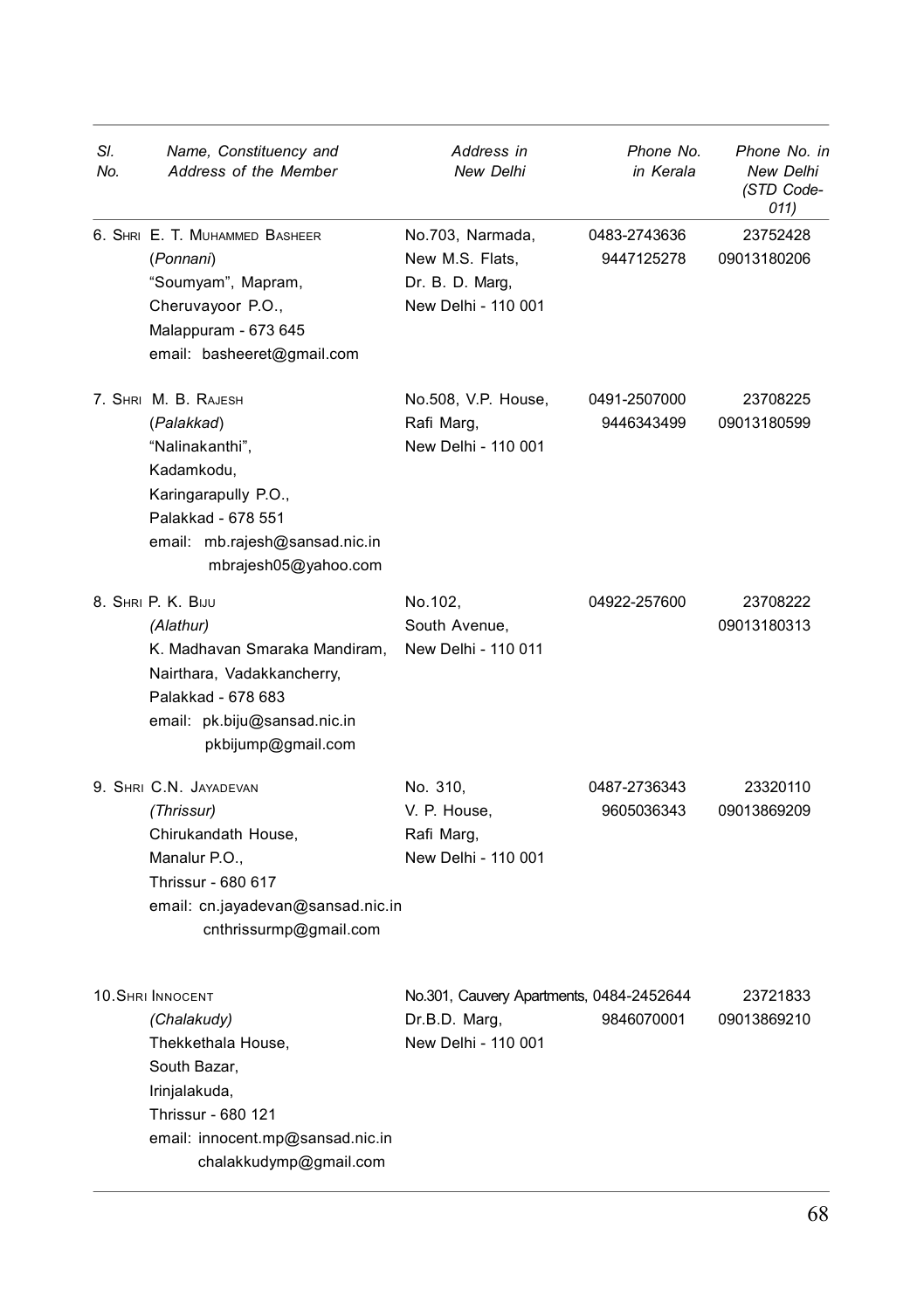| SI.<br>No. | Name, Constituency and<br>Address of the Member                                                                                                                                                       | Address in<br>New Delhi                                                  | Phone No.<br>in Kerala                         | Phone No. in<br>New Delhi<br>(STD Code-<br>011) |
|------------|-------------------------------------------------------------------------------------------------------------------------------------------------------------------------------------------------------|--------------------------------------------------------------------------|------------------------------------------------|-------------------------------------------------|
|            | 11. PROF. K. V. THOMAS<br>(Ernakulam)<br>Kuruppasserry House,<br>Prof. K. V. Thomas Road,<br>Thoppumpady,<br>Ernakulam- 682 005<br>email: thomaskv@sansad.nic.in<br>prof.kvthomas2014@gmail.com       | No. 17,<br>Balwant Rai Mehta<br>Lane, K. G. Marg,<br>New Delhi - 110 001 | 0484-2232530<br>9847077150                     | 23070884<br>23070846(F)<br>09013180212          |
|            | 12. SHRI JOICE GEORGE<br>(Idukki)<br>Paliyathu House,<br>Thadiyampad P.O.,<br>Idukki - 685 602.<br>email: joice.george@sansad.nic.in<br>joicegeorgeadv@gmail.com                                      | No.38, South Avenue,<br>New Delhi - 110 011                              | 04868-270043<br>9447506900                     | 23794742<br>09013869212                         |
|            | 13. SHRI JOSE K. MANI<br>(Kottayam)<br>M. P. Office,<br>Near Plantations Corporation,<br>Collectorate P.O.,<br>Kottayam - 686 002<br>email: mani.josek@sansad.nic.in<br>josekmanimp@gmail.com         | No.601,<br>Cauvery Apartments,<br>Dr. B. D. Marq,<br>New Delhi - 110 001 | 0481-2567772<br>9447067772                     | 23765677<br>09013180301                         |
|            | 14. SHRI K. C. VENUGOPAL<br>(Alappuzha)<br>"Rajeevam",<br>Pazhaveedu P.O.,<br>Alappuzha - 688 009<br>email: kc.venugopal@sansad.nic.in<br>kcvenugopal.org@gmail.com                                   | No.34,<br>Lodhi Estate,<br>New Delhi - 110 003                           | 0477-2266220<br>0477-2268720 (F)<br>9447016661 | 24692331<br>24692332(F)<br>09013180106          |
|            | <b>15. SHRI KODIKKUNNIL SURESH</b><br>(Mavelikkara)<br>"School View",<br>Kizhakekara,<br>Kottarakkara P.O.,<br>Kollam 691 506<br>email: kodikunnil.suresh@sansad.nic.in<br>kodikunnilsuresh@yahoo.com | No.24, G.R.G. Road,<br>New Delhi - 110 001                               | 0474-2454000<br>9447145400                     | 23359009<br>23753787 (F)<br>09013180580         |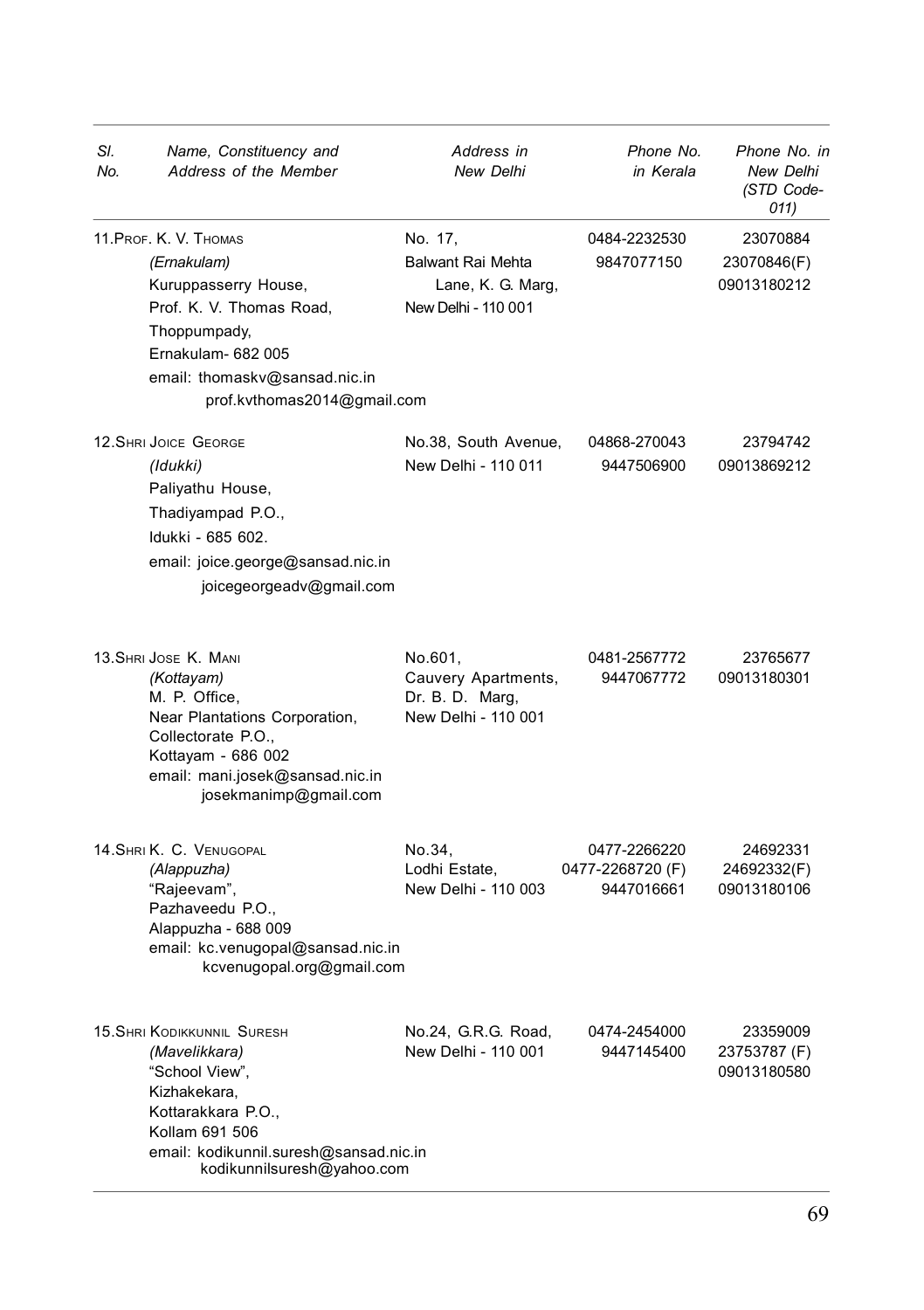| SI.<br>No. | Name, Constituency and<br>Address of the Member                                                                                                                                                   | Address in<br>New Delhi                               | Phone No.<br>in Kerala                        | Phone No. in<br>New Delhi<br>(STD Code-<br>011) |
|------------|---------------------------------------------------------------------------------------------------------------------------------------------------------------------------------------------------|-------------------------------------------------------|-----------------------------------------------|-------------------------------------------------|
|            | <b>16. SHRI ANTO ANTONY</b><br>(Pathanamthitta)<br>Catholicate College Junction,<br>Pathanamthitta - 689 645<br>email: anto.antony@sansad.nic.in<br>anto.antony@gmail.com                         | No.90, South Avenue,<br>New Delhi - 110 011           | 04682-2204400<br>0468-2225500<br>9447010000   | 23795376<br>09013180320                         |
|            | 17. SHRI N. K. PREMACHANDRAN<br>(Kollam)<br>Maheswary, Cantonment,<br>Kollam - 691 001<br>email: nk.premachandran@sansad.nic.in<br>nkprem07@gmail.com                                             | No.9, Canning Lane,<br>New Delhi - 110 001            | 0474-2769922<br>0474-2768822(F)<br>9400117700 | 23380261                                        |
|            | 18. Dr. A. SAMPATH<br>(Attingal)<br>Grace Cottage,<br>K. Anirudhan Road,<br>Thycaud P.O.,<br>Thiruvananthapuram - 695 014<br>email: a.sampath@sansad.nic.in                                       | No.44,<br>Ashoka Road,<br>New Delhi - 110 001         | 0471-2326571<br>0471-2338519(F)<br>9447066840 | 23708186<br>09013180340                         |
|            | 19. Dr. SHASHI THAROOR<br>(Thiruvananthapuram)<br>G.J. Apartment,<br><b>Condor Marigold</b><br>Bhakthy Vilasam Road,<br>Vazhuthacaud,<br>Thiruvananthapuram - 695 014<br>email: office@tharoor.in | No.97, Lodhi Estate,<br>New Delhi - 110 003           | 0471-2324555<br>0471-2324666(F)<br>9971020499 | 24644035<br>24644383<br>24654158 (F)            |
|            | 20. PROF. RICHARD HAY<br>(Nominated)<br>T.C. 26/1803,<br>Uppalam Road, Statue,<br>Thiruvananthapuram- 695 001<br>email: profhay@gmail.com<br>mpofficetvm@gmail.com                                | No.D-2, MS Flat,<br>BKS Marg,<br>New Delhi - 110 001. | 0471-2577282<br>08089729327                   | 23361688                                        |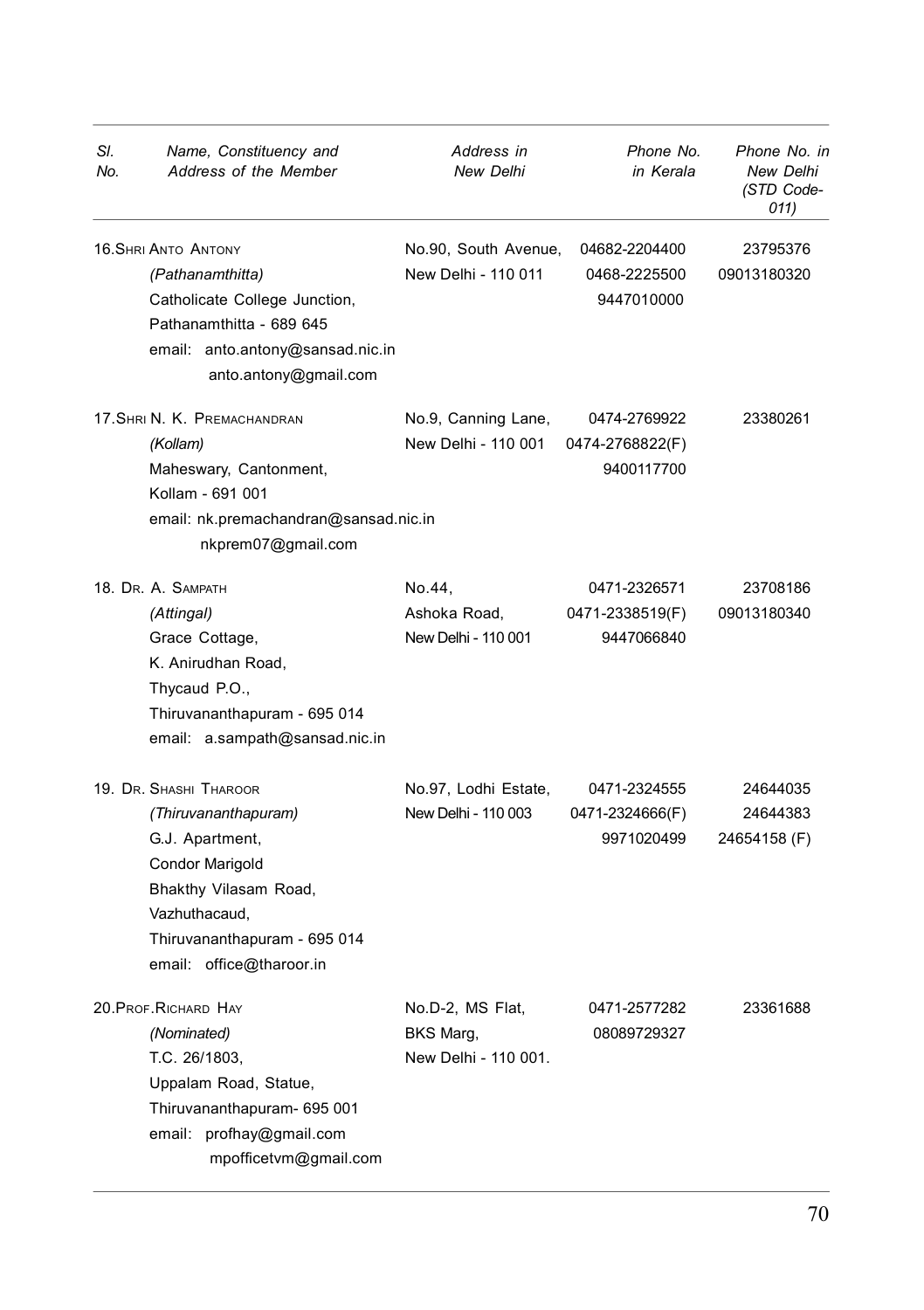|                                                                                                                                                | <b>Telephone Numbers</b> |              |                            |
|------------------------------------------------------------------------------------------------------------------------------------------------|--------------------------|--------------|----------------------------|
| Name and Designation                                                                                                                           | Direct                   | PABX         | Residence/<br>Mobile       |
| PERSONAL STAFF OF CHIEF MINISTER, AND PRIVATE SECRETARIES TO MINISTERS, LEADER OF<br>OPPOSITION AND CHAIRMAN ADMINISTRATIVE REFORMS COMMISSION |                          |              |                            |
| <b>Office of the Chief Minister</b>                                                                                                            |                          |              |                            |
| <b>SMT. NALINI NETTO</b><br>Secretary to Chief Minister                                                                                        | 2333174<br>2333720       | 8455<br>8323 | 2318770<br>9447166765      |
| SHRI M. V. JAYARAJAN<br><b>Private Secretary</b>                                                                                               | 2333591                  | 7575         | 9447083325                 |
| <b>SHRI M. SIVASANKAR</b><br>OSD                                                                                                               | 2327979                  | 8653         | 2356834<br>9847797000      |
| <b>SHRI DINESAN PUTHALATH</b><br><b>Political Secretary</b>                                                                                    | 2518118                  | 8118         | 9447813300                 |
| SHRI PRABHAKARA VARMA<br>Advisor (Press)                                                                                                       | 2333197                  | 8082         | 9447060108                 |
| SHRI M. C. DATHAN<br>Scientific Advisor                                                                                                        | 2518549                  | 8549         | 9447176476                 |
| Office of the Minister for Welfare of Scheduled Castes, Scheduled Tribes,<br>& Backward Classes, Law, Culture and Parliamentary Affairs.       |                          |              |                            |
| SHRI. C. P. PROMOD                                                                                                                             | 2333849<br>2333772       | 8404         | 9447682200                 |
| Office of the Minister for Revenue and Housing                                                                                                 |                          |              |                            |
| SHRI D. SAJU                                                                                                                                   | 2333670                  | 8187         | 9447673300                 |
| Office of the Minister for Local Self Governments,<br>Welfare of Minorities, Wakf & Hajj Pilgrimage                                            |                          |              |                            |
| SHRI K. P. ANIL                                                                                                                                | 2518580                  | 8580         | 0483-2735246<br>9447845696 |
| Office of the Minister for Co-operation, Tourism and Devaswoms                                                                                 |                          |              |                            |
| SHRI B. PRADEEP                                                                                                                                | 2336605                  | 7223         | 9846110501<br>9446008581   |
| Office of the Minister for Electricity                                                                                                         |                          |              |                            |
| SHRI A. J. WILSON                                                                                                                              | 2518169                  | 8169         | 9447421606                 |
| Office of the Minister for Water Resources<br>SHRI P. R. SREEKUMAR                                                                             | 2327561                  | 8366         | 9447613300                 |
| Office of the Minister for Fisheries, Harbour Engineering<br>& Cashew Industry                                                                 |                          |              |                            |
| SHRI K. SREEDHARAN NAMPOOTHIRI                                                                                                                 | 2333526                  | 7174         | 2439898<br>9447692200      |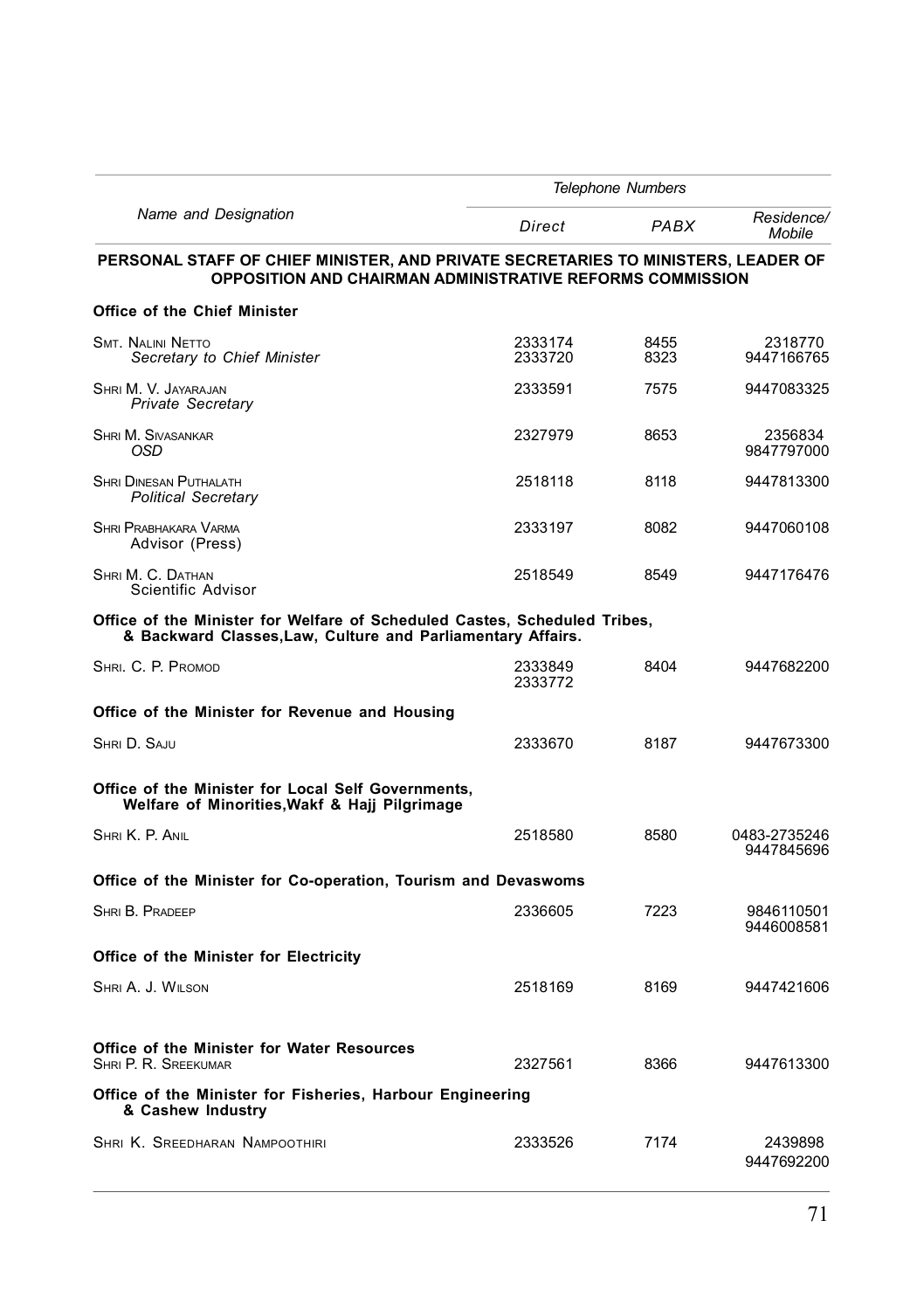| Office of the Minister for Industries, Sports and Youth Affairs  |         |      |                            |
|------------------------------------------------------------------|---------|------|----------------------------|
| SHRI RAJARAM THAMPI. K                                           | 2332700 | 8593 | 9447131216                 |
| Office of the Minister for Forests,<br>Animal Husbandry and Zoos |         |      |                            |
| SHRI SADASIVA BHAT. K                                            | 2331255 | 8321 | 2553004<br>9447685500      |
| Office of the Minister for Ports, Museums and Archaeology        |         |      |                            |
| SHRI K. R. HAREENDRANATH                                         | 2327135 | 8952 | 0497-2822243<br>9447722243 |
| Office of the Minister for Labour & Excise                       |         |      |                            |
| SHRI S. U. RAJEEV                                                | 2518488 | 8488 | 9447683300                 |
| Office of the Minister for Education                             |         |      |                            |
| <b>SHRI N. SUNILKUMAR</b>                                        | 2332868 | 8265 | 9447653300                 |
| Office of the Minister for Transport                             |         |      |                            |
| SHRI K. S. MADHUSOODANAN                                         | 2333176 | 8178 | 2342907<br>9447678800      |
| Office of the Minister for Health & Social Justice               |         |      |                            |
| SHRI P. K. SUDHEER BABU                                          | 2517128 | 7128 | 9072582490                 |
| Office of the Minister for Public Works & Registration           |         |      |                            |
| SHRI V. S. HAREENDRAN NAIR<br><b>Special Private Secretary</b>   | 2333487 | 8287 | 9495823457                 |
| Office of the Minister for Agriculture                           |         |      |                            |
| SHRI P. V. MANOJ                                                 | 2333091 | 8885 | 9447638800                 |
| Office of the Minister for Food & Civil Supplies                 |         |      |                            |
| SHRI E. R. JOSHI                                                 | 2333371 | 7270 | 9447634400                 |
| Office of the Minister for Finance and Coir                      |         |      |                            |
| SHRI V G. MANAMOHAN                                              | 2518011 | 8011 | 9447096115                 |
|                                                                  |         |      | 9496000707                 |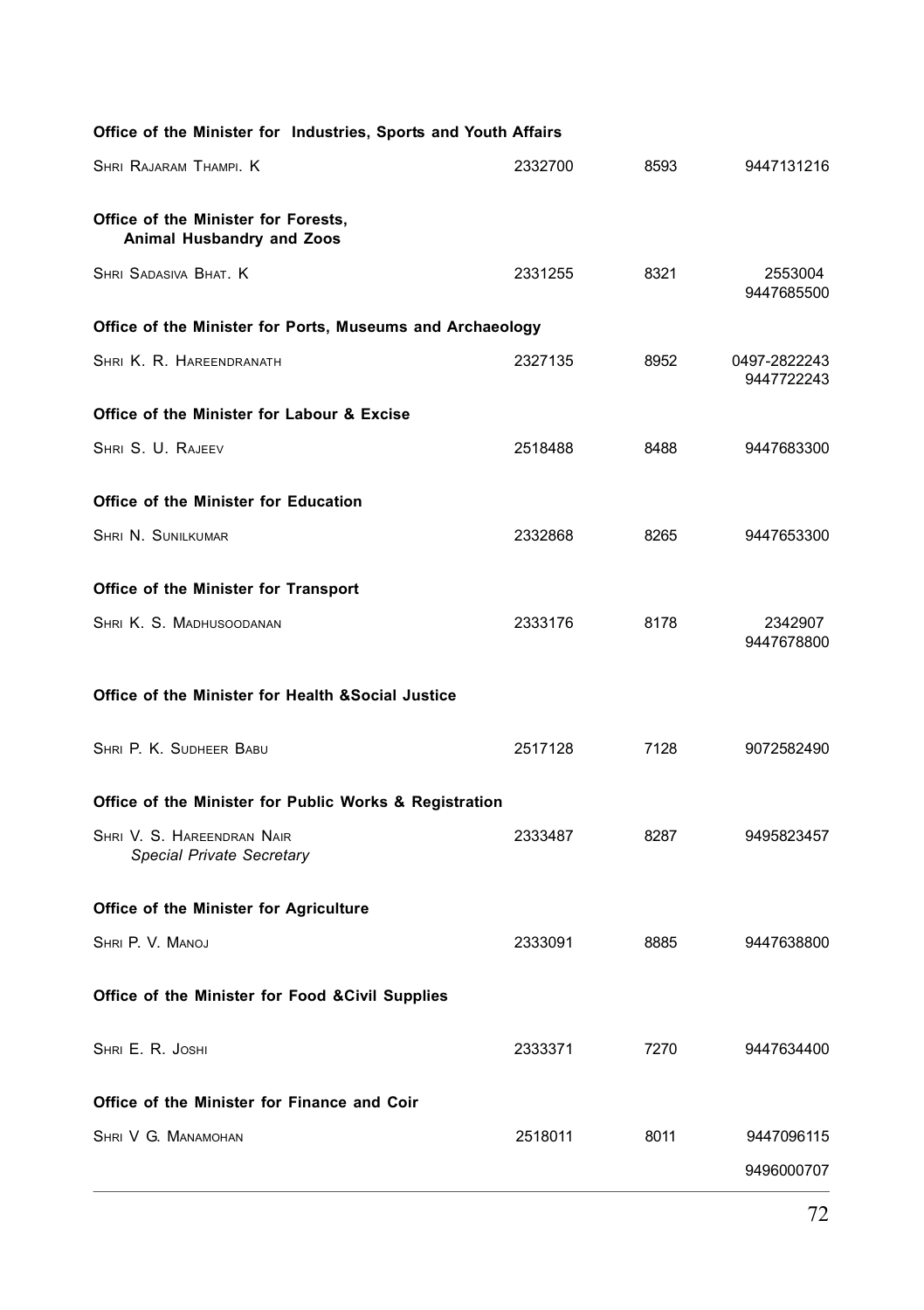|                      |                                                                                                       |                    | Telephone Numbers |                             |
|----------------------|-------------------------------------------------------------------------------------------------------|--------------------|-------------------|-----------------------------|
|                      | Name and Designation                                                                                  | <b>Direct</b>      | PABX              | Residence/<br><b>Mobile</b> |
|                      | Office of the Leader of Opposition                                                                    |                    |                   |                             |
|                      | SHRI HARI P. NAIR<br><b>Private Secretary</b>                                                         | 2318330            |                   | 8281347926                  |
|                      | Office of the Chairman,<br><b>Administrative Reforms Commission</b>                                   |                    |                   |                             |
|                      | SHRI K. V. SUDHAKARAN<br><b>Assistant Private Secretary</b>                                           |                    |                   | 9497733450                  |
|                      | CHIEF SECRETARY, ADDITIONAL CHIEF SECRETARIES, PRINCIPAL SECRETARIES<br>AND SECRETARIES TO GOVERNMENT |                    |                   |                             |
|                      | <b>CHIEF SECRETARY</b>                                                                                |                    |                   |                             |
|                      | SHRI S. M. VIJAYANAND<br><b>Chief Secretary</b>                                                       | 2333147            | 8181              | 2570300<br>9868120730       |
|                      | <b>ADDITIONAL CHIEF SECRETARIES</b>                                                                   |                    |                   |                             |
|                      | <b>SMT. NALINI NETTO</b><br>(Home, Vigilance, Secretary to CM)                                        | 2333174<br>2333720 | 8455<br>8323      | 2318770<br>9447166765       |
|                      | DR. K. M. ABRAHAM<br>(Finance, Stores Purchase)                                                       | 2327586            | 8292              | 2349145<br>8547497773       |
|                      | <b>SHRI PAUL ANTONY</b><br>(Power, Industries)                                                        | 2327499            | 8445              | 9496404777                  |
|                      | SHRI V. S. SENTHIL<br>(Planning, Economic Affairs, Enviornment)                                       | 2327451            | 8228              | 2349034<br>9447852612       |
| <b>SHRI TOM JOSE</b> | (Labour, Skills)                                                                                      | 2327582            | 8973              | 2312213<br>9446307006       |
|                      | SHRI P. MARAPANDIYAN<br>(Forest, Wildlife & Taxes)                                                    | 2327795<br>2323032 | 8822              | 2345034<br>9447511538       |
|                      | <b>SMT. SHEELA THOMAS</b><br>(General Administration, Information and<br>Public Relations, NORKA)     | 2336602            | 8444              | 9400051957                  |
|                      | <b>SHRI RAJEEV SADANANDAN</b><br>(Health, Family Welfare)                                             | 2327865            | 8255              | 9868829495                  |
|                      | <b>SHRI SUBRATA BISWAS</b><br>(Public Works)                                                          | 2335452            | 8313              | 2316969<br>9446581100       |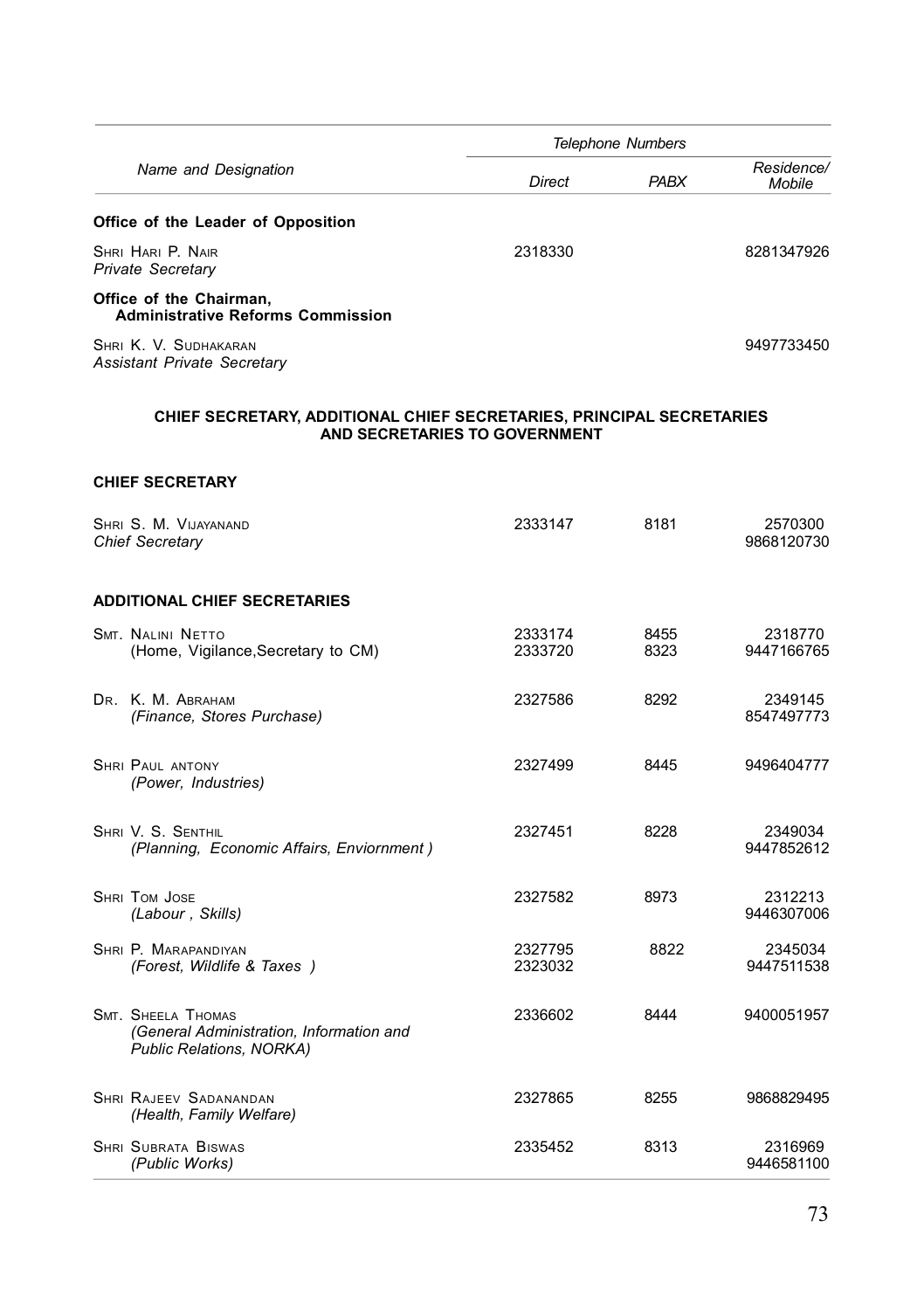|                                                                       | Telephone Numbers |      |                             |  |
|-----------------------------------------------------------------------|-------------------|------|-----------------------------|--|
| Name and Designation                                                  | <b>Direct</b>     | PABX | Residence/<br><b>Mobile</b> |  |
| <b>PRINCIPAL SECRETARIES</b>                                          |                   |      |                             |  |
| SHRI JAMES VARGHESE<br>(Fisheries, Ports, Industries (Coir & Cashew)) | 2333164           | 8008 | 2443351<br>9447156204       |  |
| SHRI P. H. KURIAN<br>(Revenue, Housing)                               | 2329227           | 8356 | 2534453<br>9496107100       |  |
| SHRI SATYAJEETH RAJAN<br>(P. & ARD)                                   | 2333374           | 7311 | 2728872<br>9446289636       |  |
| SHRI T. K. JOSE<br>(Local Self Government)                            | 2335466           | 8163 | 2433622<br>9446375216       |  |
| SHRI E. K. MAJHI<br>(Chief Electoral Officer)                         | 2305116           |      | 9447796763                  |  |
| DR. V. VENU<br>(SC/ST, BC Development, Tourism)                       | 2327438           | 8232 | 2983060<br>9560407263       |  |
| SHRI G. KAMALAVARDHANA RAO<br>(Finance(Expenditure)                   | 2326436           | 8695 | 2726688<br>8129203333       |  |
| DR. RAJU NARAYANASWAMI<br>(Agriculture)                               | 2333042           | 8398 | 2445607<br>9447713372       |  |
| SHRI B. SRINIVAS<br>(Higher Education)                                | 2328410           | 8459 | 2433843<br>9496361074       |  |
| <b>SECRETARIES</b>                                                    |                   |      |                             |  |
| DR. USHA TITUS<br>(General Education)                                 | 2331509           | 8997 | 2740300<br>9868124621       |  |
| SHRI K. R. JYOTHILAL<br>(Transport & Devaswoms)                       | 2320311           | 8669 | 2315656<br>9447744200       |  |
| SHRI T. O. SOORAJ<br>(Parliamentary Affairs)                          | 2327994           | 7310 | 2555513<br>9847506789       |  |
| SHRI X. ANIL<br>(Animal Husbandry, Dairy Development)                 | 2322903           | 8550 | 9495949057                  |  |
| <b>SHRI M. SIVASANKAR</b><br>(IT&OSD to Chief Minister)               | 2327979           | 8653 | 2356834<br>9847797000       |  |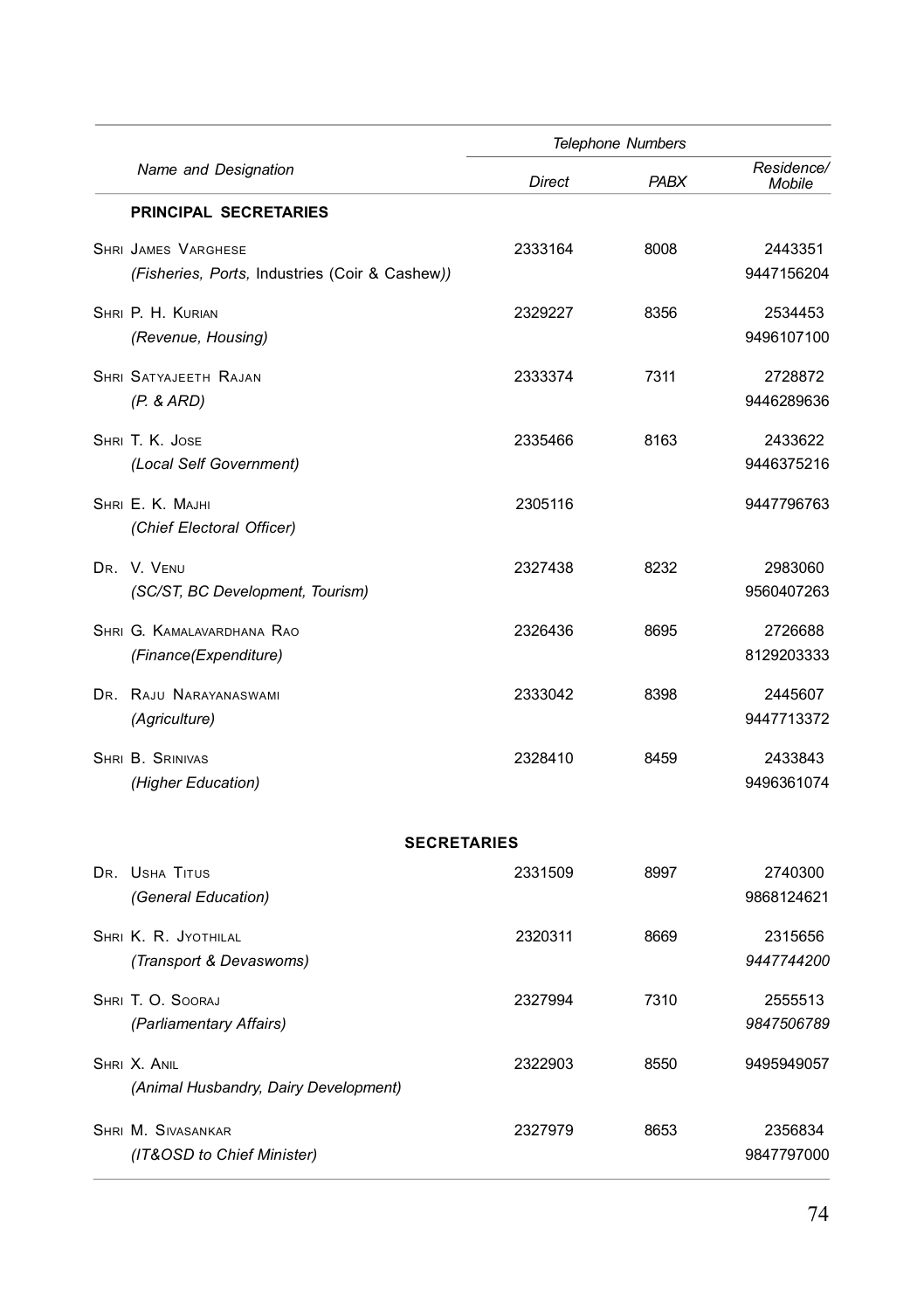|                |                                                                                            | <b>Telephone Numbers</b> |      |                       |
|----------------|--------------------------------------------------------------------------------------------|--------------------------|------|-----------------------|
|                | Name and Designation                                                                       | <b>Direct</b>            | PABX | Residence/<br>Mobile  |
|                | SHRI MINHAI ALAM<br>(Finance(Resources))                                                   | 2331161                  | 8058 | 2321732<br>9447378239 |
|                | <b>SMT RANI GEORGE</b><br>(Cultural Affairs)                                               | 2339182                  | 8002 | 2553565<br>9447753565 |
|                | SMT. SUMANA N. MENON<br>(General Administration(Sainik Welfare),<br>Printing & Stationery) | 2321572                  | 8308 | 8281457160            |
|                | <b>SMT TINKLI BISWAL</b><br>(Water Resources)                                              | 2322056                  | 8035 | 2346660<br>9447713067 |
| D <sub>R</sub> | R ASHOK<br>(Ayush)                                                                         | 2333028                  | 7214 | 2554495<br>9446366777 |
|                | SHRI A SHAJAHAN<br>(Local Self Government)                                                 | 2335311                  | 7058 | 2553341<br>9995508800 |

# **PERSONAL ASSISTANTS TO MLAs**

| SI.<br>No. | Name of the M <sub>1</sub> A | Name of P A                   | <b>Contact Number</b> |
|------------|------------------------------|-------------------------------|-----------------------|
| 1.         | SHRI ABDUL HAMEED P.         | Shri Shamim Khan S. H.        | 9495044162            |
| 2.         | SHRI K V ARDUI KHADER        | Shri Satheesh P B             | 9846478548            |
| 3.         | <b>SHRI PARAKKAL ABDULLA</b> | Shri T. P. Sadiq              | 9447793859            |
| 4.         | SHRI P. K. ABDU RABB         | Shri Abdunnasar T. K.         | 9847307424            |
| 5.         | SHRI V. ABDURAHIMAN          | Shri I. Sunil Kumar           | 9995954393            |
| 6.         | SHRI P B ARDUI RAZAK         | Shri Ahammed T K              | 9847084427            |
| 7.         | PROF. ABID HUSSAIN THANGAL   | Shri Nizzar A.                | 9447889881            |
| 8.         | SHRI ADOOR PRAKASH           | Shri N. Renganathan           | 9447267145            |
| 9.         | SHRI TA AHAMMED KAREER       | Shri Abhilash J. R.           | 9895033009            |
| 10.        | SMT. P. AISHA POTTY          | Shri Vinod G. P.              | 9446914727            |
| 11.        | SHRI MANJALAMKUZHI ALI       | Shri Pramod P.                | 9447332272            |
| 12.        | <b>SHRI ANIL AKKARA</b>      | Shri V. P. Arun               | 9946441067            |
| 13.        | SHRI A. P. ANIL KUMAR        | Shri Abdul Azeez Cheeranthodi | 9745503696            |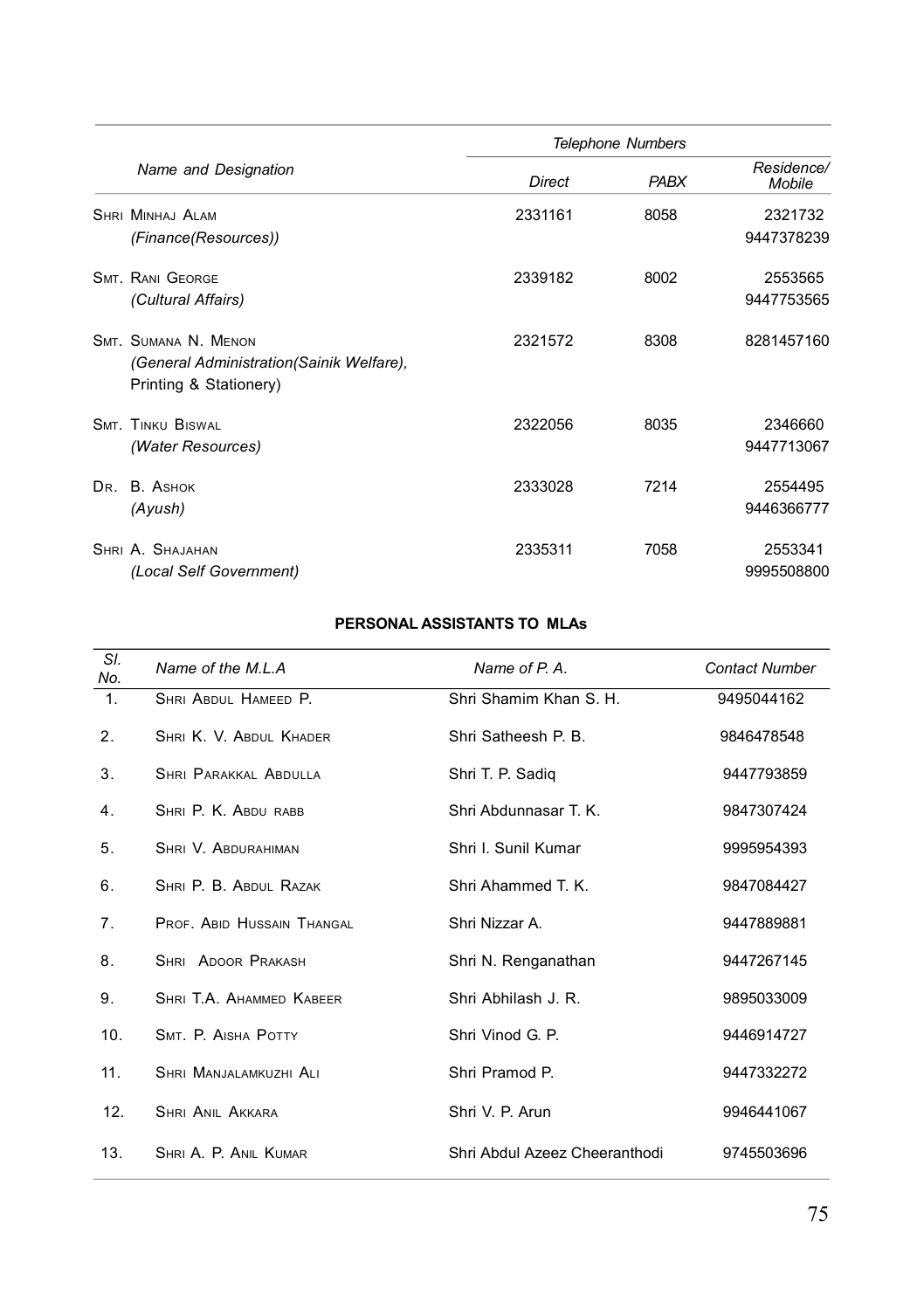| SI.<br>No. | Name of the M.L.A               | Name of P.A.             | <b>Contact Number</b> |
|------------|---------------------------------|--------------------------|-----------------------|
| 14.        | SHRI ANOOP JACOB                | Shri James P.V.          | 9809828933            |
| 15.        | SHRI K. ANSALAN                 | Shri M. J. Sreekumar     | 9446005836            |
| 16.        | <b>SHRI ANTONY JOHN</b>         | Shri Jineesh M. A.       | 9447581466            |
| 17.        | SHRI P. V. ANVAR                | Shri Sakariyya M.        | 9447078697            |
| 18.        | SHRI ANWAR SADATH               | Shri Sebastian Joseph K. | 9497088747            |
| 19.        | SHRI A. M. ARIFF                | Shri P. Gireesh          | 9744880067            |
| 20.        | PROF. K. U. ARUNAN              | Shri Harikumar G.        | 9446409912            |
| 21.        | SMT. C. K. ASHA                 | Shri Suresh R.           | 9497820567            |
| 22.        | SHRI K. BABU                    | Shri Ananthakrishnan B.  | 9447202377            |
| 23.        | SHRI I. C. BALAKRISHNAN         | Shri Ajithlal K. P.      | 9447461523            |
| 24.        | SHRI V. T. BALRAM               | Shri P. Anilkumar        | 9447694861            |
| 25.        | SHRI P. K. BASHEER              | Shri Iqbal P.A.          | 9895029442            |
| 26.        | SMT. E. S. BIJIMOL              | Shri Santhosh Kumar D.   | 9446213871            |
| 27.        | SHRI K. DASAN                   | Shri Prabhuna R. K.      | 9495858283            |
| 28.        | SHRI B. D. DEVASSY              | Shri P. S. Manoj         | 9497797998            |
| 29.        | SHRI C. DIVAKARAN               | Shri Rajesh R. N.        | 9447713045            |
| 30.        | SHRI V. K. EBRAHIM KUNJU        | Shri A. Nasimudeen       | 9447060335            |
| 31.        | SHRI ELDHO ABRAHAM              | Shri V. K. Madhu         | 9446342266            |
| 32.        | <b>SHRI ELDHOSE KUNNAPPILLY</b> | Shri James Sebastian     | 9495883881            |
| 33.        | SHRI K. B. GANESH KUMAR         | Shri Anilkumar T.        | 9447558124            |
| 34.        | SMT. GEETHA GOPI                | Shri G. Krishnakumar     | 9446103231            |
| 35.        | SHRI GEORGE M. THOMAS           | Shri Muhammed Haneefa C. | 9539661903            |
| 36.        | SHRI P. C. GEORGE               | Shri Thomas George       | 9447021414            |
| 37.        | SHRI CHITTAYAM GOPAKUMAR        | Shri Baiju P.            | 9744051811            |
| 38.        | SHRI C. K. HAREENDRAN           | Shri M. Nazar            | 9746144866            |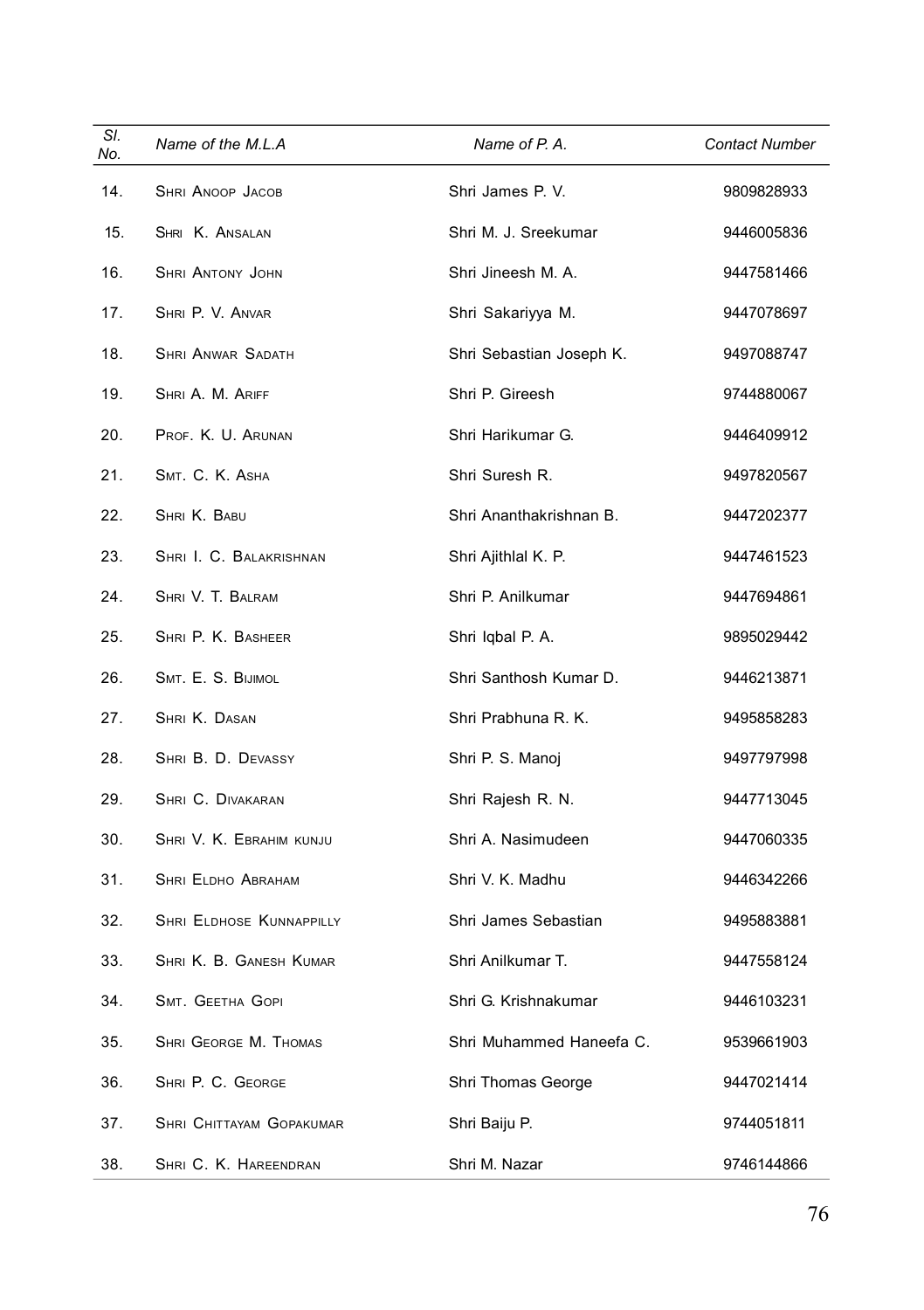| SI.<br>No. | Name of the M.L.A         | Name of P.A.              | <b>Contact Number</b> |
|------------|---------------------------|---------------------------|-----------------------|
| 39.        | SHRI HIBI EDEN            | Shri Hareesh D.           | 9447063960            |
| 40.        | SHRI T. V. IBRAHIM        | Shri V. P. Abdul Salim    | 8589032891            |
| 41.        | SHRI JAMES MATHEW         | Shri Ragesh P. P.         | 9447487750            |
| 42.        | SHRI G. S. JAYALAL        | Shri G. Vijayan           | 9947451911            |
| 43.        | DR. N. JAYARAJ            | Shri Anand N. S.          | 9495705414            |
| 44.        | SHRI E. P. JAYARAJAN      | Shri B. Jayachandran      | 9446176136            |
| 45.        | SHRI K. C. JOSEPH         | Shri K. Divakaran         | 9447648516            |
| 46.        | SHRI P. J. JOSEPH         | Shri Regi C. George       | 9447031833            |
| 47.        | SHRI V. JOY               | Shri V. Madanakumar       | 8086785959            |
| 48.        | SHRI O. R. KELU           | Shri Rajesh M.            | 8281409730            |
| 49.        | SHRI C. KRISHNAN          | Shri Shani K.             | 9605980233            |
| 50.        | SHRI K. KRISHNANKUTTY     | Shri Arun T. T.           | 9037057089            |
| 51.        | SHRI P. K. KUNHALIKUTTY   | Shri Ubaidulla Nanath     | 9847892105            |
| 52.        | SHRI K. KUNHIRAMAN        | Shri N. V. Padmanabhan    | 9895064232            |
| 53.        | SHRI KOVOOR KUNJUMON      | Shri Ushas John           | 9961017640            |
| 54.        | SHRI V. K.C. MAMMED KOYA  | Shri Udayakumar K.        | 9447884833            |
| 55.        | SHRI C. MAMMUTTY          | Shri A. Ismail Sait       | 9846153000            |
| 56.        | SHRI K.M. MANI            | Shri Benix Kanjiravila T. | 9446849558            |
| 57.        | SHRI K. J. MAXY           | Shri Sudip Anandadas      | 8547720877            |
| 58.        | SHRI MONS JOSEPH          | Shri K. Madhusoodanan     | 9495122785            |
| 59.        | SHRI MUHAMMED MUHASSIN P. | Shri K. Radhakrishnan     | 9496837815            |
| 60.        | SHRI M. MUKESH            | Shri Shefeek M. S.        | 8281803266            |
| 61.        | DR. M. K. MUNEER          | Shri Rajesh R.            | 9447211367            |
| 62.        | SHRI K. MURALEEDHARAN     | Shri Sreelal R.           | 9497486366            |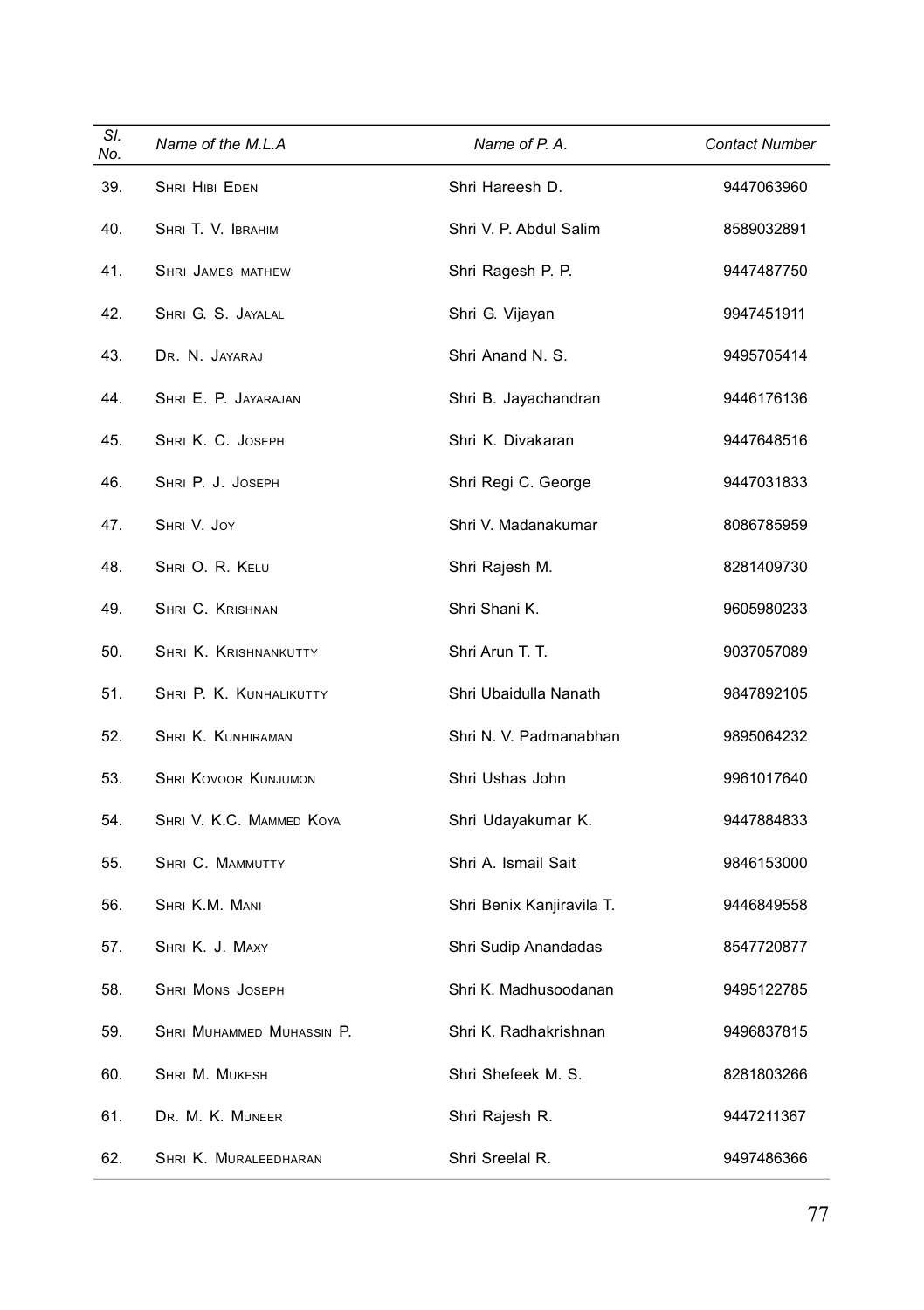| SI.<br>No. | Name of the M.L.A                       | Name of P.A.                  | <b>Contact Number</b> |
|------------|-----------------------------------------|-------------------------------|-----------------------|
| 63.        | SIRI D. K. MURALI                       | Shri M. I. Pyarelal           | 9446551627            |
| 64.        | <b>SHRI MURALI PERUNELLY</b>            | Shri Shabu B.                 | 9048726234            |
| 65.        | SHRI C. K. NANU                         | Shri N. K. Sajith             | 9446772288            |
| 66.        | SHRI N. A. NELLIKKUNNU                  | Shri Abdul Manzoor M.         | 9446660006            |
| 67.        | SHRI M. NOUSHAD                         | Shri Baiju K. V.              | 9895043103            |
| 68.        | <b>SHRI OOMMEN CHANDY</b>               | Shri Abdul Kharim A.          | 9847145484            |
| 69.        | SHRI U. R. PRADEEP                      | Shri K. Narayanan             | 9446344975            |
| 70.        | SHRI A. PRADEEPKUMAR                    | Shri Jayarajan T.             | 9446069744            |
| 71.        | SHRI K. D. PRASENAN                     | Shri E. S. Noormuhammed       | 9446830004            |
| 72.        | SMT. U. PRATHIBHA HARI                  | Shri G. Bijukumar             | 8113801111            |
| 73.        | SHRI PURUSHAN KADALUNDY                 | Shri Biju A. M.               | 9496968810            |
| 74.        | <b>SHRI THIRUVANCHOOR RADHAKRISHNAN</b> | Shri Blesson K. B.            | 8089774926            |
| 75.        | SHRI P.T.A. RAHIM                       | Shri K. Abdul Majeed          | 9946228384            |
| 76.        | SHRI O. RAJAGOPAL                       | Shri Renjith M.               | 9446515108            |
| 77.        | SHRI M. RAJAGOPALAN                     | Shri P. U. Suresan            | 9446022616            |
| 78.        | SHRI K. RAJAN                           | Shri C. K. Shaju              | 9495284021            |
| 79.        | SHRI S. RAJENDRAN                       | Shri Boomi P.                 | 9037571944            |
| 80.        | SHRI R. RAJESH                          | Shri Sanjainath S.            | 8281682827            |
| 81.        | SHRI T. V. RAJESH                       | Shri Dinesh Elambilan         | 9446462137            |
| 82.        | SHRI RAJU ABRAHAM                       | Shri Satheesh A. T            | 9447269714            |
| 83.        | SHRI R. RAMACHANDRAN                    | Shri V. Vijayakumar           | 9446591404            |
| 84.        | SMT. K. K. RAMACHANDRAN NAIR            | Shri Ramesh Prasad            | 9495758227            |
| 85.        | SHRI MULLAKKARA RETNAKARAN              | Shri Gracius A.               | 9495347781            |
| 86.        | <b>SHRI KARAT RAZACK</b>                | Shri Yunus Kurumbramal Methal | 9446782964            |
| 87.        | SHRI ROJI M. JOHN                       | Shri T. R. Reghunathan        | 9447226531            |
| 88.        | <b>SHRI ROSHY AUGUSTINE</b>             | Shri Binoy Sebastian          | 9447523423            |
| 89.        | SHRI K. S. SABARINADHAN                 | Shri Padmakumar M.            | 9496496496            |
| 90.        | SHRI V. P. SAJEENDRAN                   | Shri Ratheesh Raj R. V.       | 9995767329            |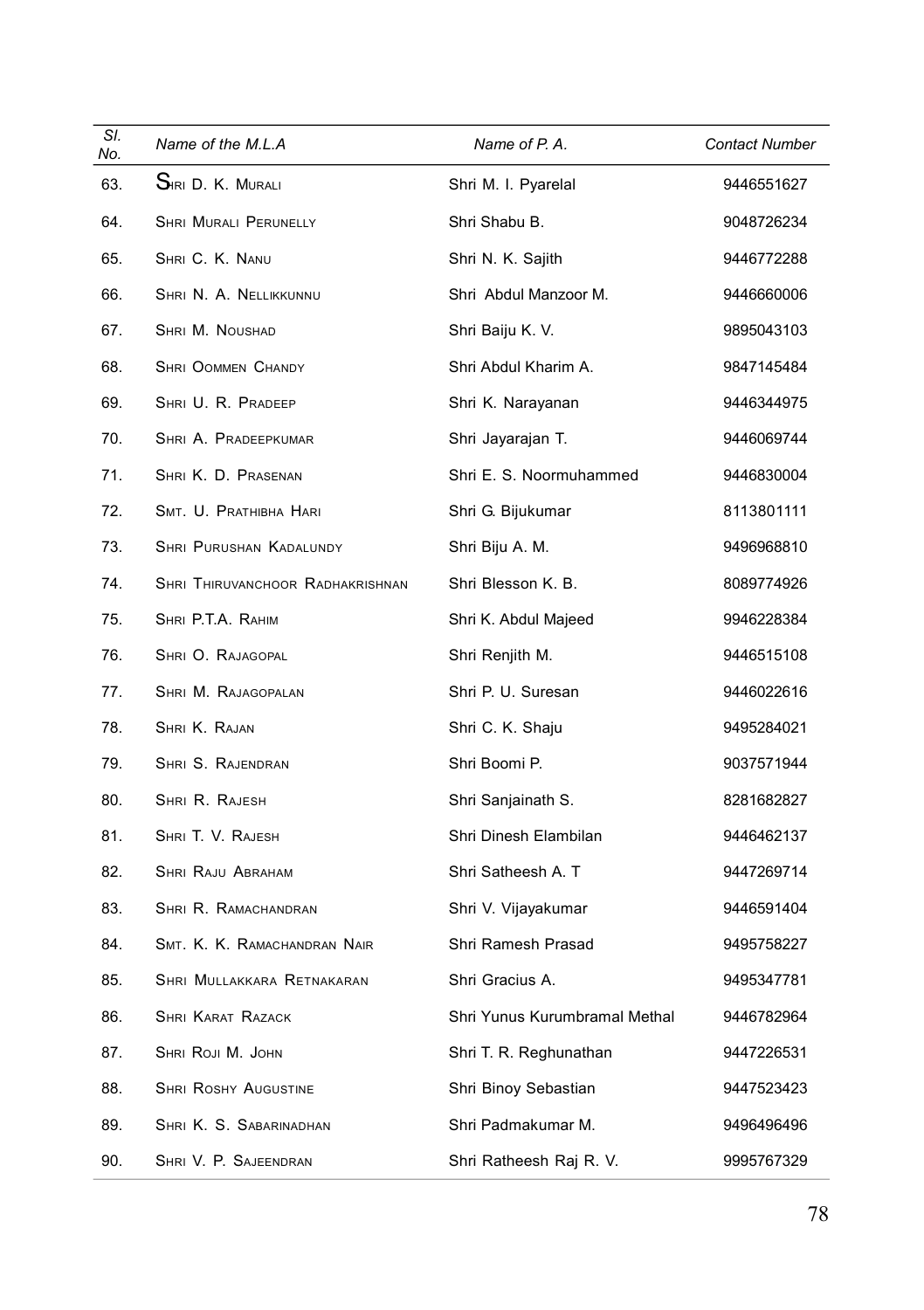| SI.<br>No. | Name of the M.L.A          | Name of P.A.             | <b>Contact Number</b> |
|------------|----------------------------|--------------------------|-----------------------|
| 91.        | SHRI N. SAMSUDHEEN         | Shri M. Shibinu          | 9846420265            |
| 92.        | SHRI S. SARMA              | Shri Naisan A. U.        | 9495158848            |
| 93.        | SHRI C. K. SASEENDRAN      | Shri Rajendran M. P.     | 9961845506            |
| 94.        | SHRI P. K. SASI            | Shri V. Ganesan          | 9446557790            |
| 95.        | SHRI V. D. SATHEESAN       | Shri Vineeth T. C.       | 9446889825            |
| 96.        | SHRI I. B. SATHEESH        | Shri Prasanth R.         | 9495192386            |
| 97.        | SHRI B. SATYAN             | Shri Vinuraj D. R.       | 9446180801            |
| 98.        | <b>SHRI SHAFI PARAMBIL</b> | Shri V. Sujith Kumar     | 9946050052            |
| 99.        | SHRI K. M. SHAJI           | Shri Saji S.             | 9744145600            |
| 100.       | SHRI A. N. SHAMSEER        | Shri Sathar K.           | 9446308308            |
| 101.       | SHRI V. S. SIVAKUMAR       | Shri M. G. Mahesh        | 8943341360            |
| 102.       | SHRI V. R. SUNIL KUMAR     | Shri S. Vipinkumar       | 9895598111            |
| 103.       | <b>SHRI SUNNY JOSEPH</b>   | Shri Muhammed Jaseer     | 9495952588            |
| 104.       | SHRI K. SURESH KURUP       | Shri Prince Thomas L.    | 9947491777            |
| 105.       | SHRI. M. SWARAJ            | Shri Harish N. C.        | 9446383337            |
| 106.       | SHRI E. T. TAISON MASTER   | Shri Prasanth N. C.      | 9446201000            |
| 107.       | SHRI C. F. THOMAS          | Shri Thomaskutty Mathew  | 9495113438            |
| 108.       | SHRI P. T. THOMAS          | Shri Vinu K. S.          | 9446413838            |
| 109.       | <b>SHRI THOMAS CHANDY</b>  | Shri Johnson G.          | 9495928100            |
| 110.       | SHRI P. UBAIDULLA          | Shri Jalaludeen C. H.    | 9446971907            |
| 111.       | SHRI M. UMMER              | Shri Shaju M.            | 8547480492            |
| 112.       | SHRI P. UNNI               | Shri Saleem A.           | 9400186297            |
| 113.       | <b>SMT. VEENA GEORGE</b>   | Shri Balagopalan K. P.   | 9446542890            |
| 114.       | SHRI K. V. VIJAYADAS       | Shri Priyadarsanan P. S. | 9495044273            |
| 115.       | SHRI E. K. VIJAYAN         | Shri Surendran Kalathil  | 9495149516            |
| 116.       | SHRI N. VIJAYAN PILLAI     | Shri Madhukumar S.       | 9447740854            |
| 117.       | SHRI M. VINCENT            | Shri Reji Chandran       | 9446431728            |
| 118.       | SHRI JOHN FERNANDEZ        | Shri Sajith P. S.        | 9446467435            |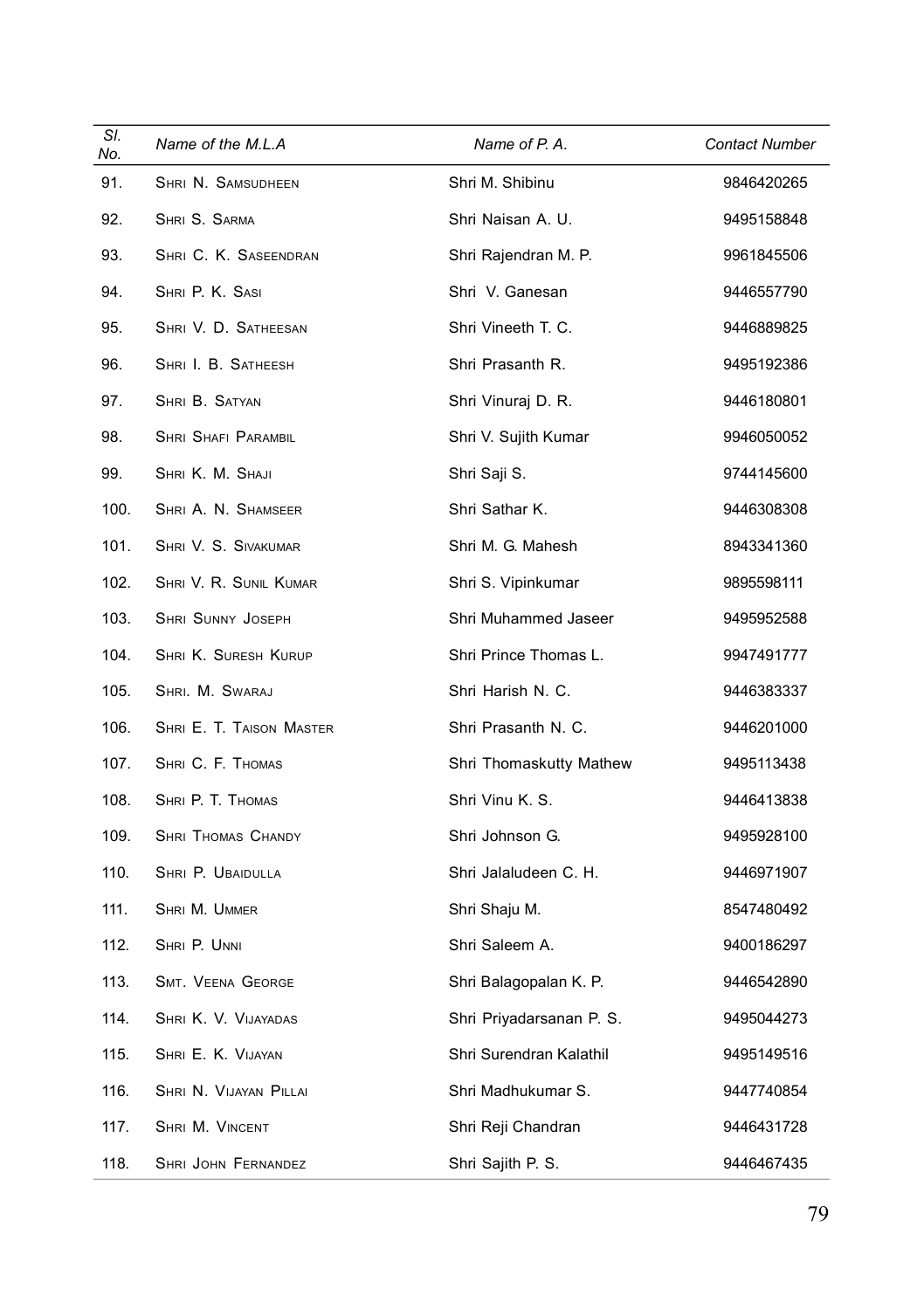|                                                          | <b>Phone Number</b> |
|----------------------------------------------------------|---------------------|
| <b>IMPORTANT NUMBERS IN GOVERNMENT SECRETARIAT</b>       |                     |
| <b>Agriculture Department</b>                            |                     |
| Section Agri. Estt.A                                     | 2518253             |
| Section Agri. Estt.B                                     | 2517106             |
| Section Agri. PB, PS                                     | 2518130             |
| Coastal, Shipping and Inland Navigation Department       |                     |
| Section A                                                | 2518183             |
| <b>Co-operation Department</b>                           |                     |
| Section C                                                | 2518607             |
| Section PS                                               | 2518871             |
| <b>Cultural Affairs Department</b>                       |                     |
| Section A                                                | 2518890             |
| Section B                                                | 2518723             |
| Section C                                                | 2517016             |
| <b>Election Department</b>                               | 2300121, 2307168    |
| Election (General) Department [Extension]                | 206                 |
| <b>Electronics and Information Technology Department</b> |                     |
| Section A                                                | 2518882             |
| Section B                                                | 2518883             |
| <b>Environment Department (A)</b>                        | 2518996             |
| <b>Fisheries and Ports Department</b>                    |                     |
| Section E                                                | 2518018             |
| Section PS                                               | 2517156             |
| Food, Civil Supplies and Consumers Affairs Department    |                     |
| Section CA                                               | 2518028             |
| Section PS                                               | 2517114             |
| <b>Forest and Wildlife Department</b>                    |                     |
| Section PS                                               | 2517119             |
| <b>General Administration Department</b>                 |                     |
| SHRI VENUGOPAL T.I.                                      |                     |
| Additional Secretary I and Joint Chief Protocol Officer  | 2518203, 2327563    |
|                                                          | 9447621946          |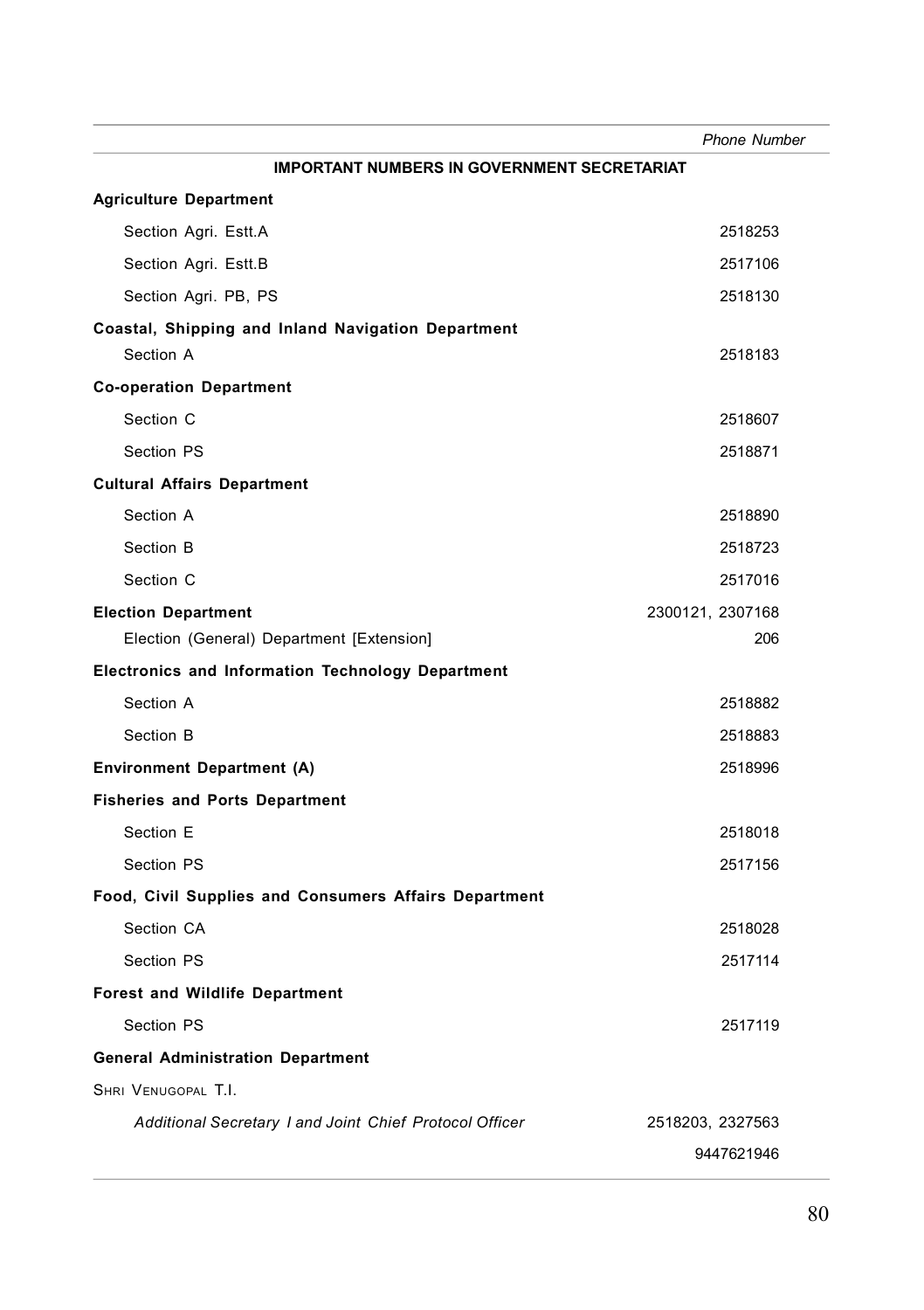|                                                      | <b>Phone Number</b> |
|------------------------------------------------------|---------------------|
| <b>GAD</b>                                           |                     |
| <b>Budget Wing</b>                                   | 2518041             |
| Chief Secretary's Petition Cell                      | 2518368             |
| Co-ordination                                        | 2518463             |
| House Keeping Cell A                                 | 2518001             |
| House Keeping Cell B                                 | 2518761             |
| <b>Parliament Section</b>                            | 2518760             |
| Political                                            | 2518456             |
| Secretariat Central Library                          | 2518779             |
| Services A                                           | 2518450             |
| Store Supervisor A, B                                | 2517286, 2518900    |
| Chief Minister's Public Grievance Redressal Cell     | 2517297             |
| <b>General Education Department</b>                  |                     |
| Section PS                                           | 2517160             |
| Special Cell                                         | 2518859             |
| Health and Family Welfare Department                 |                     |
| Section PS                                           | 2517118             |
| <b>Higher Education Department</b><br>Section PS     |                     |
|                                                      | 2518555             |
| <b>Home Department</b><br>Section PS                 | 2518676             |
| <b>Housing Department</b>                            |                     |
| Section PS                                           | 2518969             |
| <b>Industries Department</b>                         |                     |
| Section PS                                           | 2518036             |
| Information and Public Relations Department          |                     |
| Section A                                            | 2518586             |
| Labour and Skills Department                         |                     |
| Section PS                                           | 2518349             |
| <b>Local Self Government Department</b>              |                     |
| Section PS                                           | 2517123             |
| Non-Resident Keralites Affairs Department            |                     |
| Section A<br>Section B                               | 2518182<br>2518061  |
|                                                      |                     |
| <b>Parliamentary Affairs Department</b><br>Section A | 2518020             |
| Section B                                            | 2518986             |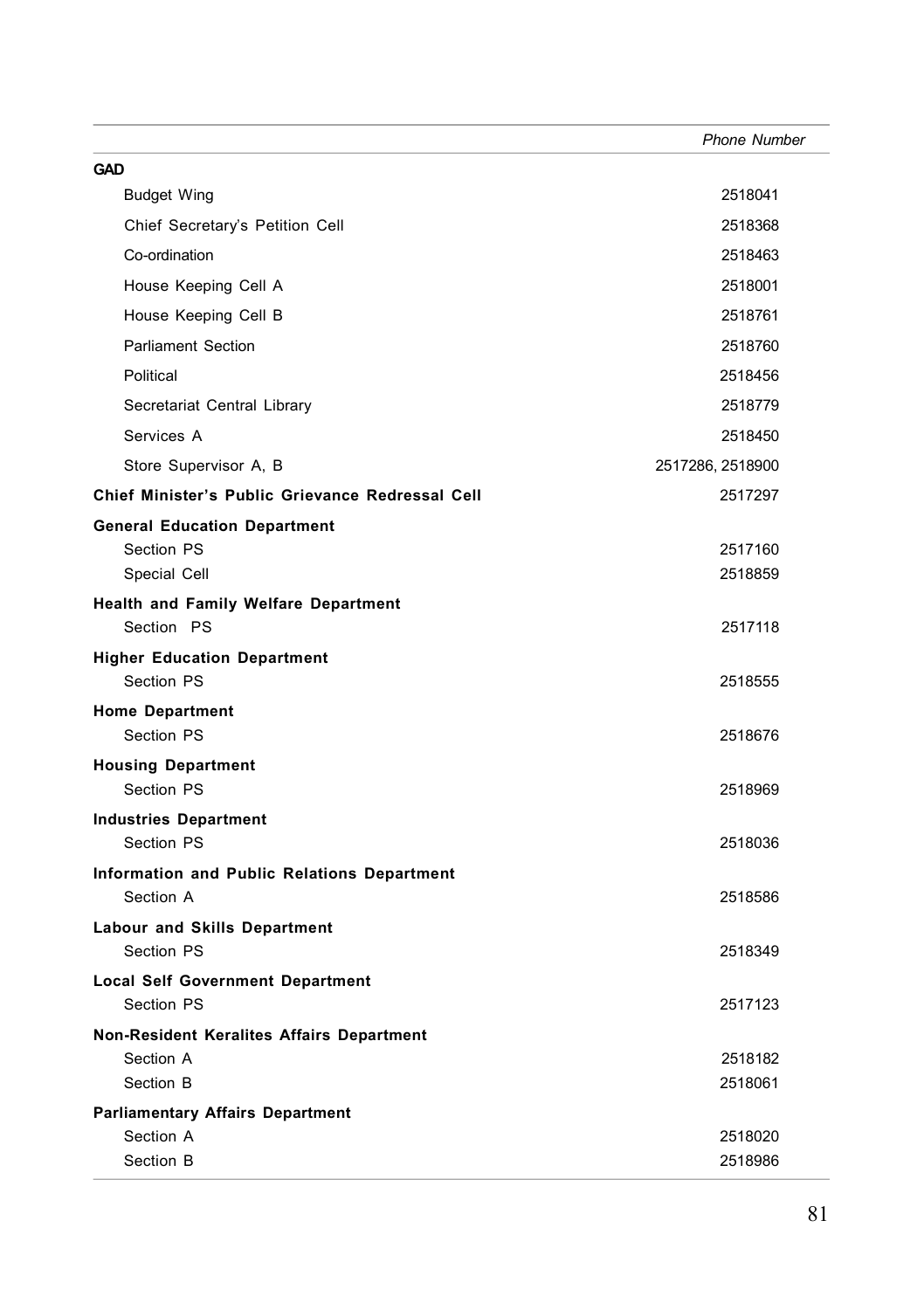|                                                 | <b>Phone Number</b> |
|-------------------------------------------------|---------------------|
| P & ARD                                         |                     |
| Section PS                                      | 2518197             |
| <b>Rules</b>                                    | 2517032             |
| <b>Planning and Economic Affairs Department</b> |                     |
| Section PS                                      | 2518854             |
| <b>Power Department</b>                         |                     |
| Section PS                                      | 2518243             |
| <b>Public Works Department</b>                  |                     |
| Section PS                                      | 2518578             |
| <b>Revenue Department</b>                       |                     |
| Section PS                                      | 2518828             |
| Disaster Management [Revenue (K) Department]    | 2518113             |
| <b>SC/ST Development Department</b>             |                     |
| Section PS                                      | 2517008             |
| <b>Science and Technology Department</b>        |                     |
|                                                 | 2548258, 2548200    |
| Social Justice Department                       |                     |
| Section A                                       | 2518697             |
| Section B                                       | 2517157             |
| Section C                                       | 2518540             |
| Sports and Youth Affairs Department             |                     |
| Section A                                       | 2517135             |
| <b>Stores Purchase Department</b>               |                     |
| Section A                                       | 2518109             |
| <b>Taxes</b>                                    |                     |
| Section C                                       | 2518887             |
| Section PS                                      | 2518972             |
| <b>Tourism</b>                                  |                     |
| Section A                                       | 2518490             |
| Section B                                       | 2518803             |
| Section C                                       | 2517109             |
| <b>Transport</b>                                |                     |
| Section A                                       | 2517014             |
| Vigilance                                       |                     |
| Section A                                       | 2518081             |
| <b>Water Resources Department</b>               |                     |
| Section PS                                      | 2518281             |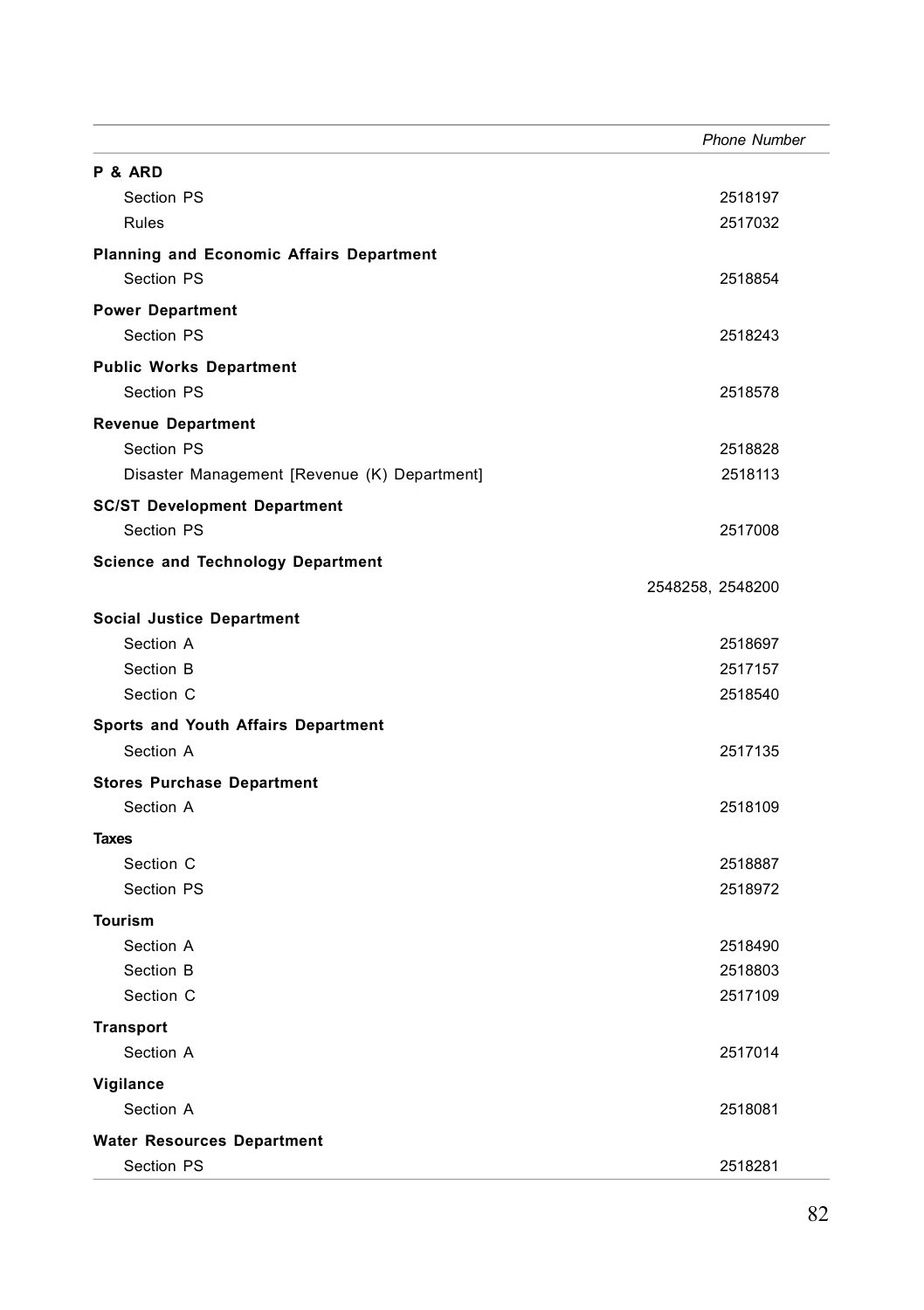|                                               | <b>Phone Number</b> |
|-----------------------------------------------|---------------------|
| <b>FINANCE SECRETARIAT</b>                    |                     |
| Shri E. K. PRAKASH, Special Secretary         | 2337443, 2518730    |
| PU-A                                          | 2517074             |
| PU-B                                          | 2517085             |
| PU-C                                          | 2518599             |
| PU-D                                          | 2518170             |
| PSA & Information                             | 2518812             |
| Pension A                                     | 2518039             |
| Pension B                                     | 2518764             |
| PAC-A                                         | 2518064             |
| Funds                                         | 2518684             |
| Planning A                                    | 2518681             |
| Planning B                                    | 2518293             |
| <b>Budget A</b>                               | 2518912             |
| Nodal Centre A & B                            | 2518141             |
| PF                                            | 2737921             |
| <b>NPS</b>                                    | 2737901, 2737902    |
| Loans                                         | 2518832             |
| State Finance Cell-B                          | 2518909             |
| PRC-C                                         | 2518948             |
| National Savings Department                   | 2470856             |
| Rules-A                                       | 2517052             |
| <b>LAW SECRETARIAT</b>                        |                     |
| SHRI B. G. HARINDRANATH, SECRETARY            | 2332955, 2518383    |
| SMT. KALA N. L, Special Secretary             | 2333497, 2518384    |
| SHRI G. MOHANAN PILLAI, Additional Secretary  | 2333595, 2518416    |
| SHRI S. SURESH CHANDRAN, Additional Secretary | 2518413             |
| SMT. L. SOBHA NAIR, Additional Secretary      | 2323816, 2518208    |
| SMT. K. A. SREELATHA, Additional Secretary    | 2333232, 2518493    |
| SMT. S. SANDHYA, Additional Secretary         | 2333986, 2518375    |
| SHRI P.O. JOSE, Additional Secretary          | 2333022, 2517064    |
| <b>Sections</b>                               |                     |
| Office Section                                | 2518390             |
| Administration I                              | 2517015, 2518043    |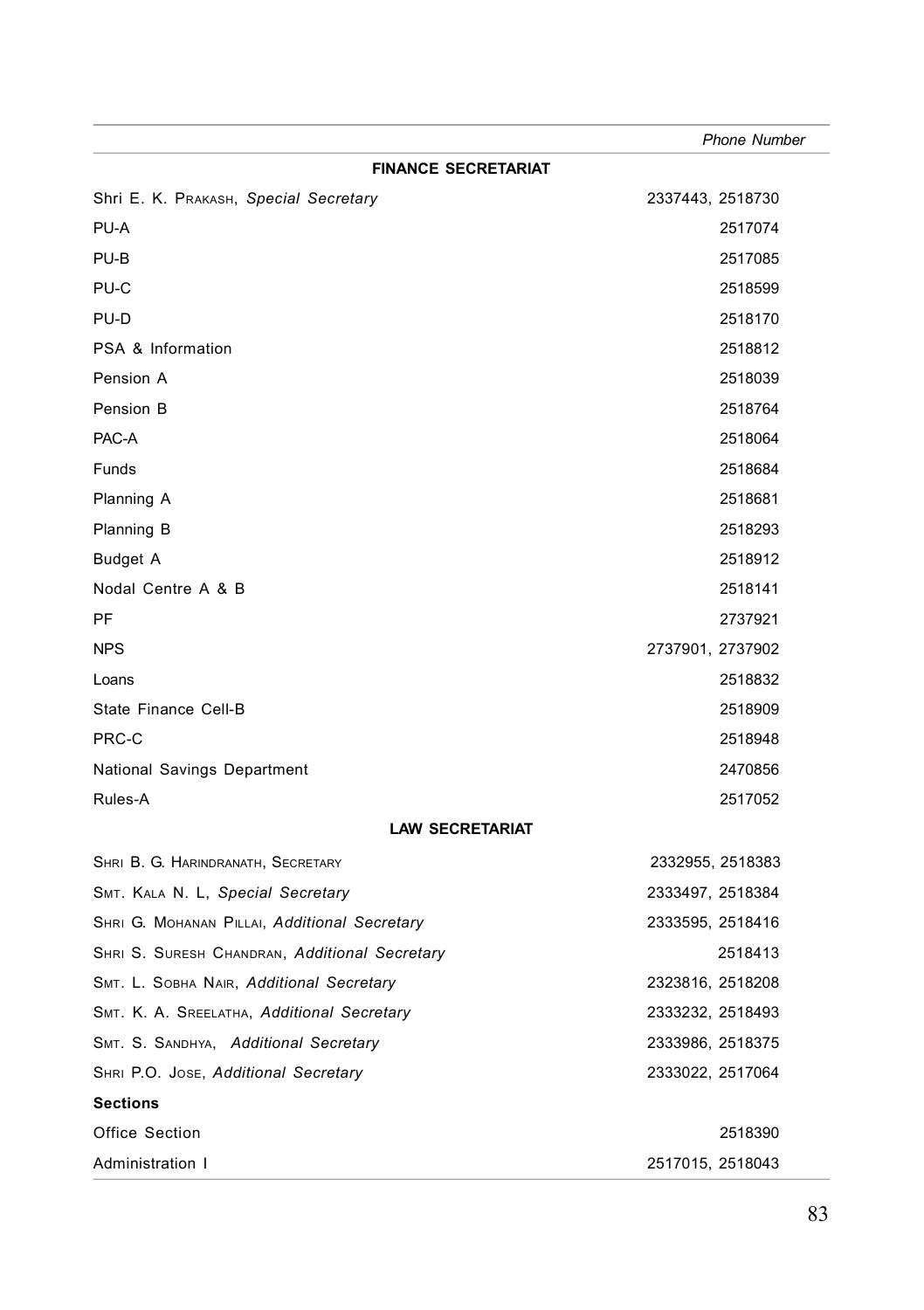|                                                                                   | <b>Phone Number</b>     |
|-----------------------------------------------------------------------------------|-------------------------|
| Legislation A                                                                     | 2518044                 |
| Legislation B                                                                     | 2518702                 |
| Legislation C                                                                     | 2518417                 |
| Legislation D                                                                     | 2518738                 |
| Legislation E                                                                     | 2517337                 |
| Legislation F                                                                     | 2517204                 |
| Legislation G                                                                     | 2518821                 |
| Legislation H                                                                     | 2518084                 |
| Legislation I                                                                     | 2517338                 |
| Leg. Publication                                                                  | 2518410                 |
| <b>Parliamentary Section</b>                                                      | 2517185                 |
| Library                                                                           | 2518392                 |
| Translation (Tamil)                                                               | 2517327                 |
| Translation (Kannada)                                                             | 2518793                 |
| <b>MISCELLANEOUS</b>                                                              |                         |
| <b>Secretariat Enquiry</b>                                                        | 2336576                 |
| Internet Based Messaging Centre (IBMC)<br>email: tpcentre@messaging.kerala.gov.in | 2518405<br>Fax: 2333115 |
| <b>Chief Reception Officer</b>                                                    | 2518202                 |
| <b>Visitors' Facilitation Centres</b>                                             |                         |
| North                                                                             | 2517065, 2517069        |
| South                                                                             | 2517061, 2517063        |
| Annexe                                                                            | 2517071, 2517073        |
| <b>Clinics</b>                                                                    |                         |
| Allopathy Clinic                                                                  | 2518649                 |
| Homoeo Clinic                                                                     | 2518749                 |
| Ayurveda Dispensary                                                               | 2518976                 |
| Sub Treasury Officer                                                              | 2518801                 |
| Kerala Secretariat Association Office                                             | 2518185                 |
| Kerala Secretariat Employees Association Office                                   | 2518160                 |
| Government Secretariat Staff Co-operative Society                                 | 2518499, 2518590        |
| Kerala Government Secretariat Staff Housing Co-operative Society                  | 2518971, 2518714        |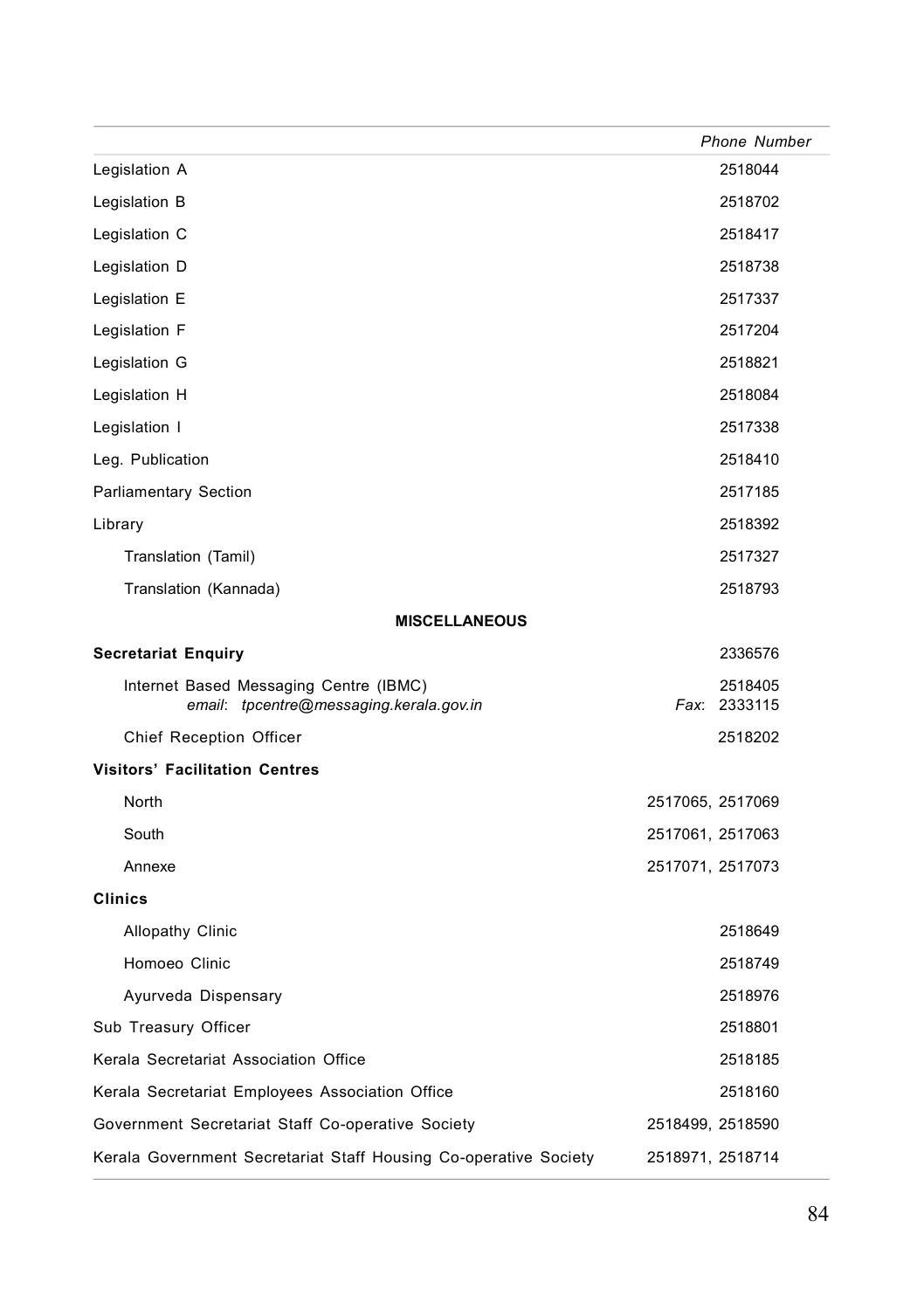## OTHER IMPORTANT NUMBERS

### **DISTRICT COLLECTORATES**

| SI.<br>No.           | <b>District</b>    | e-mail                  | <b>Phone Number</b> | Fax                 |
|----------------------|--------------------|-------------------------|---------------------|---------------------|
| 1.                   | Thiruvananthapuram | dctvm.ker@nic.in        | 0471-2731177        | 0471-2731166        |
| 2.                   | Kollam             | dcklm.ker@nic.in        | 0474-2794900        | 0474-2792970        |
| 3.                   | Pathanamthitta     | dcpta.ker@nic.in        | 0468-2222505        | 0468-2222505        |
| 4.                   | Alappuzha          | dcalp.ker@nic.in        | 0477-2251675        | 0477-2251720        |
| 5.                   | Kottayam           | dcktm.ker@nic.in        | 0481-2562001        | 0481-2303303        |
| 6.                   | Idukki             | dcidk@kerala.nic.in     | 04862-233103        | 04862-233101        |
| 7.                   | Ernakulam          | dcekm.ker@nic.in        | 0484-2423001        | 0484-2422282        |
| 8.                   | Thrissur           | tsrcoll.ker@nic.in      | 0487-2361020        | 0487-2362210        |
| 9.                   | Palakkad           | dcpkd@kerala.nic.in     | 0491-2505266        | 0491-2505566        |
| 10.                  | Malappuram         | dcmlp.ker@nic.in        | 0483-2734355        | 0483-2734355        |
| 11.                  | Kozhikode          | dckzk.ker@nic.in        | 0495-2371400        | 0495-2370582        |
| 12.                  | Wayanad            | dcwayanad@sancharnet.in | 04936-202230        | 04936-203450        |
| 13.                  | Kannur             | dcknr.ker@nic.in        | 0497-2700243        | 0497-2704243        |
| 14.                  | Kasaragod          | dckas@kerala.nic.in     | 04994-256400        | 04994-255833        |
|                      |                    |                         |                     |                     |
| HIGH COURT OF KERALA |                    |                         |                     | <b>Phone Number</b> |

| Office                      | 0484-2393901                        |
|-----------------------------|-------------------------------------|
|                             | 0484-2393902                        |
|                             | 0484-2393903                        |
|                             | 0484-2393904                        |
|                             | 0484-2393905                        |
|                             | 0484-2393906                        |
| Registrar General           | 0484-2395454, 2562411<br>9497715996 |
| Fax                         | 0484-2391720, 2562451               |
| : hckerala@nic.in<br>e-mail |                                     |
|                             |                                     |

website : www.highcourtofkerala.nic.in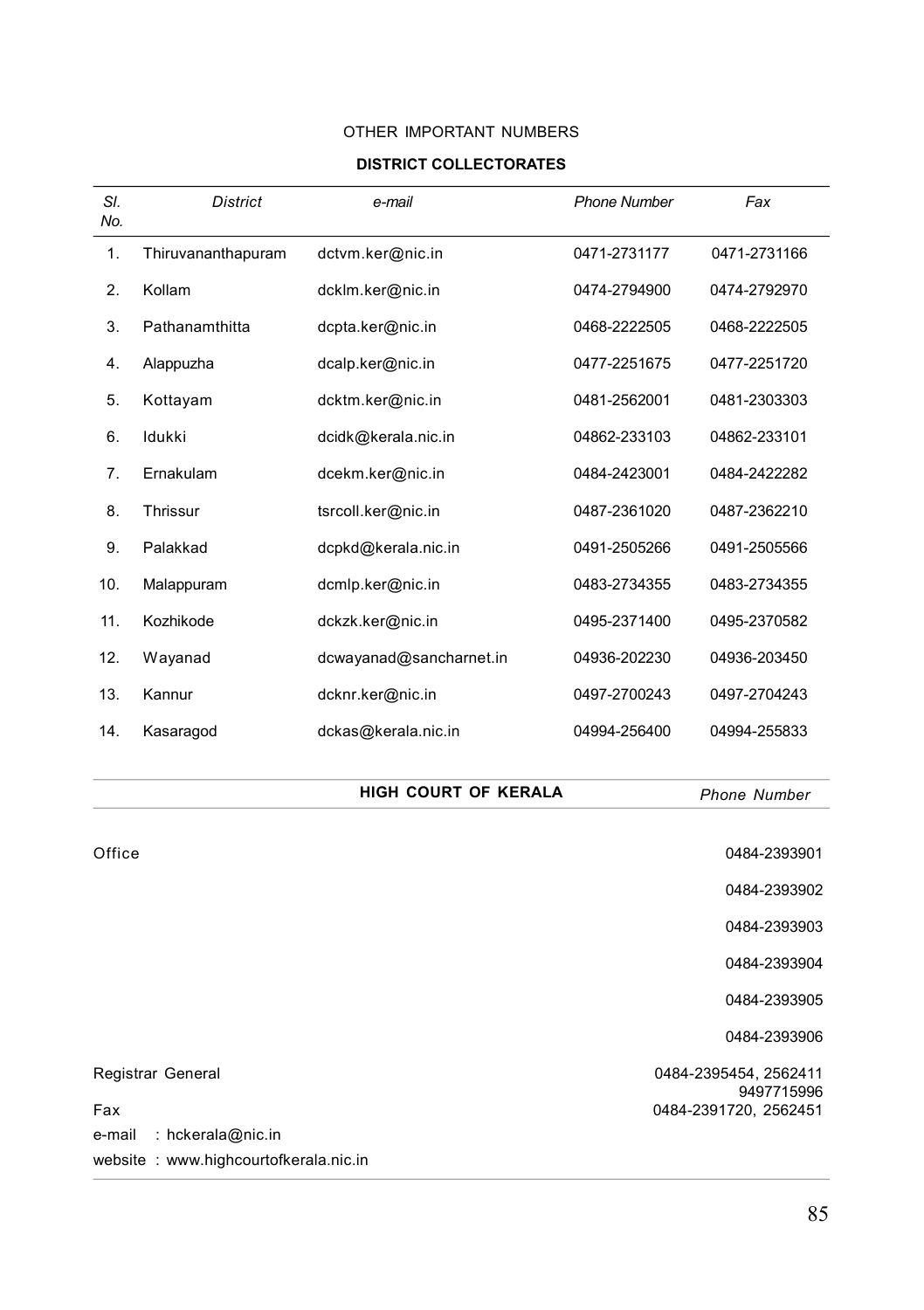**ADVOCATE GENERAL, ERNAKULAM** SHRI C. P. SUDHAKARA PRASAD **0484-2564300** Office 0484-2394505, 0484-2807441 (R) 9446077442 **ACCOUNTANT GENERAL, KERALA, THIRUVANANTHAPURAM** A.G.'s Office - Enquiry 2330311 Principal Accountant General (Civil & Commercial Audit) 2330982, 2331326 (F) Principal Accountant General (A&E) 2331397, 2330242 (F) GE 24 2525524 PF 45 2525645 Pension 17 2525417 Despatch 2525442 PUC – Dy. A.G. 2331229 **CENTRAL GOVERNMENT OFFICE COMPLEX, POONKULAM** CPWD Superintending Engineer 2481766, 2481711<br>
Executive Engineer 2481733 Executive Engineer Films Division 2480847 **GOVERNMENT GUEST HOUSES** Yatri Nivas, Thiruvanthapuram 0471-2337727 Yatri Nivas, Ernakulam 0484-2339980 Government Guest House, Thiruvananthapuram and the control of the control of the 0471-2324259 0471-2324897 0471-2324453 0471-2329869 Government Guest House, Ponmudi and Controller and Controller and Controller and O472-2890230 0472-2890311 Government Guest House, Kovalam **0471-2480146** 0471-2480279 Government Guest House, Attingal 0470-2622290 Government Guest House, Varkala 0470-2602227 Government Guest House, Kollam **Canadian Collam Contract Collam Collam Canadian Collam Collam Collam Collam Coll** Government Guest House, Pathanamthitta **COVER 1988-2228073** 0468-2228073 0468-2228095 Government Guest House, Alappuzha 0477-2246504 Government Guest House, Kottayam **0481-2340219** 0481-2340219 Government Guest House, Munnar **Canadian Strutter and Covernment Guest House**, Munnar **04865-230385**  *Phone Number*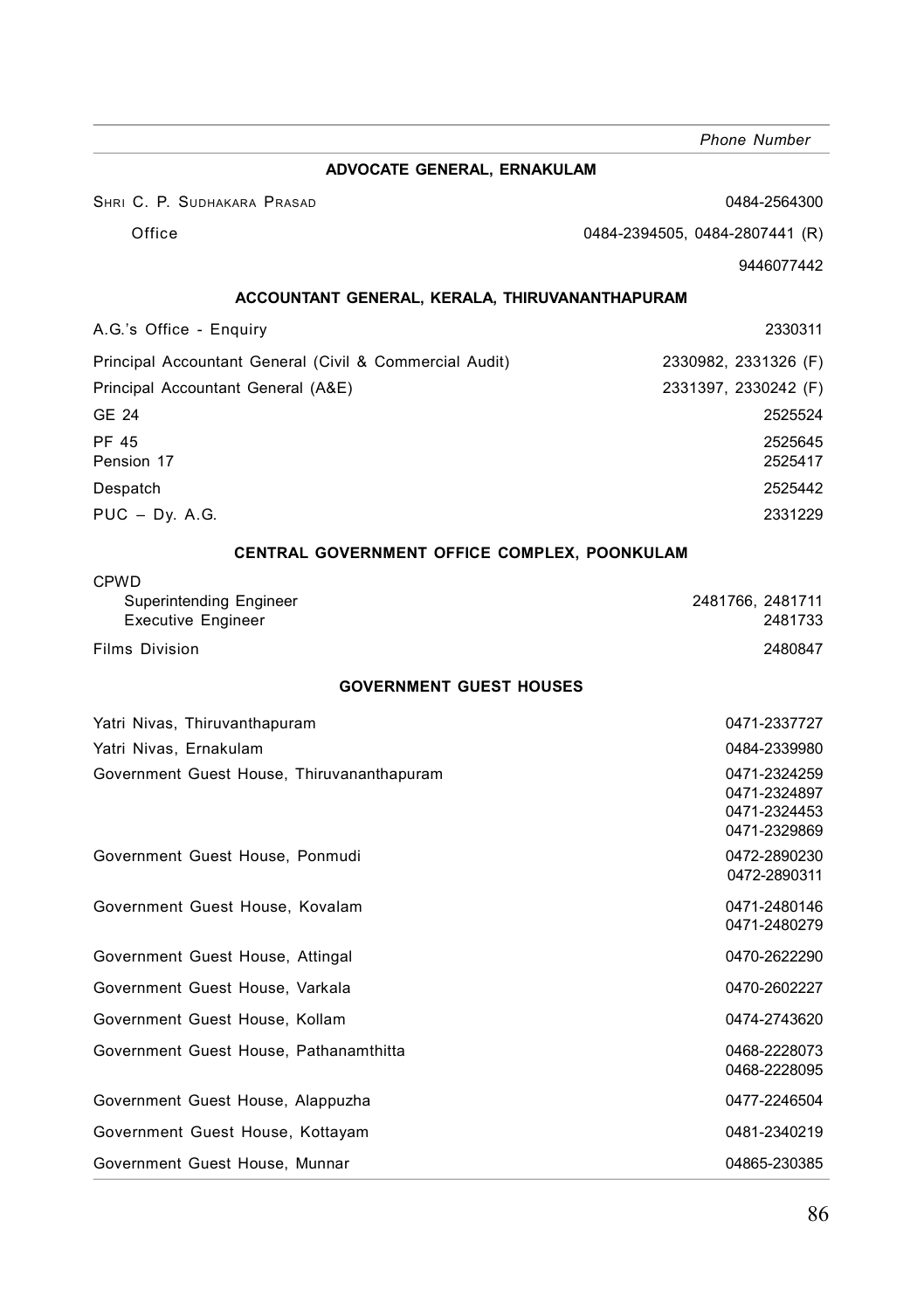|                                          | <b>Phone Number</b>          |
|------------------------------------------|------------------------------|
| Government Guest House, Idukki           | 04862-233086                 |
| Government Guest House, Peerumade        | 04869-232071                 |
| Government Guest House, Devikulam        | 04865-264223                 |
| Government Guest House, Ernakulam        | 0484-2360502<br>0484-2360558 |
| Government Guest House, Aluva            | 0484-2623636                 |
| Government Guest House, Thrissur         | 0487-2332016                 |
|                                          | 0487-2332300                 |
| Government Guest House, Guruvayur        | 0487-2556696                 |
| Government Guest House, Cheruthuruthi    | 04884-262498                 |
| Government Guest House, Malampuzha       | 0491-2815207                 |
| Government Guest House, Palakkad         | 0491-2505599                 |
| Government Guest House, Malappuram       | 0483-2734311                 |
| Government Guest House, Kozhikode        | 0495-2383920                 |
| Government Guest House, Sulthanbathery   | 04936-220225                 |
| Government Guest House, Kannur           | 0497-2706426                 |
| Government Guest House, Kasaragod        | 04994-230666                 |
| Kerala House, Kanyakumari                | 04652-246229                 |
| Kerala House, Mumbai                     | 022-27810106<br>022-27810112 |
| Kerala House, Chennai                    | 044-28292140                 |
| <b>P.W.D. REST HOUSES</b>                |                              |
| Rest House, Thiruvananthapuram (Thycaud) | 0471-2323711                 |
| Rest House, Attingal                     | 0470-2622713                 |
| Rest House, Parassala                    | 0471-2202010                 |
| Rest House, Kollam                       | 0474-2742838                 |
| Rest House, Karunagappally               | 0476-2621283                 |
| Rest House, Punalur                      | 0475-2222774                 |
| Rest House, Thiruvalla                   | 0469-2601321                 |
| Rest House, Alappuzha                    | 0477-2239990                 |
| Rest House, Mavelikkara                  | 0479-2302306                 |
| Rest House, Kayamkulam                   | 0479-2442821                 |
| Rest House, Cherthala                    | 0478-2823082                 |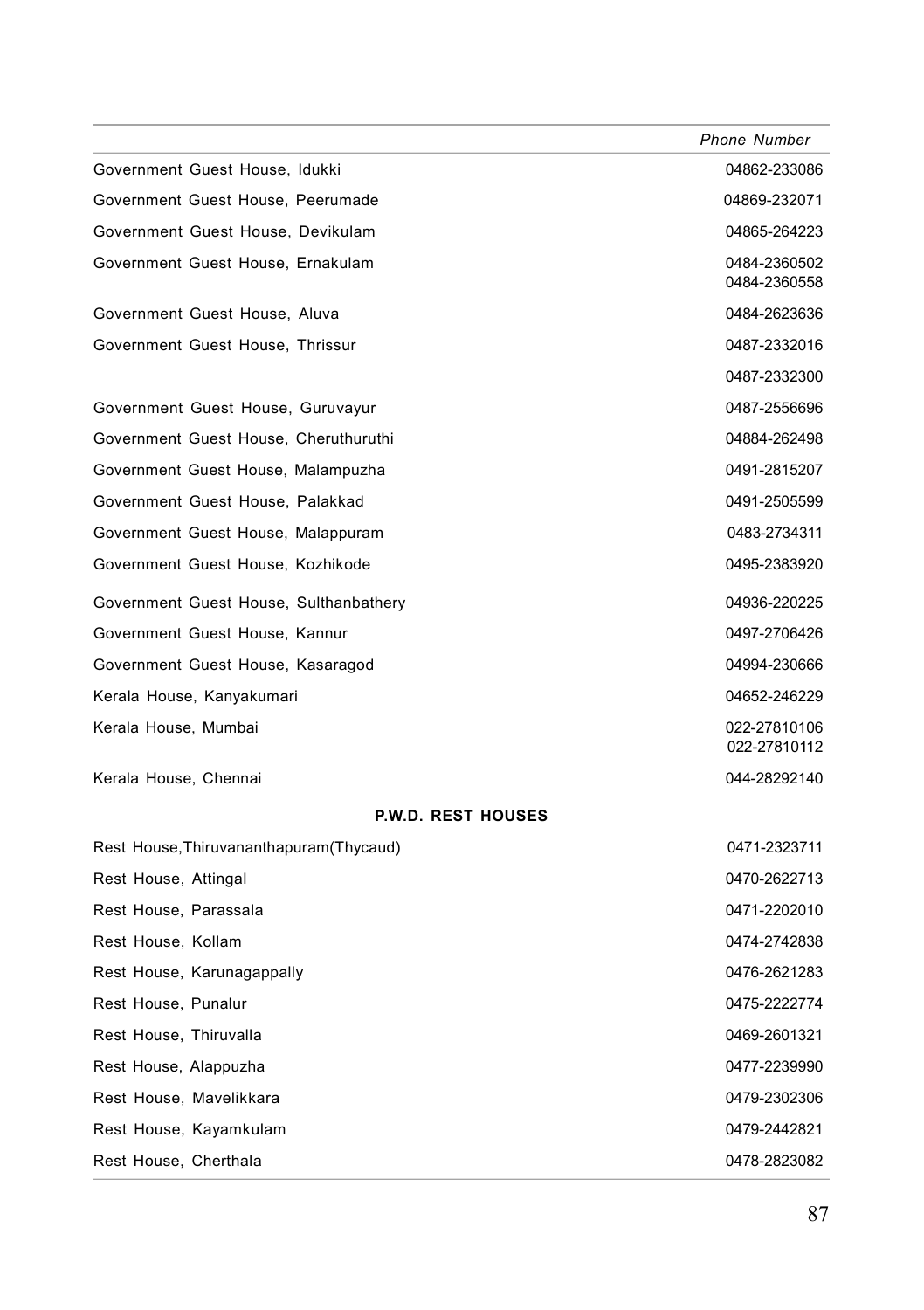|                            | <b>Phone Number</b> |
|----------------------------|---------------------|
| Rest House, Kottayam       | 0481-2568147        |
| Rest House, Changanassery  | 0481-2420365        |
| Rest House, Idukki         | 04862-232323        |
| Rest House, Thodupuzha     | 04862-222205        |
| Rest House, Moovattupuzha  | 0485-2832210        |
| Rest House, Munnar         | 04865-232322        |
| Rest House, Ernakulam      | 0484-2361265        |
| Rest House, Thrissur       | 0487-2333484        |
| Rest House, Kattappana     | 04868-251055        |
| Rest House, Nedumkandam    | 04868-233650        |
| Rest House, Chalakkudy     | 0480-2702686        |
| Rest House, Kodungallur    | 0480-2802460        |
| Rest House, Chavakkad      | 0487-2507569        |
| Rest House, Irinjalakkuda  | 0480-2820045        |
| Rest House, Kunnamkulam    | 04885-225692        |
| Rest House, Palakkad       | 0491-2527144        |
| Rest House, Manjeri        | 0483-2766893        |
| Rest House, Tirur          | 0494-2422203        |
| Rest House, Ponnani        | 0494-2666082        |
| Rest House, Angadippuram   | 04933-227339        |
| Rest House, Kottakkal      | 0483-2742222        |
| Rest House, Malappuram     | 0483-2736274        |
| Rest House, Edavanna       | 0483-2700836        |
| Rest House, Parappanangadi | 0494-2410707        |
| Rest House, Kozhikode      | 0495-2381720        |
| Rest House, Vadakara       | 0496-2523016        |
| Rest House, Nadapuram      | 0496-2274355        |
| Rest House, Kalpetta       | 04936-202241        |
| Rest House, Thalassery     | 0490-2320018        |
| Rest House, Kasaragod      | 04994-230606        |
| Rest House, Kanhangad      | 0467-2204562        |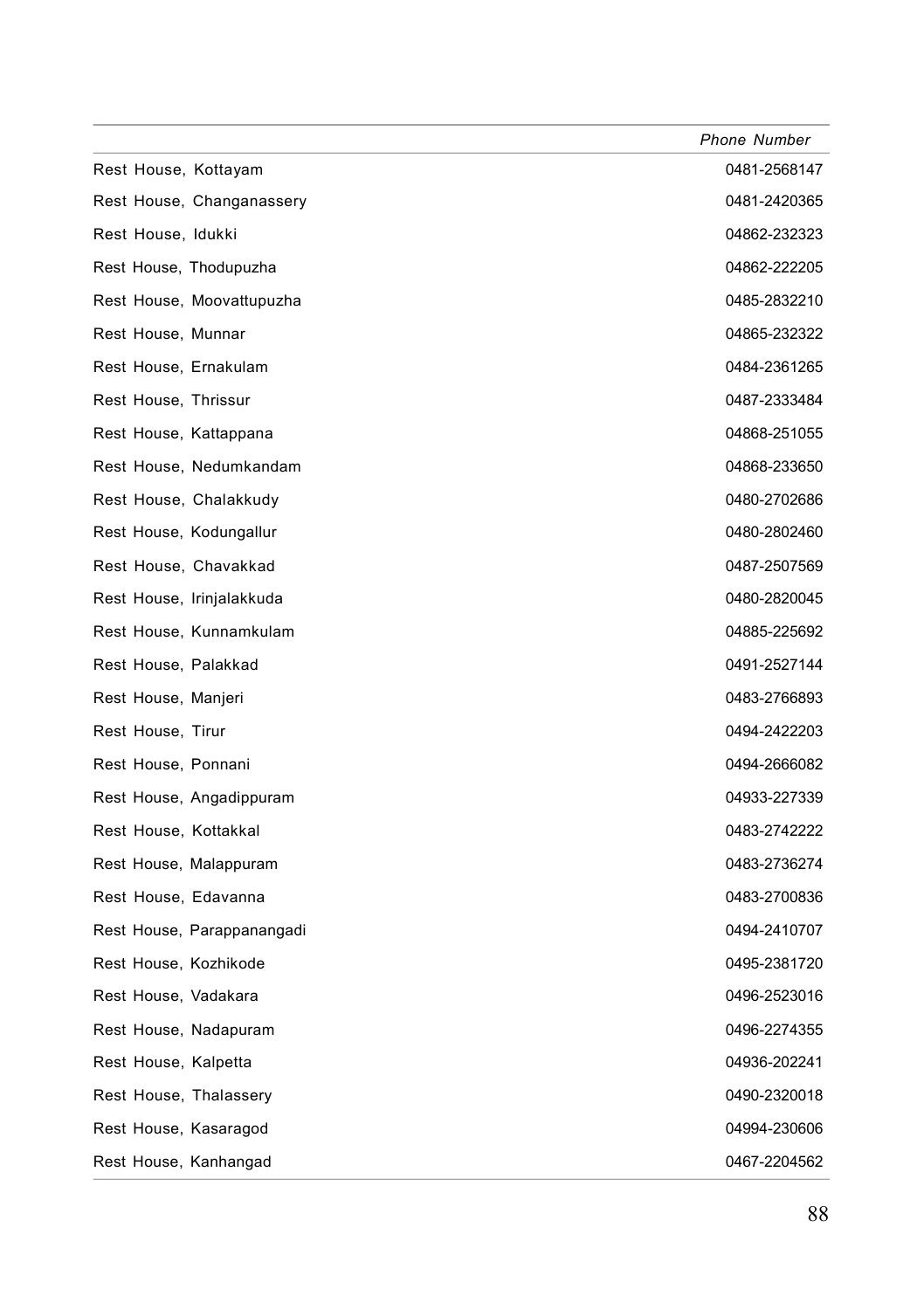|                                                          | <b>Phone Number</b> |
|----------------------------------------------------------|---------------------|
| IMPORTANT UTILITY NUMBERS IN THIRUVANANTHAPURAM          |                     |
| Airport                                                  | 2702600             |
| All India Radio                                          | 2325061             |
| Blood Bank, Medical College                              | 2528230             |
| Chief Minister's Public Grievance Redressal Cell         | 2517297             |
| Corporation of Thiruvananthapuram                        | 2320821, 2377700    |
| CPMG Office                                              | 2308060             |
| Directorate of Health Services                           | 2302490             |
| District Panchayat Office, Thiruvananthapuram            | 2440890             |
| Doordarshan Kendra                                       | 2730143             |
| <b>Finger Tips</b>                                       | 2722722             |
| Fire Station, Thiruvananthapuram                         | 101                 |
| FRIENDS Janasevanakendram                                | 2338653             |
| General Post Office                                      | 2473071             |
| Income Tax Office                                        | 2566680             |
| Income Tax Office (Salary Circle)                        | 2437186             |
| Information & Public Relations Department                | 2327782, 2518443    |
| Institute of Management in Government                    | 2304229, 2304608    |
| Kanakakkunnu Palace                                      | 2314615             |
| Kerala Lok Ayukta (Registrar)                            | 2300549             |
| Kerala Motor Vehicle Department Complaint Cell           | 2333317             |
| Kerala Public Service Commission (Call Centre)           | 2444428, 2555538    |
| Kerala Sports Council (Secretary)                        | 2330167             |
| Kerala State Commission for Backward Classes (Registrar) | 2319288             |
| Kerala State Human Rights Commission (Registrar)         | 2307263             |
| Kerala State Pollution Control Board (Secretary)         | 2318151             |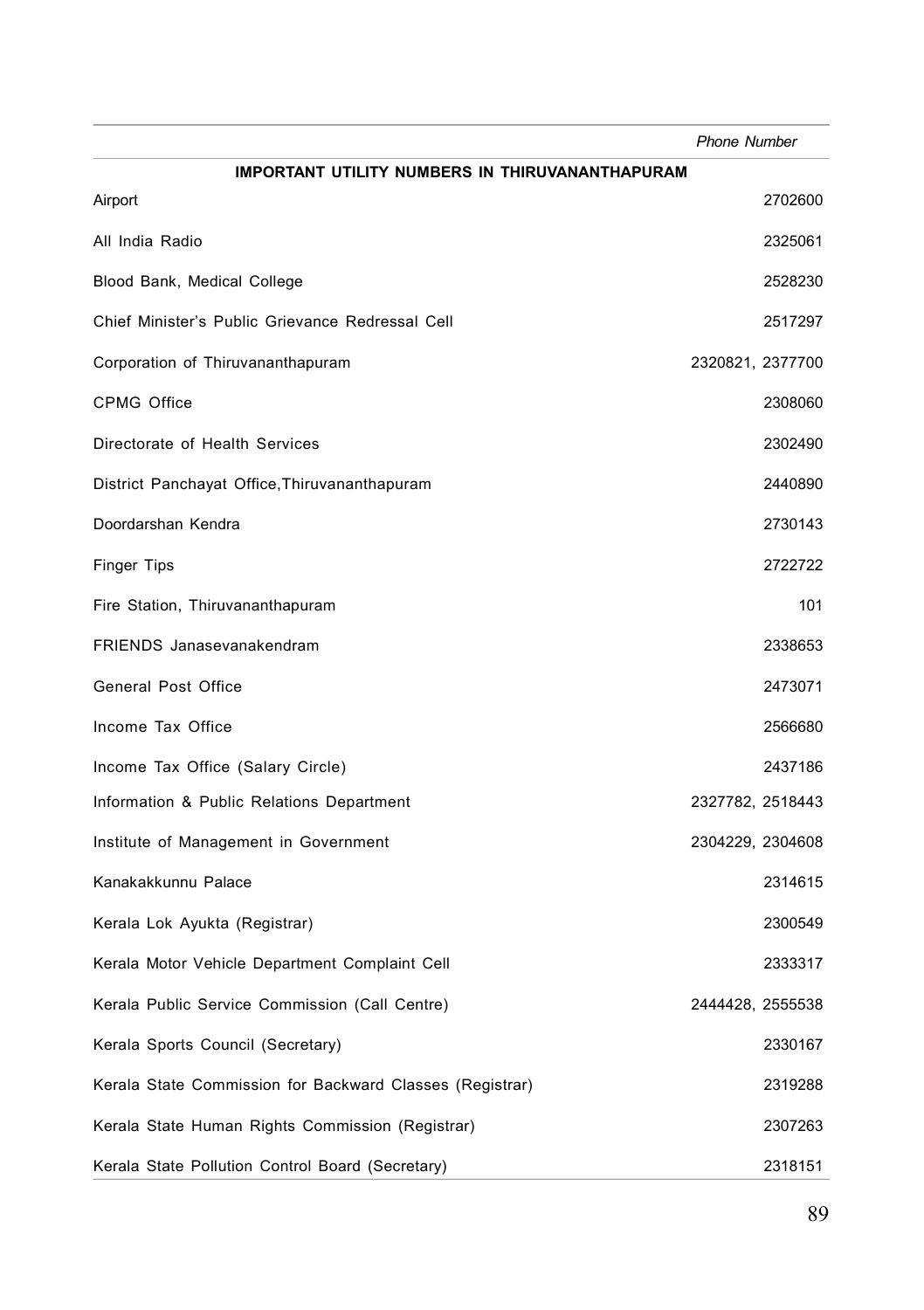|                                                    | <b>Phone Number</b> |
|----------------------------------------------------|---------------------|
| <b>KSRTC</b> (Central Station)                     | 2323886             |
| Kerala State Science & Technology Museum(Director) | 2306024             |
| Kerala Water Authority (Chairman)                  | 2329599             |
| Kerala Water Authority Help Line                   | 2322674             |
| Kerala Women's Commission (Chairperson)            | 2300509             |
| Legal Metrology                                    | 2303821             |
| Military Exchange, Pangode                         | 2352373             |
| Museum Police Station                              | 2315096             |
| NORKA Certificate Authentication Centre            | 2332452, 2332416    |
| Ombudsman for Local Self Government Institutions   | 2460132             |
| Pareeksha Bhavan Joint Commissioner                | 2546801             |
| Pareeksha Bhavan Secretary                         | 2546802             |
| Passport Office                                    | 2470225             |
| Planetarium                                        | 2306024, 2306025    |
| Police Control Room                                | 100                 |
| Public Health Lab                                  | 2472225             |
| Railway Station (Thiruvananthapuram Central)       | 2323066             |
| Raj Bhavan                                         | 2721100             |
| Rajiv Gandhi Centre for Biotechnology              | 2348104             |
| Regional Transport Officer                         | 2469223             |
| Santhikavadam                                      | 2323574             |
| Secretariat Central Exchange PABX                  | 2336576             |
| <b>SPARK</b>                                       | 2579700             |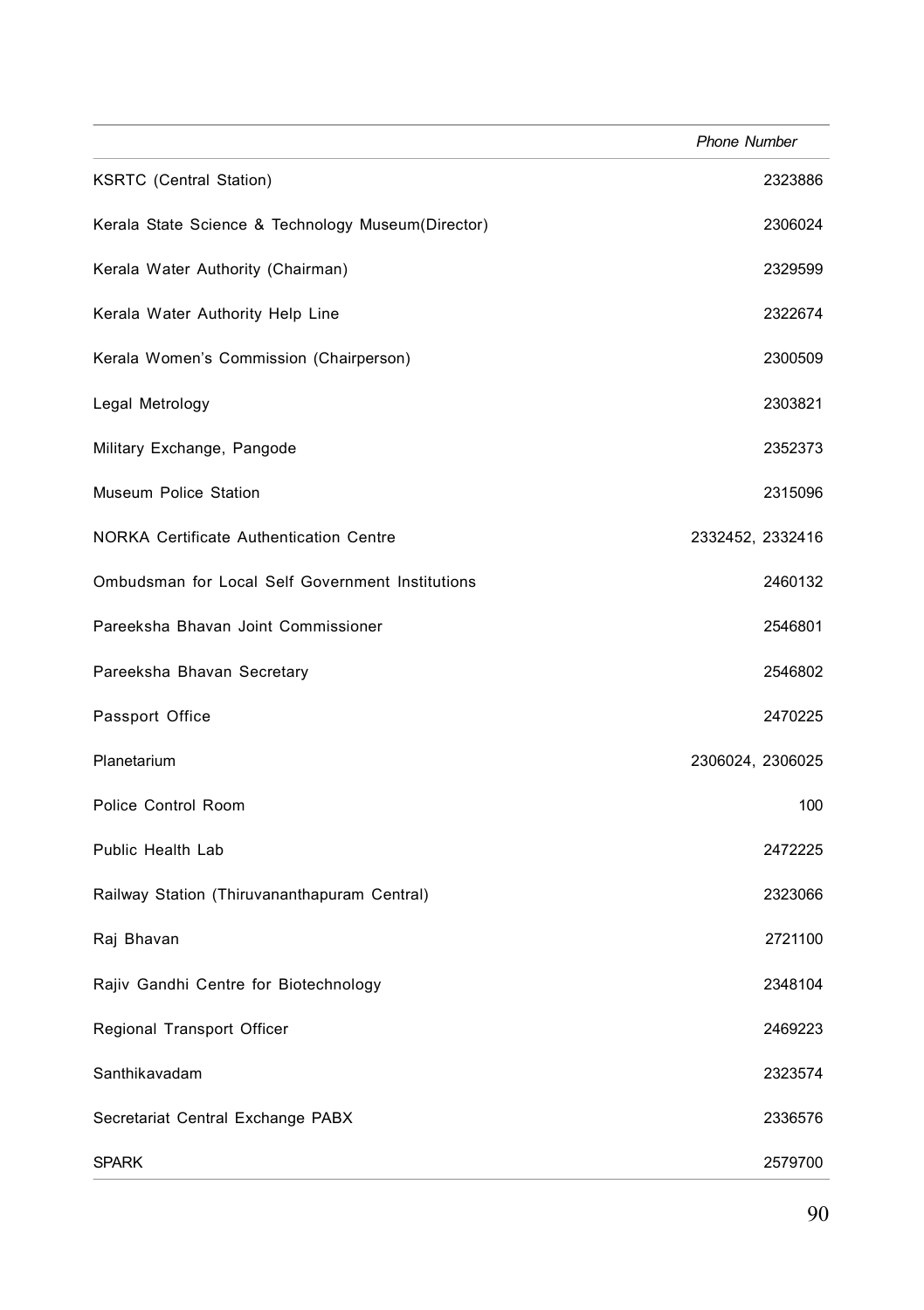|                                                           | <b>Phone Number</b> |
|-----------------------------------------------------------|---------------------|
| State Central Library (Thiruvananthapuram Public Library) | 2322895             |
| State Chief Information Commissioner                      | 2561623             |
| State Election Commission (Secretary)                     | 2320782, 2328158    |
| State Institute of Languages (Director)                   | 2316306             |
| State Institute of Parliamentary Affairs                  | 2353926             |
| State Planning Board                                      | 2540208             |
| State Resource Centre(Director)                           | 2554239             |
| Sutharyakeralam                                           | 155300              |
| Tagore Theatre                                            | 2315426             |
| Taluk Office, Thiruvananthapuram                          | 2462006             |
| <b>Technopark</b>                                         | 2700222             |
| <b>Telecom Customer Service Centre</b>                    | 2544040             |
| Tourism Information Centre, Thampanoor                    | 2330031             |
| Tourism Office, Park View                                 | 2321132             |
| <b>Transport Bhavan</b>                                   | 2471011             |
| Tribunal for Local Self Government Instiutions            | 2448394             |
| University of Kerala (Enquiry)                            | 2305994, 2386228    |
| Vanitha Commission                                        | 2302590             |
| <b>Hospitals</b>                                          |                     |
| Ananthapuri Hospital                                      | 2579900             |
| Ayurveda College Hospital                                 | 2460823             |
| Chaithanya Eye Hospital, Kesavadasapuram                  | 2447183, 3335500    |
| Cosmopolitan Hospital, Murinjapalam                       | 2521136, 2521100    |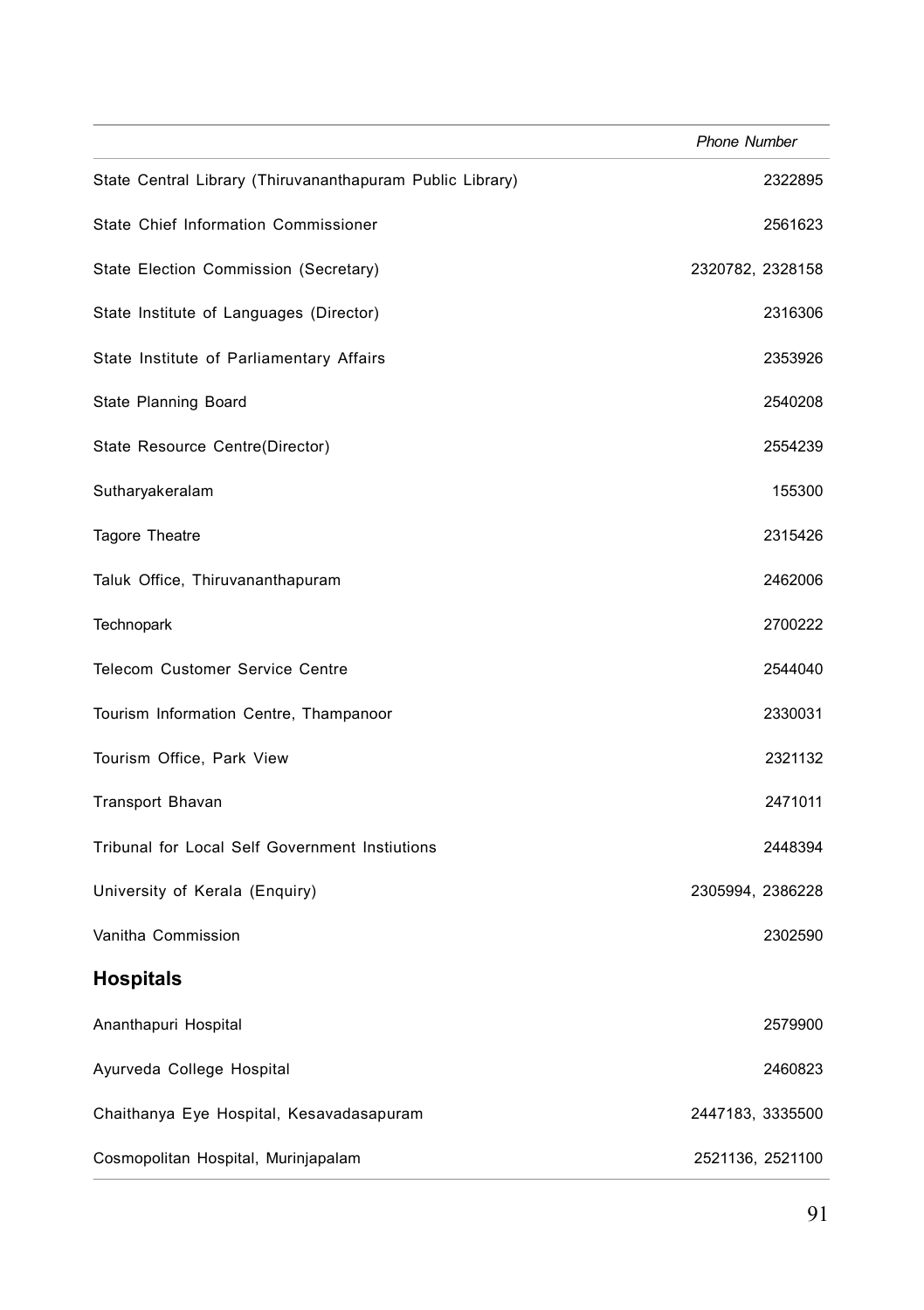|                                                                  | <b>Phone Number</b> |
|------------------------------------------------------------------|---------------------|
| General Hospital                                                 | 2307874, 2303870    |
| Government Homoeopathic Medical College                          | 2459459             |
| Government Ophthalmic Hospital                                   | 2304046             |
| Govindan's Hospital, Convent Road                                | 2472842             |
| Jubilee Memorial Hospital, Palayam                               | 2334561             |
| <b>KIMS Hospital</b>                                             | 3041400, 2448585    |
| Medical College Hospital                                         | 2528100             |
| Meditrina Hospital                                               | 3063000             |
| P.R.S. Hospital                                                  | 2344443, 2344442    |
| Regional Cancer Centre                                           | 2442541             |
| S.A.T. Hospital                                                  | 2528100             |
| S.K. Hospital                                                    | 2356260             |
| S.P. Fort Hospital                                               | 2466664             |
| S.U.T Hospital                                                   | 2446220             |
| Sree Chitra Thirunal Institute for Medical Sciences & Technology | 2443152             |
| Women and Children's Hospital, Thycaud                           | 2323457,2323458     |
| HELPLINE/TOLL FREE NUMBERS                                       |                     |
| Accident Help Line                                               | 102                 |
| Agricultural Call Centre                                         | 1800-180-1551       |
| Anti-Ragging Help Line-(University of Kerala)                    | 1800-180-5522       |
| <b>BSNL Call Centre</b>                                          | 1500                |
| <b>BSNL Cellular Call Centre</b>                                 | 9447024365          |
| Child Help Line                                                  | 1098                |
| Coastal Security Help Line                                       | 1093                |
| Crime Stopper Cell                                               | 1090                |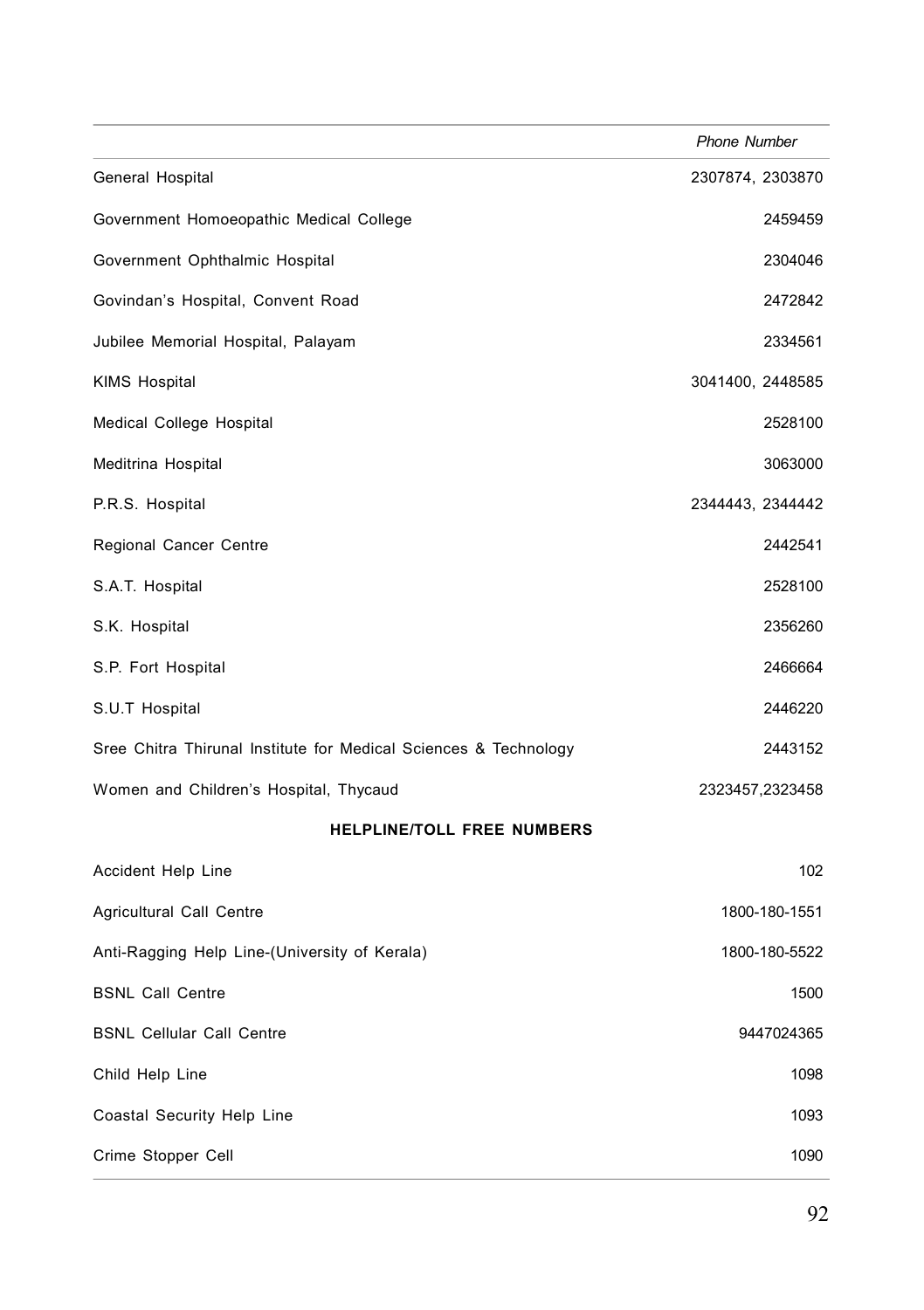|                                                          | <b>Phone Number</b> |
|----------------------------------------------------------|---------------------|
| Fire Station                                             | 101                 |
| Forest Complaints Redressal                              | 1800-425-4733       |
| <b>KEMP Ambulance</b>                                    | 108                 |
| Kerala Government Call Centre                            | 155300              |
| Kerala Water Authority Help Line(Toll Free)              | 1800-425-5313       |
| Mitra                                                    | 181                 |
| Nirbhaya                                                 | 1800-425-1400       |
| NORKA ROOTS Call Centre (NRKs all over India(Toll Free)) | 1800-425-3939       |
| NORKA ROOTS Call Centre (NRKs abroad)                    | 0091-471-2333339    |
| PWD Help Line(Toll Free)                                 | 1800-425-7771       |
| Railway Enquiry (General)                                | 139                 |
| Railway Police                                           | 9846200100          |
| Telecom Information (Directory)                          | 197                 |
| Traffic Help Line                                        | 1099                |
| Women's Help Line                                        | 1091                |
| ACCREDITED PRESS AND MEDIA, THIRUVANANTHAPURAM           |                     |
| All India Radio                                          | 2322729, 2324983    |
| Amrita TV                                                | 2321500             |
| Asianet                                                  | 3092000             |
| Chandrika                                                | 2336955             |
| Deccan Herald                                            | 2367734             |
| Deepika                                                  | 3012222             |
| Desabhimani                                              | 2331015, 2330350    |
| Doordarshan                                              | 2730143             |
| <b>Financial Express</b>                                 | 2729788             |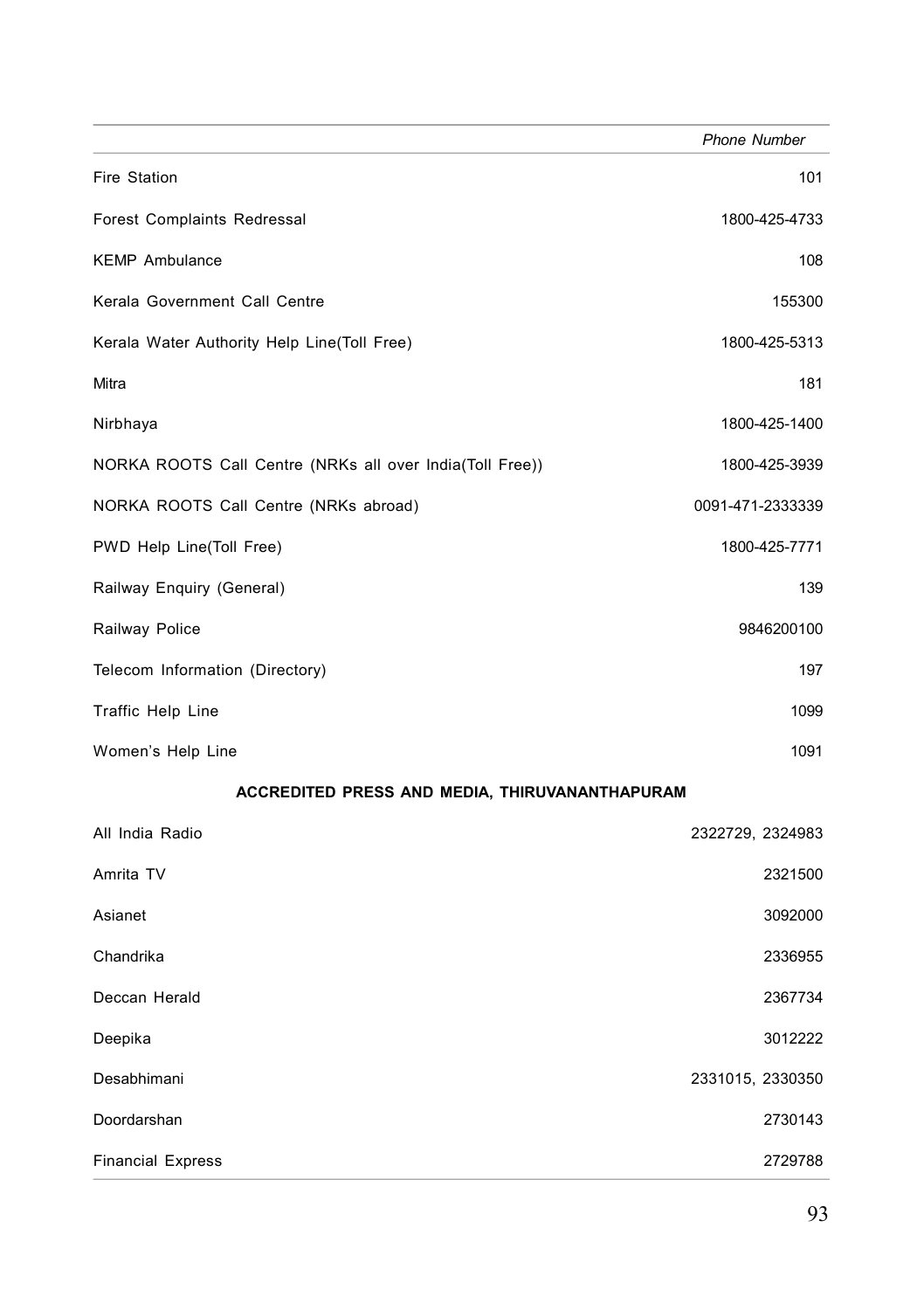|                          | <b>Phone Number</b> |
|--------------------------|---------------------|
| Frontline                | 2502014             |
| Hindustan Times          | 2305487             |
| India Today              | 2500584             |
| Indiavision              | 2325100             |
| Indo Asian News Service  | 2541150             |
| Jai Hind TV              | 3087104             |
| Janayugam                | 4014222             |
| Janmabhoomi              | 2470382             |
| Kairali TV / People TV   | 2386590             |
| Kerala Kaumudi           | 2461050, 2461010    |
| Kerala Sabdam            | 2456707             |
| Madhyamam                | 2460792, 2548800    |
| Malayala Manorama        | 2328198             |
| Mangalam                 | 2320328             |
| Manorama News            | 2328198             |
| Mathrubhumi              | 2461071             |
| <b>NDTV</b>              | 3076501             |
| Press Information Bureau | 2574056             |
| Press Trust of India     | 2474883             |
| Surya TV                 | 2313177             |
| The Hindu                | 2502017             |
| The New Indian Express   | 2728530             |
| The Times of India       | 4014459             |
| United News of India     | 2724968             |
| Veekshanam               | 2320946             |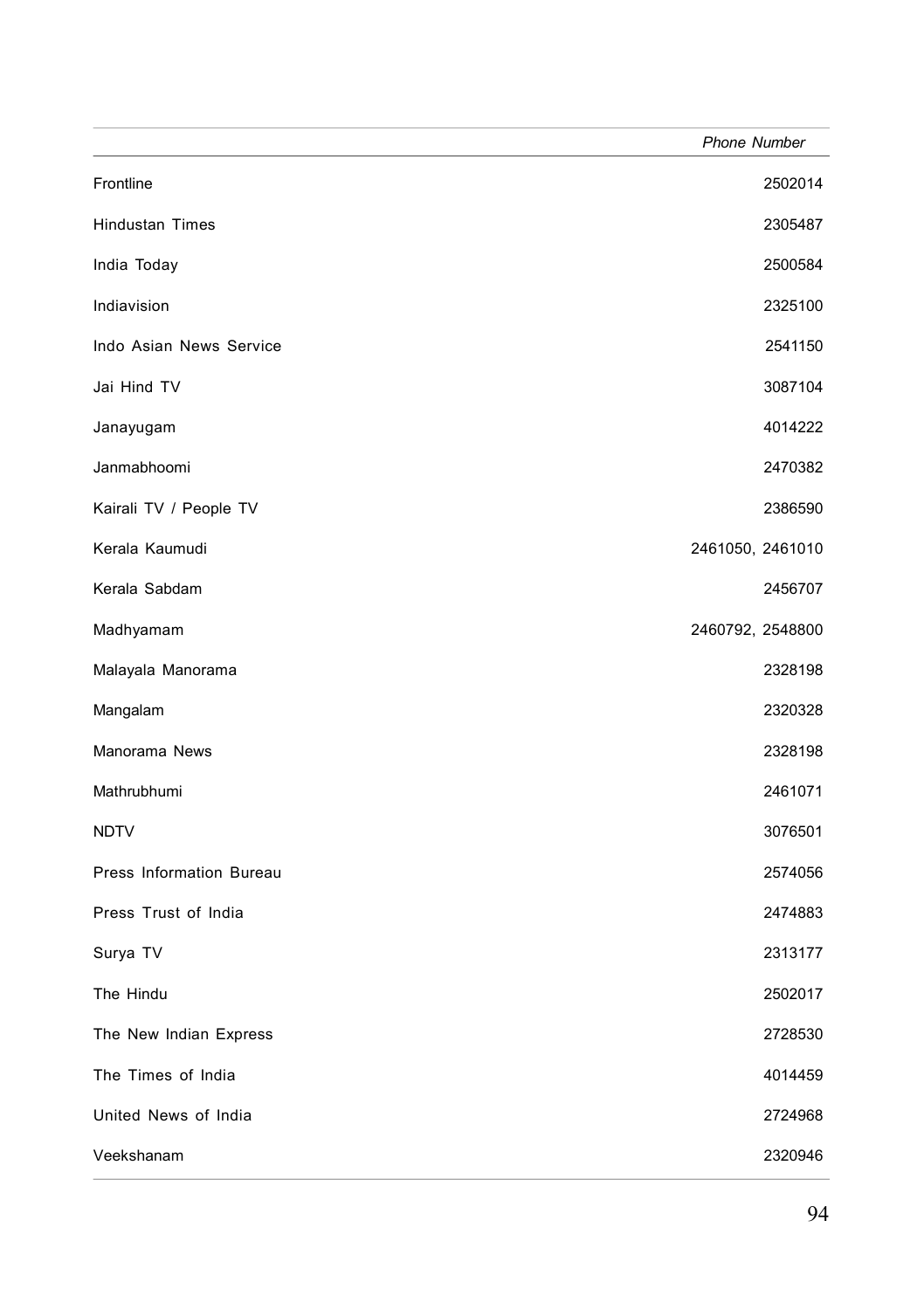**KERALA GOVERNMENT OFFICES IN NEW DELHi KERALA HOUSE** No. 3, Jantar Mantar Road, New Delhi - 110 001. DR. VISWAS MEHTA 23360342 09968666410 *Resident Commissioner* 23360333 Fax: 011-23360343 *e-mail: rckerala@gmail.com website: www.gokdelhi.kerala.gov.in* **SHRI PUNEET KUMAR 23360332** 23360332 09910816200 *Additional Resident Commissioner* 23360345 Fax: 011-23360343 SHRI K. Ajayakumar 23360322 08130543364 *Additional Secretary & Liaison Officer* Fax: 011-23360348 *email: lokerala@gmail.com* SHRI VIJAYAKUMAR T. 23380338 009447246425 *Law Officer* Fax: 011-23380339 SHRI P. RAMACHANDRAN 23368176 08130420402 *Additional Secretary & Controller* 23411515 Fax: 011-23368176 SHRI S. VISWANATHAN PILLAI 23349058 09868999964 *Additional Secretary & Protocol Officer* Fax: 011-23368156  *Phone Number* PBX Nos: 30411411, 30411500, 23342320 STD Code of New Delhi: 011 Fax No. 011-23368156